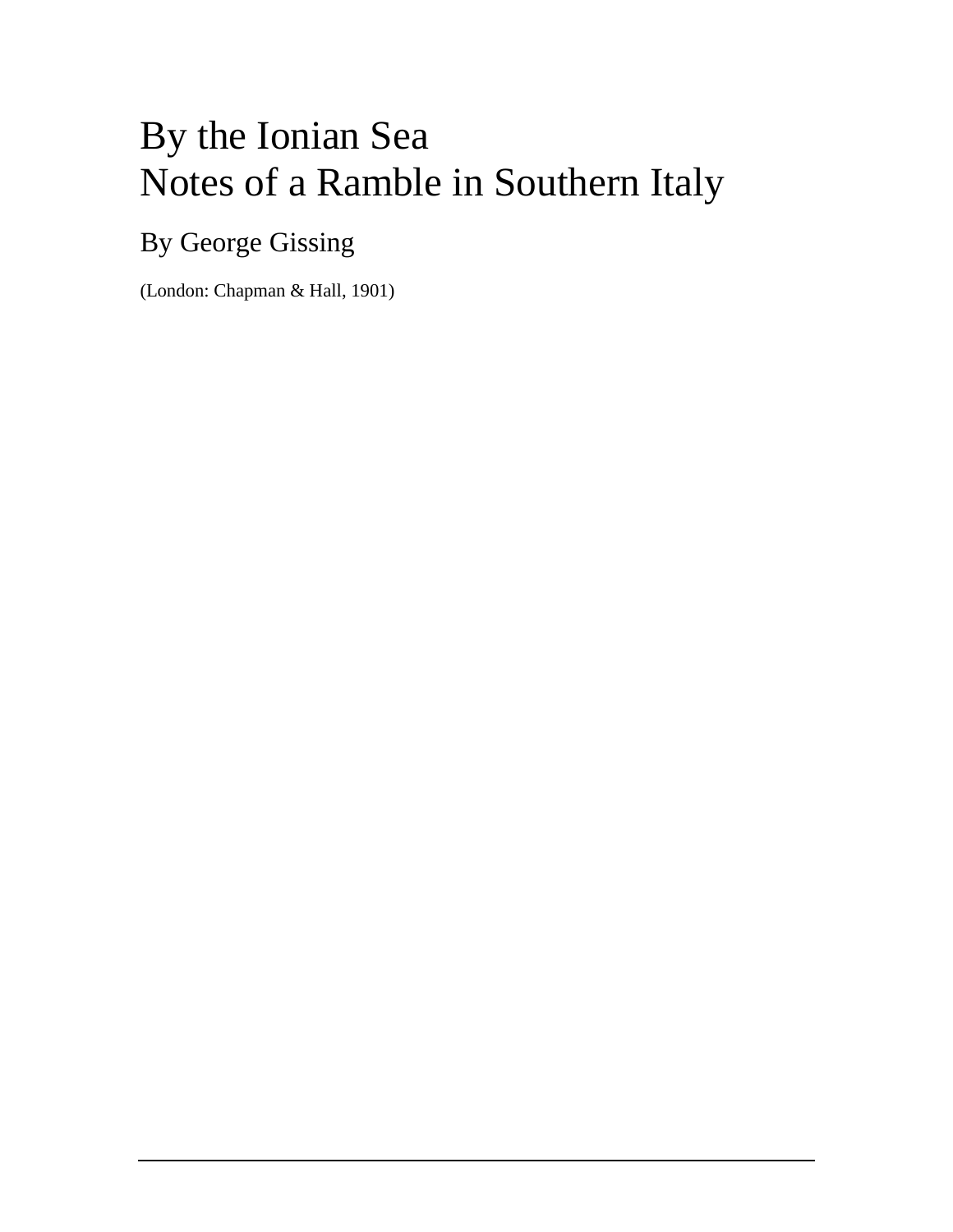#### **CONTENTS**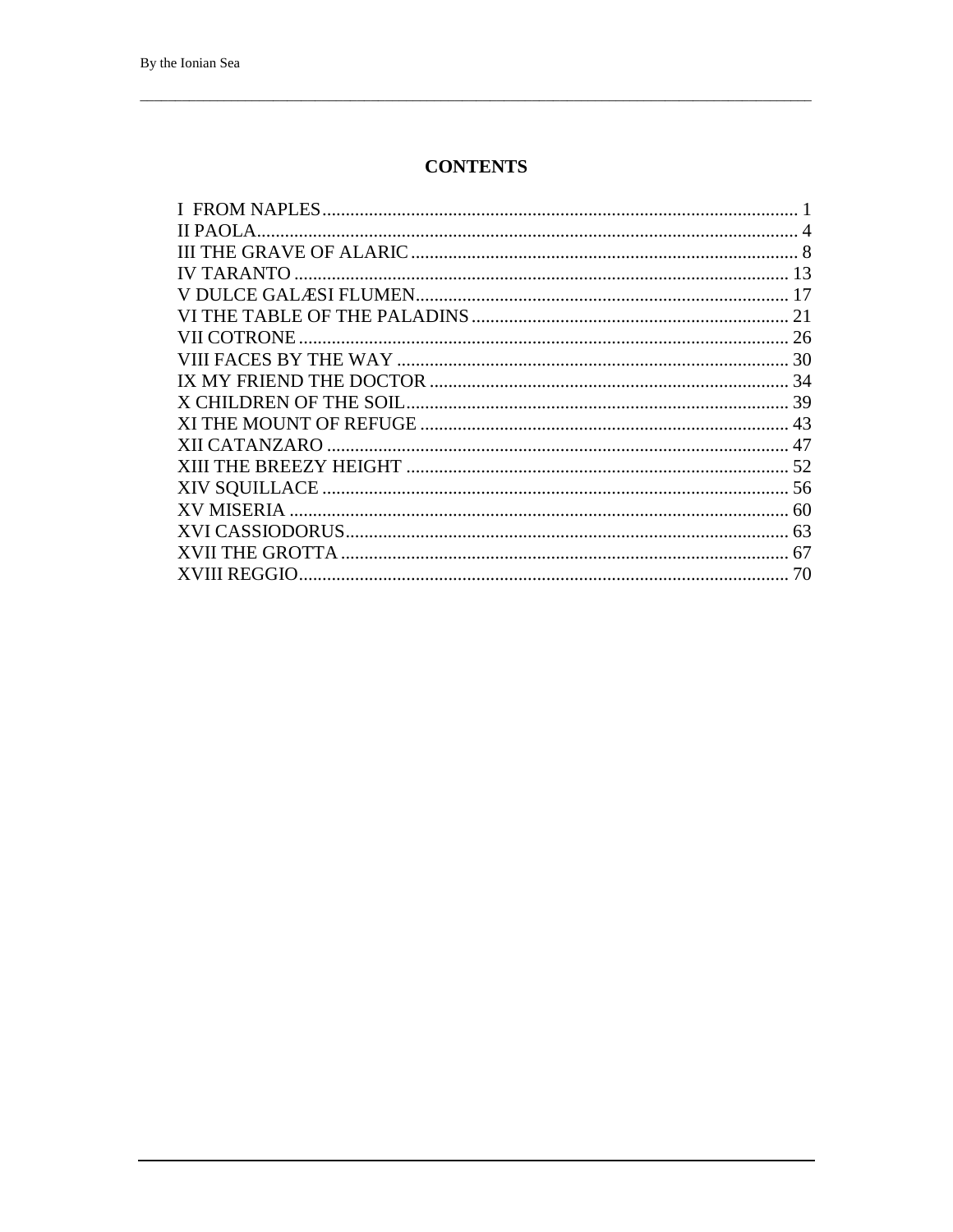#### **I FROM NAPLES**

<span id="page-2-0"></span> $\Box$ 

This is the third day of sirocco, heavy-clouded, sunless. All the colour has gone out of Naples; the streets are dusty and stifling. I long for the mountains and the sea.

To-morrow I shall leave by the Messina boat, which calls at Paola. It is now more than a twelve-month since I began to think of Paola, and an image of the place has grown in my mind. I picture a little *marina*; a yellowish little town just above; and behind, rising grandly, the long range of mountains which guard the shore of Calabria. Paola has no special interest that I know of, but it is the nearest point on the coast to Cosenza, which has interest in abundance; by landing here I make a modestly adventurous beginning of my ramble in the South. At Paola foreigners are rare; one may count upon new impressions, and the journey over the hills will be delightful.

Were I to lend ear to the people with whom I am staying, here in the Chiatamone, I should either abandon my project altogether or set forth with dire misgivings. They are Neapolitans of the better class; that is to say, they have known losses, and talk of their former happiness, when they lived on the Chiaia and had everything handsome about them. The head of the family strikes me as a typical figure; he is an elderly man, with a fine head, a dignified presence, and a coldly courteous demeanour. By preference he speaks French, and his favourite subject is Paris. One observes in him something like disdain for his own country, which in his mind is associated only with falling fortunes and loss of self-respect. The cordial Italian note never sounds in his talk. The *signora* (also a little ashamed of her own language) excites herself about taxation -- as well she may -- and dwells with doleful vivacity on family troubles. Both are astonished at my eccentricity and hardiness in undertaking a solitary journey through the wild South. Their geographical notions are vague; they have barely heard of Cosenza or of Cotrone, and of Paola not at all; it would as soon occur to them to set out for Morocco as for Calabria. How shall I get along with people whose language is a barbarous dialect? Am I aware that the country is in great part pestilential? -- *la febbre*! Has no one informed me that in autumn snows descend, and bury everything for months? It is useless to explain that I only intend to visit places easily accessible, that I shall travel mostly by railway, and that if disagreeable weather sets in I shall quickly return northwards. They look at me dubiously, and ask themselves (I am sure) whether I have not some more tangible motive than a lover of classical antiquity. It ends with a compliment to the enterprising spirit of the English race.

I have purchases to make, business to settle, and I must go hither and thither about the town. Sirocco, of course, dusks everything to cheerless grey, but under any sky it is dispiriting to note the changes in Naples. *Lo sventramento* (the disembowelling) goes on, and regions are transformed. It is a good thing, I suppose, that the broad Corso Umberto I. should cut a way through the old Pendino; but what a contrast between that native picturesqueness and the cosmopolitan vulgarity which has usurped its place! "*Napoli se* 

1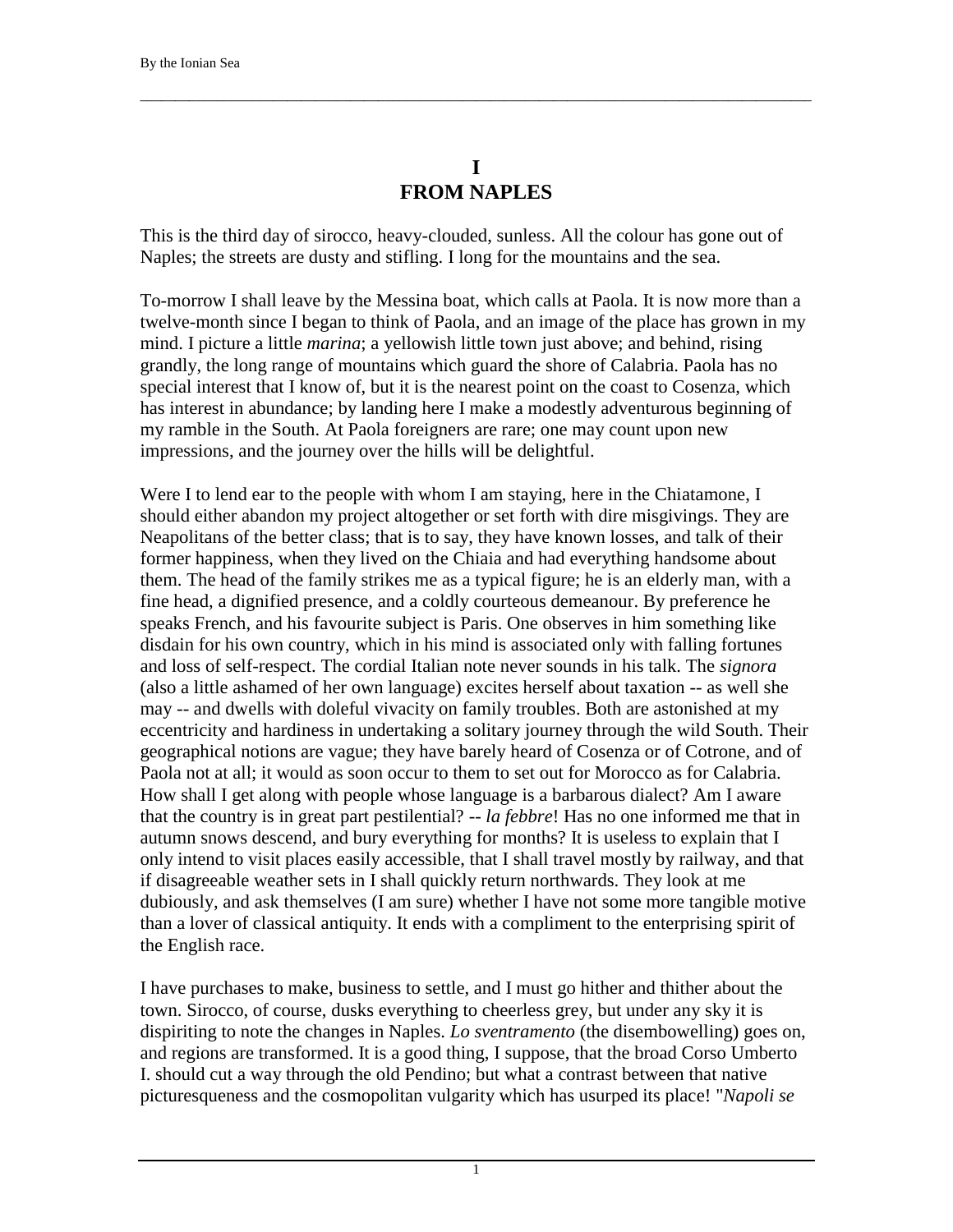*ne va*!" I pass the Santa Lucia with downcast eyes, my memories of ten years ago striving against the dulness of to-day. The harbour, whence one used to start for Capri, is filled up; the sea has been driven to a hopeless distance beyond a wilderness of dust-heaps. They are going to make a long, straight embankment from the Castel dell'Ovo to the Great Port, and before long the Santa Lucia will be an ordinary street, shut in among huge houses, with no view at all. Ah, the nights that one lingered here, watching the crimson glow upon Vesuvius, tracing the dark line of the Sorrento promontory, or waiting for moonlight to cast its magic upon floating Capri! The odours remain; the stalls of sea-fruit are as yet undisturbed, and the jars of the water-sellers; women still comb and bind each other's hair by the wayside, and meals are cooked and eaten *al fresco* as of old. But one can see these things elsewhere, and Santa Lucia was unique. It has become squalid. In the grey light of this sad billowy sky, only its ancient foulness is manifest; there needs the golden sunlight to bring out a suggestion of its ancient charm.

 $\Box$ 

Has Naples grown less noisy, or does it only seem so to me? The men with bullock carts are strangely quiet; their shouts have nothing like the frequency and spirit of former days. In the narrow and thronged Strada di Chiaia I find little tumult; it used to be deafening. Ten years ago a foreigner could not walk here without being assailed by the clamour of *cocchieri*; nay, he was pursued from street to street, until the driver had spent every phrase of importunate invitation; now, one may saunter as one will, with little disturbance. Down on the Piliero, whither I have been to take my passage for Paola, I catch but an echo of the jubilant uproar which used to amaze me. Is Naples really so much quieter? If I had time I would go out to Fuorigrotta, once, it seemed to me, the noisiest village on earth, and see if there also I observed a change. It would not be surprising if the modernization of the city, together with the state of things throughout Italy, had a subduing effect upon Neapolitan manners. In one respect the streets are assuredly less gay. When I first knew Naples one was never, literally never, out of hearing of a hand-organ; and these organs, which in general had a peculiarly dulcet note, played the brightest of melodies; trivial, vulgar if you will, but none the less melodious, and dear to Naples. Now the sound of street music is rare, and I understand that some police provision long since interfered with the soft-tongued instruments. I miss them; for, in the matter of music, it is with me as with Sir Thomas Browne. For Italy the change is significant enough; in a few more years spontaneous melody will be as rare at Naples or Venice as on the banks of the Thames.

Happily, the musicians errant still strum their mandoline as you dine. The old trattoria in the Toledo is as good as ever, as bright, as comfortable. I have found my old corner in one of the little rooms, and something of the old gusto for *zuppa di vongole*. The homely wine of Posillipo smacks as in days gone by, and is commended to one's lips by a song of the South. . . .

Last night the wind changed and the sky began to clear; this morning I awoke in sunshine, and with a feeling of eagerness for my journey. I shall look upon the Ionian Sea, not merely from a train or a steamboat as before, but at long leisure: I shall see the shores where once were Tarentum and Sybaris, Croton and Locri. Every man has his intellectual desire; mine is to escape life as I know it and dream myself into that old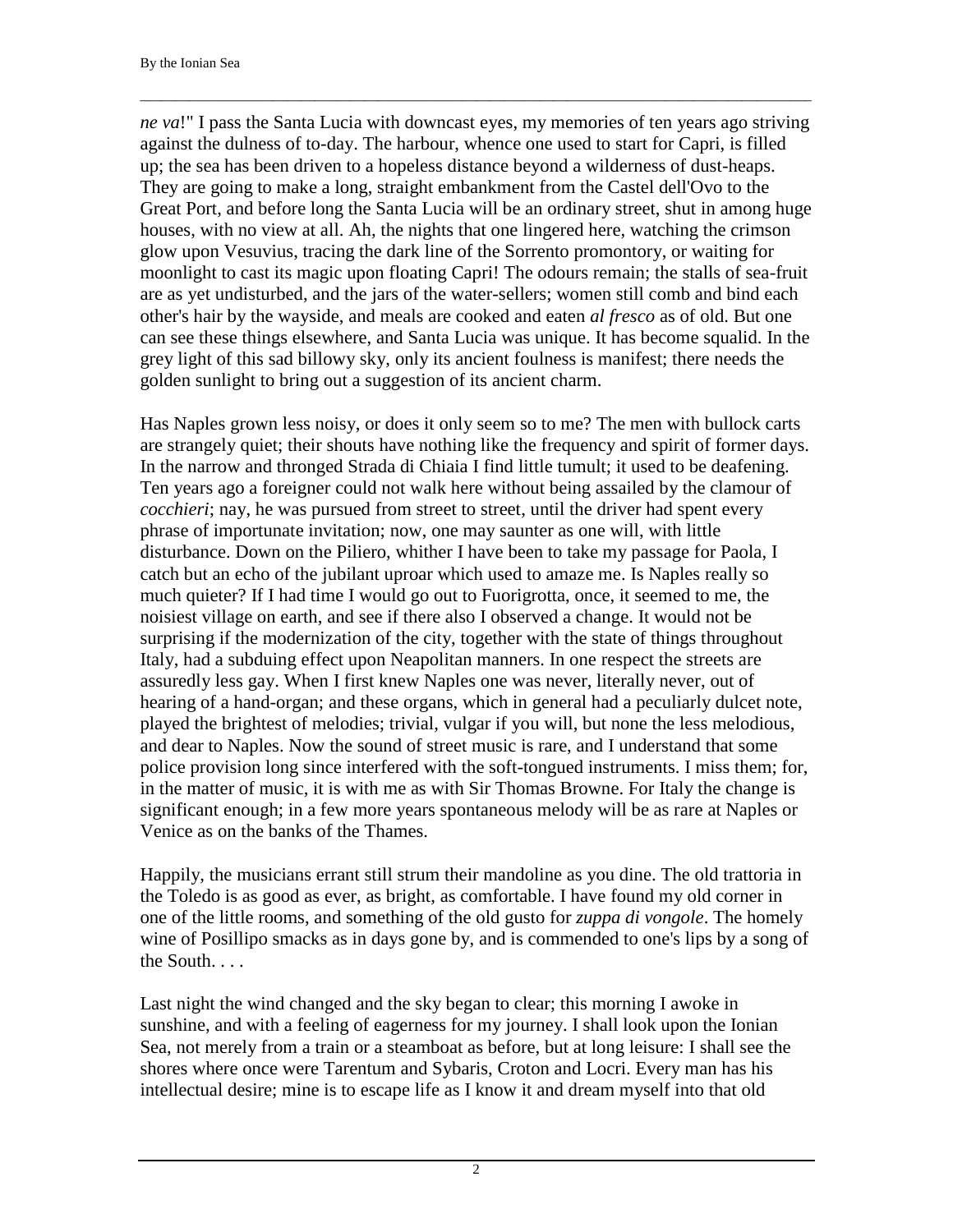world which was the imaginative delight of my boyhood. The names of Greece and Italy draw me as no others; they make me young again, and restore the keen impressions of that time when every new page of Greek or Latin was a new perception of things beautiful. The world of the Greeks and Romans is my land of romance; a quotation in either language thrills me strangely, and there are passages of Greek and Latin verse which I cannot read without a dimming of the eyes, which I cannot repeat aloud because my voice fails me. In Magna Græcia the waters of two fountains mingle and flow together; how exquisite will be the draught!

 $\Box$ 

I drove with my luggage to the Immacolatella, and a boatman put me aboard the steamer. Luggage, I say advisedly; it is a rather heavy portmanteau, and I know it will be a nuisance. But the length of my wanderings is so uncertain, its conditions are so vaguely anticipated. I must have books if only for rainy days; I must have clothing against a change of season. At one time I thought of taking a mere wallet, and now I am half sorry that I altered my mind. But ----

We were not more than an hour after time in starting. Perfect weather. I sang to myself with joy upon the sunny deck as we steamed along the Bay, past Portici, and Torre del Greco, and into the harbour of Torre Annunziata, where we had to take on cargo. I was the only cabin passenger, and solitude suits me. All through the warm and cloudless afternoon I sat looking at the mountains, trying not to see that cluster of factory chimneys which rolled black fumes above the many-coloured houses. They reminded me of the same abomination on a shore more sacred; from the harbour of Piræus one looks to Athens through trails of coal-smoke. By a contrast pleasant enough, Vesuvius to-day sent forth vapours of a delicate rose-tint, floating far and breaking seaward into soft little fleeces of cirrus. The cone, covered with sulphur, gleamed bright yellow against cloudless blue.

The voyage was resumed at dinner-time; when I came upon deck again, night had fallen. We were somewhere near Sorrento; behind us lay the long curve of faint-glimmering lights on the Naples shore; ahead was Capri. In profound gloom, though under a sky all set with stars, we passed between the island and Cape Minerva; the haven of Capri showed but a faint glimmer; over it towered mighty crags, an awful blackness, a void amid constellations. From my seat near the stern of the vessel I could discern no human form; it was as though I voyaged quite alone in the silence of this magic sea. Silence so all-possessing that the sound of the ship's engine could not reach my ear, but was blended with the water-splash into a lulling murmur. The stillness of a dead world laid its spell on all that lived. To-day seemed an unreality, an idle impertinence; the real was that longburied past which gave its meaning to all around me, touching the night with infinite pathos. Best of all, one's own being became lost to consciousness; the mind knew only the phantasmal forms it shaped, and was at peace in vision.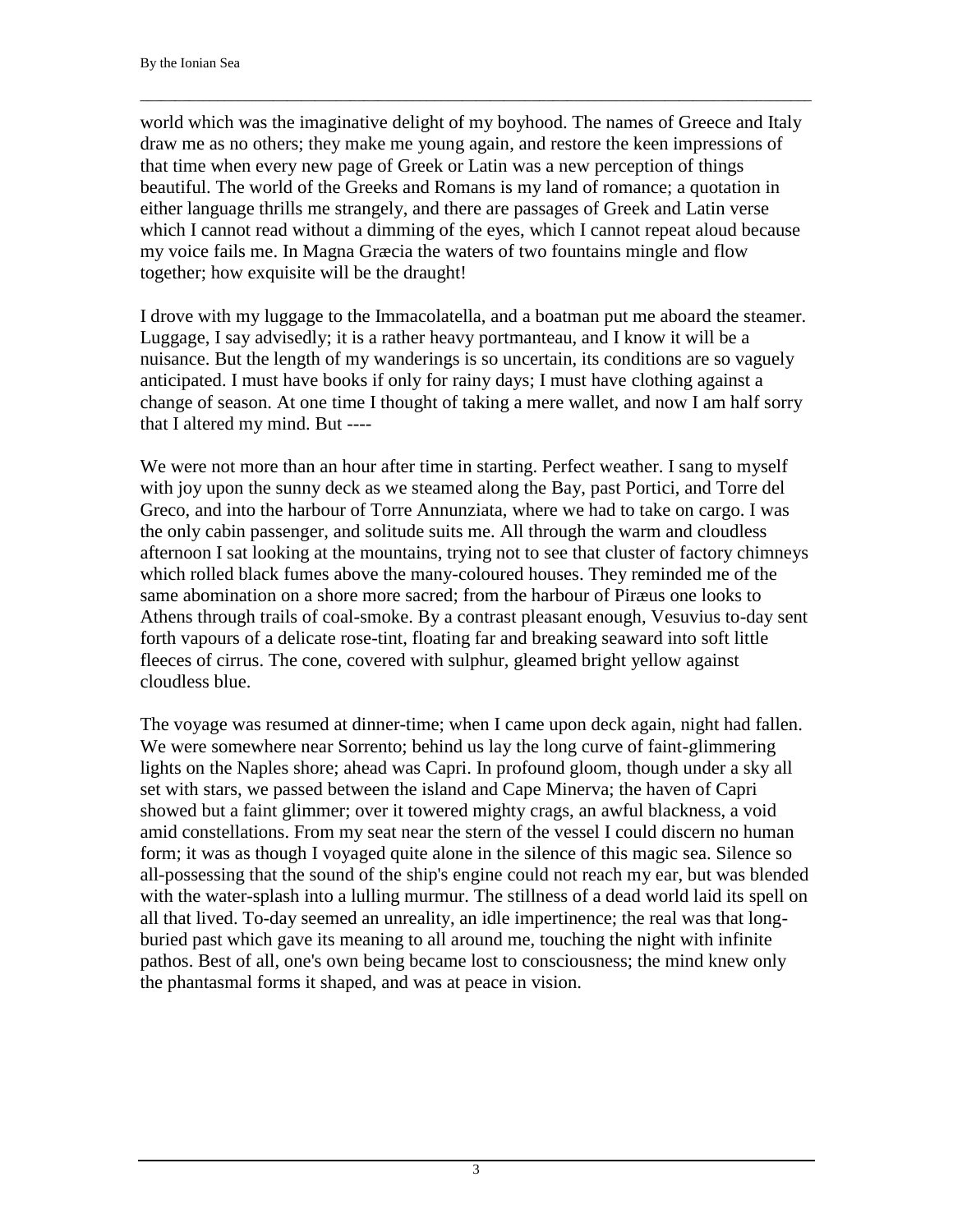#### **II PAOLA**

<span id="page-5-0"></span> $\Box$ 

I slept little, and was very early on deck, scanning by the light of dawn a mountainous coast. At sunrise I learnt that we were in sight of Paola; as day spread gloriously over earth and sky, the vessel hove to and prepared to land cargo. There, indeed, was the yellowish little town which I had so long pictured; it stood at a considerable height above the shore; harbour there was none at all, only a broad beach of shingle on which waves were breaking, and where a cluster of men, women and children stood gazing at the steamer. It gave me pleasure to find the place so small and primitive. In no hurry to land, I watched the unloading of merchandise (with a great deal of shouting and gesticulation) into boats which had rowed out for the purpose; speculated on the resources of Paola in the matter of food (for I was hungry); and at moments cast an eye towards the mountain barrier which it was probable I should cross to-day.

At last my portmanteau was dropped down on to the laden boat; I, as best I could, managed to follow it; and on the top of a pile of rope and empty flour-sacks we rolled landward. The surf was high; it cost much yelling, leaping, and splashing to gain the dry beach. Meanwhile, not without apprehension, I had eyed the group awaiting our arrival; that they had their eyes on me was obvious, and I knew enough of southern Italians to foresee my reception. I sprang into the midst of a clamorous conflict; half a dozen men were quarreling for possession of me. No sooner was my luggage on shore than they flung themselves upon it. By what force of authority I know not, one of the fellows triumphed; he turned to me with a satisfied smile, and -- presented his wife.

#### "*Mia sposa, signore*!"

Wondering, and trying to look pleased, I saw the woman seize the portmanteau (a frightful weight), fling it on to her head, and march away at a good speed. The crowd and I followed to the *dogana*, close by, where as vigorous a search was made as I have ever had to undergo. I puzzled the people; my arrival was an unwonted thing, and they felt sure I was a trader of some sort. Dismissed under suspicion, I allowed the lady to whom I had been introduced to guide me townwards. Again she bore the portmanteau on her head, and evidently thought it a trifle, but as the climbing road lengthened, and as I myself began to perspire in the warm sunshine, I looked at my attendant with uncomfortable feelings. It was a long and winding way, but the woman continued to talk and laugh so cheerfully that I tried to forget her toil. At length we reached a cabin where the *dazio* (town dues) officer presented himself, and this conscientious person insisted on making a fresh examination of my baggage; again I explained myself, again I was eyed suspiciously; but he released me, and on we went. I had bidden my guide take me to the best inn; it was the *Leone*, a little place which looked from the outside like an ill-kept stable, but was decent enough within. The room into which they showed me had a delightful prospect. Deep beneath the window lay a wild, leafy garden, and lower on the hillside a lemon orchard shining with yellow fruit; beyond, the broad pebbly beach, far seen to north and south, with its white foam edging the blue expanse of sea. There I descried the steamer from which I had landed, just under way for Sicily. The beauty of

4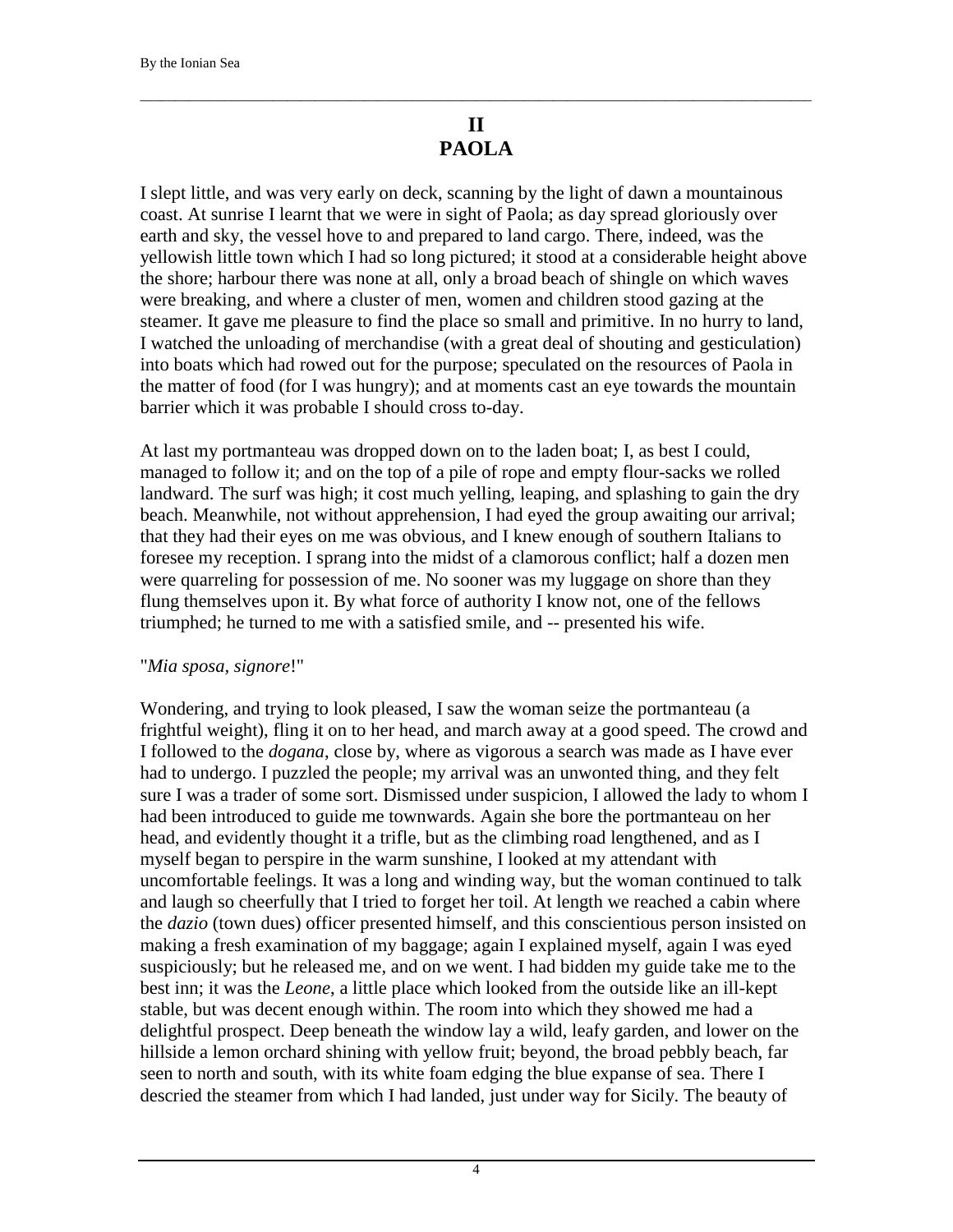this view, and the calm splendour of the early morning, put me into happiest mood. After little delay a tolerable breakfast was set before me, with a good rough wine; I ate and drank by the window, exulting in what I saw and all I hoped to see.

 $\Box$ 

Guide-books had informed me that the *corriere* (mail-diligence) from Paola to Cosenza corresponded with the arrival of the Naples steamer, and, after the combat on the beach, my first care was to inquire about this. All and sundry made eager reply that the *corriere* had long since gone; that it started, in fact, at 5 A.M., and that the only possible mode of reaching Cosenza that day was to hire a vehicle. Experience of Italian travel made me suspicious, but it afterwards appeared that I had been told the truth. Clearly, if I wished to proceed at once, I must open negotiations at my inn, and, after a leisurely meal, I did so. Very soon a man presented himself who was willing to drive me over the mountains -- at a charge which I saw to be absurd; the twinkle in his eye as he named the sum sufficiently enlightened me. By the book it was no more than a journey of four hours; my driver declared that it would take from seven to eight. After a little discussion he accepted half the original demand, and went off very cheerfully to put in his horses.

For an hour I rambled about the town's one street, very picturesque and rich in colour, with rushing fountains where women drew fair water in jugs and jars of antique beauty. Whilst I was thus loitering in the sunshine, two well-dressed men approached me, and with somewhat excessive courtesy began conversation. They understood that I was about to drive to Cosenza. A delightful day, and a magnificent country! They too thought of journeying to Cosenza, and, in short, would I allow them to share my carriage? Now this was annoying; I much preferred to be alone with my thoughts; but it seemed ungracious to refuse. After a glance at their smiling faces, I answered that whatever room remained in the vehicle was at their service -- on the natural understanding that they shared the expense; and to this, with the best grace in the world, they at once agreed. We took momentary leave of each other, with much bowing and flourishing of hats, and the amusing thing was that I never beheld those gentlemen again.

Fortunately -- as the carriage proved to be a very small one, and the sun was getting very hot; with two companions I should have had an uncomfortable day. In front of the *Leone* a considerable number of loafers had assembled to see me off, and of these some halfdozen were persevering mendicants. It disappointed me that I saw no interesting costume; all wore the common, colourless garb of our destroying age. The only vivid memory of these people which remains with me is the cadence of their speech. Whilst I was breakfasting, two women stood at gossip on a near balcony, and their utterance was a curious exaggeration of the Neapolitan accent; every sentence rose to a high note, and fell away in a long curve of sound, sometimes a musical wail, more often a mere whining. The protraction of the last word or two was really astonishing; again and again I fancied that the speaker had broken into song. I cannot say that the effect was altogether pleasant; in the end such talk would tell severely on civilized nerves, but it harmonized with the coloured houses, the luxuriant vegetation, the strange odours, the romantic landscape.

In front of the vehicle were three little horses; behind it was hitched an old shabby twowheeled thing, which we were to leave somewhere for repairs. With whip-cracking and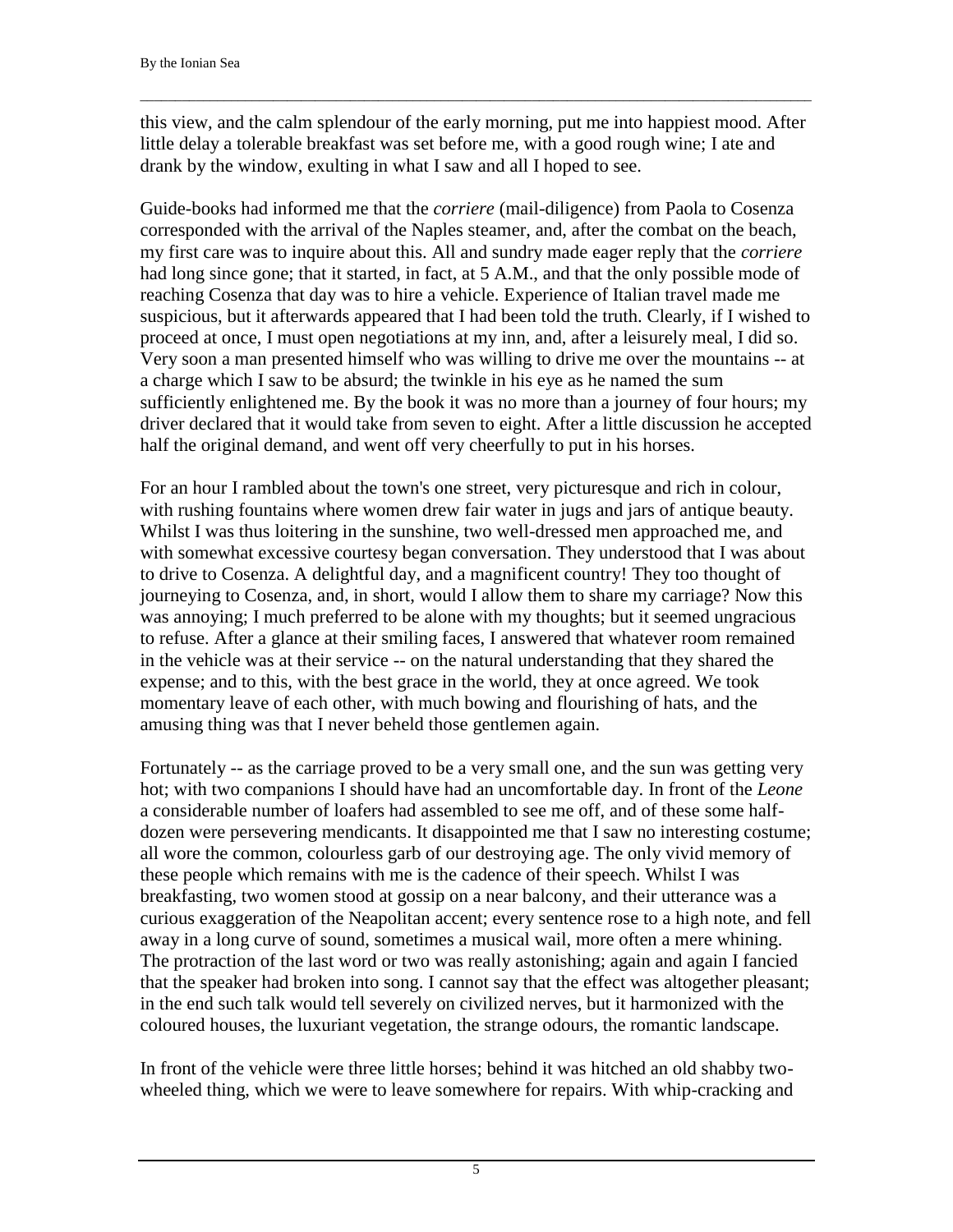vociferation, amid good-natured farewells from the crowd, we started away. It was just ten o'clock.

 $\Box$ 

At once the road began to climb, and nearly three hours were spent in reaching the highest point of the mountain barrier. Incessantly winding, often doubling upon itself, the road crept up the sides of profound gorges, and skirted many a precipice; bridges innumerable spanned the dry ravines which at another season are filled with furious torrents. From the zone of orange and olive and cactus we passed that of beech and oak, noble trees now shedding their rich-hued foliage on bracken crisped and brown; here I noticed the feathery bowers of wild clematis ("old man's beard"), and many a spike of the great mullein, strange to me because so familiar in English lanes. Through mists that floated far below I looked over miles of shore, and outward to the ever-rising limit of sea and sky. Very lovely were the effects of light, the gradations of colour; from the blueblack abysses, where no shape could be distinguished, to those violet hues upon the furrowed heights which had a transparency, a softness, an indefiniteness, unlike anything to be seen in northern landscape.

The driver was accompanied by a half-naked lad, who, at certain points, suddenly disappeared, and came into view again after a few minutes, having made a short cut up some rugged footway between the loops of the road. Perspiring, even as I sat, in the blaze of the sun, I envied the boy his breath and muscle. Now and then he slaked his thirst at a stone fountain by the wayside, not without reverencing the blue-hooded Madonna painted over it. A few lean, brown peasants, bending under faggots, and one or two carts, passed us before we gained the top, and half-way up there was a hovel where drink could be bought; but with these exceptions nothing broke the loneliness of the long, wild ascent. My man was not talkative, but answered inquiries civilly; only on one subject was he very curt -- that of the two wooden crosses which we passed just before arriving at the summit; they meant murders. At the moment when I spoke of them I was stretching my legs in a walk beside the carriage, the driver walking just in front of me; and something then happened which is still a puzzle when I recall it. Whether the thought of crimes had made the man nervous, or whether just then I wore a peculiarly truculent face, or had made some alarming gesture, all of a sudden he turned upon me, grasped my arm and asked sharply: "What have you got in your hand?" I had a bit of fern, plucked a few minutes before, and with surprise I showed it; whereupon he murmured an apology, said something about making haste, and jumped to his seat. An odd little incident.

At an unexpected turn of the road there spread before me a vast prospect; I looked down upon inland Calabria. It was a valley broad enough to be called a plain, dotted with white villages, and backed by the mass of mountains which now, as in old time, bear the name of Great Sila. Through this landscape flowed the river Crati -- the ancient Crathis; northward it curved, and eastward, to fall at length into the Ionian Sea, far beyond my vision. The river Crathis, which flowed by the walls of Sybaris. I stopped the horses to gaze and wonder; gladly I would have stood there for hours. Less interested, and impatient to get on, the driver pointed out to me the direction of Cosenza, still at a great distance. He added the information that, in summer, the well-to-do folk of Cosenza go to Paola for sea-bathing, and that they always perform the journey by night. I, listening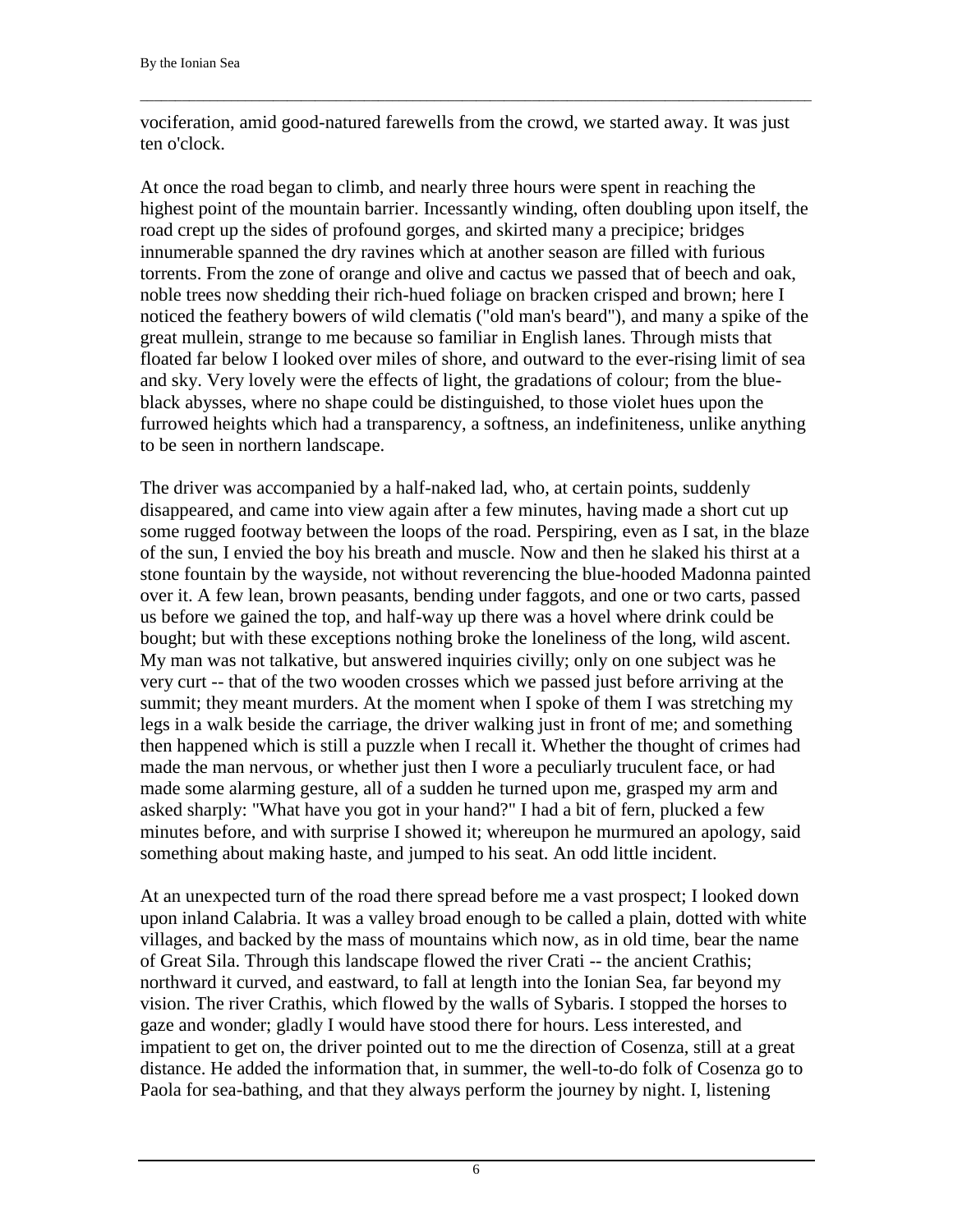carelessly amid my dream, tried to imagine the crossing of those Calabrian hills under a summer sun! By summer moonlight it must be wonderful.

 $\Box$ 

We descended at a sharp pace, all the way through a forest of chestnuts, the fruit already gathered, the golden leaves rustling in their fall. At the foot lies the village of San Fili, and here we left the crazy old cart which we had dragged so far. A little further, and before us lay a long, level road, a true Roman highway, straight for mile after mile. By this road the Visigoths must have marched after the sack of Rome. In approaching Cosenza I was drawing near to the grave of Alaric. Along this road the barbarian bore in triumph those spoils of the Eternal City which were to enrich his tomb.

By this road, six hundred years before the Goth, marched Hannibal on his sullen retreat from Italy, passing through Cosentia to embark at Croton.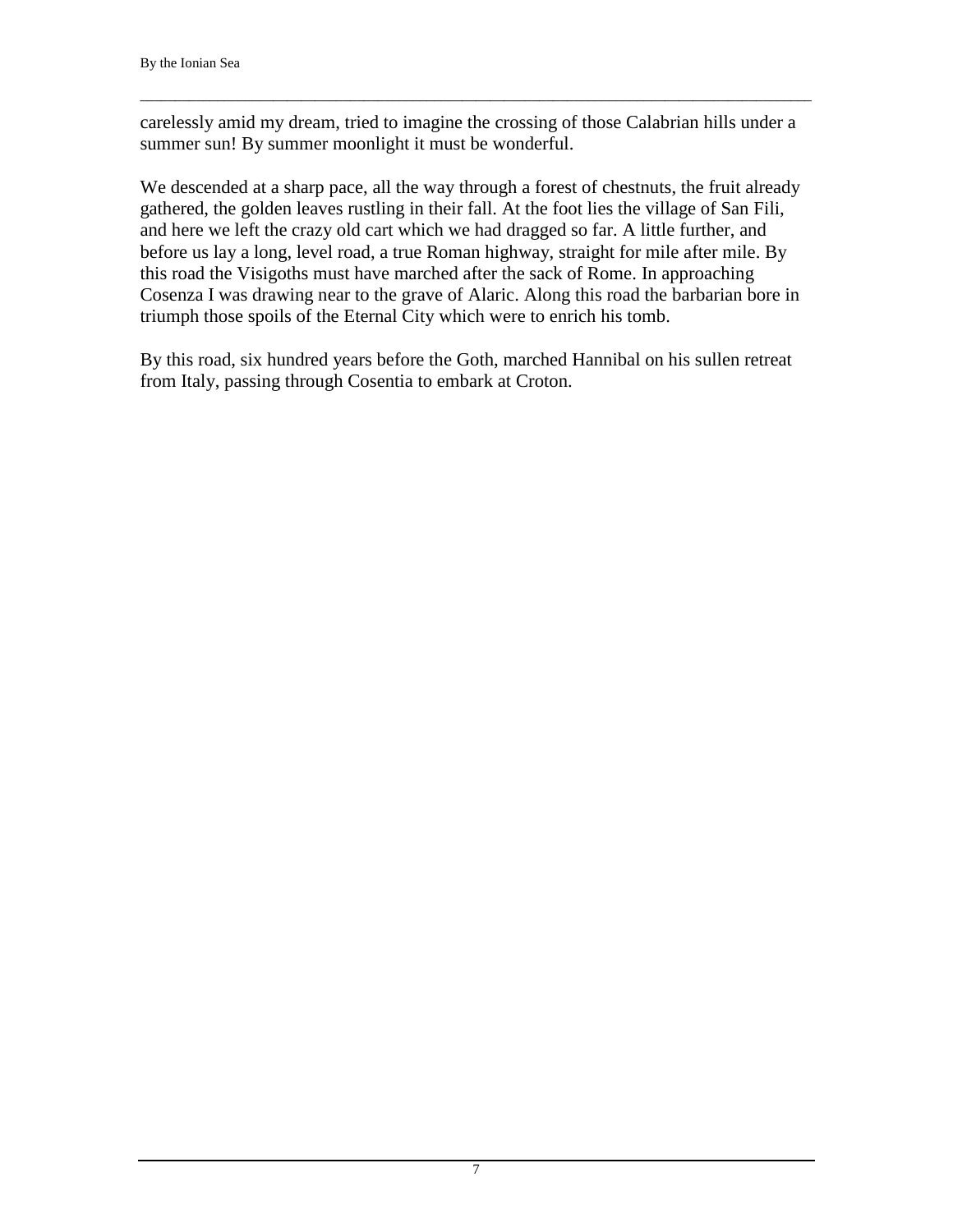#### **III THE GRAVE OF ALARIC**

<span id="page-9-0"></span> $\Box$ 

It would have been prudent to consult with my driver as to the inns of Cosenza. But, with a pardonable desire not to seem helpless in his hands, I had from the first directed him to the *Due Lionetti*, relying upon my guide-book. Even at Cosenza there is progress, and guide-beooks to little-known parts of Europe are easily allowed to fall out of date. On my arrival ----

But, first of all, the *dazio*. This time it was a serious business; impossible to convince the rather surly officer that certain of the contents of my portmanteau were not for sale. What in the world was I doing with *tanti libri*? Of course I was a commercial traveller; ridiculous to pretend anything else. After much strain of courtesy, I clapped to my luggage, locked it up, and with a resolute face cried "Avanti!" And there was an end of it. In this case, as so often, I have no doubt that simple curiosity went for much in the man's pertinacious questioning. Of course the whole *dazio* business is ludicrous and contemptible; I scarce know a baser spectacle than that of uniformed officials groping in the poor little bundles of starved peasant women, mauling a handful of onions, or prodding with long irons a cartload of straw. Did any one ever compare the expenses with the results?

A glance shows the situation of Cosenza. The town is built on a steep hillside, above the point where two rivers, flowing from the valleys on either side, mingle their waters under one name, that of the Crati. We drove over a bridge which spans the united current, and entered a narrow street, climbing abruptly between houses so high and so close together as to make a gloom amid sunshine. It was four o'clock; I felt tired and half choked with dust; the thought of rest and a meal was very pleasant. As I searched for the sign of my inn, we suddenly drew up, midway in the dark street, before a darker portal, which seemed the entrance to some dirty warehouse. The driver jumped down -- "Ecco l'albergo!"

I had seen a good many Italian hostelries, and nourished no unreasonable expectations. The Lion at Paola would have seemed to any untravelled Englishman a squalid and comfortless hole, incredible as a place of public entertainment; the *Two Little Lions* of Cosenza made a decidedly worse impression. Over sloppy stones, in an atmosphere heavy with indescribable stenches, I felt rather than saw my way to the foot of a stone staircase; this I ascended, and on the floor above found a dusky room, where tablecloths and an odour of frying oil afforded some suggestion of refreshment. My arrival interested nobody; with a good deal of trouble I persuaded an untidy fellow, who seemed to be a waiter, to come down with me and secure my luggage. More trouble before I could find a bedroom; hunting for keys, wandering up and down stone stairs and along pitch-black corridors, sounds of voices in quarrel. The room itself was utterly depressing -- so bare, so grimy, so dark. Quickly I examined the bed, and was rewarded. It is the good point of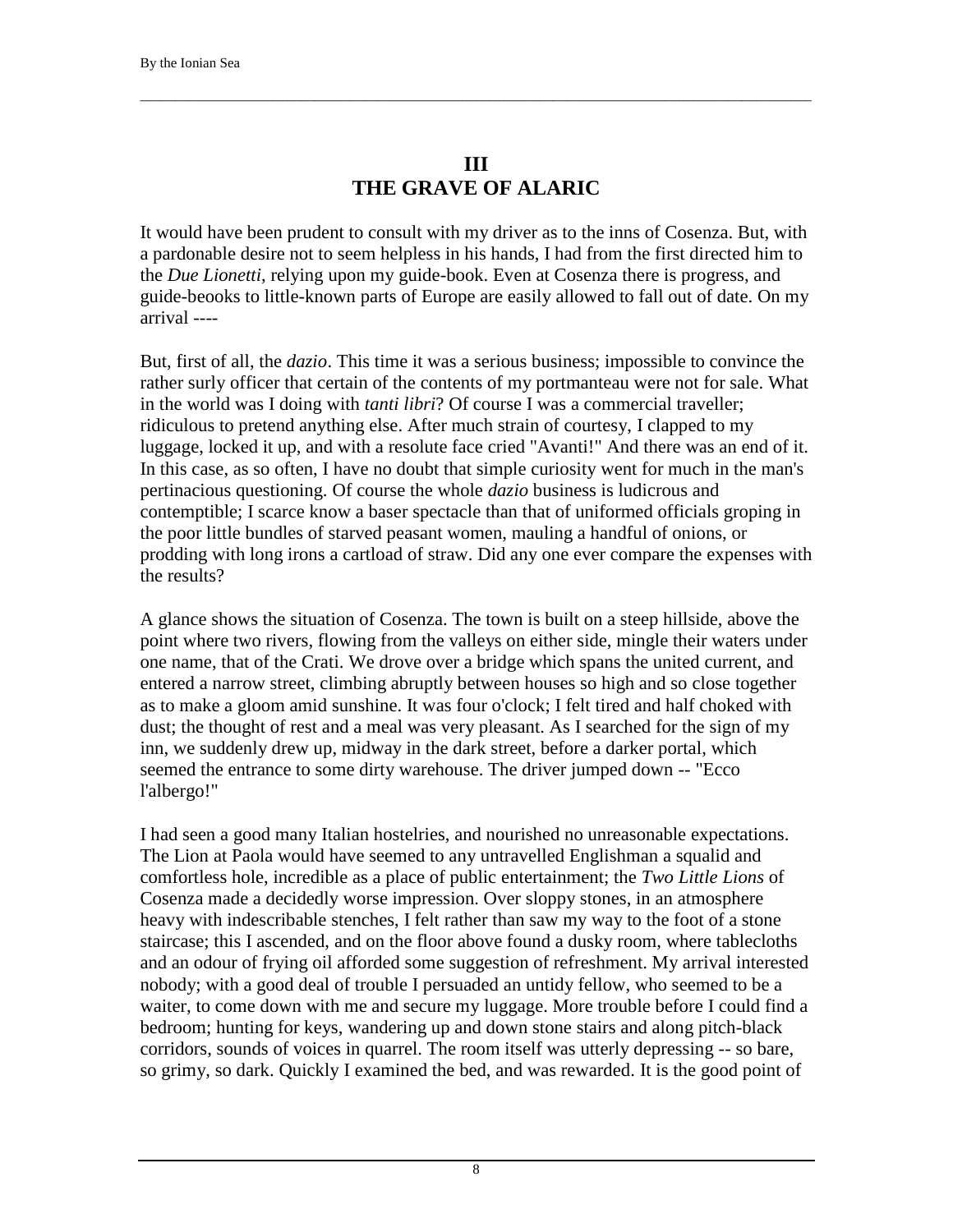Italian inns; be the house and the room howsoever sordid, the bed is almost invariably clean and dry and comfortable.

 $\Box$ 

I ate, not amiss; I drank copiously to the memory of Alaric, and felt equal to any fortune. When night had fallen I walked a little about the scarce-lighted streets and came to an open place, dark and solitary and silent, where I could hear the voices of the two streams as they mingled below the hill. Presently I passed an open office of some kind, where a pleasant-looking man sat at a table writing; on an impulse I entered, and made bold to ask whether Cosenza had no better inn than the *Due Lionetti*. Great was this gentleman's courtesy; he laid down his pen, as if for ever, and gave himself wholly to my concerns. His discourse delighted me, so flowing were the phrases, so rounded the periods. Yes, there were other inns; one at the top of the town -- the *Vetere* -- in a very good position; and they doubtless excelled my own in modern comfort. As a matter of fact, it might be avowed that the *Lionetti*, from the point of view of the great centres of civilization, left something to be desired -- something to be desired; but it was a good old inn, a reputable old inn, and probably on further acquaintance ----

Further acquaintance did not increase my respect for the *Lionetti*; it would not be easy to describe those features in which, most notably, it fell short of all that might be desired. But I proposed no long stay at Cosenza, where malarial fever is endemic, and it did not seem worth while to change my quarters. I slept very well.

I had come here to think about Alaric, and with my own eyes to behold the place of his burial. Ever since the first boyish reading of Gibbon, my imagination has loved to play upon that scene of Alaric's death. Thinking to conquer Sicily, the Visigoth marched as far as to the capital of the Bruttii, those mountain tribes which Rome herself never really subdued; at Consentia he fell sick and died. How often had I longed to see this river Busento, which the "labour of a captive multitude" turned aside, that its flood might cover and conceal for all time the tomb of the Conqueror! I saw it in the light of sunrise, flowing amid low, brown, olive-planted hills; at this time of the year it is a narrow, but rapid stream, running through a wide, waste bed of yellow sand and stones. The Crati, which here has only just started upon its long seaward way from some glen of Sila, presents much the same appearance, the track which it has worn in flood being many times as broad as the actual current. They flow, these historic waters, with a pleasant sound, overborne at moments by the clapping noise of Cosenza's washerwomen, who cleanse their linen by beating it, then leave it to dry on the river-bed. Along the banks stood tall poplars, each a spire of burnished gold, blazing against the dark olive foliage on the slopes behind them; plane trees, also, very rich of colour, and fig trees shedding their latest leaves. Now, tradition has it that Alaric was buried close to the confluence of the Busento and the Crati. If so, he lay in full view of the town. But the Goths are said to have slain all their prisoners who took part in the work, to ensure secrecy. Are we to suppose that Consentia was depopulated? On any other supposition the story must be incorrect, and Alaric's tomb would have to be sought at least half a mile away, where the Busento is hidden in its deep valley.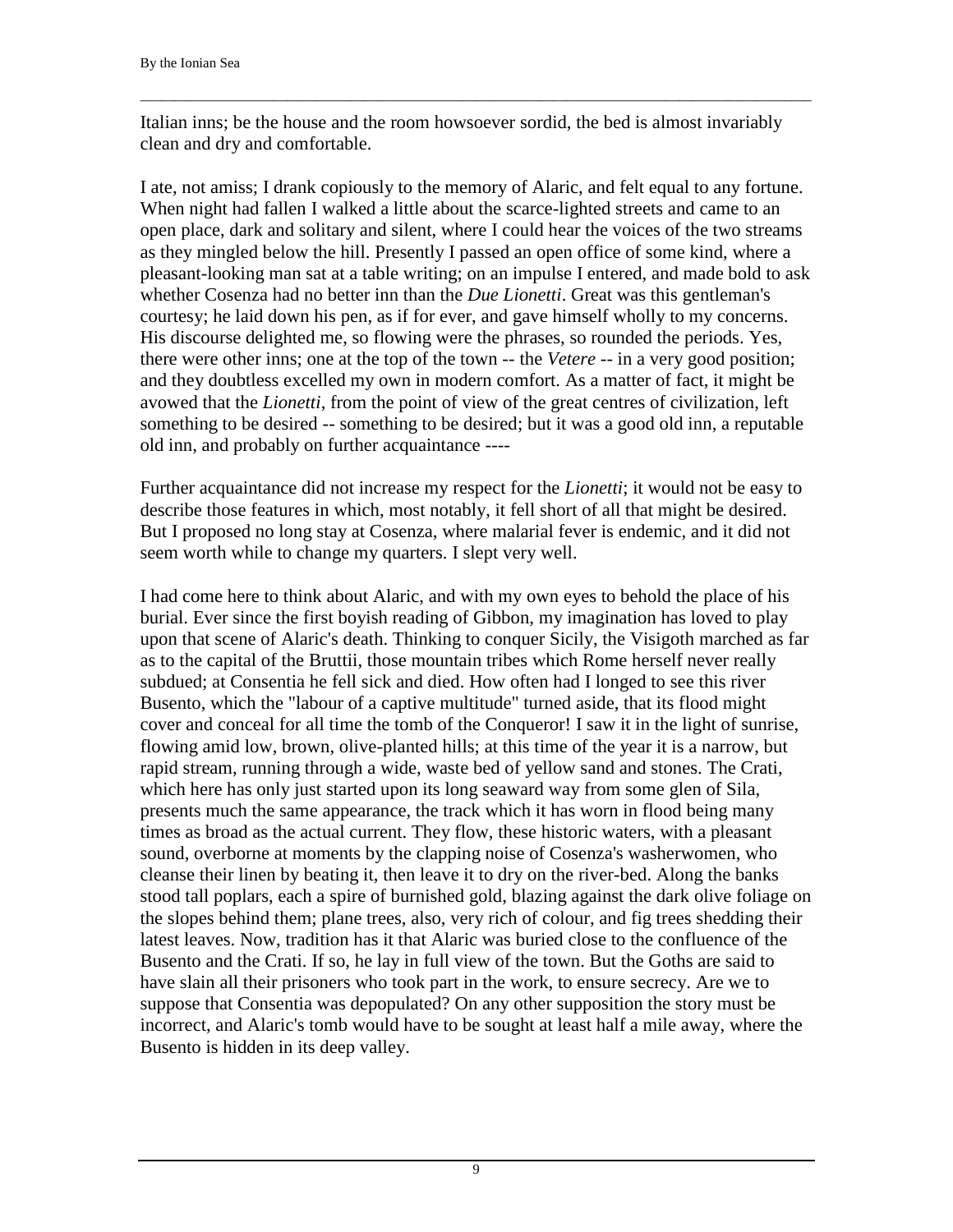Gibbon, by the way, calls it Busentinus; the true Latin was Buxentius. To make sure of the present name, I questioned some half a dozen peasants, who all named the river Basenzio or Basenz'; a countryman of more intelligent appearance assured me that this was only a dialectical form, the true one being Busento. At a bookseller's shop (Cosenza had one, a very little one) I found the same opinion to prevail.

 $\Box$ 

It is difficult to walk much in this climate; lassitude and feverish symptoms follow on the slightest exertion; but -- if one can disregard the evil smells which everywhere catch one's breath -- Cosenza has wonders and delights which tempt to day-long rambling. To call the town picturesque is to use an inadequate word; at every step, from the opening of the main street at the hill-foot up to the stern mediæval castle crowning its height, one marvels and admires. So narrow are the ways that a cart drives the pedestrian into shop or alley; two vehicles (but perhaps the thing never happened) would with difficulty pass each other. As in all towns of Southern Italy, the number of hair-dressers is astonishing, and they hang out the barber's basin -- the very basin (of shining brass and with a semicircle cut out of the rim) which the Knight of La Mancha took as substitute for his damaged helmet. Through the gloom of high balconied houses, one climbs to a sunny piazza, where there are several fine buildings; beyond it lies the public garden, a lovely spot, set with alleys of acacia and groups of palm and flower-beds and fountains; marble busts of Garibaldi, Mazzini, and Cavour gleam among the trees. Here one looks down upon the yellow gorge of the Crati, and sees it widen northward into a vast green plain, in which the track of the river is soon lost. On the other side of the Crati valley, in full view of this garden, begins the mountain region of many-folded Sila -- a noble sight at any time of the day, but most of all when the mists of morning cling about its summits, or when the sunset clothes its broad flanks with purple. Turn westward, and you behold the long range which hides the Mediterranean so high and wild from this distance, that I could scarce believe I had driven over it.

Sila -- locally the Black Mountain, because dark with climbing forests -- held my gaze through a long afternoon. From the grassy table-land of its heights, pasturage for numberless flocks and herds when the long snows have melted, one might look over the shore of the Ionian Sea where Greek craftsmen built ships of timber cut upon the mountain's side. Not so long ago it was a haunt of brigands; now there is no risk for the rare traveller who penetrates that wilderness; but he must needs depend upon the hospitality of labourers and shepherds. I dream of sunny glades, never touched, perhaps, by the foot of man since the Greek herdsman wandered there with his sheep or goats. Somewhere on Sila rises the Neaithos (now Neto) mentioned by Theocritus; one would like to sit by its source in the woodland solitude, and let fancy have her way.

In these garden walks I met a group of peasants, evidently strange to Cosenza, and wondering at all they saw. The women wore a very striking costume: a short petticoat of scarlet, much embroidered, and over it a blue skirt, rolled up in front and gathered in a sort of knot behind the waist; a bodice adorned with needlework and metal; elaborate glistening head-gear, and bare feet. The town-folk have no peculiarity of dress. I observed among them a grave, intelligent type of countenance, handsome and full of character, which may be that of their brave ancestors the Bruttii. With pleasure I saw that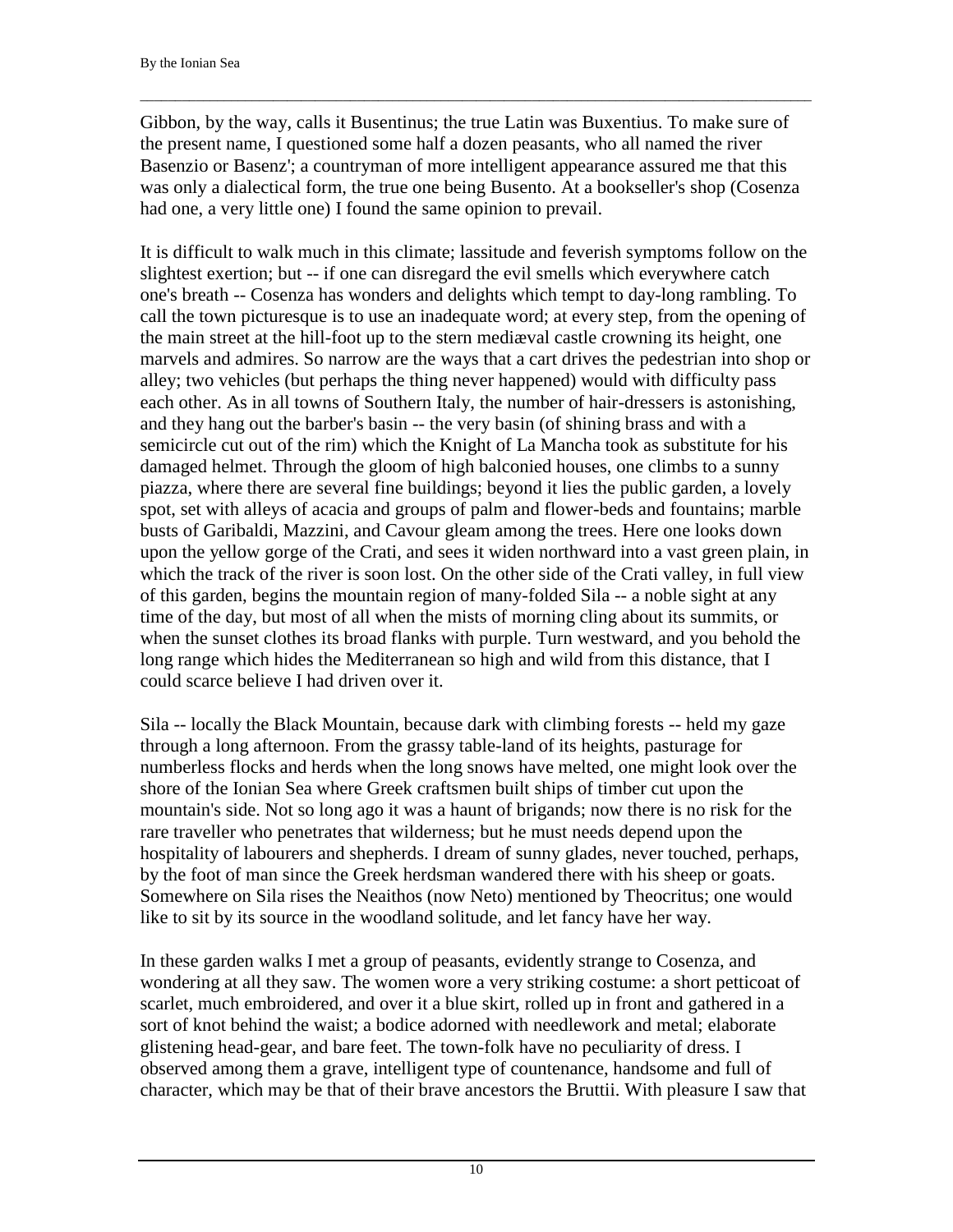they behaved gently to their beasts, the mules being. very sleek and contented-looking. There is much difference between these people and the Neapolitans; they seem to have no liking for noise, talk with a certain repose, and allow the stranger to go about among them unmolested, unimportuned. Women above the poorest class are not seen in the streets; there prevails an Oriental system of seclusion.

 $\Box$ 

I was glad to come upon the pot market; in the south of Italy it is always a beautiful and interesting sight. Pottery for commonest use among Calabrian peasants has a grace of line, a charm of colour, far beyond anything native to our most pretentious china-shops. Here still lingers a trace of the old civilization. There must be a great good in a people which has preserved this need of beauty through ages of servitude and suffering. Compare such domestic utensils -- these oil-jugs and water-jars -- with those in the house of an English labourer. Is it really so certain that all virtues of race dwell with those who can rest amid the ugly and know it not for ugliness?

The new age declares itself here and there at Cosenza. A squalid railway station, a hideous railway bridge, have brought the town into the European network; and the craze for building, which has disfigured and half ruined Italy, shows itself in an immense new theatre -- Teatro Garibaldi -- just being finished. The old one, which stands ruinous close by, struck me as, if anything, too large for the town; possibly it had been damaged by an earthquake, the commonest sort of disaster at Cosenza. On the front of the new edifice I found two inscriptions, both exulting over the fall of the papal power; one was interesting enough to copy: --

> "20 SEPT., 1870. QUESTA DATA POLITICA DICE FINITA LA TEOCRAZIA NEGLI ORDINAMENTI CIVILI. IL DÌ CHE LA DIRÀ FINITA MORALMENTE SARÀ LA DATA UMANA."

which signifies: "This political date marks the end of theocracy in civil life. The day which ends its moral rule will begin the epoch of humanity." A remarkable utterance anywhere; not least so within the hearing of the stream which flows over the grave of Alaric.

One goes to bed early at Cosenza; the night air is dangerous, and -- Teatro Garibaldi still incomplete -- darkness brings with it no sort of pastime. I did manage to read a little in my miserable room by an antique lamp, but the effort was dispiriting; better to lie in the dark and think of Goth and Roman.

Do the rivers Busento and Crati still keep the secret of that "royal sepulchre, adorned with the splendid spoils and trophies of Rome"? It seems improbable that the grave was ever disturbed; to this day there exists somewhere near Cosenza a treasure-house more alluring than any pictured in Arabian tale. It is not easy to conjecture what "spoils and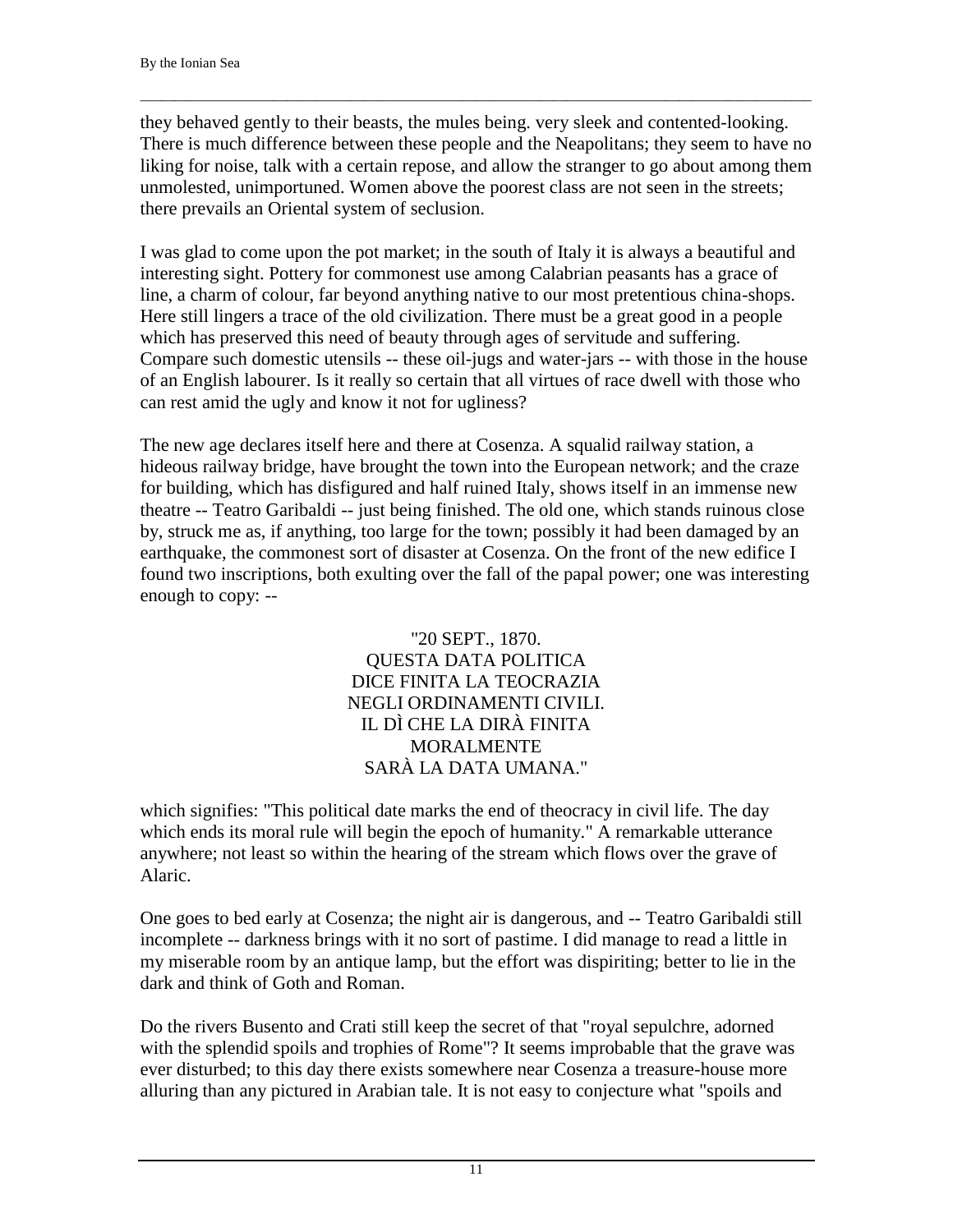trophies" the Goths buried with their king; if they sacrificed masses of precious metal, then perchance there still lies in the river-bed some portion of that golden statue of *Virtus*, which the Romans melted down to eke out the ransom claimed by Alaric. The year 410 A.D. was no unfitting moment to break into bullion the figure personifying Manly Worth. "After that," says an old historian, "all bravery and honour perished out of Rome."

 $\Box$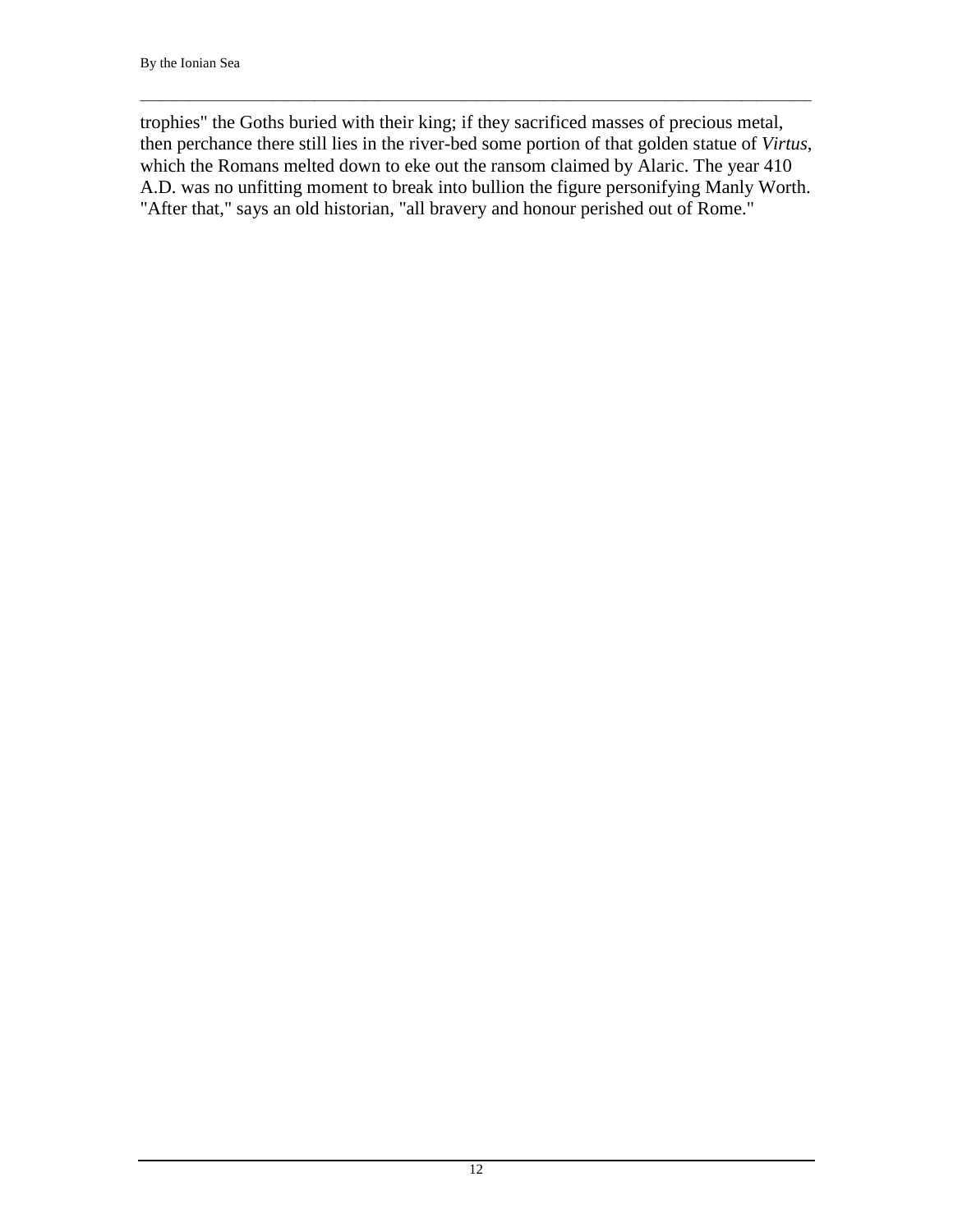### **IV TARANTO**

<span id="page-14-0"></span> $\Box$ 

Cosenza is on a line of railway which runs northward up the Crati valley, and joins the long seashore line from Taranto to Reggio. As it was my wish to see the whole of that coast, I had the choice of beginning my expedition either at the northern or the southern end; for several reasons I decided to make straight for Taranto.

The train started about seven o'clock in the morning. I rose at six in chill darkness, the discomfort of my room seeming worse than ever at this featureless hour. The waiter - perhaps he was the landlord, I left this doubt unsolved -- brought me a cup of coffee; dirtier and more shabbily apparelled man I have never looked upon; viler coffee I never drank. Then I descended into the gloom of the street. The familiar odours breathed upon me with pungent freshness, wafted hither and thither on a mountain breeze. A glance upwards at the narrow strip of sky showed a grey-coloured dawn, prelude, I feared, of a dull day.

Evidently I was not the only traveller departing; on the truck just laden I saw somebody else's luggage, and at the same moment there came forth a man heavily muffled against the air, who, like myself, began to look about for the porter. We exchanged greetings, and on our walk to the station I learned that my companion, also bound for Taranto, had been detained by illness for several days at the *Lionetti*, where, he bitterly complained, the people showed him no sort of attention. He was a commercial traveller, representing a firm of drug merchants in North Italy, and for his sins (as he put it) had to make the southern journey every year; he invariably suffered from fever, and at certain places -- of course, the least civilized -- had attacks which delayed him from three days to a week. He loathed the South, finding no compensation whatever for the miseries of travel below Naples; the inhabitants he reviled with exceeding animosity. Interested by the doleful predicament of this vendor of drugs (who dosed himself very vigorously), I found him a pleasant companion during the day; after our lunch he seemed to shake off the last shivers of his malady, and was as sprightly an Italian as one could wish to meet -- young, sharp-witted, well-mannered, and with a pleasing softness of character.

We lunched at Sybaris; that is to say, at the railway station now so called, though till recently it bore the humbler name of Buffaloria. The Italians are doing their best to revive the classical place-names, where they have been lost, and occasionally the incautious traveller is much misled. Of Sybaris no stone remains above ground; five hundred years before Christ it was destroyed by the people of Croton, who turned the course of the river Crathis so as to whelm the city's ruins. François Lenormant, whose delightful book, *La Grande Grèce*, was my companion on this journey, believed that a discovery far more wonderful and important than that of Pompeii awaits the excavator on this site; he held it certain that here, beneath some fifteen feet of alluvial mud, lay the temples and the streets of Sybaris, as on the day when Crathis first flowed over them. A little digging has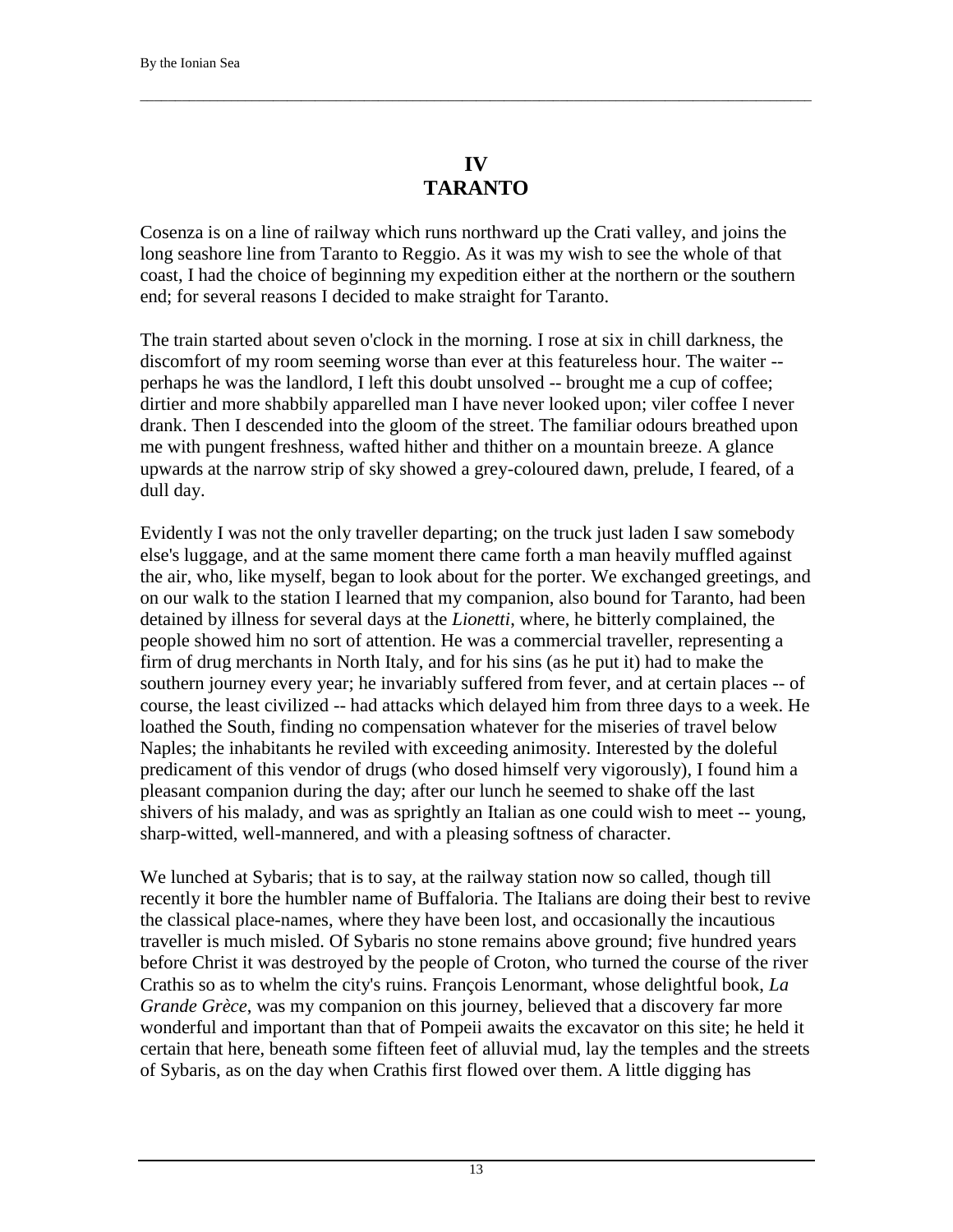recently been done, and things of interest have been found; but discovery on a wide scale is still to be attempted.

 $\Box$ 

Lenormant praises the landscape hereabouts as of "incomparable beauty"; unfortunately I saw it in a sunless day, and at unfavourable moments I was strongly reminded of the Essex coast -- grey, scrubby fiats, crossed by small streams, spreading wearily seaward. One had only to turn inland to correct this mood; the Calabrian mountains, even without sunshine, had their wonted grace. Moreover, cactus and agave, frequent in the foreground, preserved the southern character of the scene. The great plain between the hills and the sea grows very impressive; so silent it is, so mournfully desolate, so haunted with memories of vanished glory. I looked at the Crathis -- the Crati of Cosenza -- here beginning to spread into a sea-marsh; the waters which used to flow over golden sands, which made white the oxen, and sunny-haired the children, that bathed in them, are now lost amid a wilderness poisoned by their own vapours.

The railway station, like all in this region, was set about with eucalyptus. Great bushes of flowering rosemary scented the air, and a fine cassia tree, from which I plucked blossoms, yielded a subtler perfume. Our lunch was not luxurious; I remember only, as at all worthy of Sybaris, a palatable white wine called Muscato dei Saraceni. Appropriate enough amid this vast silence to turn one's thoughts to the Saracens, who are so largely answerable for the ages of desolation that have passed by the Ionian Sea.

Then on for Taranto, where we arrived in the afternoon. Meaning to stay for a week or two I sought a pleasant room in a well-situated hotel, and I found one with a good view of town and harbour. The Taranto of old days, when it was called Taras, or later Tarentum, stood on a long peninsula, which divides a little inland sea from the great sea without. In the Middle Ages the town occupied only the point of this neck of land, which, by the cutting of an artificial channel, had been made into an island: now again it is spreading over the whole of the ancient site; great buildings of yellowish-white stone, as ugly as modern architect can make them, and plainly far in excess of the actual demand for habitations, rise where Phoenicians and Greeks and Romans built after the nobler fashion of their times. One of my windows looked towards the old town, with its long sea-wall where fishermen's nets hung drying, the dome of its Cathedral, the high, squeezed houses, often with gardens on the roofs, and the swing-bridge which links it to the mainland; the other gave me a view across the Mare Piccolo, the Little Sea (it is some twelve miles round about), dotted in many parts with crossed stakes which mark the oyster-beds, and lined on this side with a variety of shipping moored at quays. From some of these vessels, early next morning, sounded suddenly a furious cannonade, which threatened to shatter the windows of the hotel; I found it was in honour of the Queen of Italy, whose *festa* fell on that day. This barbarous uproar must have sounded even to the Calabrian heights; it struck me as more meaningless in its deafening volley of noise than any note of joy or triumph that could ever have been heard in old Tarentum.

I walked all round the island part of the town; lost myself amid its maze of streets, or alleys rather, for in many places one could touch both sides with outstretched arms, and rested in the Cathedral of S. Cataldo, who, by the bye, was an Irishman. All is strange,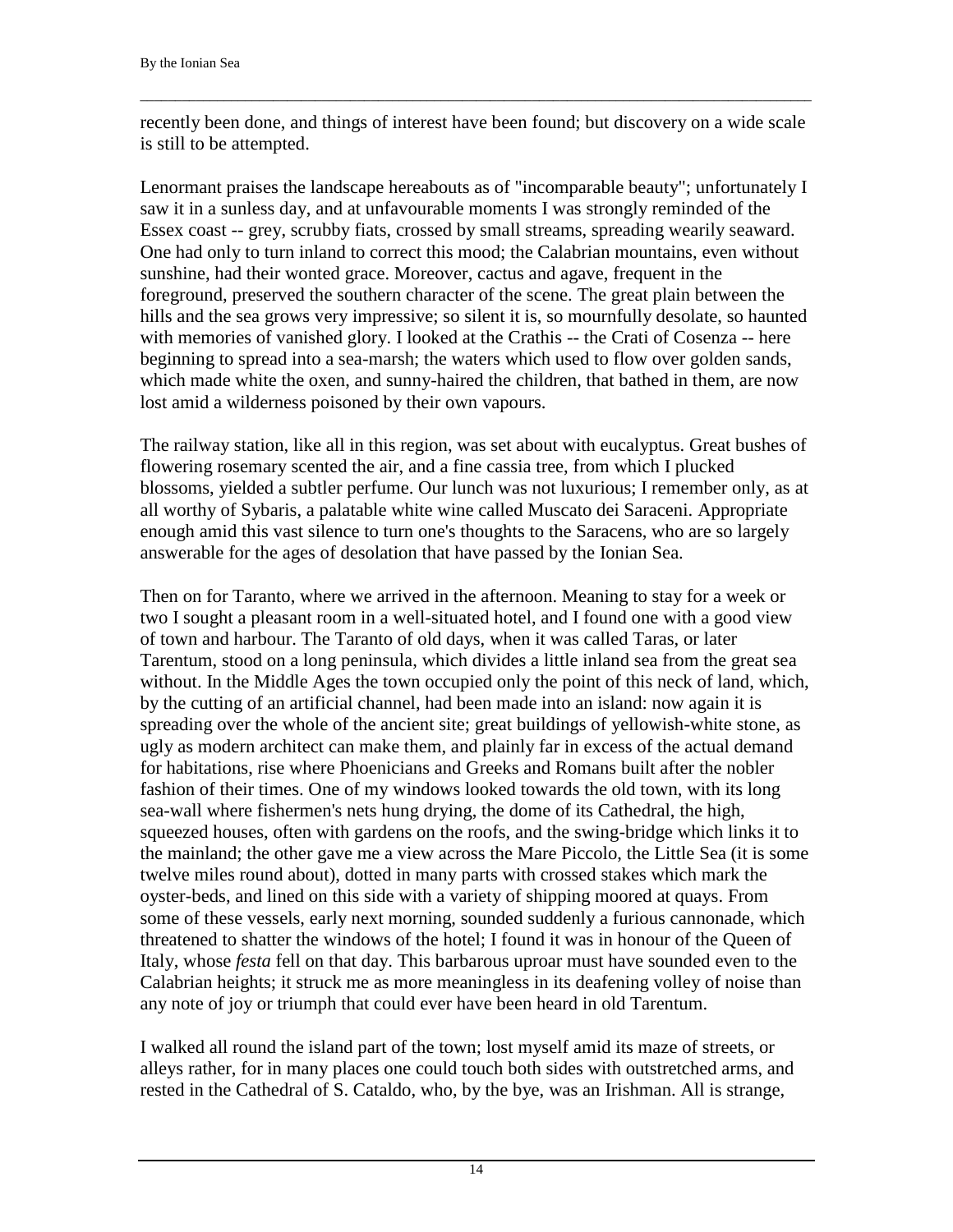but too close-packed to be very striking or beautiful; I found it best to linger on the seawall, looking at the two islands in the offing, and over the great gulf with its mountain shore stretching beyond sight. On the rocks below stood fishermen hauling in a great net, whilst a boy splashed the water to drive the fish back until they were safely enveloped in the last meshes; admirable figures, consummate in graceful strength, their bare legs and arms the tone of terra cotta. What slight clothing they wore became them perfectly, as is always the case with a costume well adapted to the natural life of its wearers. Their slow, patient effort speaks of immemorial usage, and it is in harmony with time itself. These fishermen are the primitives of Taranto; who shall say for how many centuries they have hauled their nets upon the rock? When Plato visited the Schools of Taras, he saw the same brown-legged figures, in much the same garb, gathering their sea-harvest. When Hannibal, beset by the Romans, drew his ships across the peninsula and so escaped from the inner sea, fishermen of Tarentum went forth as ever, seeking their daily food. A thousand years passed, and the fury of the Saracens, when it had laid the city low, spared some humble Tarentine and the net by which he lived. To-day the fisher-folk form a colony apart; they speak a dialect which retains many Greek words unknown to the rest of the population. I could not gaze at them long enough; their lithe limbs, their attitudes at work or in repose, their wild, black hair, perpetually reminded me of shapes pictured on a classic vase.

 $\Box$ 

Later in the day I came upon a figure scarcely less impressive. Beyond the new quarter of the town, on the ragged edge of its wide, half-peopled streets, lies a tract of olive orchards and of seed-land; there, alone amid great bare fields, a countryman was ploughing. The wooden plough, as regards its form, might have been thousands of years old; it was drawn by a little donkey, and traced in the soil -- the generous southern soil - the merest scratch of a furrow. I could not but approach the man and exchange words with him; his rude but gentle face, his gnarled hands, his rough and scanty vesture, moved me to a deep respect, and when his speech fell upon my ear, it was as though I listened to one of the ancestors of our kind. Stopping in his work, he answered my inquiries with careful civility; certain phrases escaped me, but on the whole he made himself quite intelligible, and was glad, I could see, when my words proved that I understood him. I drew apart, and watched him again. Never have I seen man so utterly patient, so primævally deliberate. The donkey's method of ploughing was to pull for one minute, and then rest for two; it excited in the ploughman not the least surprise or resentment. Though he held a long stick in his hand, he never made use of it; at each stoppage he contemplated the ass, and then gave utterance to a long "Ah-h-h!" in a note of the most affectionate remonstrance. They were not driver and beast, but comrades in labour. It reposed the mind to look upon them.

Walking onward in the same direction, one approaches a great wall, with gateway sentryguarded; it is the new Arsenal, the pride of Taranto, and the source of its prosperity. On special as well as on general grounds, I have a grudge against this mass of ugly masonry. I had learnt from Lenormant that at a certain spot, Fontanella, by the shore of the Little Sea, were observable great ancient heaps of murex shells -- the murex precious for its purple, that of Tarentum yielding in glory only to the purple of Tyre. I hoped to see these shells, perhaps to carry one away. But Fontanella had vanished, swallowed up, with all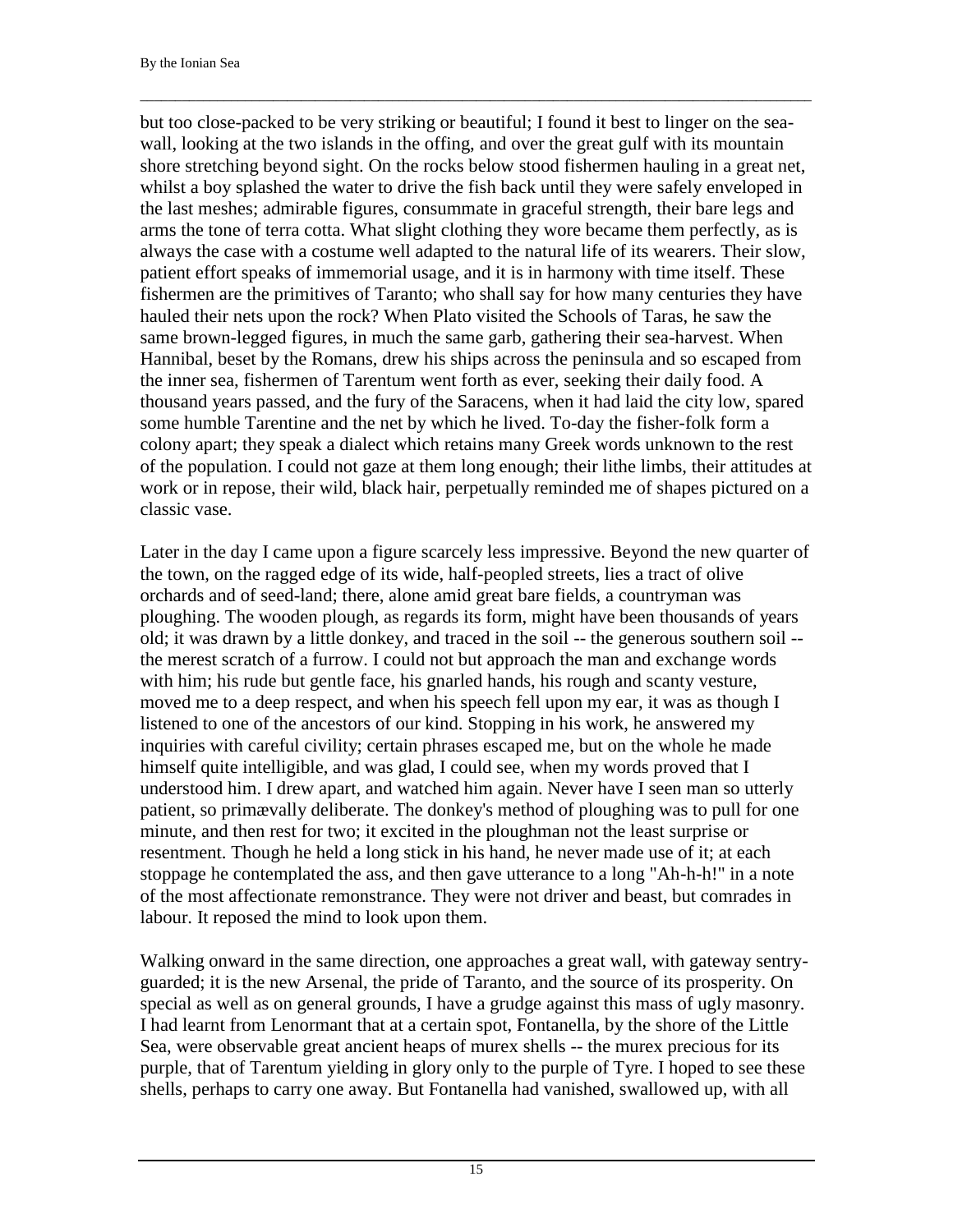remnants of antiquity, by the graceless Arsenal. It matters to no one save the few fantastics who hold a memory of the ancient world dearer than any mechanic triumph of to-day. If only one could believe that the Arsenal signified substantial good to Italy! Too plainly it means nothing but the exhaustion of her people in the service of a base ideal.

 $\Box$ 

The confines of this new town being so vague, much trouble is given to that noble institution, the *dazio*. Scattered far and wide in a dusty wilderness, stand the little huts of the officers, vigilant on every road or by-way to wring the wretched soldi from toilsome hands. As became their service, I found these gentry anything but amiable; they had commonly an air of *ennui*, and regarded a stranger with surly suspicion.

When I was back again among the high new houses, my eye, wandering in search of any smallest point of interest, fell on a fresh-painted inscription: --

#### "ALLA MAGNA GRÆCIA. STABILIMENTO IDROELETTROPATICO."

was well meant. At the sign of "Magna Græcia" one is willing to accept "hydroelectropathic" as a late echo of Hellenic speech.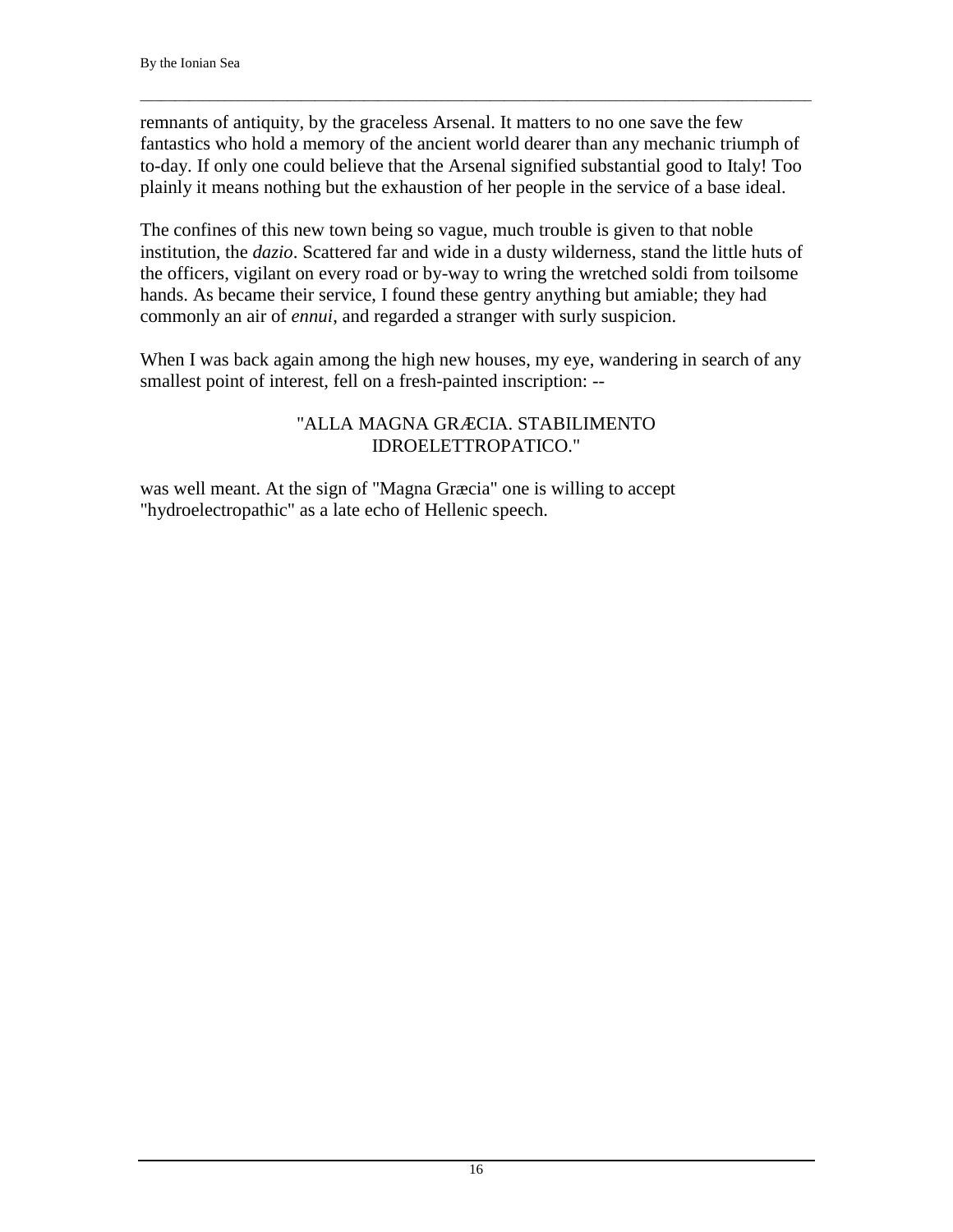## **V DULCE GALÆSI FLUMEN**

<span id="page-18-0"></span> $\Box$ 

Taranto has a very interesting Museum. I went there with an introduction to the curator, who spared no trouble in pointing out to me all that was best worth seeing. He and I were alone in the little galleries; at a second or third visit I had the Museum to myself, save for an attendant who seemed to regard a visitor as a pleasant novelty, and bestirred himself for my comfort when I wanted to make sketches. Nothing is charged for admission, yet no one enters. Presumably, all the Tarentines who care for archæology have already been here, and strangers are few.

Upon the shelves are seen innumerable miniature busts, carved in some kind of stone; thought to be simply portraits of private persons. One peers into the faces of men, women, and children, vaguely conjecturing their date, their circumstances; some of them may have dwelt in the old time on this very spot of ground now covered by the Museum. Like other people who grow too rich and comfortable, the citizens of Tarentum loved mirth and mockery; their Greek theatre was remarkable for irreverent farce, for parodies of the great drama of Athens. And here is testimony to the fact: all manner of comic masks, of grotesque visages; mouths distorted into impossible grins, eyes leering and goggling, noses extravagant. I sketched a caricature of Medusa, the anguished features and snaky locks travestied with satiric grimness. You remember a story which illustrates this scoffing habit: how the Roman Ambassador, whose Greek left something to be desired, excited the uproarious derision of the assembled Tarentines -- with results that were no laughing matter.

I used the opportunity of my conversation with the Director of the Museum to ask his aid in discovering the river Galæsus. Who could find himself at Taranto without turning in thought to the Galæsus, and wishing to walk along its banks? Unhappily, one cannot be quite sure of its position. A stream there is, flowing into the Little Sea, which by some is called Galeso; but the country-folk commonly give it the name of Gialtrezze. Of course I turned my steps in that direction, to see and judge for myself.

To skirt the western shore of the Mare Piccolo I had to pass the railway station, and there I made a few inquiries; the official with whom I spoke knew not the name Galeso, but informed me that the Gialtrezze entered the sea at a distance of some three kilometres. That I purposed walking such a distance to see an insignificant stream excited the surprise, even the friendly concern, of my interlocutor; again and again he assured me it was not worth while, repeating emphatically, "*Non c'è novità*." But I went my foolish way. Of two or three peasants or fishermen on the road I asked the name of the little river I was approaching; they answered, "Gialtrezze." Then came a man carrying a gun, whose smile and greeting invited question. "Can you tell me the name of the stream which flows into the sea just beyond here?" "Signore, it is the Galeso."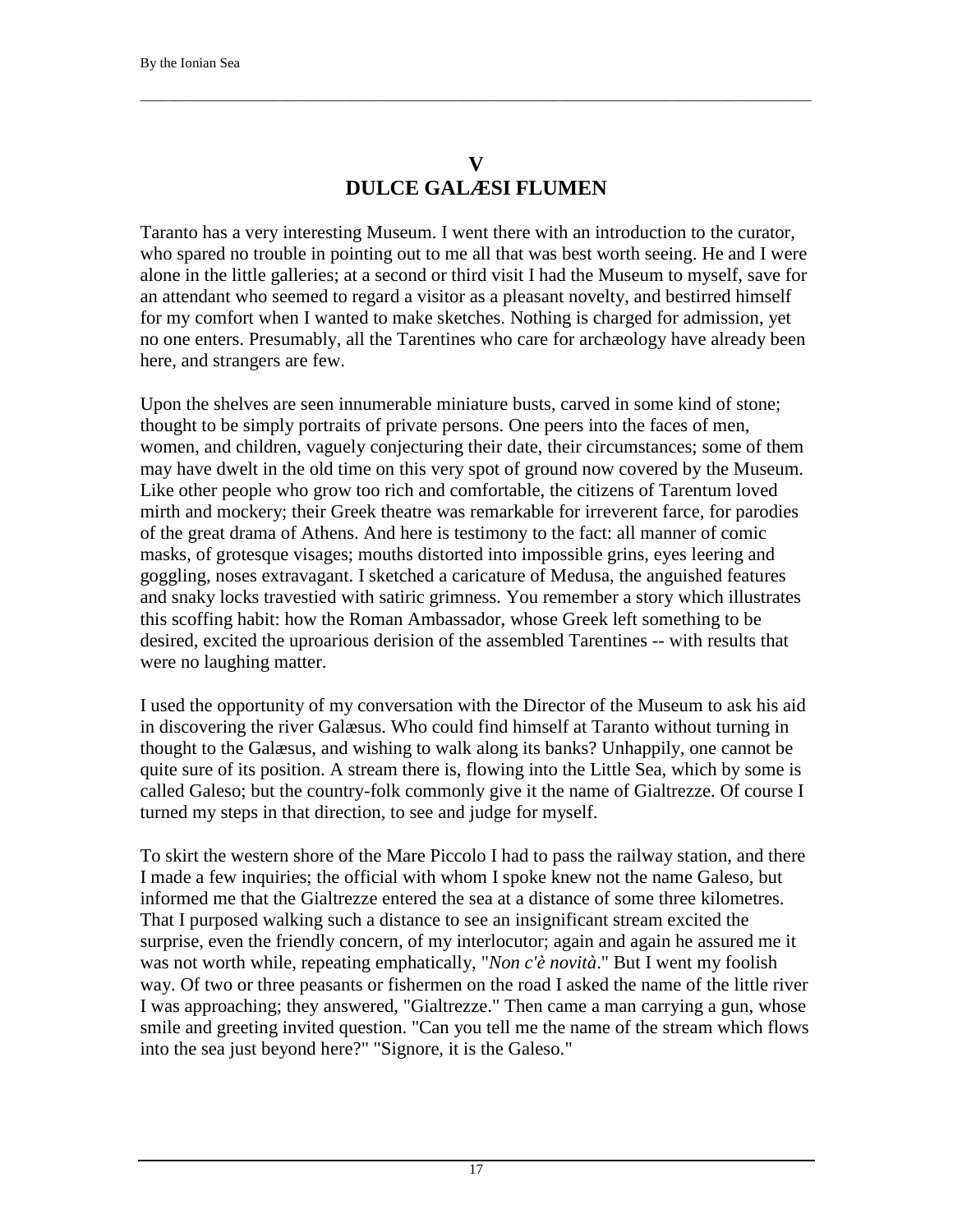My pulse quickened with delight; all the more when I found that my informant had no tincture of the classics, and that he supported Galeso against Gialtrezze simply as a question of local interest. Joyously I took leave of him, and very soon I was in sight of the river itself. The river? It is barely half a mile long; it rises amid a bed of great reeds, which quite conceal the water, and flows with an average breadth of some ten feet down to the seashore, on either side of it bare, dusty fields, and a few hoary olives.

 $\Box$ 

The Galæsus? -- the river beloved by Horace; its banks pasturing a famous breed of sheep, with fleece so precious that it was protected by a garment of skins? Certain it is that all the waters of Magna Græcia have much diminished since classic times, but (unless there have been great local changes, due, for example, to an earthquake) this brook had always the same length, and it is hard to think of the Galæsus as so insignificant. Disappointed, brooding, I followed the current seaward, and upon the shore, amid scents of mint and rosemary, sat down to rest.

There was a good view of Taranto across the water; the old town on its little island, compact of white houses, contrasting with the yellowish tints of the great new buildings which spread over the peninsula. With half-closed eyes, one could imagine the true Tarentum. Wavelets lapped upon the sand before me, their music the same as two thousand years ago. A goatherd came along, his flock straggling behind him; man and goats were as much of the old world as of the new. Far away, the boats of fishermen floated silently. I heard a rustle as an old fig tree hard by dropped its latest leaves. On the sea-bank of yellow crumbling earth lizards flashed about me in the sunshine. After a dull morning, the day had passed into golden serenity; a stillness as of eternal peace held earth and sky.

"Dearest of all to me is that nook of earth which yields not to Hymettus for its honey, nor for its olive to green Venafrum; where heaven grants a long springtime and warmth in winter, and in the sunny hollows Bacchus fosters a vintage noble as the Falernian ----" The lines of Horace sang in my head; I thought, too, of the praise of Virgil, who, tradition has it, wrote his *Eclogues* hereabouts. Of course, the country has another aspect. in spring and early summer; I saw it at a sad moment; but, all allowance made for seasons, it is still with wonder that one recalls the rapture of the poets. A change beyond conception must have come upon these shores of the Ionian Sea. The scent of rosemary seemed to be wafted across the ages from a vanished world.

After all, who knows whether I have seen the Galæsus? Perhaps, as some hold, it is quite another river, flowing far to the west of Taranto into the open gulf. Gialtrezze may have become Galeso merely because of the desire in scholars to believe that it was the classic stream; in other parts of Italy names have been so imposed. But I shall not give ear to such discouraging argument. It is little likely that my search will ever be renewed, and for me the Galæsus -- "dulce Galæsi flumen" -- is the stream I found and tracked, whose waters I heard mingle with the Little Sea. The memory has no sense of disappointment. Those reeds which rustle about the hidden source seem to me fit shelter of a Naiad; I am glad I could not see the water bubbling in its spring, for there remains a mystery. Whilst I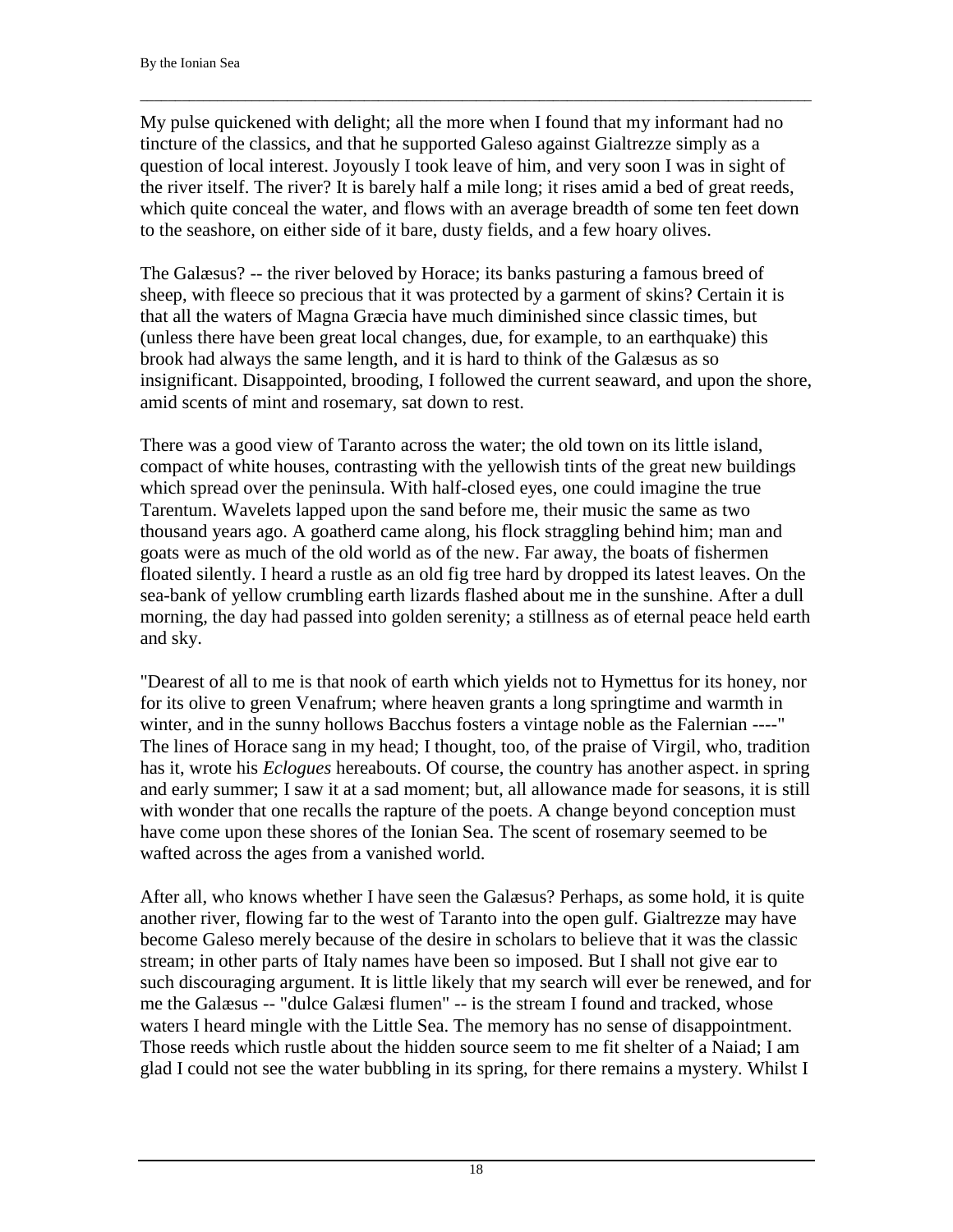live, the Galæsus purls and glistens in the light of that golden afternoon, and there beyond, across the blue still depths, glimmers a vision of Tarentum.

 $\Box$ 

Let Taranto try as it will to be modern and progressive, there is a retarding force which shows little sign of being overcome -- the profound superstition of the people. A striking episode of street life reminded me how near akin were the southern Italians of to-day to their predecessors in what are called the dark ages; nay, to those more illustrious ancestors who were so ready to believe that an ox had uttered an oracle, or that a stone had shed blood. Somewhere near the swing-bridge, where undeniable steamships go and come between the inner and the outer sea, I saw a crowd gathered about a man who was exhibiting a picture and expounding its purport; every other minute the male listeners doffed their hats, and the females bowed and crossed themselves. When I had pressed near enough to hear the speaker, I found he was just finishing a wonderful story, in which he himself might or might not have faith, but which plainly commanded the credit of his auditors. Having closed his narrative, the fellow began to sell it in printed form -- little pamphlets with a rude illustration on the cover. I bought the thing for a soldo, and read it as I walked away.

A few days ago -- thus, after a pious exordium, the relation began -- in that part of Italy called Marca, there came into a railway station a Capuchin friar of grave, thoughtful, melancholy aspect, who besought the station-master to allow him to go without ticket by the train just starting, as he greatly desired to reach the Sanctuary of Loreto that day, and had no money to pay his fare The official gave a contemptuous refusal, and paid no heed to the entreaties of the friar, who urged all manner of religious motives for the granting of his request. The two engines on the train (which was a very long one) seemed about to steam away -- but, behold, *con grande stupore di tutti*, the waggons moved not at all! Presently a third engine was put on, but still all efforts to start the train proved useless. Alone of the people who viewed this inexplicable event, the friar showed no astonishment; he remarked calmly, that so long as he was refused permission to travel by it, the train would not stir. At length *un ricco signore* found a way out of the difficulty by purchasing the friar a third-class ticket; with a grave reproof to the station-master, the friar took his seat, and the train went its way.

But the matter, of course, did not end here. Indignant and amazed, and wishing to be revenged upon that *frataccio*, the station-master telegraphed to Loreto, that in a certain carriage of a certain train was travelling a friar, whom it behoved the authorities to arrest for having hindered the departure of the said train for fifteen minutes, and also for the offense of mendicancy within a railway station. Accordingly, the Loreto police sought the offender, but, in the compartment where he had travelled, found no person; there, however, lay a letter couched in these terms: "He who was in this waggon under the guise of a humble friar, has now ascended into the arms of his *Santissima Madre Maria*. He wished to make known to the world how easy it is for him to crush the pride of unbelievers, or to reward those who respect religion."

Nothing more was discoverable; wherefore the learned of the Church -- *i dotti della chiesa* -- came to the conclusion that under the guise of a friar there had actually appeared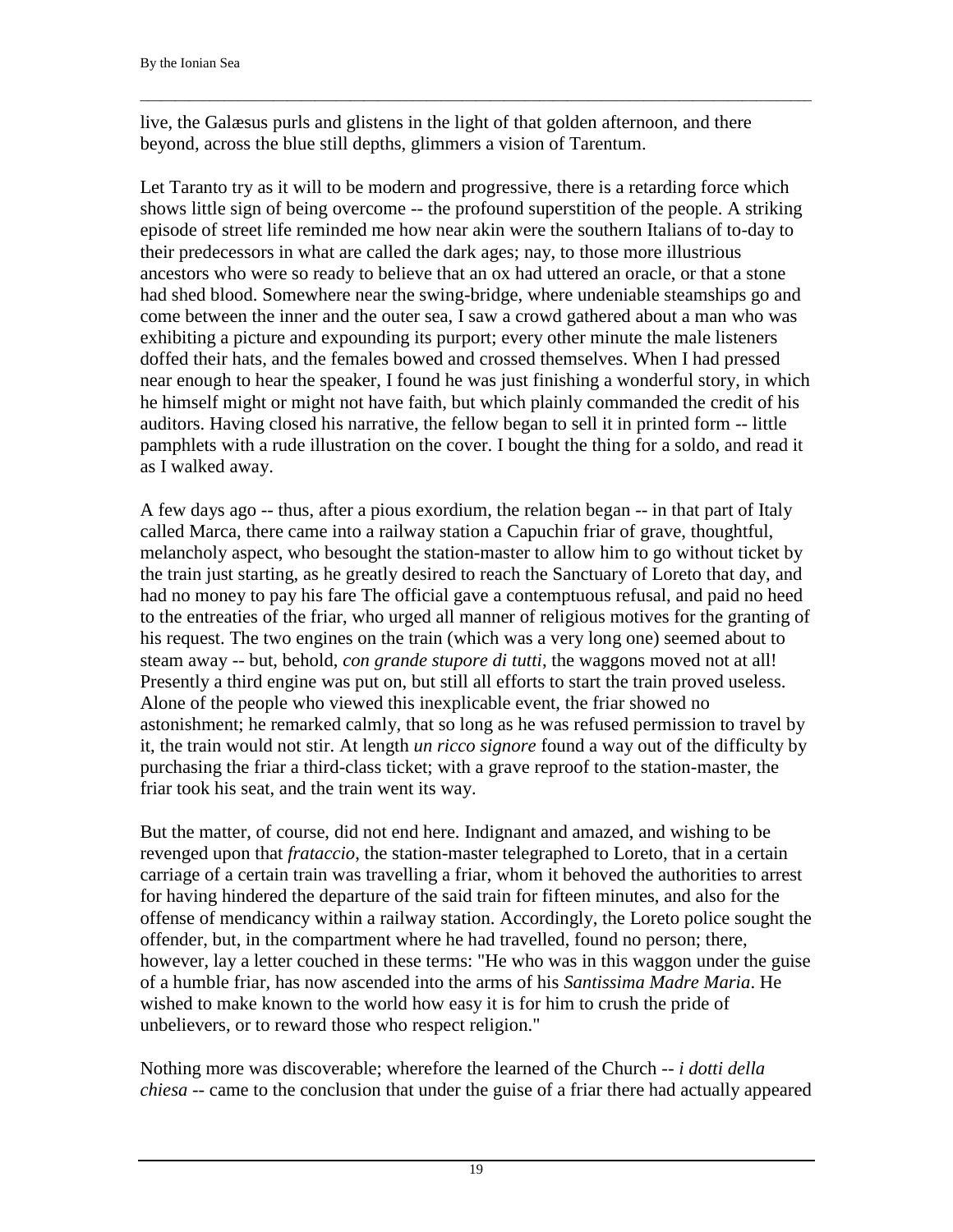"*N. S. G. C.*" The Supreme Pontiff and his prelates had not yet delivered a judgment in the matter, but there could be no sort of doubt that they would pronounce the authenticity of the miracle. With a general assurance that the good Christian will be saved and the unrepentant will be damned, this remarkable little pamphlet came to an end. Much verbiage I have omitted, but the translation, as far as it goes, is literal. Doubtless many a humble Tarentine spelt it through that evening, with boundless wonder, and thought such an intervention of Providence worthy of being talked about, until the next stabbing case in his street provided a more interesting topic.

 $\Box$ 

Possibly some malevolent rationalist might note that the name of the railway station where this miracle befell was nowhere mentioned. Was it not open to him to go and make inquiries at Loreto?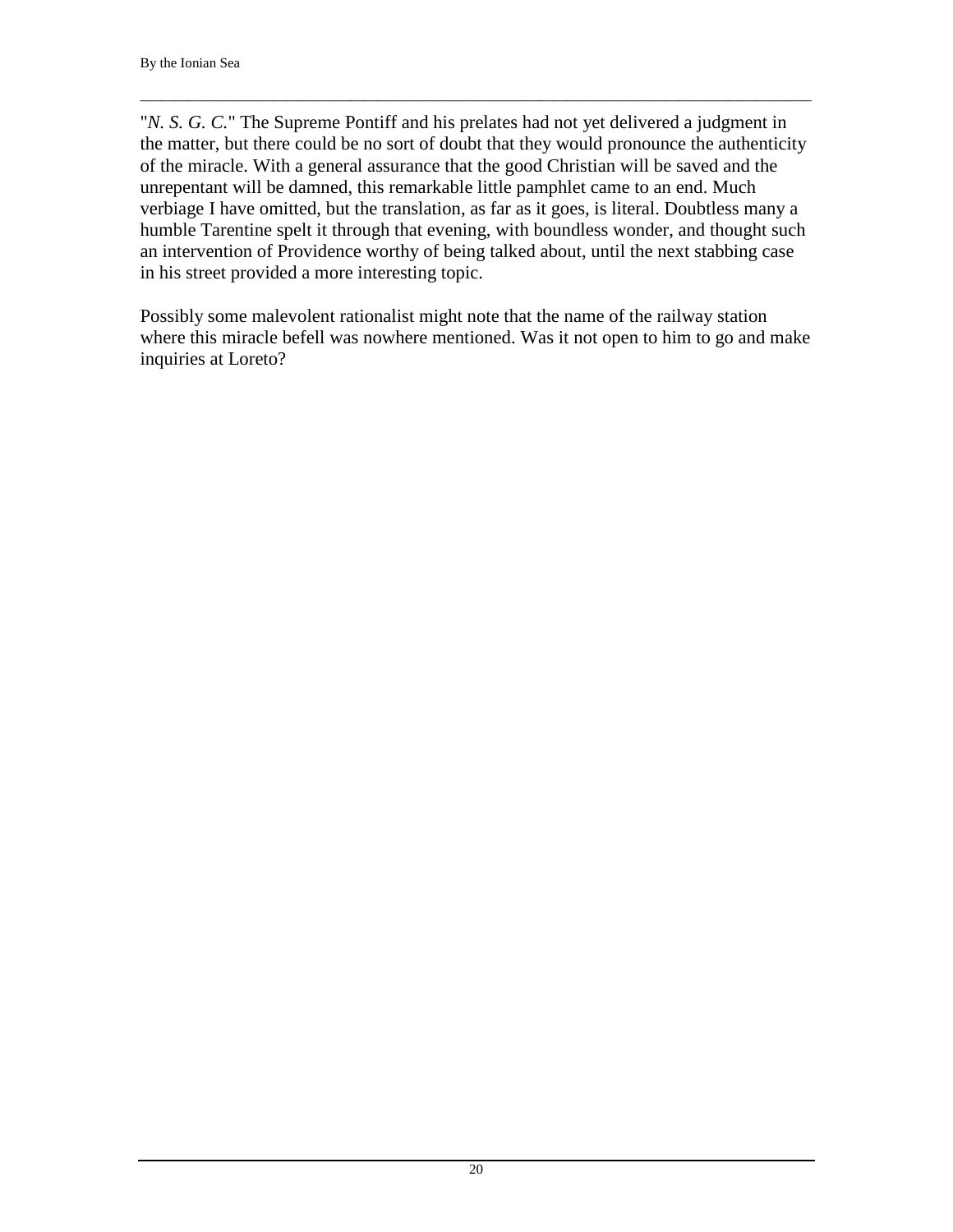#### **VI THE TABLE OF THE PALADINS**

<span id="page-22-0"></span> $\Box$ 

For two or three days a roaring north wind whitened the sea with foam; it kept the sky clear, and from morning to night there was magnificent sunshine, but, none the less, one suffered a good deal from cold. The streets were barer than ever; only in the old town, where high, close walls afforded a good deal of shelter, was there a semblance of active life. But even here most of the shops seemed to have little, if any, business; frequently I saw the tradesman asleep in a chair, at any hour of daylight. Indeed, it must be very difficult to make the day pass at Taranto. I noticed that, as one goes southward in Italy, the later do ordinary people dine; appetite comes slowly in this climate. Between *colazione* at midday and *pranzo* at eight, or even half-past, what an abysm of time! Of course, the Tarantine never reads; the only bookshop I could discover made a poorer display than even that at Cosenza -- it was not truly a bookseller's at all, but a fancy stationer's. How the women spend their lives one may vainly conjecture. Only on Sunday did I see a few of them about the street; they walked to and from Mass, with eyes on the ground, and all the better-dressed of them wore black.

When the weather fell calm again, and there was pleasure in walking, I chanced upon a trace of the old civilization which interested me more than objects ranged in a museum. Rambling eastward along the outer shore, in the wilderness which begins as soon as the town has disappeared, I came to a spot as uninviting as could be imagined, great mounds of dry rubbish, evidently deposited here by the dust-carts of Taranto; luckily, I continued my walk beyond this obstacle, and after a while became aware that I had entered upon a road -- a short piece of well-marked road, which began and ended in the mere waste. A moment's examination, and I saw that it was no modern by-way. The track was clean-cut in living rock, its smooth, hard surface lined with two parallel ruts nearly a foot deep; it extended for some twenty yards without a break, and further on I discovered less perfect bits. Here, manifestly, was the seaside approach to Tarentum, to Taras, perhaps to the Phoenician city which came before them. Ages must have passed since vehicles used this way; the modern high road is at some distance inland, and one sees at a glance that this witness of ancient traffic has remained by Time's sufferance in a desert region. Wonderful was the preservation of the surface: the angles at the sides, where the road had been cut down a little below the rock-level, were sharp and clean as if carved yesterday, and the profound ruts, worn, perhaps, before Rome had come to her power, showed the grinding of wheels with strange distinctness. From this point there is an admirable view of Taranto, the sea, and the mountains behind.

Of the ancient town there remains hardly anything worthy of being called a ruin. Near the shore, however, one can see a few remnants of a theatre -- perhaps that theatre where the Tarentines were sitting when they saw Roman galleys, in scorn of treaty, sailing up the Gulf.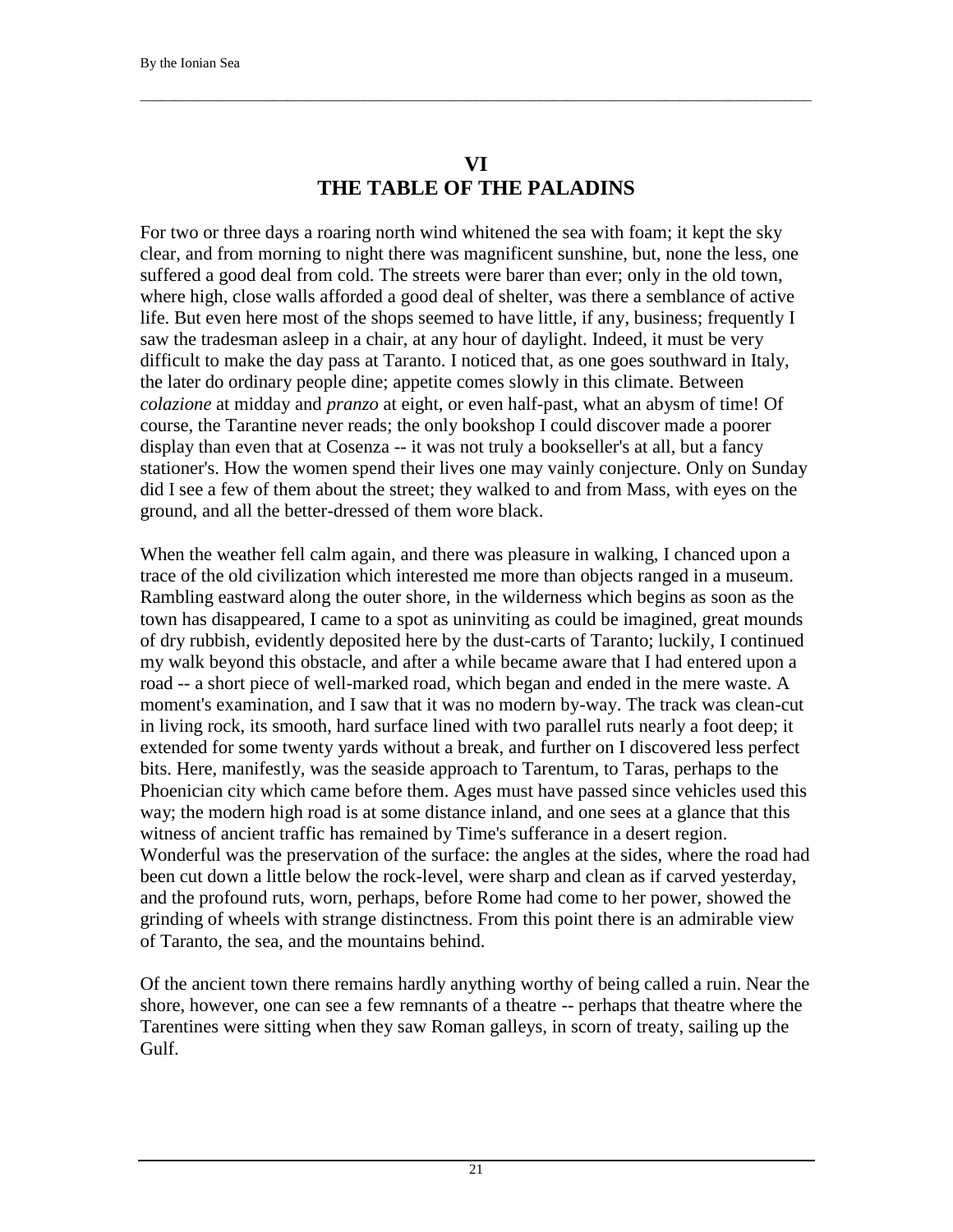My last evenings were brightened by very beautiful sunsets; one in particular remains with me; I watched it for an hour or more from the terrace-road of the island town. An exquisite after-glow seemed as if it would never pass away. Above thin, grey clouds stretching along the horizon a purple flush melted insensibly into the dark blue of the zenith. Eastward the sky was piled with lurid rack, sullen-tinted folds edged with the hue of sulphur. The sea had a strange aspect, curved tracts of pale blue lying motionless upon a dark expanse rippled by the wind. Below me, as I leaned on the sea-wall, a fisherman's boat crept duskily along the rocks, a splash of oars soft-sounding in the stillness. I looked to the far Calabrian hills, now scarce distinguishable from horizon cloud, and wondered what chances might await me in the unknown scenes of my further travel.

 $\Box$ 

The long shore of the Ionian Sea suggested many a halting-place. Best of all, I should have liked to swing a wallet on my shoulder and make the whole journey on foot; but this for many reasons was impossible. I could only mark points of the railway where some sort of food or lodging might be hoped for, and the first of these stoppages was Metaponto.

Official time-bills of the month marked a train for Metaponto at 4.56 A.M., and this I decided to take, as it seemed probable that I might find a stay of some hours sufficient, and so be able to resume my journey before night. I asked the waiter to call me at a quarter to four. In the middle of the night (as it seemed to me) I was aroused by a knocking, and the waiter's voice called to me that, if I wished to leave early for Metaponto, I had better get up at once, as the departure of the train had been changed to 4.15 -- it was now half-past three. There ensued an argument, sustained, on my side, rather by the desire to stay in bed this cold morning than by any faith in the reasonableness of the railway company. There must be a mistake! The *orario* for the month gave 4.56, and how could the time of a train be changed without public notice? Changed it was, insisted the waiter; it had happened a few days ago, and they had only heard of it at the hotel this very morning. Angry and uncomfortable, I got my clothes on, and drove to the station, where I found that a sudden change in the time-table, without any regard for persons relying upon the official guide, was taken as a matter of course. In chilly darkness I bade farewell to Taranto.

At a little after six, when palest dawn was shimmering on the sea, I found myself at Metaponto, with no possibility of doing anything for a couple of hours. Metaponto is a railway station, that and nothing more, and, as a station also calls itself a hotel, I straightway asked for a room, and there dozed until sunshine improved my humour and stirred my appetite. The guidebook had assured me of two things: that a vehicle could be had here for surveying the district, and that, under cover behind the station, one would find a little collection of antiquities unearthed hereabout. On inquiry, I found that no vehicle, and no animal capable of being ridden, existed at Metaponto; also that the little museum had been transferred to Naples. It did not pay to keep the horse, they told me; a stranger asked for it only "once in a hundred years." However, a lad was forthcoming who would guide me to the ruins. I breakfasted (the only thing tolerable being the wine), and we set forth.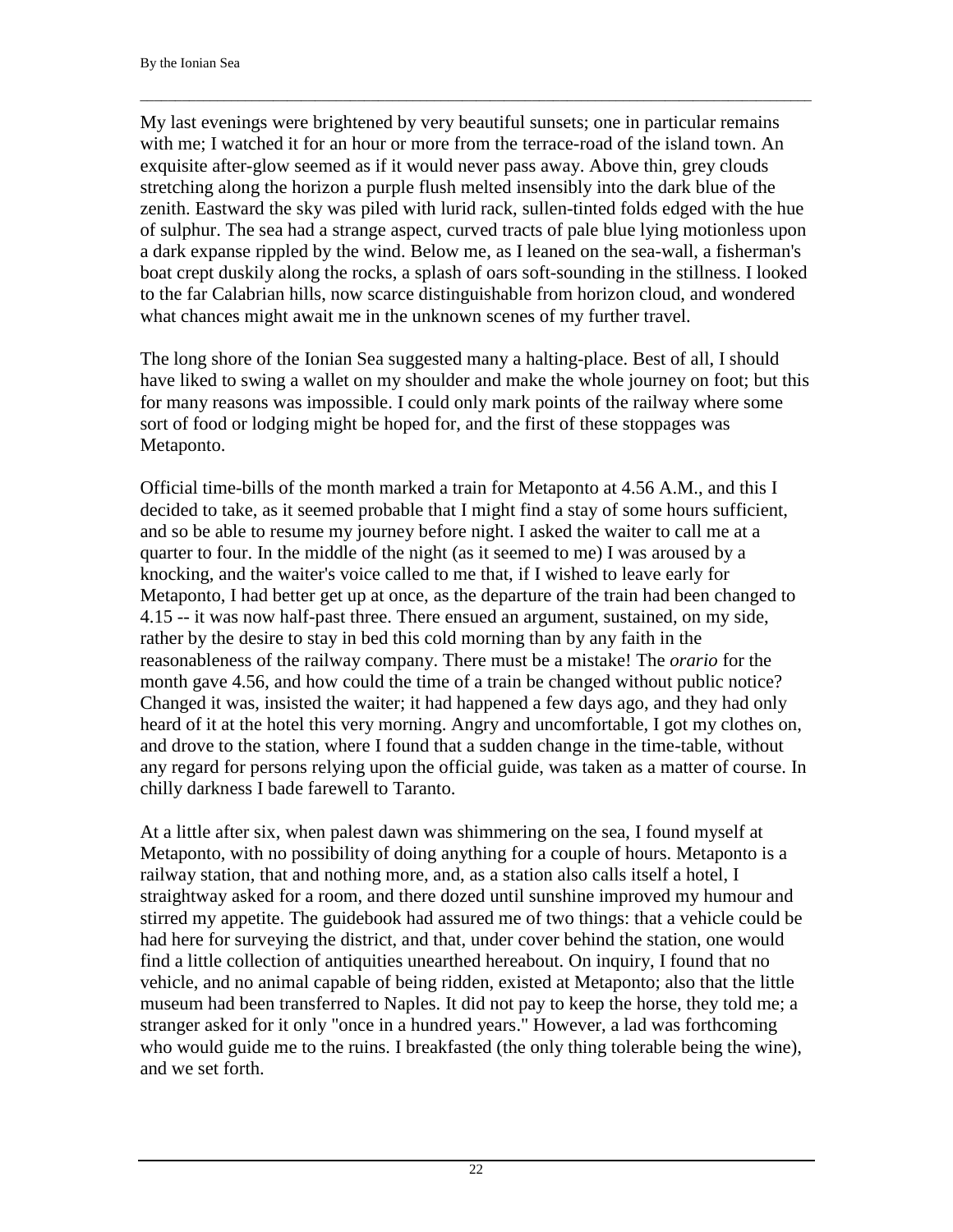It was a walk of some two or three miles, by a cart road, through fields just being ploughed for grain. All about lay a level or slightly rolling country, which in winter becomes a wilderness of mud; dry traces of vast slough and occasional stagnant pools showed what the state of things would be a couple of months hence. The properties were divided by hedges of agave -- huge growths, grandly curving their sword-pointed leaves. Its companion, the spiny cactus, writhed here and there among juniper bushes and tamarisks. Along the wayside rose tall, dead thistles, white with age, their great cluster of seed-vessels showing how fine the flower had been. Above our heads, peewits were wheeling and crying, and lizards swarmed on the hard, cracked ground.

 $\Box$ 

We passed a few ploughmen, with white oxen yoked to labour. Ploughing was a fit sight at Metapontum, famous of old for the richness of its soil; in token whereof the city dedicated at Delphi its famous Golden Sheaf. It is all that remains of life on this part of the coast; the city had sunk into ruin before the Christian era, and was never rebuilt. Later, the shore was too dangerous for habitation. Of all the cities upon the Ionian Sea, only Tarentum and Croton continued to exist through the Middle Ages, for they alone occupied a position strong for defence against pirates and invaders. A memory of the Saracen wars lingers in the name borne by the one important relic of Metapontum, the *Tavola de' Paladini*; to this my guide was conducting me.

It is the ruin of a temple to an unknown god, which stood at some distance north of the ancient city; two parallel rows of columns, ten on one side, five on the other, with architrave all but entire, and a basement shattered. The fine Doric capitals are well preserved; the pillars themselves, crumbling under the tooth of time, seem to support with difficulty their noble heads. This monument must formerly have been very impressive amid the wide landscape; but, a few years ago, for protection against peasant depredators, a wall ten feet high was built close around the columns, so that no good view of them is any longer obtainable. To the enclosure admission is obtained through an iron gateway with a lock. I may add, as a picturesque detail, that the lock has long been useless; my guide simply pushed the gate open. Thus, the ugly wall serves no purpose whatever save to detract from the beauty of the scene.

Vegetation is thick within the temple precincts; a flowering rose bush made contrast of its fresh and graceful loveliness with the age-worn strength of these great carved stones. About their base grew luxuriantly a plant which turned my thoughts for a moment to rural England, the round-leaved pennywort. As I lingered here, there stirred in me something of that deep emotion which I felt years ago amid the temples of Paestum. Of course, this obstructed fragment holds no claim to comparison with Paestum's unique glory, but here, as there, one is possessed by the pathos of immemorial desolation; amid a silence which the voice has no power to break, nature's eternal vitality triumphs over the greatness of forgotten men.

At a distance of some three miles from this temple there lies a little lake, or a large pond, which would empty itself into the sea but for a piled barrier of sand and shingle. This was the harbour of Metapontum.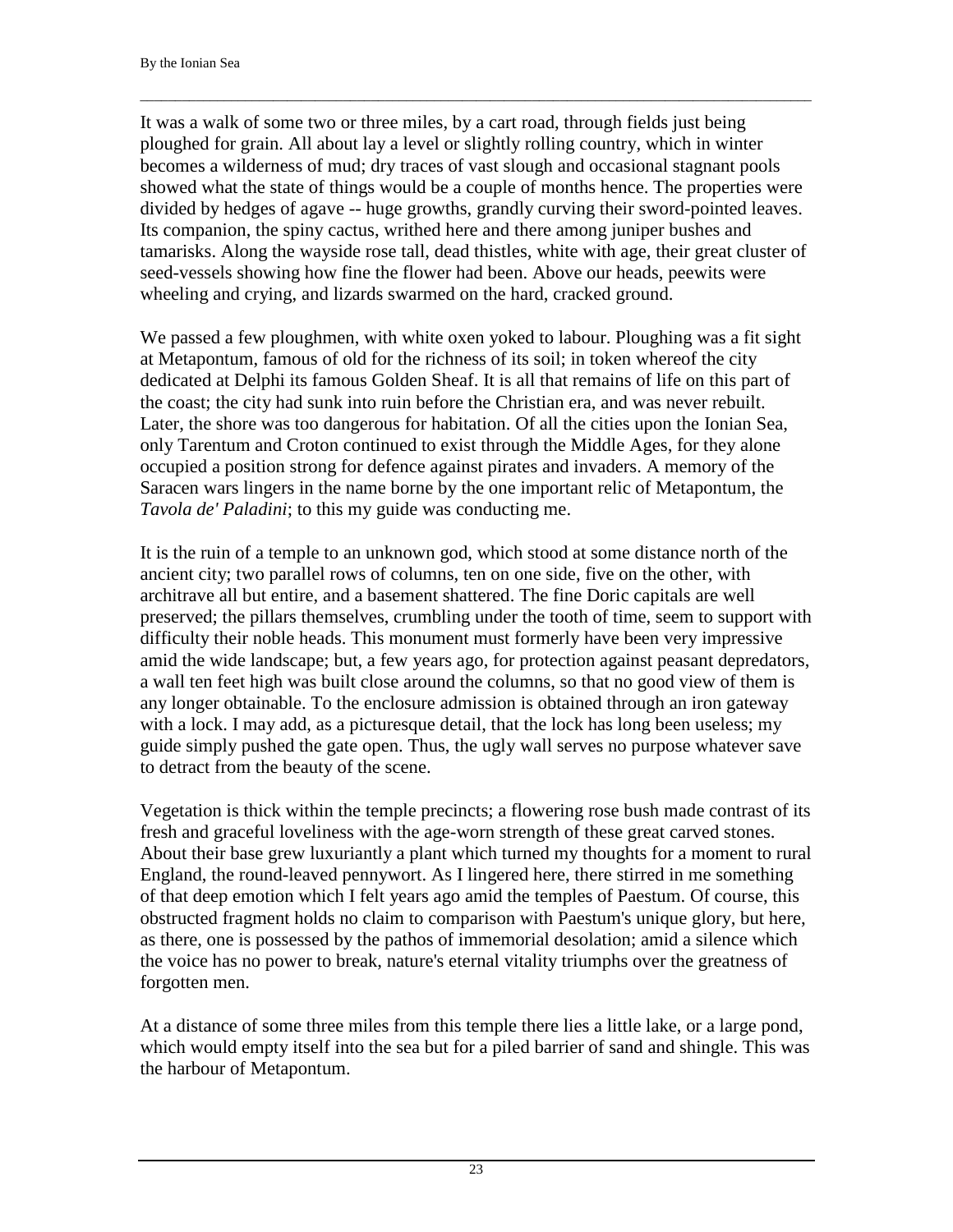I passed the day in rambling and idling, and returned for a meal at the station just before train-time. The weather could not have been more enjoyable; a soft breeze and cloudless blue. For the last half-hour I lay in a hidden corner of the eucalyptus grove -- trying to shape in fancy some figure of old Pythagoras. He died here (says story) in 497 B.C. - broken-hearted at the failure of his efforts to make mankind gentle and reasonable. In 1897 A.D. that hope had not come much nearer to its realization. Italians are yet familiar with the name of the philosopher, for it is attached to the multiplication table, which they call *tavola pitagorica*. What, in truth, do we know of him? He is a type of aspiring humanity; a sweet and noble figure, moving as a dim radiance through legendary Hellas. The English reader hears his name with a smile, recalling only the mention of him, in mellow mirth, by England's greatest spirit. "What is the opinion of Pythagoras concerning wild fowl?" Whereto replies the much-offended Malvolio: "That the soul of our grandam might haply inhabit a bird." He of the crossed garters disdains such fantasy. "I think nobly of the soul, and no way approve his opinion."

 $\Box$ 

I took my ticket for Cotrone, which once was Croton. At Croton, Pythagoras enjoyed his moment's triumph, ruling men to their own behoof. At Croton grew up a school of medicine which glorified Magna Græcia. "Healthier than Croton," said a proverb; for the spot was unsurpassed in salubrity; beauty and strength distinguished its inhabitants, who boasted their champion Milon. After the fall of Sybaris, Croton became so populous that its walls encircled twelve miles. Hither came Zeuxis, to adorn with paintings the great temple of Hera on the Lacinian promontory; here he made his picture of Helen, with models chosen from the loveliest maidens of the city. I was light-hearted with curious anticipation as I entered the train for Cotrone.

While daylight lasted, the moving landscape held me attentive. This part of the coast is more varied, more impressive, than between Taranto and Metaponto. For the most part a shaggy wilderness, the ground lies in strangely broken undulations, much hidden with shrub and tangled boscage. At the falling of dusk we passed a thickly-wooded tract large enough to be called a forest; the great trees looked hoary with age, and amid a jungle of undergrowth, myrtle and lentisk, arbutus and oleander, lay green marshes, dull deep pools, sluggish streams. A spell which was half fear fell upon the imagination; never till now had I known an enchanted wood. Nothing human could wander in those pathless shades, by those dead waters. It was the very approach to the world of spirits; over this woodland, seen on the verge of twilight, brooded a silent awe, such as Dante knew in his *selva oscura*.

Of a sudden the dense foliage was cleft; there opened a broad alley between drooping boughs, and in the deep hollow, bordered with sand and stones, a flood rolled eastward. This river is now called Sinno; it was the ancient Sins, whereon stood the city of the same name. In the seventh century before Christ, Sins was lauded as the richest city in the world; for luxury it outrivalled Sybaris.

I had recently been reading Lenormant's description of the costumes of Magna Græcia prior to the Persian wars. Sins, a colony from Ionia, still kept its Oriental style of dress. Picture a man in a long, close-clinging tunic which descended to his feet, either of fine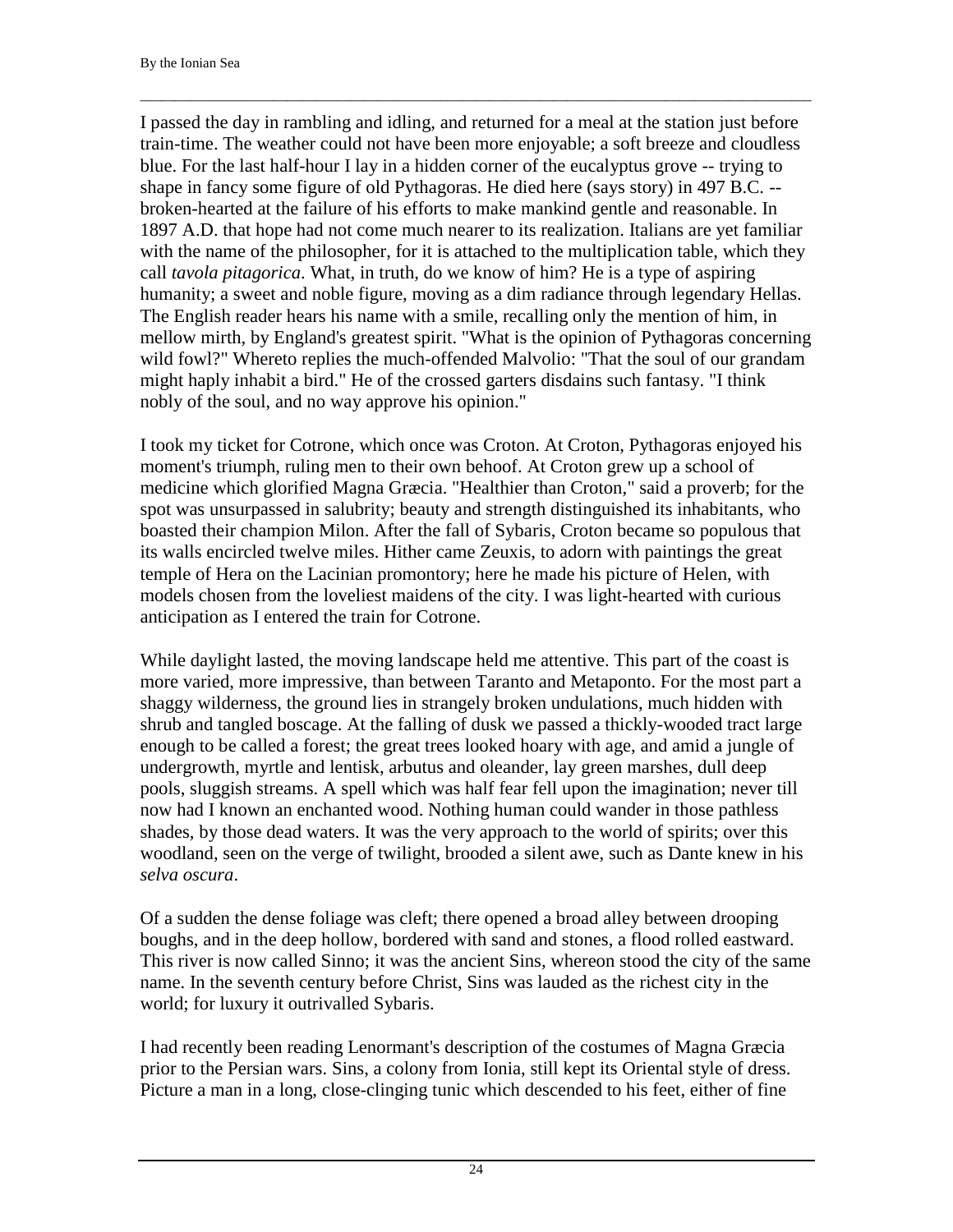linen, starched and pleated, or of wool, falling foldless, enriched with embroidery and adorned with bands of gay-coloured geometric patterns; over this a wrap (one may say) of thick wool, tight round the bust and leaving the right arm uncovered, or else a more ample garment, elaborately decorated like the long tunic. Complete the picture with a head ornately dressed, on the brow a fringe of ringlets; the long hair behind held together by gold wire spirally wound; above, a crowning fillet, with a jewel set in the front; the beard cut to a point, and the upper lip shaven. You behold the citizen of these Hellenic colonies in their stately prime.

 $\Box$ 

Somewhere in that enchanted forest, where the wild vine trails from tree to tree, where birds and creatures of the marshy solitude haunt their ancient home, lie buried the stones of Sins.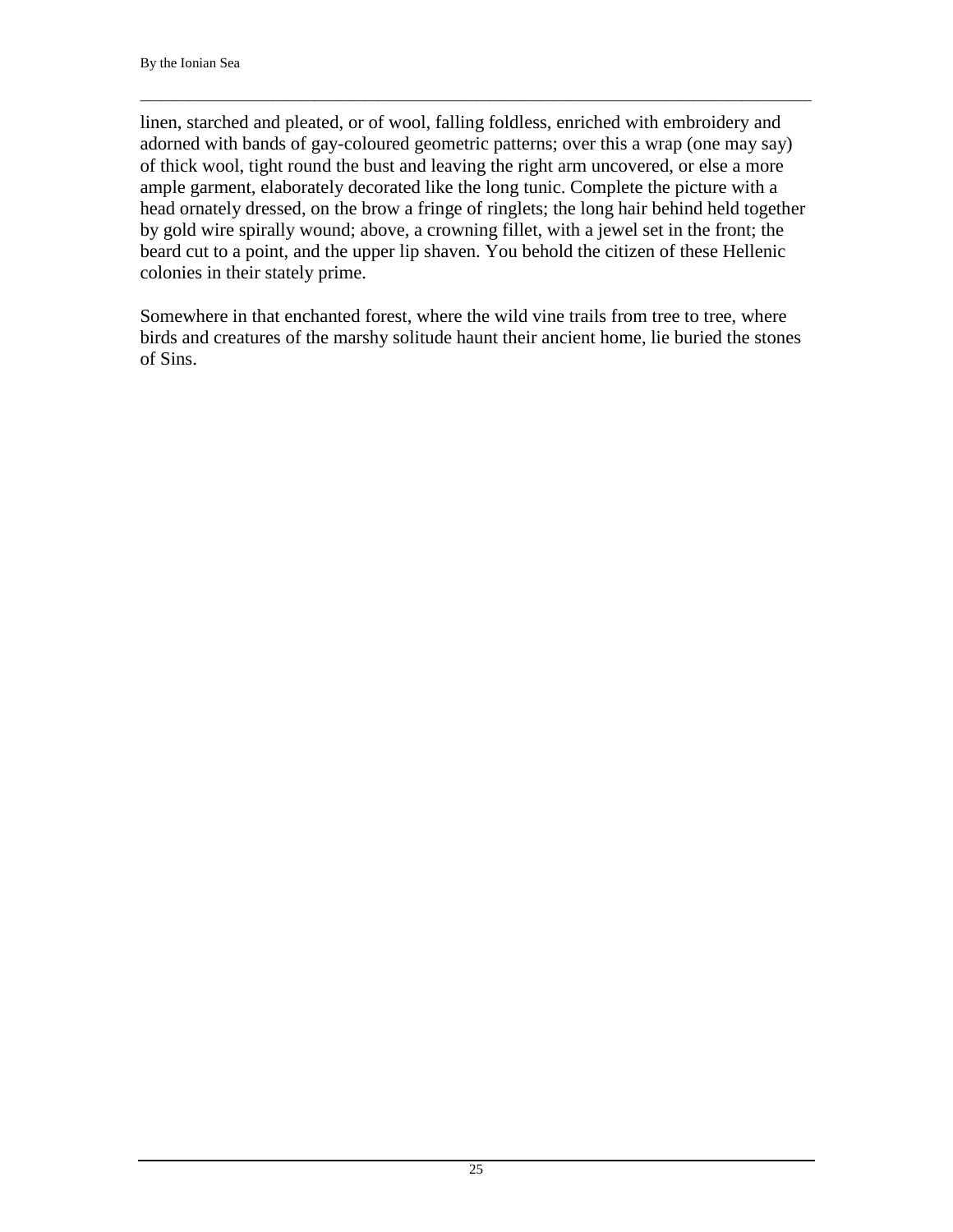### **VII COTRONE**

<span id="page-27-0"></span> $\Box$ 

Night hid from me the scenes that followed. Darkling, I passed again through the station called Sybaris, and on and on by the sea-shore, the sound of breakers often audible. From time to time I discerned black mountain masses against a patch of grey sky, or caught a glimpse of blanching wave, or felt my fancy thrill as a stray gleam from the engine fire revealed for a moment another trackless wood. Often the hollow rumbling of the train told me that we were crossing a bridge; the stream beneath it bore, perhaps, a name in legend or in history. A wind was rising; at the dim little stations I heard it moan and buffet, and my carriage, where all through the journey I sat alone, seemed the more comfortable. Rain began to fall, and when, about ten o'clock, I alighted at Cotrone, the night was loud with storm.

There was but one vehicle at the station, a shabby, creaking, mud-plastered sort of coach, into which I bundled together with two travellers of the kind called commercial -- almost the only species of traveller I came across during these southern wanderings. A long time was spent in stowing freightage which, after all, amounted to very little; twice, thrice, four, and perhaps five times did we make a false start, followed by uproarious vociferation, and a jerk which tumbled us passengers all together. The gentlemen of commerce rose to wild excitement, and roundly abused the driver; as soon as we really started, their wrath changed to boisterous gaiety. On we rolled, pitching and tossing, mid darkness and tempest, until, through the broken window, a sorry illumination of oil-lamps showed us one side of a colonnaded street. "Bologna! Bologna!" cried my companions, mocking at this feeble reminiscence of their fat northern town. The next moment we pulled up, our bruised bodies colliding vigorously for the last time; it was the *Albergo Concordia*.

A dark stone staircase, yawning under the colonnade; on the first landing an open doorway; within, a long corridor, doors of bedrooms on either side, and in a room at the far end a glimpse of a tablecloth. This was the hotel, the whole of it. As soon as I grasped the situation, it was clear to me why my fellow travellers had entered with a rush and flung themselves into rooms; there might, perchance, be only one or two chambers vacant, and I knew already that Cotrone offered no other decent harbourage. Happily I did not suffer for my lack of experience; after trying one or two doors in vain, I found a sleeping-place which seemed to be unoccupied, and straightway took possession of it. No one appeared to receive the arriving guests. Feeling very hungry, I went into the room at the end of the passage, where I had seen a tablecloth; a wretched lamp burned on the wall, but only after knocking, stamping, and calling did I attract attention; then issued from some mysterious region a stout, slatternly, sleepy woman, who seemed surprised at my demand for food, but at length complied with it. I was to have better acquaintance with my hostess of the *Concordia* before I quitted Cotrone.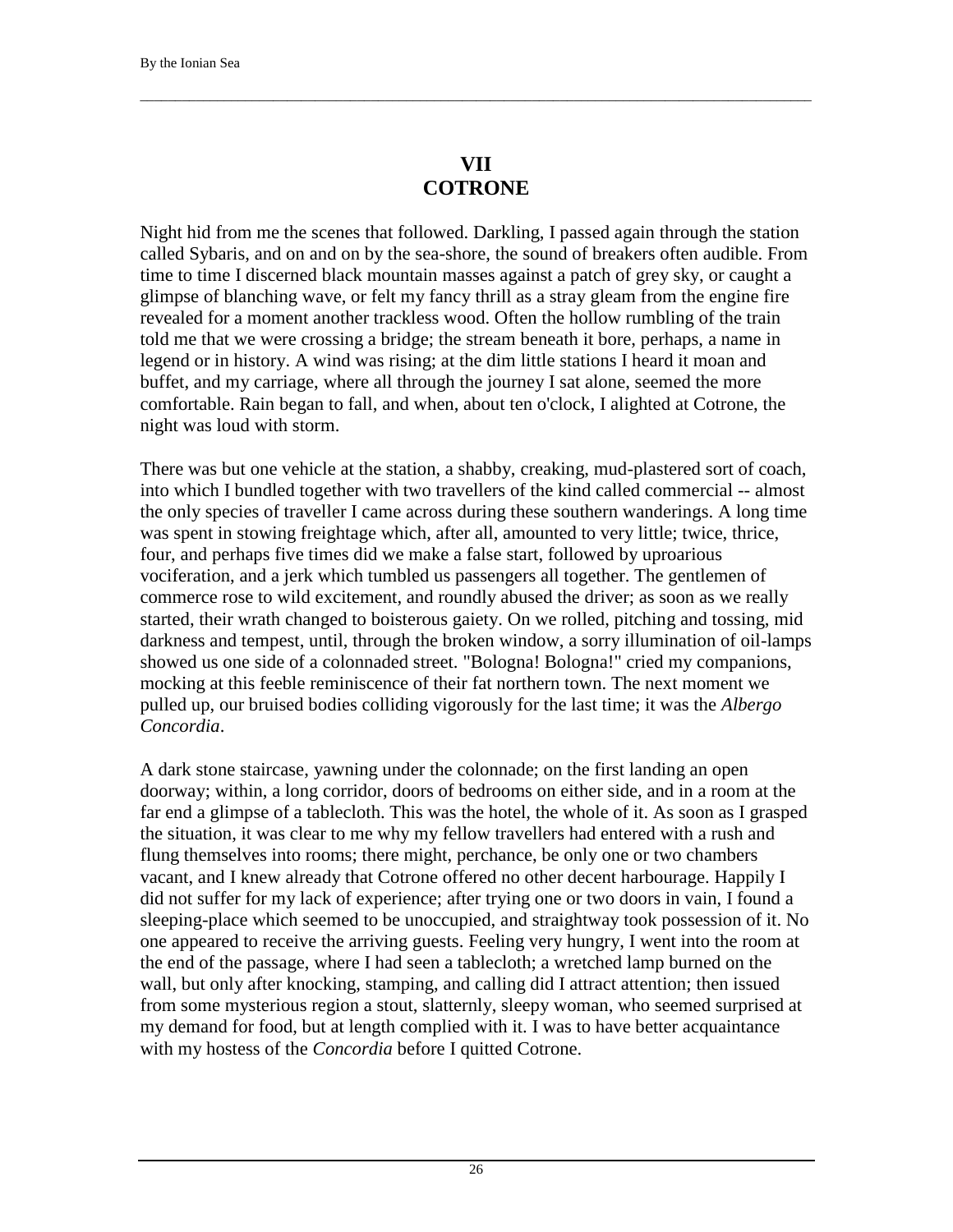Next morning the wind still blew, but the rain was over; I could begin my rambles. Like the old town of Taranto, Cotrone occupies the site of the ancient acropolis, a little headland jutting into the sea; above, and in front of the town itself, stands the castle built by Charles V., with immense battlements looking over the harbour. From a road skirting the shore around the base of the fortress one views a wide bay, bounded to the north by the dark flanks of Sila (I was in sight of the Black Mountain once more), and southwards by a long low promontory, its level slowly declining to the far-off point where it ends amid the waves. On this Cape I fixed my eyes, straining them until it seemed to me that I distinguished something, a jutting speck against the sky, at its farthest point. Then I used my field-glass, and at once the doubtful speck became a clearly visible projection, much like a lighthouse. It is a Doric column, some five-and-twenty feet high; the one pillar that remains of the great temple of Hera, renowned through all the Hellenic world, and sacred still when the goddess had for centuries borne a Latin name. "Colonna" is the ordinary name of the Cape; but it is also known as *Capo di Naû*, a name which preserves the Greek word *naos* (temple).

 $\Box$ 

I planned for the morrow a visit to this spot, which is best reached by sea. To-day great breakers were rolling upon the strand, and all the blue of the bay was dashed with white foam; another night would, I hoped, bring calm, and then the voyage! *Dis aliter visum*.

A little fleet of sailing vessels and coasting steamers had taken refuge within the harbour, which is protected by a great mole. A good haven; the only one, indeed, between Taranto and Reggio, but it grieves one to remember that the mighty blocks built into the seabarrier came from that fallen temple. We are told that as late as the sixteenth century the building remained all but perfect, with eight-and-forty pillars, rising there above the Ionian Sea; a guide to sailors, even as when Æneas marked it on his storm-tossed galley. Then it was assailed, cast down, ravaged by a Bishop of Cotrone, one Antonio Lucifero, to build his episcopal palace. Nearly three hundred years later, after the terrible earthquake of 1783, Cotrone strengthened her harbour with the great stones of the temple basement. It was a more legitimate pillage.

Driven inland by the gale, I wandered among low hills which overlook the town. Their aspect is very strange, for they consist entirely -- on the surface, at all events -- of a yellowish-grey mud, dried hard, and as bare as the high road. A few yellow hawkweeds, a few camomiles, grew in hollows here and there; but of grass not a blade. It is easy to make a model of these Crotonian hills. Shape a solid mound of hard-pressed sand, and then, from the height of a foot or two, let water trickle down upon it; the perpendicular ridges and furrows thus formed upon the miniature hill represent exactly what I saw here on a larger scale. Moreover, all the face of the ground is minutely cracked and wrinkled; a square foot includes an incalculable multitude of such meshes. Evidently this is the work of hot sun on moisture; but when was it done? For they tell me that it rains very little at Cotrone, and only a deluge could moisten this iron soil. Here and there I came upon yet more striking evidence of waterpower; great holes on the hillside, generally funnel-shaped, and often deep enough to be dangerous to the careless walker. The hills are round-topped, and parted one from another by gully or ravine, shaped, one cannot but think, by furious torrents. A desolate landscape, and scarcely bettered when one turned to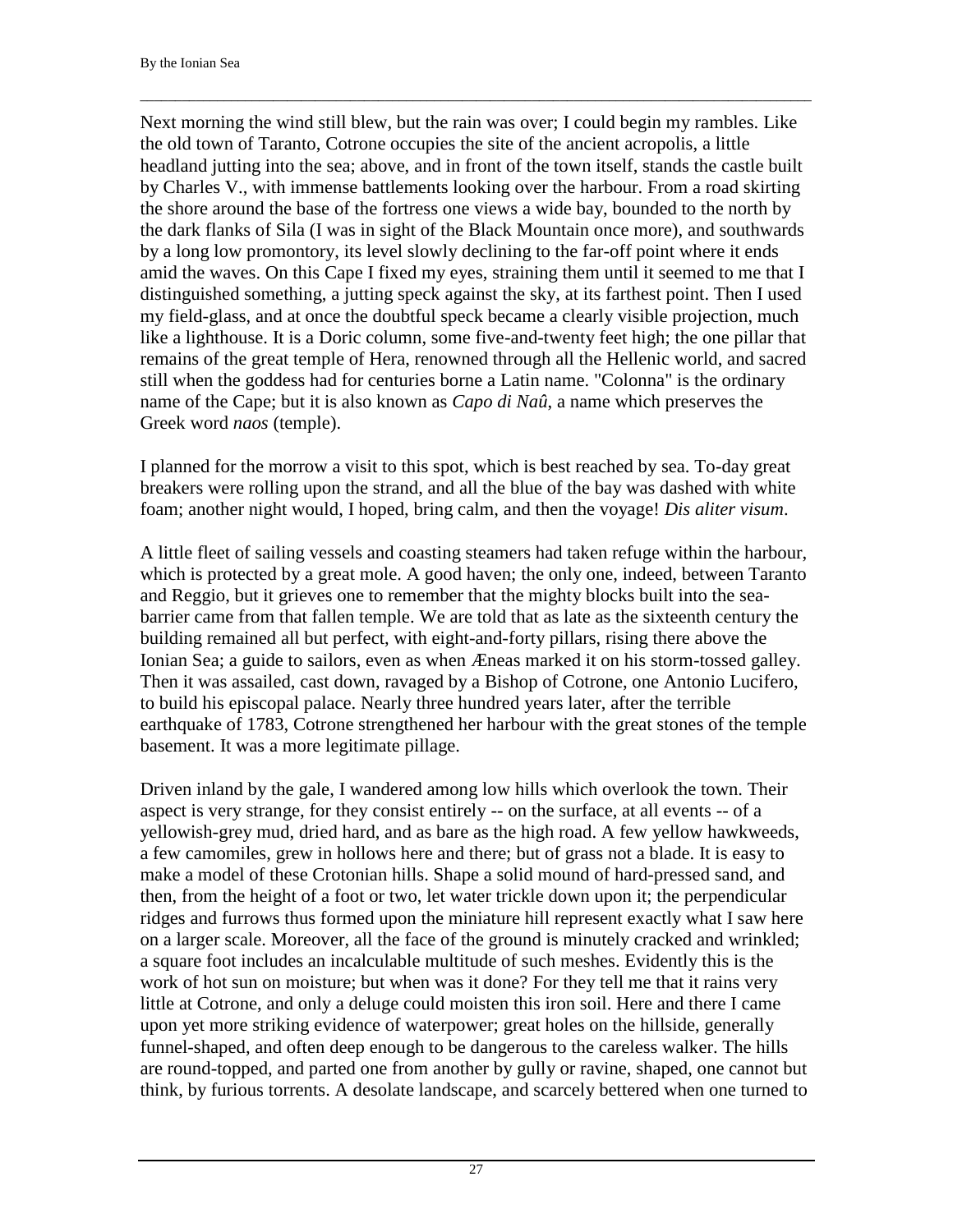look over the level which spreads north of the town; one discovers patches of foliage, indeed, the dark perennial verdure of the south; but no kindly herb clothes the soil. In springtime, it seems, there is a growth of grass, very brief, but luxuriant. That can only be on the lower ground; these furrowed heights declare a perpetual sterility.

 $\Box$ 

What has become of the ruins of Croton? This squalid little town of to-day has nothing left from antiquity. Yet a city bounded with a wall of twelve miles circumference is not easily swept from the face of the earth. Bishop Lucifer, wanting stones for his palace, had to go as far as the Cape Colonna; then, as now, no block of Croton remained. Nearly two hundred years before Christ the place was forsaken. Rome colonized it anew, and it recovered an obscure life as a place of embarkation for Greece, its houses occupying only the rock of the ancient citadel. Were there at that date any remnants of the great Greek city? -- still great only two centuries before. Did all go to the building of Roman dwellings and temples and walls, which since have crumbled or been buried?

We are told that the river *Æsarus* flowed through the heart of the city at its prime. I looked over the plain, and yonder, towards the distant railway station, I descried a green track, the course of the all but stagnant and wholly pestilential stream, still called Esaro. Near its marshy mouth are wide orange orchards. Could one but see in vision the harbour, the streets, the vast encompassing wall! From the eminence where I stood, how many a friend and foe of Croton has looked down upon its shining ways, peopled with strength and beauty and wisdom! Here Pythagoras may have walked, glancing afar at the Lacinian sanctuary, then new built.

Lenormant is eloquent on the orange groves of Cotrone. In order to visit them, permission was necessary, and presently I made my way to the town hall, to speak with the Sindaco (Mayor) and request his aid in this matter. Without difficulty I was admitted. In a wellfurnished office sat two stout gentlemen, smoking cigars, very much at their ease; the Sindaco bade me take a chair, and scrutinized me with doubtful curiosity as I declared my business. Yes, to be sure he could admit me to see his own orchard; but why did I wish to see it? My reply that I had no interest save in the natural beauty of the place did not convince him; he saw in me a speculator of some kind. That was natural enough. In all the south of Italy, money is the one subject of men's thoughts; intellectual life does not exist; there is little even of what we should call common education. Those who have wealth cling to it fiercely; the majority have neither time nor inclination to occupy themselves with anything but the earning of a livelihood which for multitudes signifies the bare appeasing of hunger.

Seeing the Sindaco's embarrassment, his portly friend began to question me; goodhumouredly enough, but in such a fat bubbling voice (made more indistinct by the cigar he kept in his mouth) that with difficulty I understood him. What was I doing at Cotrone? I endeavoured to explain that Cotrone greatly interested me. Ha! Cotrone interested me? Really? Now what did I find interesting at Cotrone? I spoke of historic associations. The Sindaco and his friend exchanged glances, smiled in a puzzled, tolerant, half-pitying way, and decided that my request might be granted. In another minute I withdrew, carrying half a sheet of note-paper on which were scrawled in pencil a few words, followed by the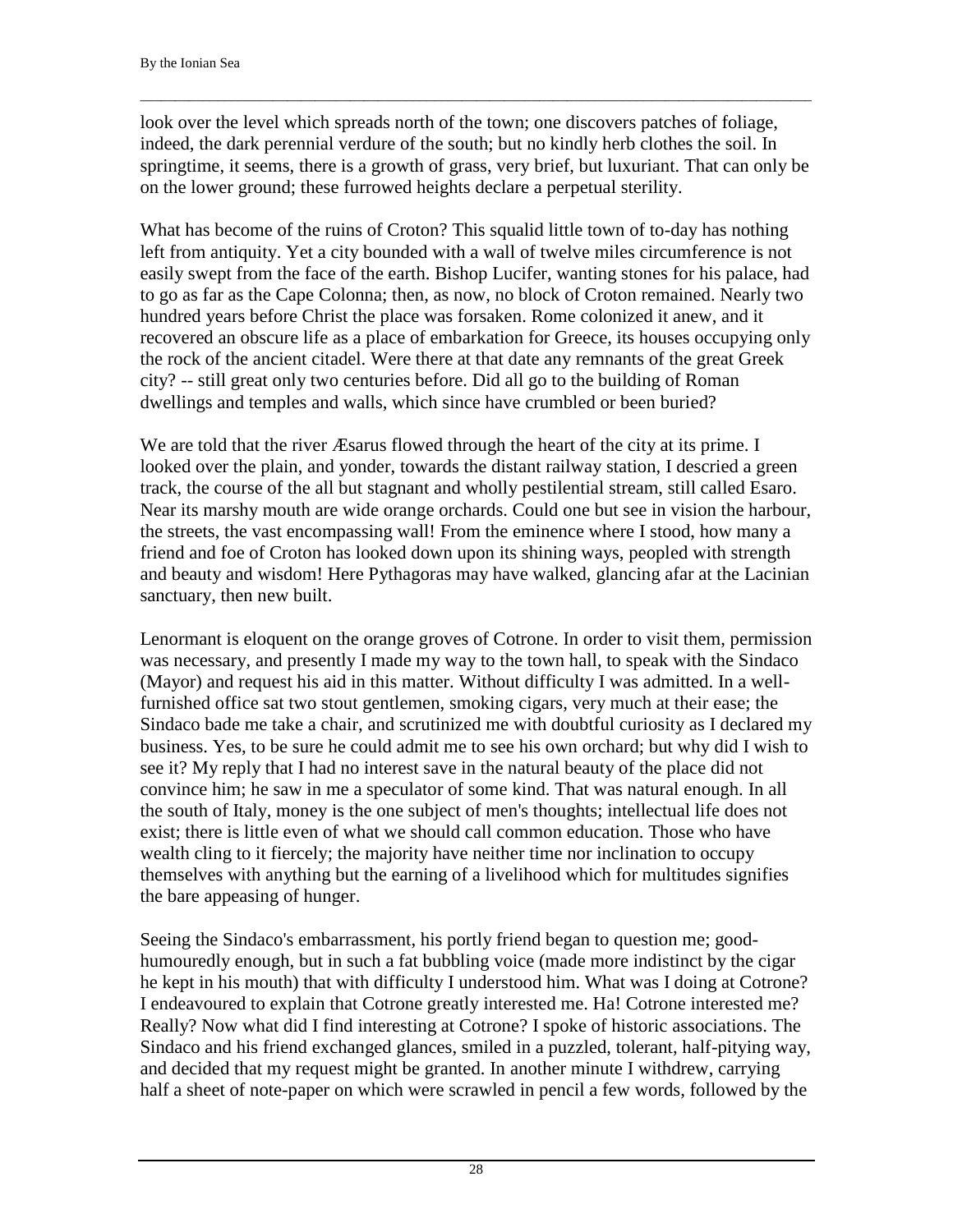proud signature "Berlinghieri." When I had deciphered the scrawl, I found it was an injunction to allow me to view a certain estate "*senza nulla toccare*" -- without touching anything. So a doubt still lingered in the dignitary's mind.

 $\Box$ 

Cotrone has no vehicle plying for hire -- save that in which I arrived at the hotel. I had to walk in search of the orange orchard, all along the straight dusty road leading to the station. For a considerable distance this road is bordered on both sides by warehouses of singular appearance. They have only a ground floor, and the front wall is not more than ten feet high, but their low roofs, sloping to the ridge at an angle of about thirty degrees, cover a great space. The windows are strongly barred, and the doors show immense padlocks of elaborate construction. The goods warehoused here are chiefly wine and oil, oranges and liquorice. (A great deal of liquorice grows around the southern gulf.) At certain moments, indicated by the markets at home or abroad, these stores are conveyed to the harbour, and shipped away. For the greater part of the year the houses stand as I saw them, locked, barred, and forsaken: a street where any sign of life is exceptional; an odd suggestion of the English Sunday in a land that knows not such observance.

Crossing the Esaro, I lingered on the bridge to gaze at its green, muddy water, not visibly flowing at all. The high reeds which half concealed it carried my thoughts back to the Galæsus. But the comparison is all in favour of the Tarentine stream. Here one could feel nothing but a comfortless melancholy; the scene is too squalid, the degradation too complete.

Of course, no one looked at the *permesso* with which I presented myself at the entrance to the orchard. From a tumbling house, which we should call the lodge, came forth (after much shouting on my part) an aged woman, who laughed at the idea that she should be asked to read anything, and bade me walk wherever I liked. I strayed at pleasure, meeting only a lean dog, which ran fearfully away. The plantation was very picturesque; orange trees by no means occupied all the ground, but mingled with pomegranates and tamarisks and many evergreen shrubs of which I knew not the name; whilst here and there soared a magnificent stone pine. The walks were bordered with giant cactus, now and again so fantastic in their growth that I stood to wonder; and in an open space upon the bank of the Esaro (which stagnates through the orchard) rose a majestic palm, its leaves stirring heavily in the wind which swept above. Picturesque, abundantly; but these beautiful treenames, which waft a perfume of romance, are like to convey a false impression to readers who have never seen the far south; it is natural to think of lovely nooks, where one might lie down to rest and dream; there comes a vision of soft turf under the golden-fruited boughs -- "places of nestling green for poets made." Alas! the soil is bare and lumpy as a ploughed field, and all the leafage that hangs low is thick with a clayey dust. One cannot rest or loiter or drowse; no spot in all the groves where by any possibility one could sit down. After rambling as long as I chose, I found that a view of the orchard from outside was more striking than the picture amid the trees themselves. *Senza nulla toccare*, I went my way.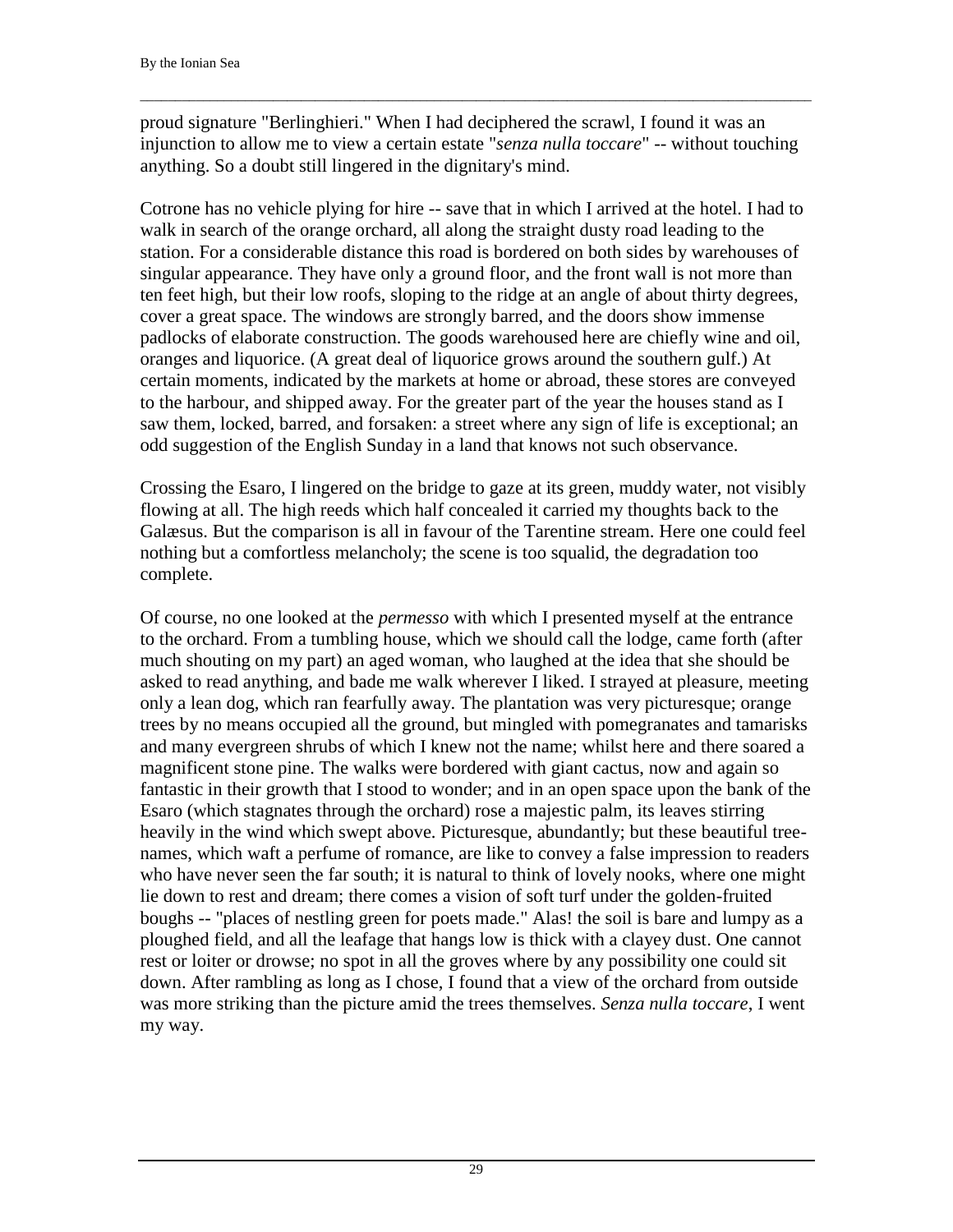# **VIII FACES BY THE WAY**

<span id="page-31-0"></span> $\Box$ 

The wind could not roar itself out. Through the night it kept awaking me, and on the morrow I found a sea foamier than ever; impossible to reach the Colonna by boat, and almost so, I was assured, to make the journey by land in such weather as this. Perforce I waited.

A cloudless sky; broad sunshine, warm as in an English summer; but the roaring *tramontana* was disagreeably chill. No weather could be more perilous to health. The people of Cotrone, those few of them who did not stay at home or shelter in the porticoes, went about heavily cloaked, and I wondered at their ability to wear such garments under so hot a sun. Theoretically aware of the danger I was running, but, in fact, thinking little about it, I braved the wind and the sunshine all day long; my sketch-book gained by it, and my store of memories. First of all, I looked into the Cathedral, an ugly edifice, as uninteresting within as without. Like all the churches in Calabria, it is white-washed from door to altar, pillars no less than walls -- a cold and depressing interior. I could see no picture of the least merit; one, a figure of Christ with hideous wounds, was well-nigh as repulsive as painting could be. This vile realism seems to indicate Spanish influence. There is a miniature copy in bronze of the statue of the chief Apostle in St. Peter's at Rome, and beneath it an inscription making known to the faithful that, by order of Leo XIII. in 1896, an Indulgence of three hundred days is granted to whosoever kisses the bronze toe and says a prayer. Familiar enough this unpretentious announcement, yet it never fails of its little shock to the heretic mind. Whilst I was standing near, a peasant went through the mystic rite; to judge from his poor malaria-stricken countenance, he prayed very earnestly, and I hope his Indulgence benefited him. Probably he repeated a mere formula learnt by heart. I wished he could have prayed spontaneously for three hundred days of wholesome and sufficient food, and for as many years of honest, capable government in his heavy-burdened country.

When travelling, I always visit the burial-ground; I like to see how a people commemorates its dead, for tombstones have much significance. The cemetery of Cotrone lies by the sea-shore, at some distance beyond the port, far away from habitations; a bare hillside looks down upon its graves, and the road which goes by is that leading to Cape Colonna. On the way I passed a little ruined church, shattered, I was told, by an earthquake three years before; its lonely position made it interesting, and the cupola of coloured tiles (like that of the Cathedral at Amalfi) remained intact, a bright spot against the grey hills behind. A high enclosing wall signalled the cemetery; I rang a bell at the gate and was admitted by a man of behaviour and language much more refined than is common among the people of this region; I felt sorry, indeed, that I had not found him seated in the Sindaco's chair that morning. But as guide to the burial-ground he was delightful. Nine years, he told me, he had held the post of custodian, in which time, working with his own hands, and unaided, he had turned the enclosure from a wretched wilderness into a beautiful garden. Unaffectedly I admired the results of his labour, and my praise rejoiced him greatly. He specially requested me to observe the geraniums; there were ten species, many of them of extraordinary size and with magnificent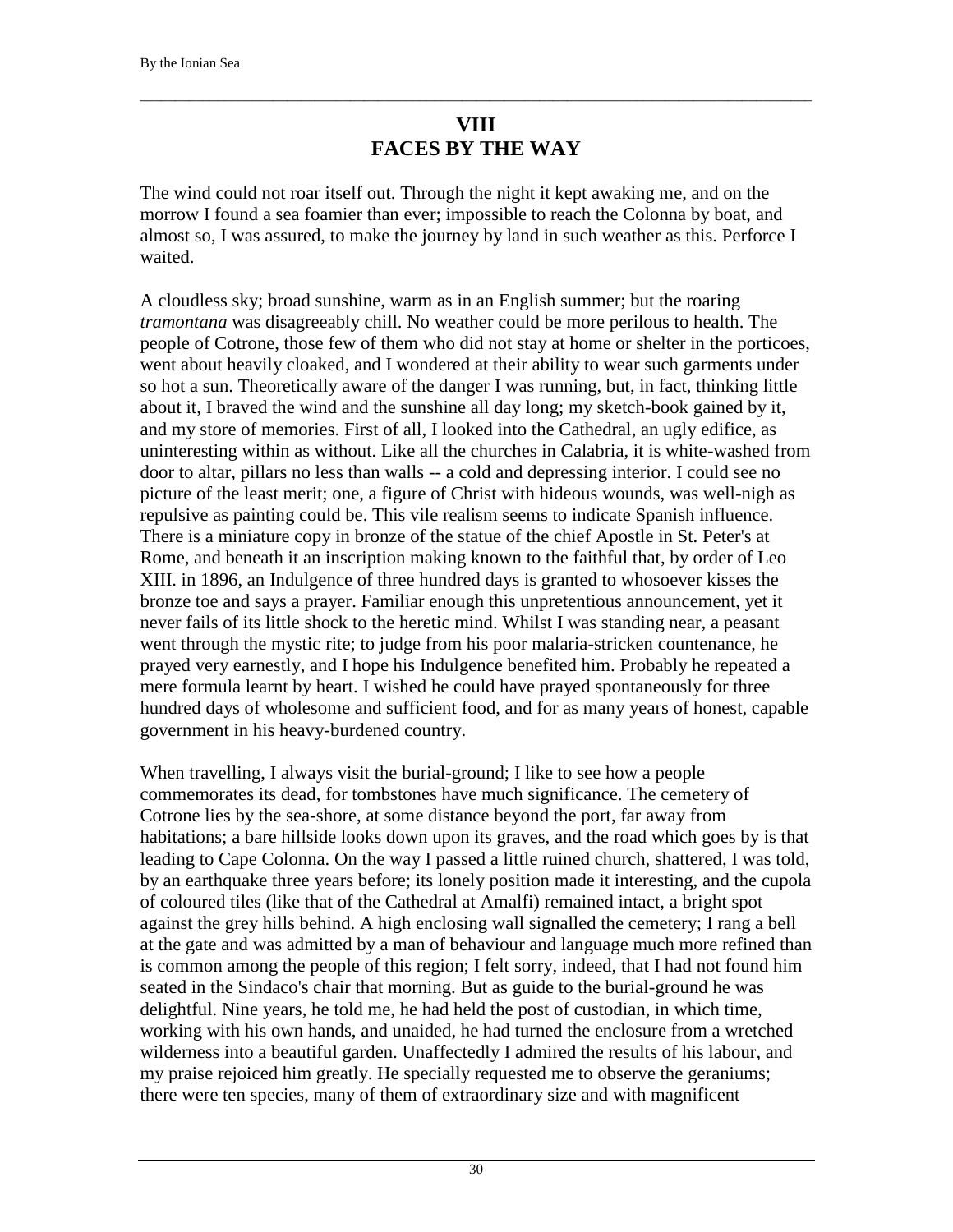blossoms. Roses I saw, too, in great abundance; and tall snapdragons, and bushes of rosemary, and many flowers unknown to me. As our talk proceeded the gardener gave me a little light on his own history; formerly he was valet to a gentleman of Cotrone, with whom he had travelled far and wide over Europe; yes, even to London, of which he spoke with expressively wide eyes, and equally expressive shaking of the head. That any one should journey from Calabria to England seemed to him intelligible enough; but he marvelled that I had thought it worth while to come from England to Calabria. Very rarely indeed could he show his garden to one from a far-off country; no, the place was too poor, accommodation too rough; there needed a certain courage, and he laughed, again shaking his head.

\_\_\_\_\_\_\_\_\_\_\_\_\_\_\_\_\_\_\_\_\_\_\_\_\_\_\_\_\_\_\_\_\_\_\_\_\_\_\_\_\_\_\_\_\_\_\_\_\_\_\_\_\_\_\_\_\_\_\_\_\_\_\_\_\_\_\_\_\_\_\_\_\_\_\_\_\_\_\_\_\_\_\_\_\_\_\_\_\_\_\_\_\_\_\_\_

The ordinary graves were marked with a small wooden cross; where a head-stone had been raised, it generally presented a skull and crossed bones. Round the enclosure stood a number of mortuary chapels, gloomy and ugly. An exception to this dull magnificence in death was a marble slab, newly set against the wall, in memory of a Lucifero -- one of that family, still eminent, to which belonged the sacrilegious bishop. The design was a good imitation of those noble sepulchral tablets which abound in the museum at Athens; a figure taking leave of others as if going on a journey. The Lucifers had shown good taste in their choice of the old Greek symbol; no better adornment of a tomb has ever been devised, nor one that is half so moving. At the foot of the slab was carved a little owl (civetta), a bird, my friend informed me, very common about here.

When I took leave, the kindly fellow gave me a large bunch of flowers, carefully culled, with many regrets that the lateness of the season forbade his offering choicer blossoms. His simple good-nature and intelligence greatly won upon me. I like to think of him as still quietly happy amid his garden walls, tending flowers that grow over the dead at Cotrone.

On my way back again to the town, I took a nearer view of the ruined little church, and, whilst I was so engaged, two lads driving a herd of goats stopped to look at me. As I came out into the road again, the younger of these modestly approached and begged me to give him a flower -- by choice, a rose. I did so, much to his satisfaction and no less to mine; it was a pleasant thing to find a wayside lad asking for anything but soldi. The Calabrians, however, are distinguished by their self-respect; they contrast remarkedly with the natives of the Neapolitan district. Presently, I saw that the boy's elder companion had appropriated the flower, which he kept at his nose as he plodded along; after useless remonstrance, the other drew near to me again, shamefaced; would I make him another present; not a rose this time, he would not venture to ask it, but "*questo piccolo*"; and he pointed to a sprig of geranium. There was a grace about the lad which led me to talk to him, though I found his dialect very difficult. Seeing us on good terms, the elder boy drew near, and at once asked a puzzling question: When was the ruined church on the hillside to be rebuilt? I answered, of course, that I knew nothing about it, but this reply was taken as merely evasive; in a minute or two the lad again questioned me. Was the rebuilding to be next year? Then I began to understand; having seen me examining the ruins, the boy took it for granted that I was an architect here on business, and I don't think I succeeded in setting him right. When he had said good-bye he turned to look after me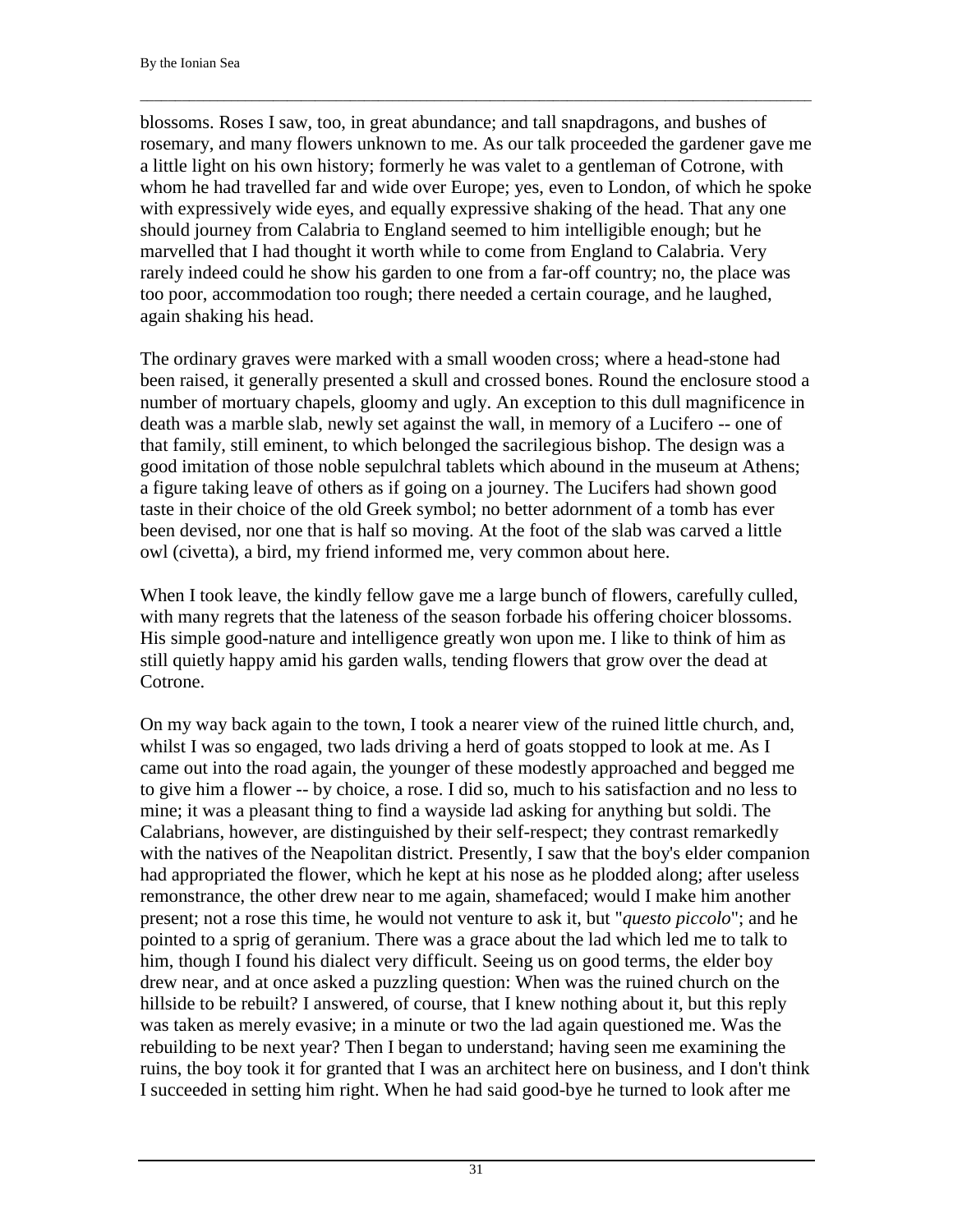with a mischievous smile, as much as to say that I had naturally refused to talk to him about so important a matter as the building of a church, but he was not to be deceived.

\_\_\_\_\_\_\_\_\_\_\_\_\_\_\_\_\_\_\_\_\_\_\_\_\_\_\_\_\_\_\_\_\_\_\_\_\_\_\_\_\_\_\_\_\_\_\_\_\_\_\_\_\_\_\_\_\_\_\_\_\_\_\_\_\_\_\_\_\_\_\_\_\_\_\_\_\_\_\_\_\_\_\_\_\_\_\_\_\_\_\_\_\_\_\_\_

The common type of face at Cotrone is coarse and bumpkinish; ruder, it seemed to me, than faces seen at any point of my journey hitherto. A photographer had hung out a lot of portraits, and it was a hideous exhibition; some of the visages attained an incredible degree of vulgar ugliness. This in the town which still bears the name of Croton. The people are all more or less unhealthy; one meets peasants horribly disfigured with lifelong malaria. There is an agreeable cordiality in the middle classes; business men from whom I sought casual information, even if we only exchanged a few words in the street, shook hands with me at parting. I found no one who had much good to say of his native place; every one complained of a lack of water. Indeed, Cotrone has as good as no water supply. One or two wells I saw, jealously guarded: the water they yield is not really fit for drinking, and people who can afford it purchase water which comes from a distance in earthenware jars. One of these jars I had found in my bedroom; its secure corking much puzzled me until I made inquiries. The river Esaro is all but useless for any purpose, and as no other stream flows in the neighbourhood, Cotrone's washerwomen take their work down to the beach; even during the gale I saw them washing there in pools which they had made to hold the sea water; now and then one of them ventured into the surf, wading with legs of limitless nudity and plunging linen as the waves broke about her.

It was unfortunate that I brought no letter of introduction to Cotrone; I should much have liked to visit one of the better houses. Well-to-do people live here, and I was told that, in fine weather, "at least half a dozen" private carriages might be seen making the fashionable drive on the Strada Regina Margherita. But it is not easy to imagine luxury or refinement in these dreary, close-packed streets. Judging from our table at the *Concordia*, the town is miserably provisioned; the dishes were poor and monotonous and infamously cooked. Almost the only palatable thing offered was an enormous radish. Such radishes I never saw: they were from six to eight inches long, and more than an inch thick, at the same time thoroughly crisp and sweet. The wine of the country had nothing to recommend it. It was very heady, and smacked of drugs rather than of grape juice.

But men must eat, and the *Concordia*, being the only restaurant, daily entertained several citizens, besides guests staying in the house. One of these visitants excited my curiosity; he was a middle-aged man of austere countenance; shabby in attire, but with the bearing of one accustomed to command. Arriving always at exactly the same moment, he seated himself in his accustomed place, drew his hat over his brows, and began to munch bread. No word did I hear him speak. As soon as he appeared in the doorway, the waiter called out, with respectful hurry, "Don Ferdinando!" and in a minute his first course was served. Bent like a hunchback over the table, his hat dropping ever lower, until it almost hid his eyes, the Don ate voraciously. His dishes seemed to be always the same, and as soon as he had finished the last mouthful, he rose and strode from the room.

Don is a common title of respect in Southern Italy; it dates of course from the time of Spanish rule. At a favourable moment I ventured to inquire of the waiter who Don Ferdinando might be; the only answer, given with extreme discretion, was "A proprietor."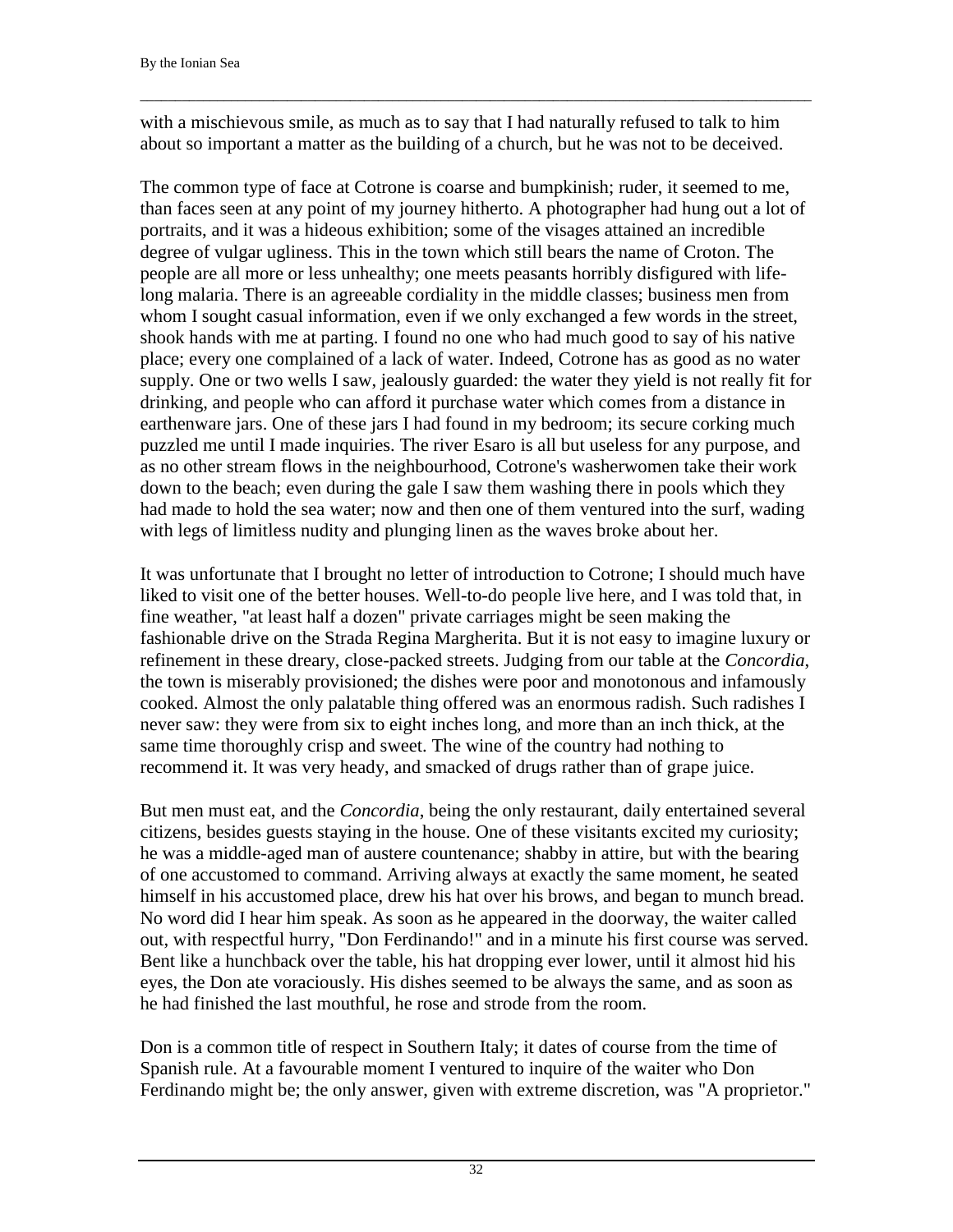If in easy circumstances, the Don must have been miserly, his diet was wretched beyond description. And in the manner of his feeding he differed strangely from the ordinary Italian who frequents restaurants. Wonderful to observe, the representative diner. He always seems to know exactly what his appetite demands; he addresses the waiter in a preliminary discourse, sketching out his meal, and then proceeds to fill in the minutiae. If he orders a common dish, he describes with exquisite detail how it is to be prepared; in demanding something out of the way he glows with culinary enthusiasm. An ordinary bill of fare never satisfies him; he plays variations upon the theme suggested, divides or combines, introduces novelties of the most unexpected kind. As a rule, he eats enormously (I speak only of dinner), a piled dish of macaroni is but the prelude to his meal, a whetting of his appetite. Throughout he grumbles, nothing is quite as it should be, and when the bill is presented he grumbles still more vigorously, seldom paying the sum as it stands. He rarely appears content with his entertainment, and often indulges in unbounded abuse of those who serve him. These characteristics, which I have noted more or less in every part of Italy, were strongly illustrated at the *Concordia*. In general, they consist with a fundamental good humour, but at Cotrone the tone of the dining-room was decidedly morose. One man -- he seemed to be a sort of clerk -- came only to quarrel. I am convinced that he ordered things which he knew the people could not cook just for the sake of reviling their handiwork when it was presented. Therewith he spent incredibly small sums; after growling and remonstrating and eating for more than an hour, his bill would amount to seventy or eighty centesimi, wine included. Every day he threatened to withdraw his custom; every day he sent for the landlady, pointed out to her how vilely he was treated, and asked how she could expect him to recommend the *Concordia* to his acquaintances. On one occasion I saw him push away a plate of something, plant his elbows on the table, and hide his face in his hands; thus he sat for ten minutes, an image of indignant misery, and when at last his countenance was again visible, it showed traces of tears.

\_\_\_\_\_\_\_\_\_\_\_\_\_\_\_\_\_\_\_\_\_\_\_\_\_\_\_\_\_\_\_\_\_\_\_\_\_\_\_\_\_\_\_\_\_\_\_\_\_\_\_\_\_\_\_\_\_\_\_\_\_\_\_\_\_\_\_\_\_\_\_\_\_\_\_\_\_\_\_\_\_\_\_\_\_\_\_\_\_\_\_\_\_\_\_\_

I dwell upon the question of food because it was on this day that I began to feel a loss of appetite and found myself disgusted with the dishes set before me. In ordinary health I have the happiest qualification of the traveller, an ability to eat and enjoy the familiar dishes of any quasi-civilized country; it was a bad sign when I grew fastidious. After a mere pretence of dinner, I lay down in my room to rest and read. But I could do neither; it grew plain to me that I was feverish. Through a sleepless night, the fever manifestly increasing, I wished that illness had fallen on me anywhere rather than at Cotrone.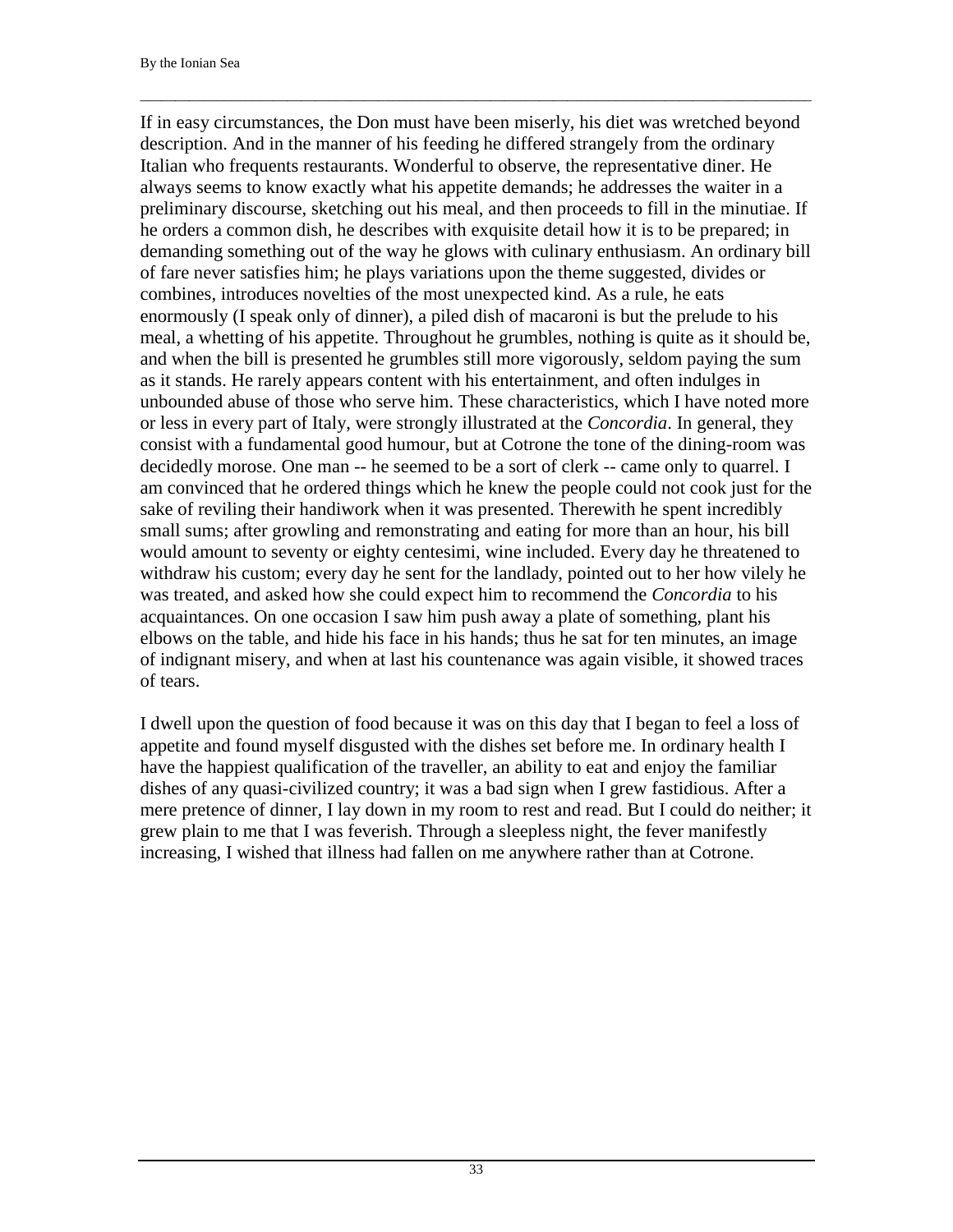# **IX MY FRIEND THE DOCTOR**

<span id="page-35-0"></span>\_\_\_\_\_\_\_\_\_\_\_\_\_\_\_\_\_\_\_\_\_\_\_\_\_\_\_\_\_\_\_\_\_\_\_\_\_\_\_\_\_\_\_\_\_\_\_\_\_\_\_\_\_\_\_\_\_\_\_\_\_\_\_\_\_\_\_\_\_\_\_\_\_\_\_\_\_\_\_\_\_\_\_\_\_\_\_\_\_\_\_\_\_\_\_\_

In the morning I arose as usual, though with difficulty. I tried to persuade myself that I was merely suffering from a violent attack of dyspepsia, the natural result of *Concordia* diet. When the waiter brought my breakfast I regarded it with resentful eye, feeling for the moment very much like my grumbling acquaintance of the dinner hour. It may be as well to explain that the breakfast consisted of very bad coffee, with goat's milk, hard, coarse bread, and goat's butter, which tasted exactly like indifferent lard. The so-called butter, by a strange custom of Cotrone, was served in the emptied rind of a spherical cheese -- the small *caccio cavallo*, horse cheese, which one sees everywhere in the South. I should not have liked to inquire where, how, when, or by whom the substance of the cheese had been consumed. Possibly this receptacle is supposed to communicate a subtle flavour to the butter; I only know that, even to a healthy palate, the stuff was rather horrible. Cow's milk could be obtained in very small quantities, but it was of evil flavour; butter, in the septentrional sense of the word, did not exist.

It surprises me to remember that I went out, walked down to the shore, and watched the great waves breaking over the harbour mole. There was a lull in the storm, but as yet no sign of improving weather; clouds drove swiftly across a lowering sky. My eyes turned to the Lacinian promontory, dark upon the turbid sea. Should I ever stand by the sacred column? It seemed to me hopelessly remote; the voyage an impossible effort.

I talked with a man, of whom I remember nothing but his piercing eyes steadily fixed upon me; he said there had been a wreck in the night, a ship carrying live pigs had gone to pieces, and the shore was sprinkled with porcine corpses.

Presently I found myself back at the *Concordia*, not knowing exactly how I had returned. The dyspepsia -- I clung to this hypothesis -- was growing so violent that I had difficulty in breathing: before long I found it impossible to stand.

My hostess was summoned, and she told me that Cotrone had "a great physician," by name "Dr. Scurco." Translating this name from dialect into Italian, I presumed that the physician's real name was Sculco, and this proved to be the case. Dr. Riccardo Sculco was a youngish man, with an open, friendly countenance. At once I liked him. After an examination, of which I quite understood the result, he remarked in his amiable, airy manner that I had "a touch of rheumatism"; as a simple matter of precaution, I had better go to bed for the rest of the day, and, just for the form of the thing, he would send some medicine. Having listened to this with as pleasant a smile as I could command, I caught the Doctor's eye, and asked quietly, "Is there much congestion?" His manner at once changed; he became businesslike and confidential. The right lung; yes, the right lung. Mustn't worry; get to bed and take my quinine in *dosi forti*, and he would look in again at night.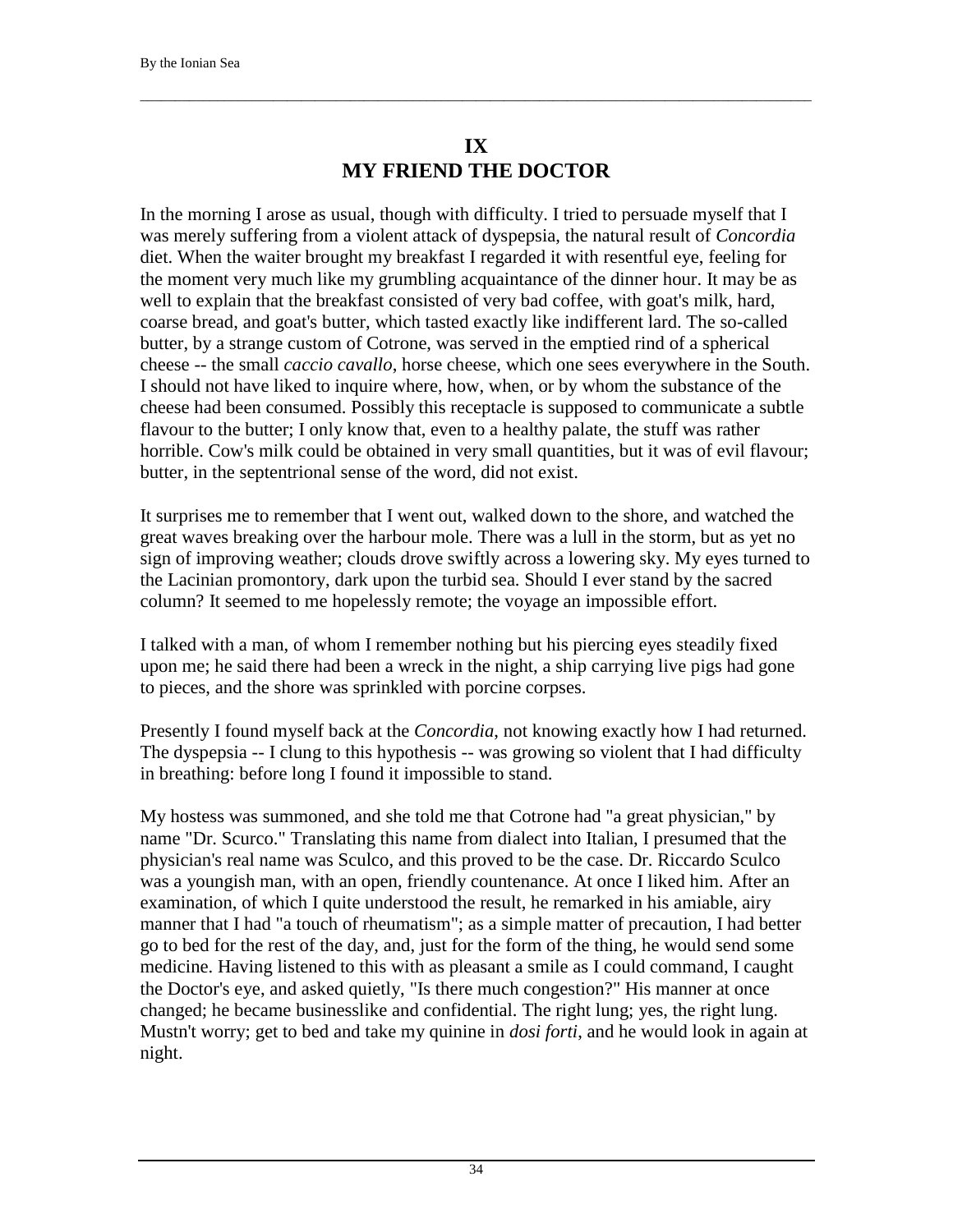The second visit I but dimly recollect. There was a colloquy between the Doctor and my hostess, and the word *cataplasma* sounded repeatedly; also I heard again "*dosi forti*." The night that followed was perhaps the most horrible I ever passed. Crushed with a sense of uttermost fatigue, I could get no rest. From time to time a sort of doze crept upon me, and I said to myself, "Now I shall sleep"; but on the very edge of slumber, at the moment when I was falling into oblivion, a hand seemed to pluck me back into consciousness. In the same instant there gleamed before my eyes a little circle of fire, which blazed and expanded into immensity, until its many-coloured glare beat upon my brain and thrilled me with torture. No sooner was the intolerable light extinguished than I burst into a cold sweat; an icy river poured about me; I shook, and my teeth chattered, and so for some minutes I lay in anguish, until the heat of fever re-asserted itself, and I began once more to toss and roll. A score of times was this torment repeated. The sense of personal agency forbidding me to sleep grew so strong that I waited in angry dread for that shock which aroused me; I felt myself haunted by a malevolent power, and rebelled against its cruelty.

 $\Box$ 

Through the night no one visited me. At eight in the morning a knock sounded at the door, and there entered the waiter, carrying a tray with my ordinary breakfast. "The Signore is not well?" he remarked, standing to gaze at me. I replied that I was not quite well; would he give me the milk, and remove from my sight as quickly as possible all the other things on the tray. A glimpse of butter in its cheese-rind had given me an unpleasant sensation. The goat's milk I swallowed thankfully, and, glad of the daylight, lay somewhat more at my ease awaiting Dr. Sculco.

He arrived about half-past nine, and was agreeably surprised to find me no worse. But the way in which his directions had been carried out did not altogether please him. He called the landlady, and soundly rated her. This scene was interesting, it had a fine flavour of the Middle Ages. The Doctor addressed mine hostess of the *Concordia* as "thou," and with magnificent disdain refused to hear her excuses; she, the stout, noisy woman, who ruled her own underlings with contemptuous rigour, was all subservience before this social superior, and whined to him for pardon. "What water is this?" asked Dr. Sculco, sternly, taking up the corked jar that stood on the floor. The hostess replied that it was drinking water, purchased with good money. Thereupon he poured out a little, held it up to the light, and remarked in a matter-of-fact tone, "I don't believe you."

However, in a few minutes peace was restored, and the Doctor prescribed anew. After he had talked about quinine and cataplasms, he asked me whether I had any appetite. A vision of the dining-room came before me, and I shook my head. "Still," he urged, "it would be well to eat something." And, turning to the hostess, "He had better have a beefsteak and a glass of Marsala." The look of amazement with which I heard this caught the Doctor's eye. "Don't you like *bistecca*?" he inquired. I suggested that, for one in a very high fever, with a good deal of lung congestion, beefsteak seemed a trifle solid, and Marsala somewhat heating. "Oh!" cried he, "but we must keep the machine going." And thereupon he took his genial leave.

I had some fear that my hostess might visit upon me her resentment of the Doctor's reproaches; but nothing of the kind. When we were alone, she sat down by me, and asked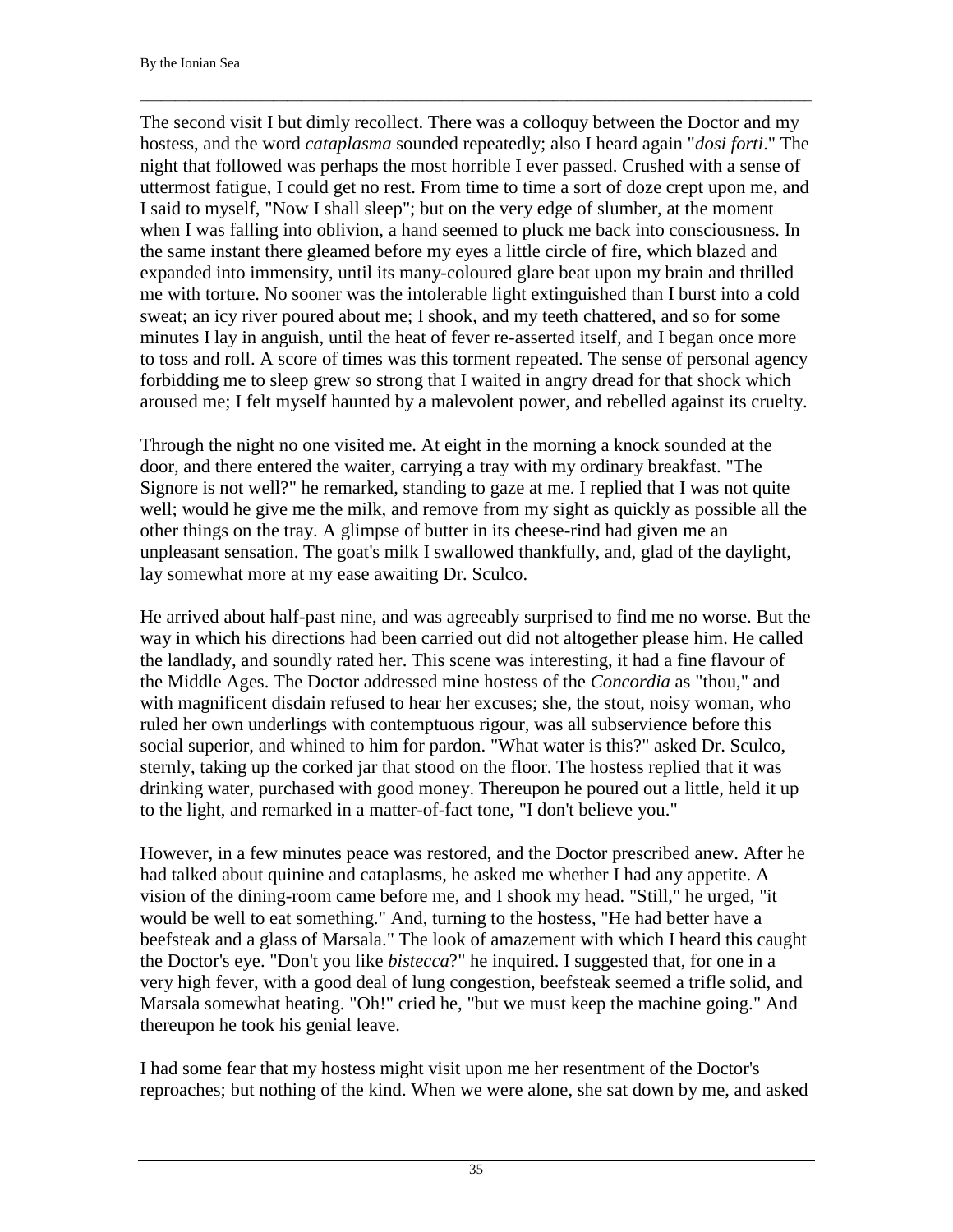what I should really like to eat. If I did not care for a beefsteak of veal, could I eat a beefsteak of mutton? It was not the first time that such a choice had been offered me, for, in the South, *bistecca* commonly means a slice of meat done on the grill or in the oven. Never have I sat down to a *bistecca* which was fit for man's consumption, and, of course, at the *Concordia* it would be rather worse than anywhere else. I persuaded the good woman to supply me with a little broth. Then I lay looking at the patch of cloudy sky which showed above the houses opposite, and wondering whether I should have a second fearsome night. I wondered, too, how long it would be before I could quit Cotrone. The delay here was particularly unfortunate, as my letters were addressed to Catanzaro, the next stopping-place, and among them I expected papers which would need prompt attention. The thought of trying to get my correspondence forwarded to Cotrone was too disturbing; it would have involved an enormous amount of trouble, and I could not have felt the least assurance that things would arrive safely. So I worried through the hours of daylight, and worried still more when, at nightfall, the fever returned upon me as badly as ever.

 $\Box$ 

Dr. Sculco had paid his evening visit, and the first horror of ineffectual drowsing had passed over me, when my door was flung violently open, and in rushed a man (plainly of the commercial species), hat on head and bag in hand. I perceived that the *diligenza* had just arrived, and that travellers were seizing upon their bedrooms. The invader, aware of his mistake, discharged a volley of apologies, and rushed out again. Five minutes later the door again banged open, and there entered a tall lad with an armful of newspapers; after regarding me curiously, he asked whether I wanted a paper. I took one with the hope of reading it next morning. Then he began conversation. I had the fever? Ah! everybody had fever at Cotrone. He himself would be laid up with it in a day or two. If I liked, he would look in with a paper each evening -- till fever prevented him. When I accepted this suggestion, he smiled encouragingly, cried "*Speriamo*!" and clumped out of the room.

I had as little sleep as on the night before, but my suffering was mitigated in a very strange way. After I had put out the candle, I tormented myself for a long time with the thought that I should never see La Colonna. As soon as I could rise from bed, I must flee Cotrone, and think myself fortunate in escaping alive; but to turn my back on the Lacinian promontory, leaving the cape unvisited, the ruin of the temple unseen, seemed to me a miserable necessity which I should lament as long as I lived. I felt as one involved in a moral disaster; working in spite of reason, my brain regarded the matter from many points of view, and found no shadow of solace. The sense that so short a distance separated me from the place I desired to see, added exasperation to my distress. Half-delirious, I at times seemed to be in a boat, tossing on wild waters, the Column visible afar, but only when I strained my eyes to discover it. In a description of the approach by land, I had read of a great precipice which had to be skirted, and this, too, haunted me with its terrors: I found myself toiling on a perilous road, which all at once crumbled into fearful depths just before me. A violent shivering fit roused me from this gloomy dreaming, and I soon after fell into a visionary state which, whilst it lasted, gave me such placid happiness as I have never known when in my perfect mind. Lying still and calm, and perfectly awake, I watched a succession of wonderful pictures. First of all I saw great vases, rich with ornament and figures; then sepulchral marbles, carved more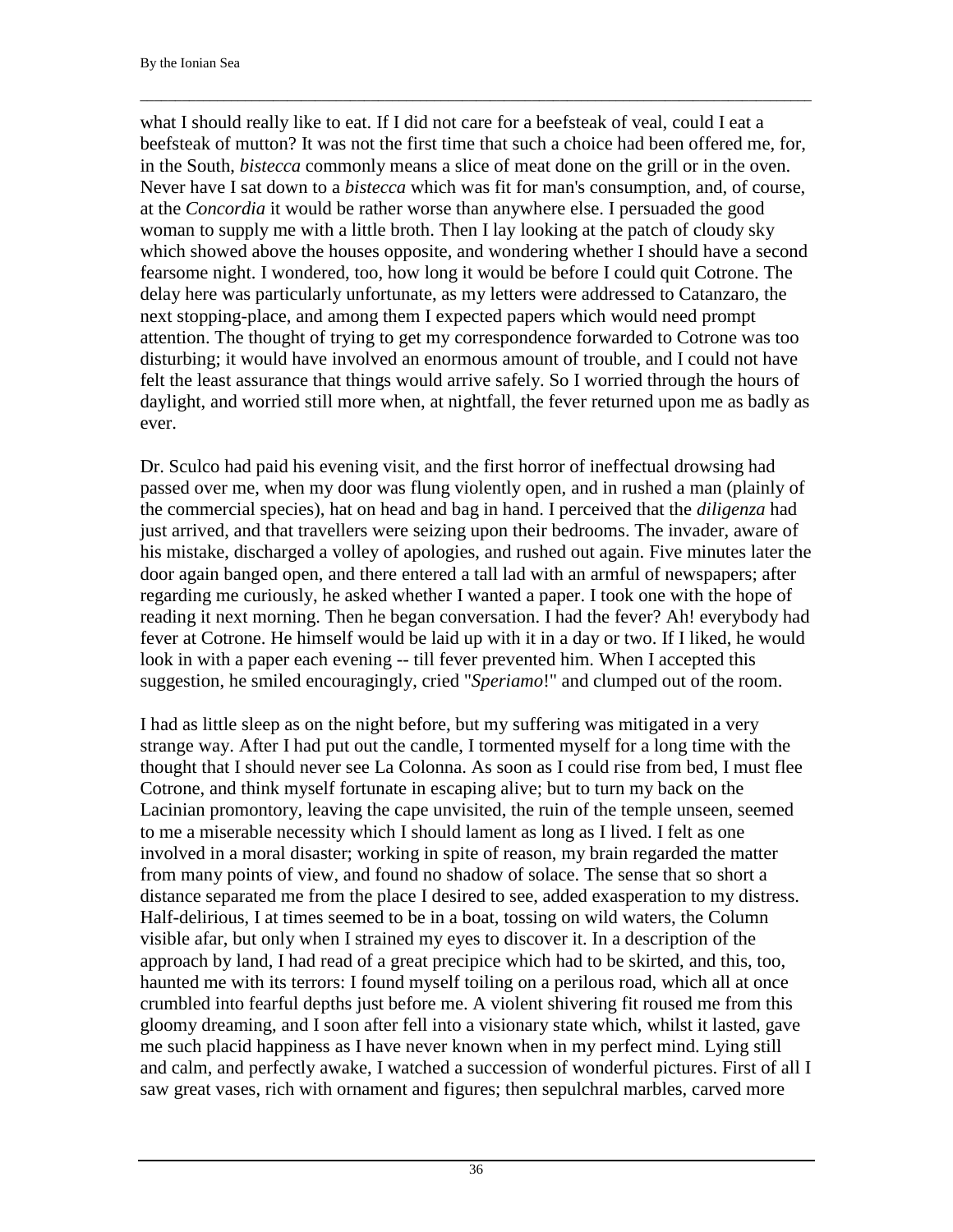exquisitely than the most beautiful I had ever known. The vision grew in extent, in multiplicity of detail; presently I was regarding scenes of ancient life -- thronged streets, processions triumphal or religious, halls of feasting, fields of battle. What most impressed me at the time was the marvellously bright yet delicate colouring of everything I saw. I can give no idea in words of the pure radiance which shone from every object, which illumined every scene. More remarkable, when I thought of it next day, was the minute finish of these pictures, the definiteness of every point on which my eye fell. Things which I could not know, which my imagination, working in the service of the will, could never have bodied forth, were before me as in life itself. I consciously wondered at peculiarities of costume such as I had never read of; at features of architecture entirely new to me; at insignificant characteristics of that by-gone world, which by no possibility could have been gathered from books. I recall a succession of faces, the loveliest conceivable; and I remember, I feel to this moment the pang of regret with which I lost sight of each when it faded into darkness.

 $\Box$ 

As an example of the more elaborate visions that passed before me, I will mention the only one which I clearly recollect. It was a glimpse of history. When Hannibal, at the end of the second Punic War, was confined to the south of Italy, he made Croton his headquarters, and when, in reluctant obedience to Carthage, he withdrew from Roman soil, it was at Croton that he embarked. He then had with him a contingent of Italian mercenaries, and, unwilling that these soldiers should go over to the enemy, he bade them accompany him to Africa. The Italians refused. Thereupon Hannibal had them led down to the shore of the sea, where he slaughtered one and all. This event I beheld. I saw the strand by Croton; the promontory with its temple; not as I know the scene to-day, but as it must have looked to those eyes more than two thousand years ago. The soldiers of Hannibal doing massacre, the perishing mercenaries, supported my closest gaze, and left no curiosity unsatisfied. (Alas! could I but see it again, or remember clearly what was shown tome!) And over all lay a glory of sunshine, an indescribable brilliancy which puts light and warmth into my mind whenever I try to recall it. The delight of these phantasms was well worth the ten days' illness which paid for them. After this night they never returned; I hoped for their renewal, but in vain. When I spoke of the experience to Dr. Sculco, he was much amused, and afterwards he often asked me whether I had had any more *visioni*. That gate of dreams was closed, but I shall always feel that, for an hour, it was granted to me to see the vanished life so dear to my imagination. If the picture corresponded to nothing real, tell me who can, by what power I reconstructed, to the last perfection of intimacy, a world known to me only in ruined fragments.

Daylight again, but no gleam of sun. I longed for the sunshine; it seemed to me a miserable chance that I should lie ill by the Ionian Sea and behold no better sky than the far north might have shown me. That grey obstruction of heaven's light always weighs upon my spirit; on a summer's day, there has but to pass a floating cloud, which for a moment veils the sun, and I am touched with chill discouragement; heart and hope fail me, until the golden radiance is restored.

About noon, when I had just laid down the newspaper bought the night before -- the Roman *Tribuna*, which was full of dreary politics -- a sudden clamour in the street drew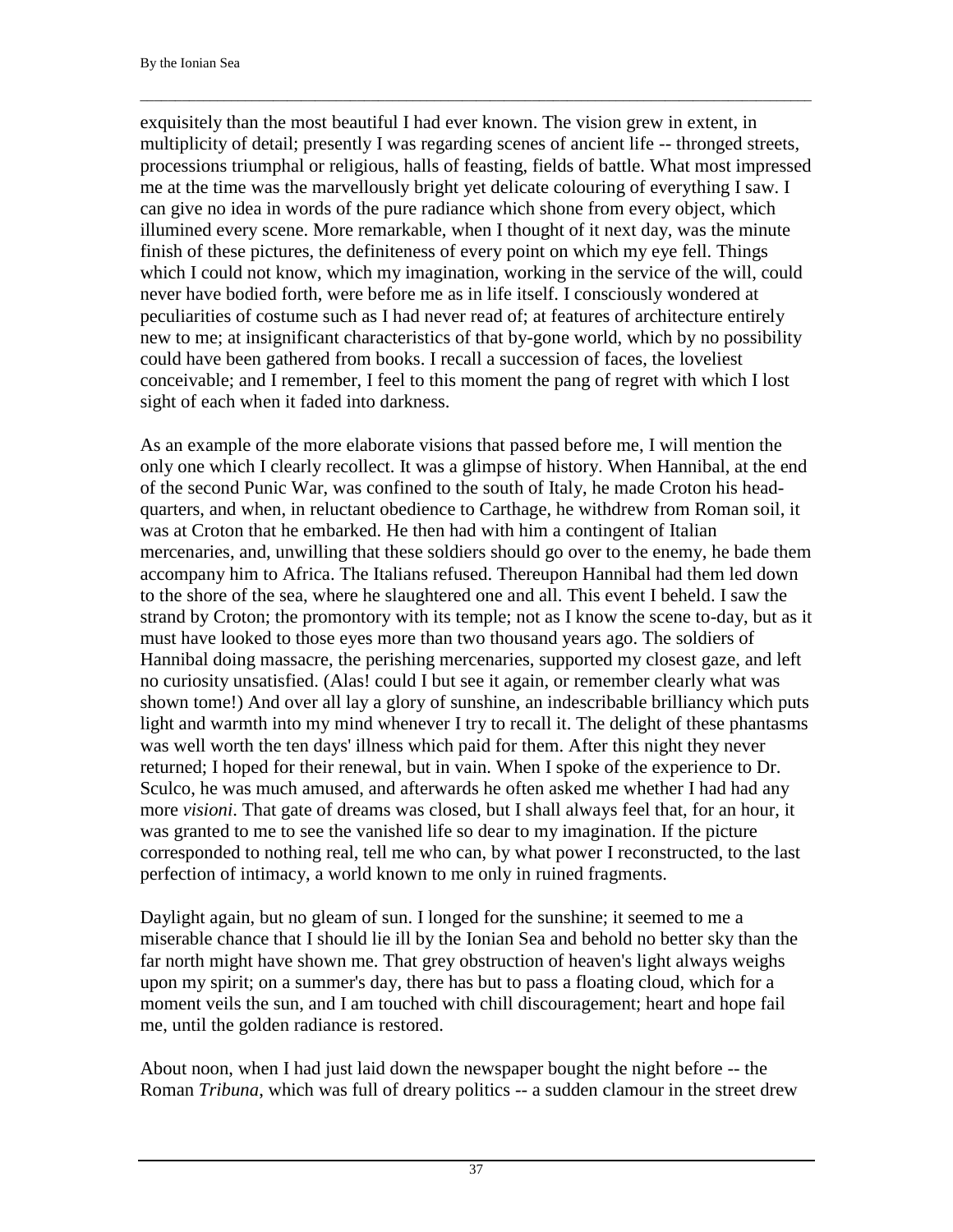my attention. I heard the angry shouting of many voices, not in the piazza before the hotel, but at some little distance; it was impossible to distinguish any meaning in the tumultuous cries. This went on for a long time, swelling at moments into a roar of frenzied rage, then sinking to an uneven growl, broken by spasmodic yells. On asking what it meant, I was told that a crowd of poor folk had gathered before the Municipio to demonstrate against an oppressive tax called the *fuocatico*. This is simply hearth-money, an impost on each fireplace where food is cooked; the same tax which made trouble in old England, and was happily got rid of long ago. But the hungry plebs of Cotrone lacked vigour for any effective self-assertion; they merely exhausted themselves with shouting "*Abbass' 'o sindaco*!" and dispersed to the hearths which paid for an all but imaginary service. I wondered whether the Sindaco and his portly friend sat in their comfortable room whilst the roaring went on; whether they smoked their cigars as usual, and continued to chat at their ease. Very likely. The privileged classes in Italy are slow to move, and may well believe in the boundless endurance of those below them. Some day, no doubt, they will have a disagreeable surprise. When Lombardy begins in earnest to shout "*Abbasso*!" it will be an uneasy moment for the heavy syndics of Calabria.

 $\Box$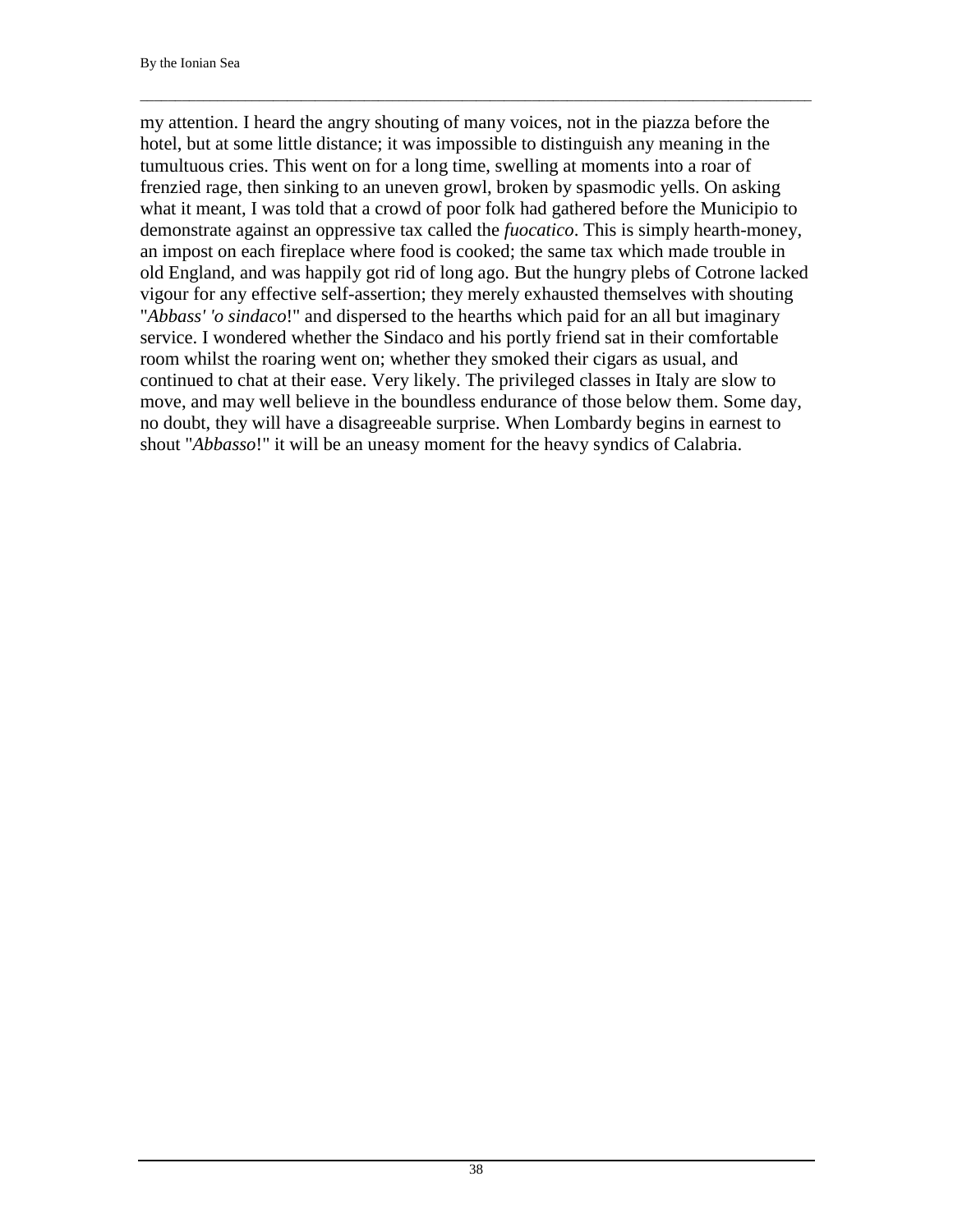### **X CHILDREN OF THE SOIL**

 $\Box$ 

Any northern person who passed a day or two at the *Concordia* as an ordinary traveller would carry away a strong impression. The people of the house would seem to him little short of savages, filthy in person and in habits, utterly uncouth in their demeanour, perpetual wranglers and railers, lacking every qualification for the duties they pretended to discharge. In England their mere appearance would revolt decent folk. With my better opportunity of judging them, I overcame the first natural antipathy; I saw their good side, and learnt to forgive the faults natural to a state of frank barbarism. It took two or three days before their rough and ready behaviour softened to a really human friendliness, but this came about at last, and when it was known that I should not give much more trouble, that I needed only a little care in the matter of diet, goodwill did its best to aid hopeless incapacity.

Whilst my fever was high, little groups of people often came into the room, to stand and stare at me, exchanging, in a low voice, remarks which they supposed I did not hear, or, hearing, could not understand; as a matter of fact, their dialect was now intelligible enough to me, and I knew that they discussed my chances of surviving. Their natures were not sanguine. A result, doubtless, of the unhealthy climate, every one at Cotrone seemed in a more or less gloomy state of mind. The hostess went about uttering ceaseless moans and groans; when she was in my room I heard her constantly sighing, "Ah, Signore! Ah, Cristo!" -- exclamations which, perhaps, had some reference to my illness, but which did not cease when I recovered. Whether she had any private reason for depression I could not learn; I fancy not; it was only the whimpering and querulous habit due to low health. A female servant, who occasionally brought me food (I found that she also cooked it), bore herself in much the same way. This domestic was the most primitive figure of the household. Picture a woman of middle age, wrapped at all times in dirty rags (not to be called clothing), obese, grimy, with dishevelled black hair, and hands so scarred, so deformed by labour and neglect, as to be scarcely human. She had the darkest and fiercest eyes I ever saw. Between her and her mistress went on an unceasing quarrel: they quarrelled in my room, in the corridor, and, as I knew by their shrill voices, in places remote; yet I am sure they did not dislike each other, and probably neither of them ever thought of parting. Unexpectedly, one evening, this woman entered, stood by the bedside, and began to talk with such fierce energy, with such flashing of her black eyes, and such distortion of her features, that I could only suppose that she was attacking me for the trouble I caused her. A minute or two passed before I could even hit the drift of her furious speech; she was always the most difficult of the natives to understand, and in rage she became quite unintelligible. Little by little, by dint of questioning, I got at what she meant. There had been *guai*, worse than usual; the mistress had reviled her unendurably for some fault or other, and was it not hard that she should be used like this after having *tanto, tanto lavorato*! In fact, she was appealing for my sympathy, not abusing me at all. When she went on to say that she was alone in the world, that all her kith and kin were *freddi morti* (stone dead), a pathos in her aspect and her words took hold upon me; it was much as if some heavy-laden beast of burden had suddenly found tongue, and protested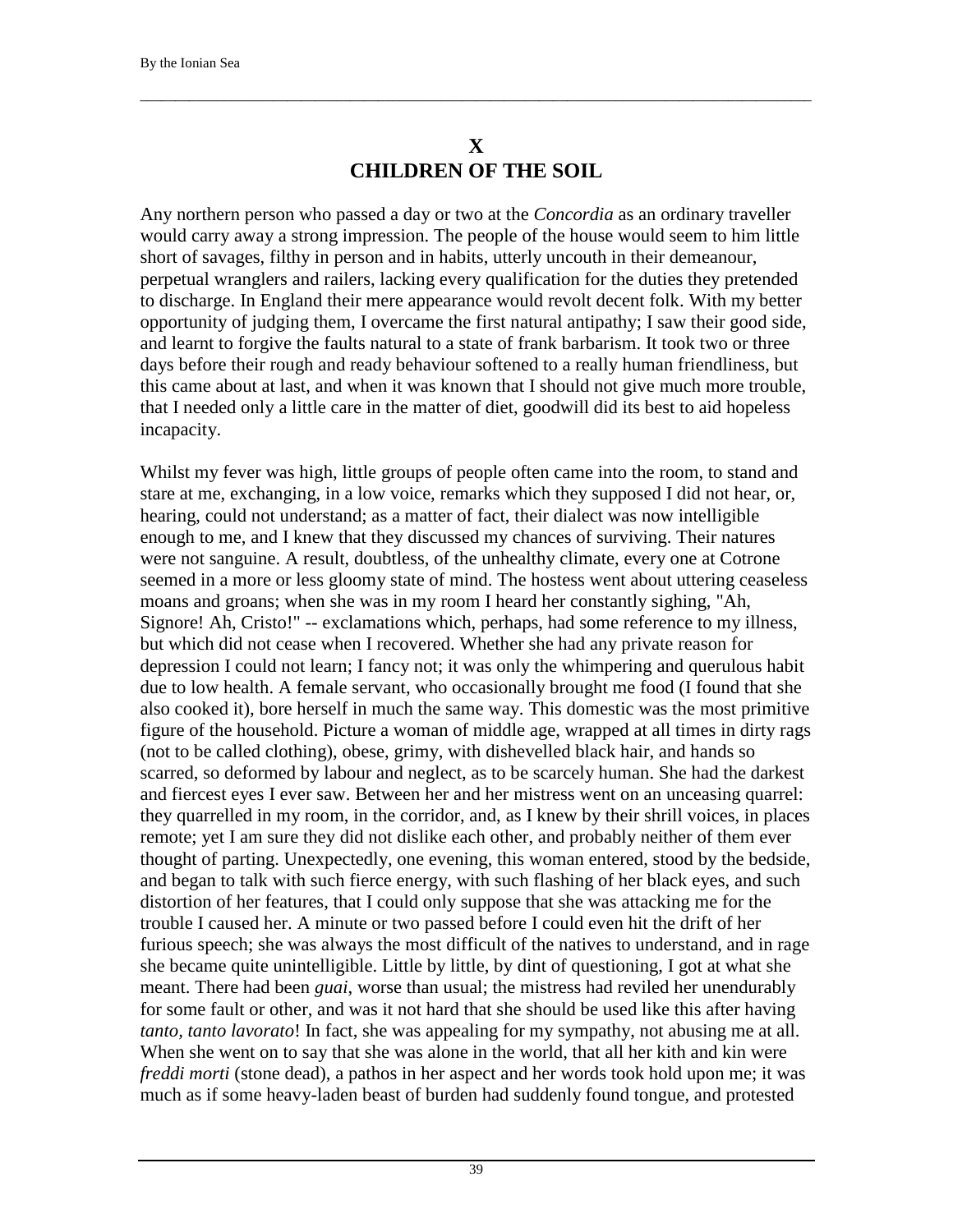in the rude beginnings of articulate utterance against its hard lot. If only one could have learnt, in intimate detail, the life of this domestic serf! How interesting, and how sordidly picturesque against the background of romantic landscape, of scenic history! I looked long into her sallow, wrinkled face, trying to imagine the thoughts that ruled its expression. In some measure my efforts at kindly speech succeeded, and her "Ah, Cristo!" as she turned to go away, was not without a touch of solace.

 $\Box$ 

Another time my hostess fell foul of the waiter, because he had brought me goat's milk which was very sour. There ensued the most comical scene. In an access of fury the stout woman raged and stormed; the waiter, a lank young fellow, with a simple, good-natured face, after trying to explain that he had committed the fault by inadvertence, suddenly raised his hand, like one about to exhort a congregation, and exclaimed in a tone of injured remonstrance, "*Un po' di calma! Un po' di calma!*" My explosion of laughter at this inimitable utterance put an end to the strife. The youth laughed with me; his mistress bustled him out of the room, and then began to inform me that he was weak in his head. Ah! she exclaimed, her life with these people! what it cost her to keep them in anything like order! When she retired, I heard her expectorating violently in the corridor; a habit with every inmate of this genial hostelry.

When the worst of my fever had subsided, the difficulty was to obtain any nourishment suitable to my state. The good doctor, who had suggested beefsteak and Marsala when I was incapable of taking anything at all, ruled me severely in the matter of diet now that I really began to feel hungry. I hope I may never again be obliged to drink goat's milk; in these days it became so unutterably loathsome to me that I had, at length, to give it up altogether, and I cannot think of it now without a qualm. The broth offered me was infamous, mere coloured water beneath half an inch of floating grease. Once there was a promise of a fowl, and I looked forward to it eagerly; but, alas! this miserable bird had undergone a process of seething for the extraction of soup. I would have defied anyone to distinguish between the substance remaining and two or three old kid gloves boiled into a lump. With a pleased air, the hostess one day suggested a pigeon, a roasted pigeon, and I welcomed the idea joyously. Indeed, the appearance of the dish, when it was borne in, had nothing to discourage my appetite -- the odour was savoury; I prepared myself for a treat. Out of pure kindness, for she saw me tremble in my weakness, the good woman offered her aid in the carving; she took hold of the bird by the two legs, rent it asunder, tore off the wings in the same way, and then, with a smile of satisfaction, wiped her hands upon her skirt. If her hands had known water (to say nothing of soap) during the past twelve months I am much mistaken. It was a pity, for I found that my teeth could just masticate a portion of the flesh which hunger compelled me to assail.

Of course I suffered much from thirst, and Dr. Sculco startled me one day by asking if I liked *tea*. Tea? Was it really procurable? The Doctor assured me that it could be supplied by the chemist; though, considering how rarely the exotic was demanded, it might have lost something of its finer flavour whilst stored at the pharmacy. An order was despatched. Presently the waiter brought me a very small paper packet, such as might have contained a couple of Seidlitz powders; on opening it I discovered something black and triturated, a crumbling substance rather like ground charcoal. I smelt it, but there was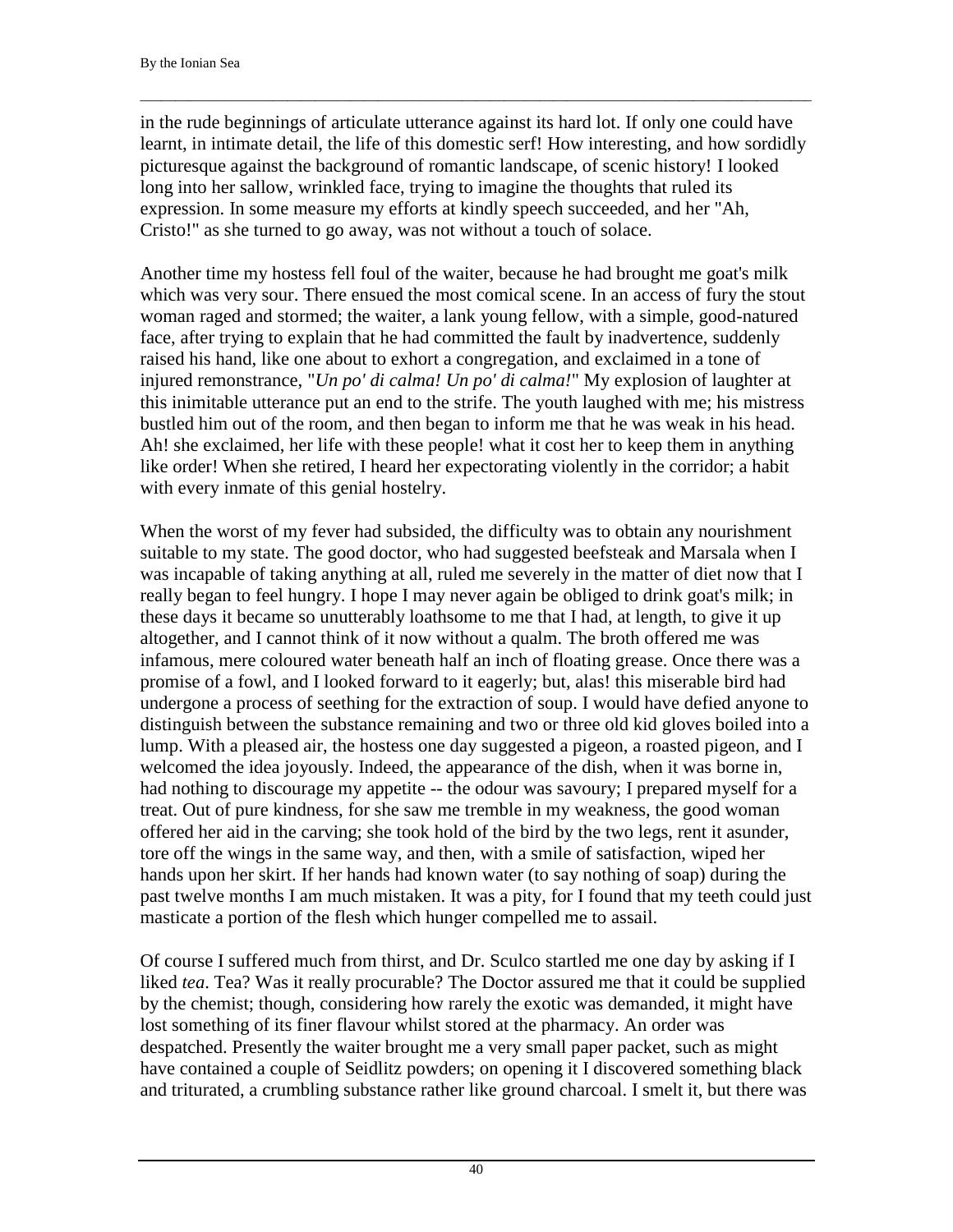no perceptible odour; I put a little of it to my tongue, but the effect was merely that of dust. Proceeding to treat it as if it were veritable tea, I succeeded in imparting a yellowish tinge to the hot water, and, so thirsty was I, this beverage tempted me to a long draught. There followed no ill result that I know of, but the paper packet lay thenceforth untouched, and, on leaving, I made a present of it to my landlady.

 $\Box$ 

To complete the domestic group, I must make mention of the "chambermaid." This was a lively little fellow of about twelve years old, son of the landlady, who gave me much amusement. I don't know whether he performed chambermaid duty in all the rooms; probably the fierce-eyed cook did the heavier work elsewhere, but upon me his attendance was constant. At an uncertain hour of the evening he entered (of course, without knocking), doffed his cap in salutation, and began by asking how I found myself. The question could not have been more deliberately and thoughtfully put by the Doctor himself. When I replied that I was better, the little man expressed his satisfaction, and went on to make a few remarks about the pessimo *tempo*. Finally, with a gesture of politeness, he inquired whether I would permit him "*di fare un po' di pulizia*" -- to clean up a little, and this he proceeded to do with much briskness. Excepting the good Sculco, my chambermaid was altogether the most civilized person I met at Cotrone. He had a singular amiability of nature, and his boyish spirits were not yet subdued by the pestilent climate. If I thanked him for anything, he took off his cap, bowed with comical dignity, and answered "*Grazie a voi, Signore*." Of course these people never used the third person feminine of polite Italian. Dr. Sculco did so, for I had begun by addressing him in that manner, but plainly it was not familiar to his lips. At the same time there prevailed certain forms of civility, which seemed a trifle excessive. For instance, when the Doctor entered my room, and I gave him "*Buon giorno*," he was wont to reply, "*Troppo gentile*!" -- too kind of you!

My newspaper boy came regularly for a few days, always complaining of feverish symptoms, then ceased to appear. I made inquiry: he was down with illness, and as no one took his place I suppose the regular distribution of newspapers in Cotrone was suspended. When the poor fellow again showed himself, he had a sorry visage; he sat down by my bedside (rain dripping from his hat, and mud, very thick, upon his boots) to give an account of his sufferings. I pictured the sort of retreat in which he had lain during those miserable hours. My own chamber contained merely the barest necessaries, and, as the gentleman of Cosenza would have said, "left something to be desired" in point of cleanliness. Conceive the places into which Cotrone's poorest have to crawl when they are stricken with disease. I admit, however, that the thought was worse to me at that moment than it is now. After all, the native of Cotrone has advantages over the native of a city slum; and it is better to die in a hovel by the Ionian Sea than in a cellar at Shoreditch.

The position of my room, which looked upon the piazza, enabled me to hear a great deal of what went on in the town. The life of Cotrone began about three in the morning; at that hour I heard the first voices, upon which there soon followed the bleating of goats and the tinkling of ox-bells. No doubt the greater part of the poor people were in bed by eight o'clock every evening; only those who had dealings in the outer world were stirring when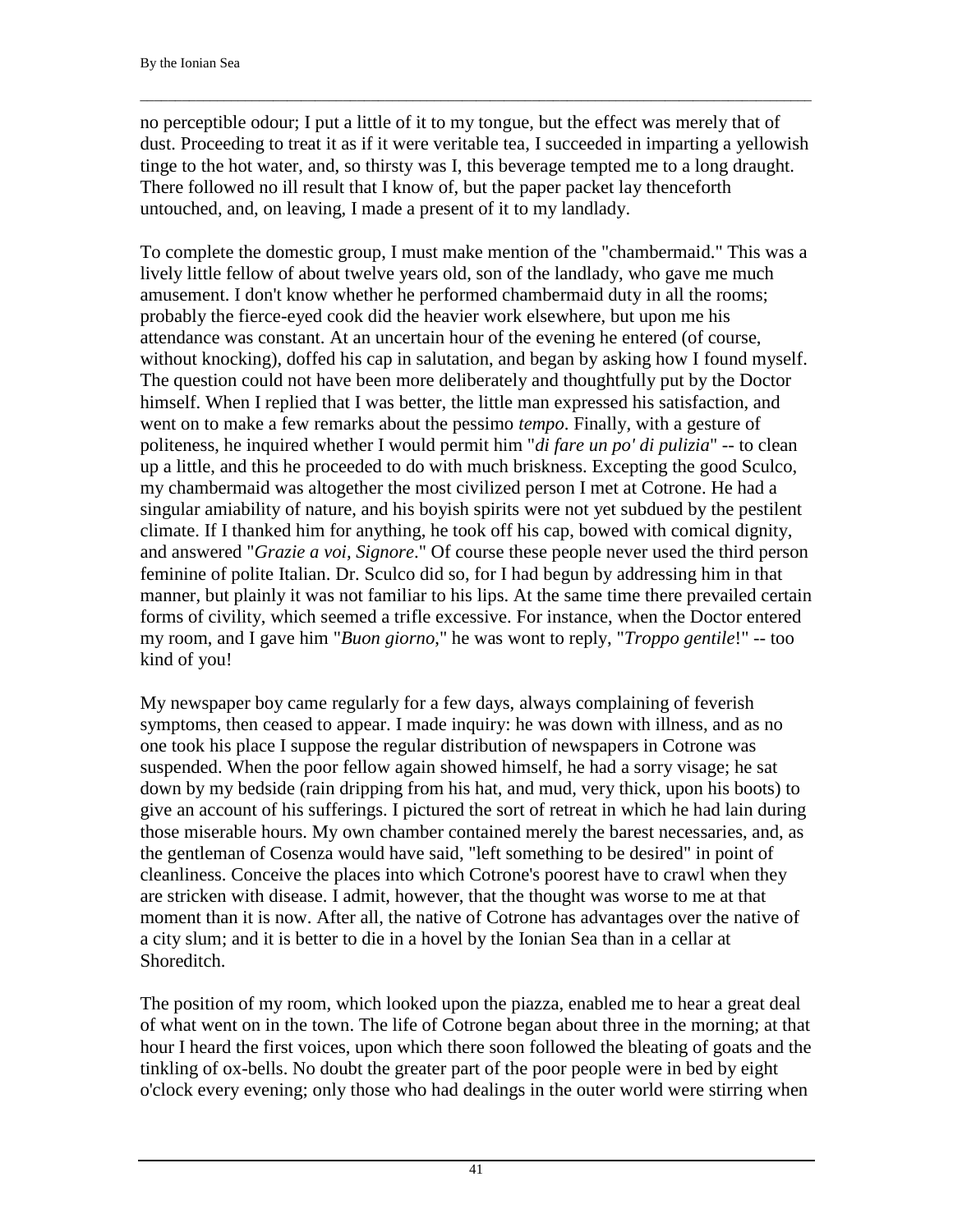the *diligenza* arrived about ten, and I suspect that some of these snatched a nap before that late hour. Throughout the day there sounded from the piazza a ceaseless clamour of voices, such a noise as in England would only rise from some excited crowd on a rare occasion; it was increased by reverberations from the colonnade which runs all round in front of the shops. When the north-east gale had passed over, there ensued a few days of sullen calm, permitting the people to lead their ordinary life in open air. I grew to recognize certain voices, those of men who seemingly had nothing to do but to talk all day long. Only the sound reached me; I wish I could have gathered the sense of these interminable harangues and dialogues. In every country and every age those talk most who have least to say that is worth saying. These tonguesters of Cotrone had their predecessors in the public place of Croton, who began to gossip before dawn, and gabbled unceasingly till after nightfall; with their voices must often have mingled the bleating of goats or the lowing of oxen, just as I heard the sounds to-day.

 $\Box$ 

One day came a street organ, accompanied by singing, and how glad I was! The first note of music, this, that I had heard at Cotrone. The instrument played only two or three airs, and one of them became a great favourite with the populace; very soon, numerous voices joined with that of the singer, and all this and the following day the melody sounded, near or far. It had the true characteristics of southern song; rising tremolos, and cadences that swept upon a wail of passion; high falsetto notes, and deep tum-tum of infinite melancholy. Scorned by the musician, yet how expressive of a people's temper, how suggestive of its history! At the moment when this strain broke upon my ear, I was thinking ill of Cotrone and its inhabitants; in the first pause of the music I reproached myself bitterly for narrowness and ingratitude. All the faults of the Italian people are whelmed in forgiveness as soon as their music sounds under the Italian sky. One remembers all they have suffered, all they have achieved in spite of wrong. Brute races have flung themselves, one after another, upon this sweet and glorious land; conquest and slavery, from age to age, have been the people's lot. Tread where one will, the soil has been drenched with blood. An immemorial woe sounds even through the lilting notes of Italian gaiety. It is a country wearied and regretful, looking ever backward to the things of old; trivial in its latter life, and unable to hope sincerely for the future. Moved by these voices singing over the dust of Croton, I asked pardon for all my foolish irritation, my impertinent fault-finding. Why had I come hither, if it was not that I loved land and people? And had I not richly known the recompense of my love?

Legitimately enough one may condemn the rulers of Italy, those who take upon themselves to shape her political life, and recklessly load her with burdens insupportable. But among the simple on Italian soil a wandering stranger has no right to nurse national superiorities, to indulge a contemptuous impatience. It is the touch of tourist vulgarity. Listen to a Calabrian peasant singing as he follows his oxen along the furrow, or as he shakes the branches of his olive tree. That wailing voice amid the ancient silence, that long lament solacing ill-rewarded toil, comes from the heart of Italy herself, and wakes the memory of mankind.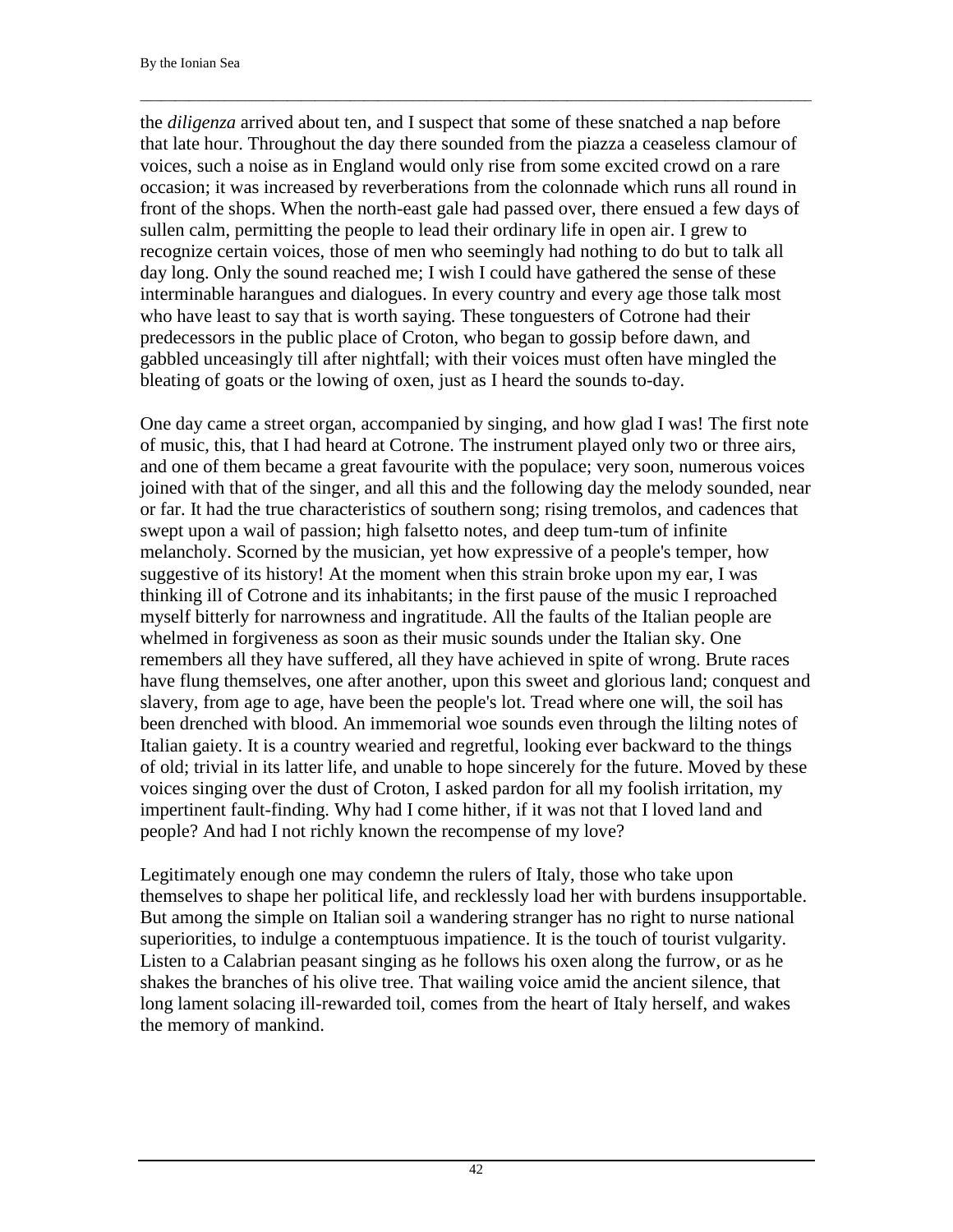# **XI THE MOUNT OF REFUGE**

 $\Box$ 

My thoughts turned continually to Catanzaro. It is a city set upon a hill, overlooking the Gulf of Squillace, and I felt that if I could but escape thither, I should regain health and strength. Here at Cotrone the air oppressed and enfeebled me; the neighbourhood of the sea brought no freshness. From time to time the fever seemed to be overcome, but it lingered still in my blood and made my nights restless. I must away to Catanzaro.

When first I spoke of this purpose to Dr. Sculco, he indulged my fancy, saying "Presently, presently!" A few days later, when I seriously asked him how soon I might with safety travel, his face expressed misgiving. Why go to Catanzaro? It was on the top of a mountain, and had a most severe climate; the winds at this season were terrible. In conscience he could not advise me to take such a step: the results might be very grave after my lung trouble. Far better wait at Cotrone for a week or two longer, and then go on to Reggio, crossing perhaps to Sicily to complete my cure. The more Dr. Sculco talked of windy altitudes, the stronger grew my desire for such a change of climate, and the more intolerable seemed my state of languishment. The weather was again stormy, but this time blew sirocco; I felt its evil breath waste my muscles, clog my veins, set all my nerves a-tremble. If I stayed here much longer, I should never get away at all. A superstitious fear crept upon me; I remembered that my last visit had been to the cemetery.

One thing was certain: I should never see the column of Hera's temple. I made my lament on this subject to Dr. Sculco, and he did his best to describe to me the scenery of the Cape. Certain white spots which I had discovered at the end of the promontory were little villas, occupied in summer by the well-to-do citizens of Cotrone; the Doctor himself owned one, which had belonged to his father before him. Some of the earliest memories of his boyhood were connected with the Cape: when he had lessons to learn by heart, he often used to recite them walking round and round the great column. In the garden of his villa he at times amused himself with digging, and a very few turns of the spade sufficed to throw out some relic of antiquity. Certain Americans, he said, obtained permission not long ago from the proprietor of the ground on which the temple stood to make serious excavations, but as soon as the Italians heard of it, they claimed the site as a national monument; the work was forbidden, and the soil had to be returned to its former state. Hard by the ancient sanctuary is a chapel, consecrated to the Madonna del Capo; thither the people of Cotrone make pilgrimages, and hold upon the Cape a rude festival, which often ends in orgiastic riot.

All the surface of the promontory is bare; not a tree, not a bush, save for a little wooded hollow called Fossa del Lupo -- the wolf's den. There, says legend, armed folk of Cotrone used to lie in wait to attack the corsairs who occasionally landed for water.

When I led him to talk of Cotrone and its people, the Doctor could but confirm my observations. He contrasted the present with the past; this fever-stricken and waterless village with the great city which was called the healthiest in the world. In his opinion the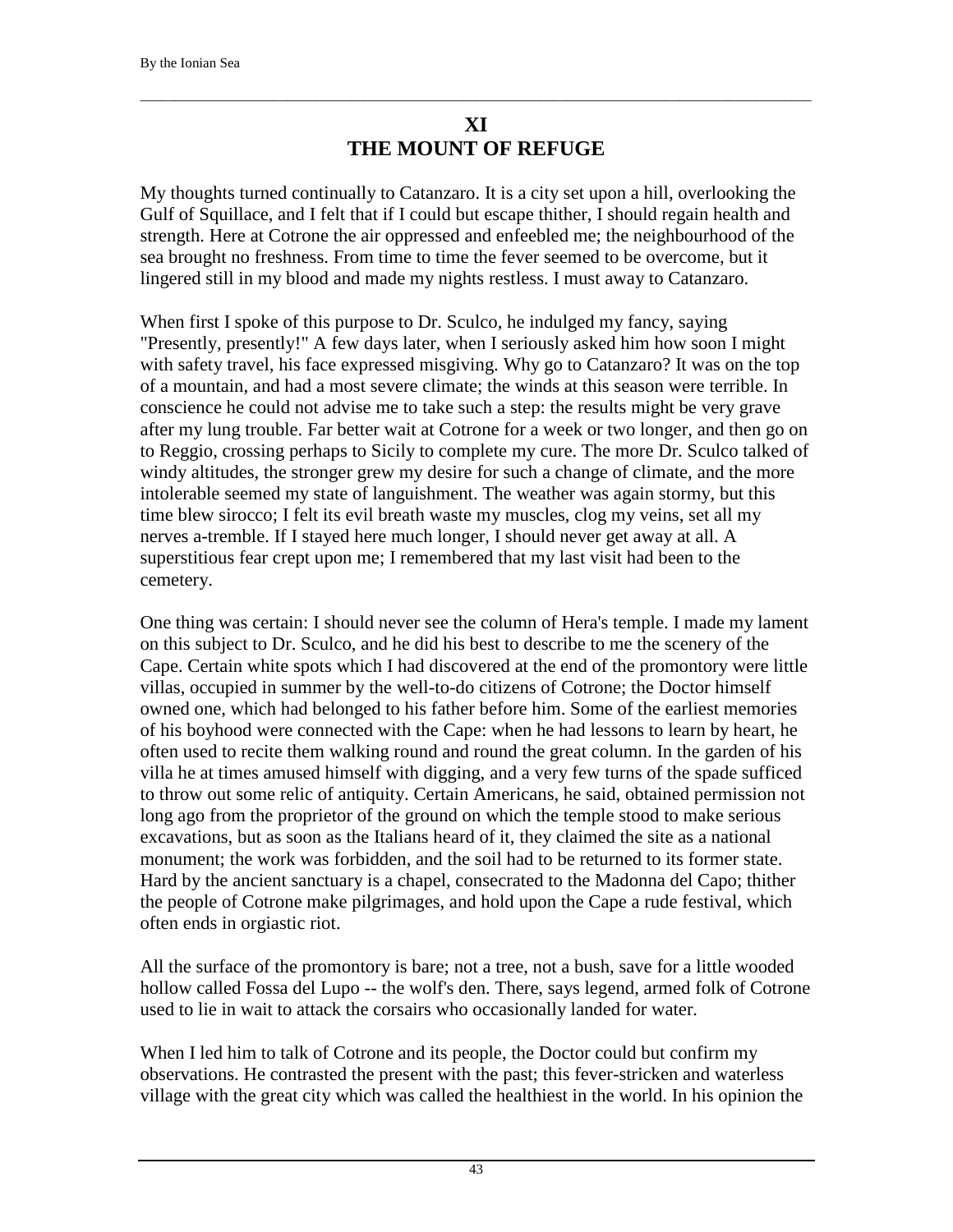physical change had resulted from the destruction of forests, which brought with it a diminution of the rainfall. "At Cotrone," he said, "we have practically no rain. A shower now and then, but never a wholesome downpour." He had no doubt that, in ancient times, all the hills of the coast were wooded, as Sila still is, and all the rivers abundantly supplied with water. To-day there was scarce a healthy man in Cotrone: no one had strength to resist a serious illness. This state of things he took very philosophically; I noticed once more the frankly mediaeval spirit in which he regarded the populace. Talking on, he interested me by enlarging upon the difference between southern Italians and those of the north. Beyond Rome a Calabrian never cared to go; he found himself in a foreign country, where his tongue betrayed him, and where his manners were too noticeably at variance with those prevailing. Italian unity, I am sure, meant little to the good Doctor, and appealed but coldly to his imagination.

 $\Box$ 

I declared to him at length that I could endure no longer this dreary life of the sick-room; I must get into the open air, and, if no harm came of the experiment, I should leave for Catanzaro. "I cannot prevent you," was the Doctor's reply, "but I am obliged to point out that you act on your own responsibility. It is *pericoloso*, it is *pericolosissimo*! The terrible climate of the mountains!" However, I won his permission to leave the house, and acted upon it that same afternoon. Shaking and palpitating, I slowly descended the stairs to the colonnade; then, with a step like that of an old, old man, tottered across the piazza, my object being to reach the chemist's shop, where I wished to pay for the drugs that I had had and for the tea. When I entered, sweat was streaming from my forehead; I dropped into a chair, and for a minute or two could do nothing but recover nerve and breath. Never in my life had I suffered such a wretched sense of feebleness. The pharmacist looked at me with gravely compassionate eyes; when I told him I was the Englishman who had been ill, and that I wanted to leave to-morrow for Catanzaro, his compassion indulged itself more freely, and I could see quite well that he thought my plan of travel visionary. True, he said, the climate of Cotrone was trying to a stranger. He understood my desire to get away; but -- Catanzaro! Was I aware that at Catanzaro I should suddenly find myself in a season of most rigorous winter? And the winds! One needed to be very strong even to stand on one's feet at Catanzaro. For all this I returned thanks, and, having paid my bill, tottered back to the *Concordia*. It seemed to me more than doubtful whether I should start on the morrow.

That evening I tried to dine. Don Ferdinando entered as usual, and sat mute through his unchanging meal; the grumbler grumbled and ate, as perchance he does to this day. I forced myself to believe that the food had a savour for me, and that the wine did not taste of drugs. As I sat over my pretended meal, I heard the sirocco moaning without, and at times a splash of rain against the window. Near me, two military men were exchanging severe comments on Calabria and its people. "*Che paese*!" -- "What a country!" exclaimed one of them finally in disgust. Of course they came from the north, and I thought that their conversation was not likely to knit closer the bond between the extremes of Italy.

To my delight I looked forth next morning on a sunny and calm sky, such as I had not seen during all my stay at Cotrone. I felt better, and decided to leave for Catanzaro by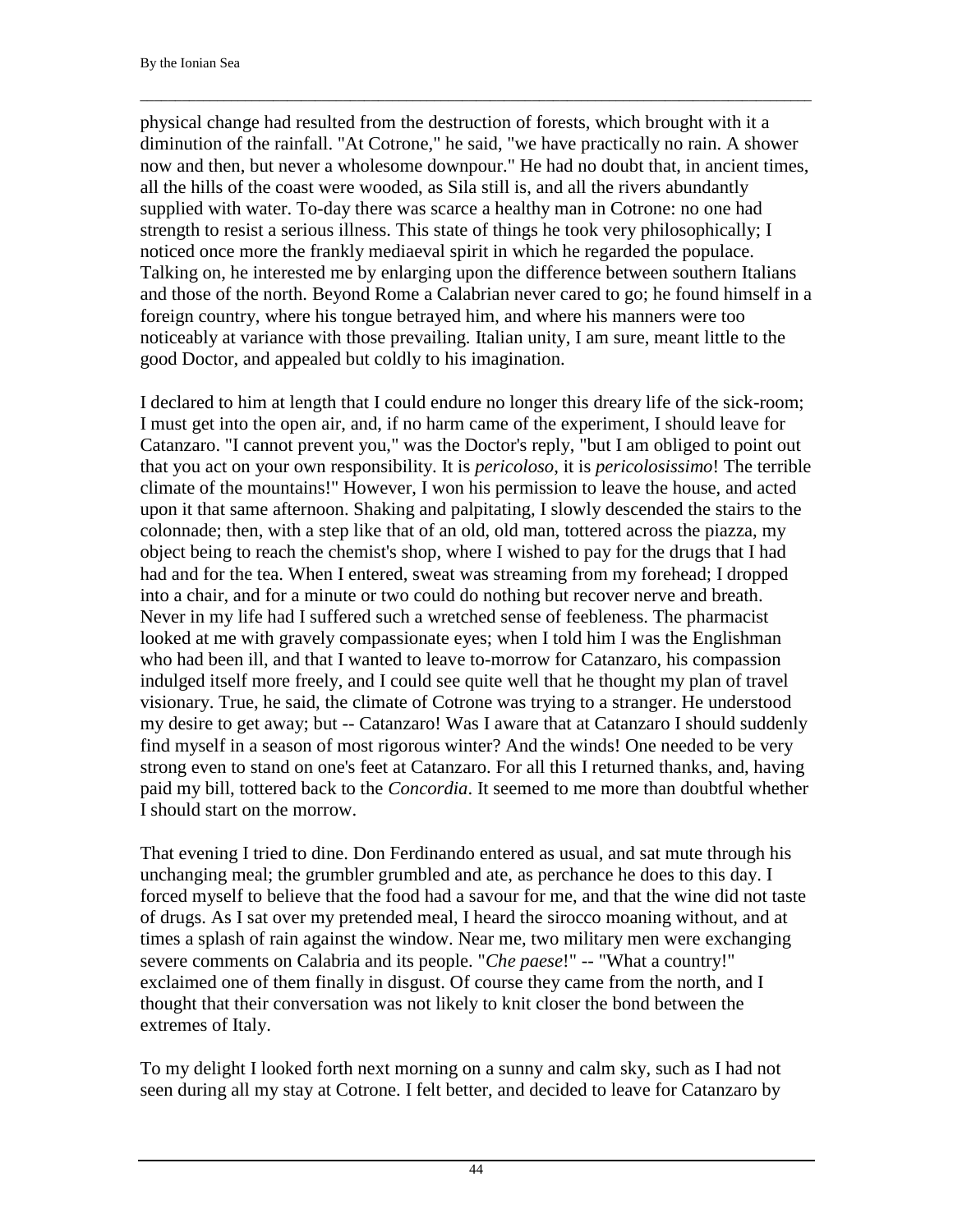train in the early afternoon. Shaking still, but heartened by the sunshine, I took a short walk, and looked for the last time at the Lacinian promontory. On my way back I passed a little building from which sounded an astonishing noise, a confused babble of shrill voices, blending now and then with a deep stentorian shout. It was the communal school - - not during playtime, or in a state of revolt, but evidently engaged as usual upon its studies. The school-house was small, but the volume of clamour that issued from it would have done credit to two or three hundred children in unrestrained uproariousness. Curiosity held me listening for ten minutes; the tumult underwent no change of character, nor suffered the least abatement; the mature voice occasionally heard above it struck a cheery note, by no means one of impatience or stern command. Had I been physically capable of any effort, I should have tried to view that educational scene. The incident did me good, and I went on in a happier humour.

 $\Box$ 

Which was not perturbed by something that fell under my eye soon afterwards. At a shop door hung certain printed cards, bearing a notice that "wood hay-makers," "wood binders," and "wood mowers" were "sold here." Not in Italian this, but in plain, blunt English; and to each announcement was added the name of an English manufacturing firm, with an agency at Naples. I have often heard the remark that Englishmen of business are at a disadvantage in their export trade because they pay no heed to the special requirements of foreign countries; but such a delightful illustration of their ineptitude had never come under my notice. Doubtless these alluring advertisements are widely scattered through agricultural Calabria. Who knows? they my serve as an introduction to the study of the English tongue.

Not without cordiality was my leave-taking. The hostess confided to me that, in the first day of my illness, she had felt sure I should die. Everybody had thought so, she added gaily; even Dr. Sculco had shaken his head and shrugged his shoulders; much better, was it not, to be paying my bill? Bill more moderate, under the circumstances, no man ever discharged; Calabrian honesty came well out of the transaction. So I tumbled once more into the dirty, ramshackle *diligenza*, passed along the dusty road between the barred and padlocked warehouses, and arrived in good time at the station. No sooner had I set foot on the platform than I felt an immense relief. Even here, it seemed to me, the air was fresher. I lifted my eyes to the hills and seemed to feel the breezes of Catanzaro.

The train was made up at Cotrone, and no undue haste appeared in our departure. When we were already twenty minutes late, there stepped into the carriage where I was sitting a good-humoured railway official, who smiled and greeted me. I supposed he wanted my ticket, but nothing of the kind. After looking all round the compartment with an air of disinterested curiosity, he heaved a sigh and remarked pleasantly to me, "*Non manca niente*" -- "Nothing is amiss." Five minutes more and we steamed away.

The railway ascended a long valley, that of the Esaro, where along the deep watercourse trickled a scarce perceptible stream. On either hand were hills of pleasant outline, tilled on the lower slopes, and often set with olives. Here and there came a grassy slope, where shepherds or goatherds idled amid their flocks. Above the ascent a long tunnel, after which the line falls again towards the sea. The landscape took a nobler beauty; mountains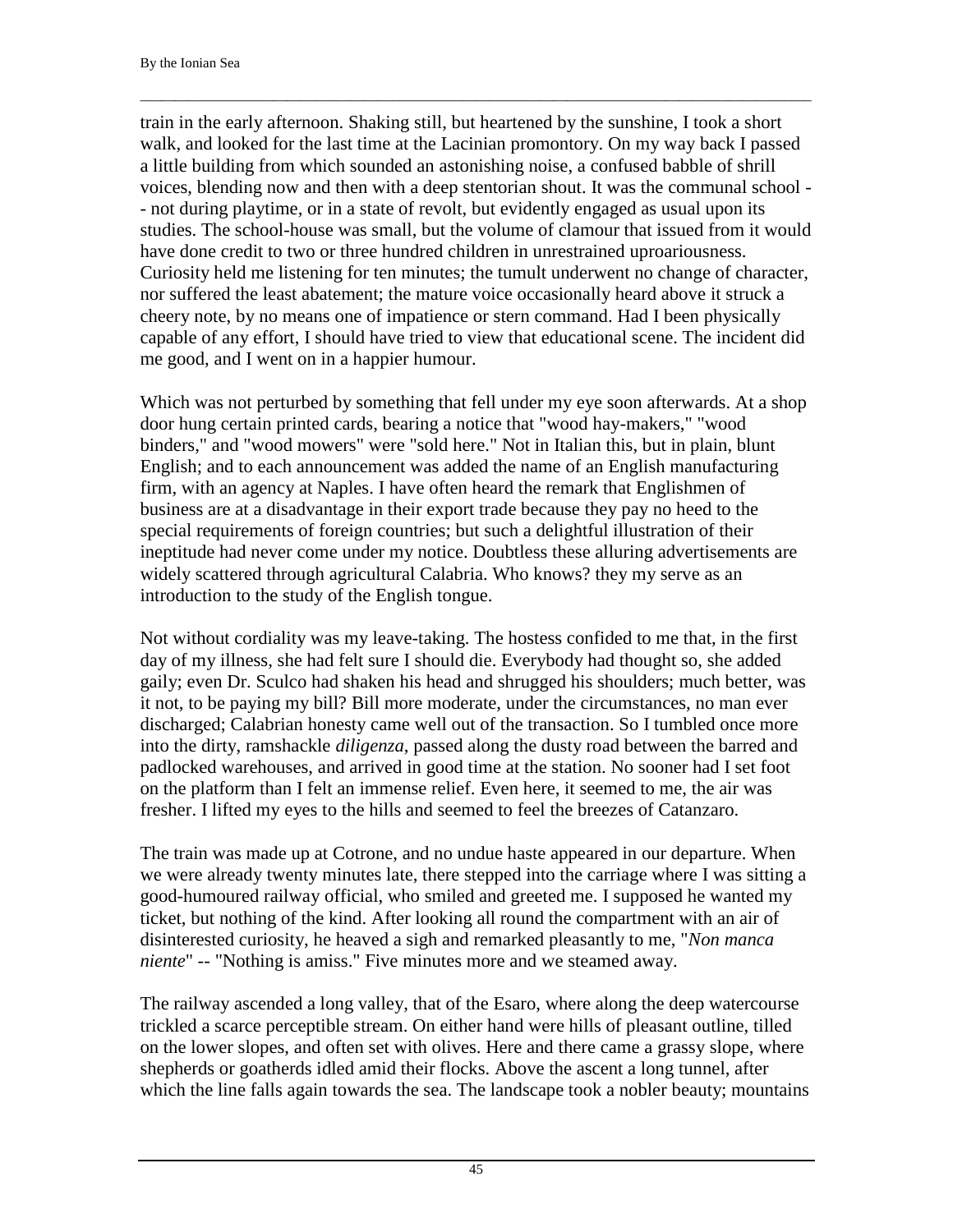spread before us, tenderly coloured by the autumn sun. We crossed two or three rivers - rivers of flowing water, their banks overhung with dense green jungle. The sea was azure, and looked very calm, but white waves broke loudly upon the strand, last murmur of the storm which had raged and renewed itself for nearly a fortnight.

 $\Box$ 

At one of the wayside stations entered a traveller whom I could not but regard with astonishment. He was a man at once plump and muscular, his sturdy limbs well exhibited in a shooting costume. On his face glowed the richest hue of health; his eyes glistened merrily. With him he carried a basket, which, as soon as he was settled, gave forth an abundant meal. The gusto of his eating, the satisfaction with which he eyed his glasses of red wine, excited my appetite. But who *was* he? Not, I could see, a tourist; yet how account for this health and vigour in a native of the district? I had not seen such a man since I set out upon my travels; the contrast he made with the figures of late familiar to me was so startling that I had much ado to avoid continuously gazing at him. His proximity did me good; the man radiated health.

When next the train stopped he exchanged words with some one on the platform, and I heard that he was going to Catanzaro. At once I understood. This jovial, ruddy-cheeked personage was a man of the hills. At Catanzaro I should see others like him; perhaps he fairly represented its inhabitants. If so, I had reason for my suspicion that poor feverstricken Cotrone regarded with a sort of jealousy the breezy health of Catanzaro, which at the same time is a much more prosperous place. Later, I found that there did exist some acerbity of mutual criticism between the two towns, reminding one of civic rivalry among the Greeks. Catanzaro spoke with contempt of Cotrone. Happily I made no medical acquaintance in the hill town; but I should have liked to discuss with one of these gentlemen the view of their climate held by Dr. Sculco.

In the ages that followed upon the fall of Rome, perpetual danger drove the sea-coast population of Calabria inland and to the heights. Our own day beholds a counter movement; the shore line of railway will create new towns on the old deserted sites. Such a settlement is the Marina of Catanzaro, a little port at the mouth of a wide valley, along which runs a line to Catanzaro itself, or rather to the foot of the great hill on which the town is situated. The sun was setting when I alighted at the Marina, and as I waited for the branch train my eyes feasted upon a glory of colour which made me forget aching weariness. All around lay orchards of orange trees, the finest I had ever seen, and over their solid masses of dark foliage, thick hung with ripening fruit, poured the splendour of the western sky. It was a picture unsurpassable in richness of tone; the dense leafage of deepest, warmest green glowed and flashed, its magnificence heightened by the blaze of the countless golden spheres adorning it. Beyond, the magic sea, purple and crimson as the sun descended upon the vanishing horizon. Eastward, above the slopes of Sila, stood a moon almost at its full, the yellow of an autumn leaf, on a sky soft-flushed with rose.

In my geography it is written that between Catanzaro and the sea lie the gardens of the Hesperides.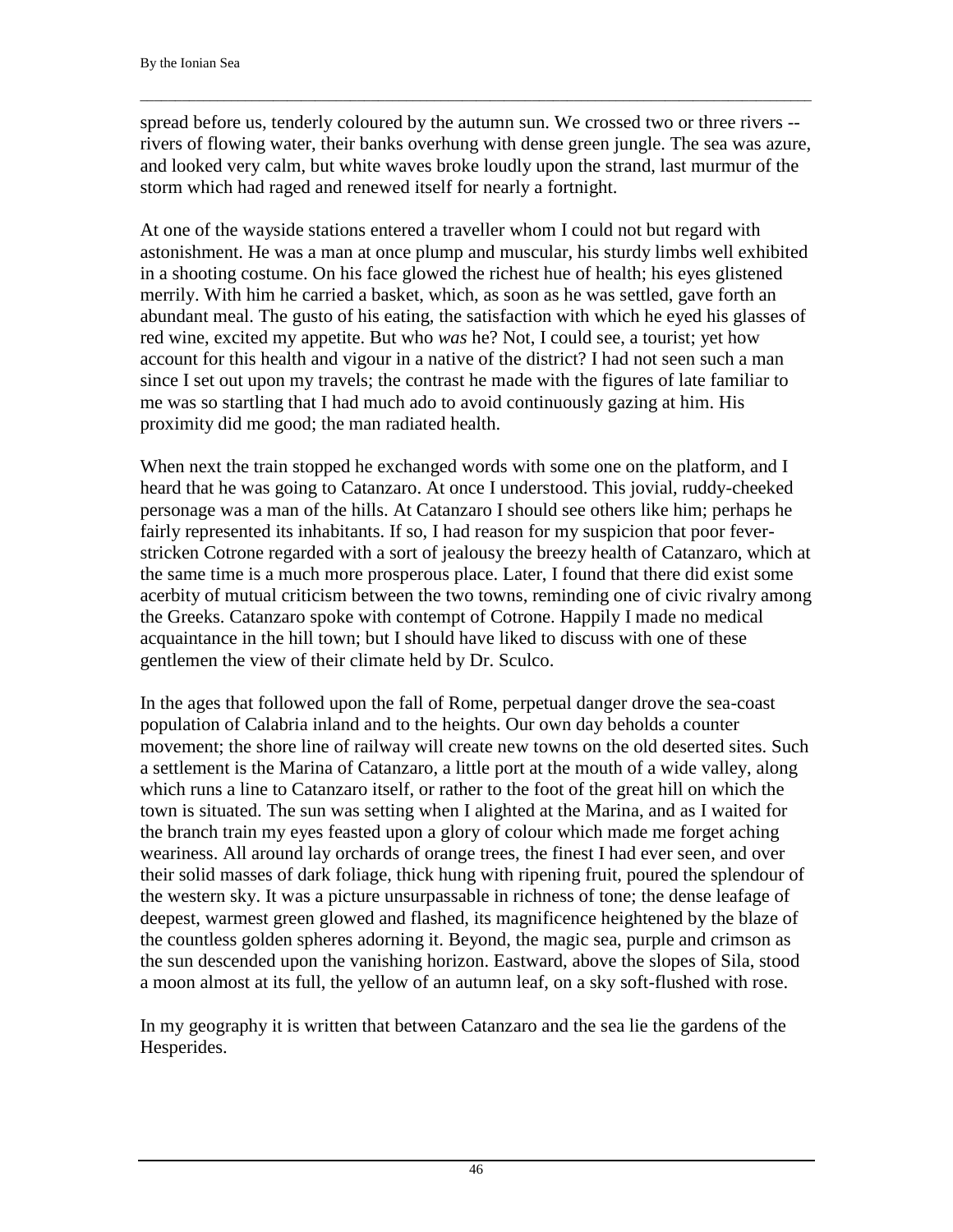## **XII CATANZARO**

 $\Box$ 

For half an hour the train slowly ascends. The carriages are of special construction, light and many-windowed, so that one has good views of the landscape. Very beautiful was this long, broad, climbing valley, everywhere richly wooded; oranges and olives, carob and lentisk and myrtle, interspersed with cactus (its fruit, the prickly fig, all gathered) and with the sword-like agave. Glow of sunset lingered upon the hills: in the green hollow a golden twilight faded to dusk. The valley narrowed; it became a gorge between dark slopes which closed together and seemed to bar advance. Here the train stopped, and all the passengers (some half-dozen) alighted.

The sky was still clear enough to show the broad features of the scene before me. I looked up to a mountain side, so steep that towards the summit it appeared precipitous, and there upon the height, dimly illumined with a last reflex of after-glow, my eyes distinguished something which might be the outline of walls and houses. This, I knew, was the situation of Catanzaro, but one could not easily imagine by what sort of approach the city would be gained; in the thickening twilight, no trace of a road was discernible, and the flanks of the mountain, a ravine yawning on either hand, looked even more abrupt than the ascent immediately before me.

There, however, stood the *diligenza* which was somehow to convey me to Catanzaro; I watched its loading with luggage-merchandise and mail-bags -- whilst the exquisite evening melted into night. When I had thus been occupied for a few minutes, my look once more turned to the mountain, where a surprise awaited me: the summit was now encircled with little points of radiance, as though a starry diadem had fallen upon it from the sky. "*Pronti*!" cried our driver. I climbed to my seat, and we began our journey towards the crowning lights.

By help of long loops the road ascended at a tolerably easy angle; the horse-bells tinkled, the driver shouted encouragement to his beasts, and within the vehicle went on a lively gossiping, with much laughter. Meanwhile the great moon had risen high enough to illumine the valley below us; silvery grey and green, the lovely hollow seemed of immeasurable length, and beyond it one imagined, rather than discerned, a glimmer of the sea. By the wayside I now and then caught sight of a huge cactus, trailing its heavy knotted length upon the face of a rock; and at times we brushed beneath overhanging branches of some tree that could not be distinguished. All the way up we seemed to skirt a sheer precipice, which at moments was alarming in its gloomy depth. Deeper and deeper below shone the lights of the railway station and of the few houses about it; it seemed as though a false step would drop us down into their midst.

The fatigue of the day's journey passed away during this ascent, which lasted nearly an hour; when, after a drive through dark but wide streets, I was set down before the hotel, I felt that I had shaken off the last traces of my illness. A keen appetite sent me as soon as possible in search of the dining-room, where I ate with extreme gusto; everything seemed excellent after the sorry table of the *Concordia*. I poured my wine with a free hand,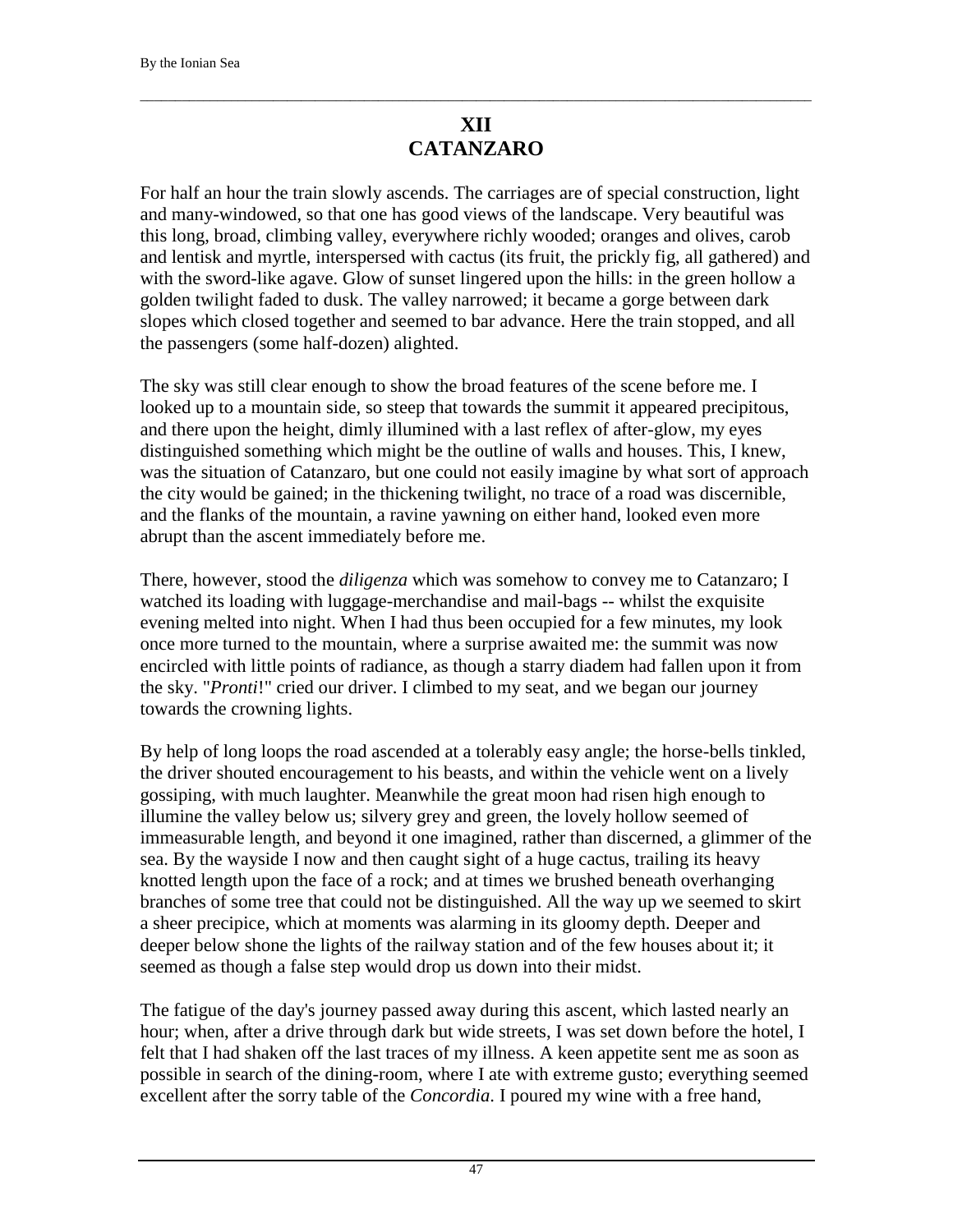rejoicing to find it was wine once more, and not (at all events to my palate) a concoction of drugs. The albergo was decent and well found; a cheerful prosperity declared itself in all I had yet seen. After dinner I stepped out on to the balcony of my room to view the city's main street; but there was very scant illumination, and the moonlight only showed me high houses of modern build. Few people passed, and never a vehicle; the shops were all closed. I needed no invitation to sleep, but this shadowed stillness, and the fresh mountain air, happily lulled my thoughts. Even the subject of earthquakes proved soporific.

 $\Box$ 

Impossible to find oneself at Catanzaro without thinking of earthquakes; I wonder that the good people of Coltrone did not include this among deterrents whereby they sought to prejudice me against the mountain town. Over and over again Catanzaro has been shaken to its foundations. The worst calamity recorded was towards the end of the eighteenth century, when scarce a house remained standing, and many thousands of the people perished. This explains a peculiarity in the aspect of the place, noticeable as soon as one begins to walk about; it is like a town either half built or half destroyed, one knows not which; everywhere one comes upon ragged walls, tottering houses, yet there is no appearance of antiquity. One ancient building, a castle built by Robert Guiscard when he captured Catanzaro in the eleventh century, remained until of late years, its Norman solidity defying earthquakes; but this has been pulled down, deliberately got rid of for the sake of widening a road. Lament over such a proceeding would be idle enough; Catanzaro is the one progressive town of Calabria, and has learnt too thoroughly the spirit of the time to suffer a blocking of its highway by middle-age obstructions.

If a Hellenic or Roman city occupied this breezy summit, it has left no name, and no relics of the old civilization have been discovered here. Catanzaro was founded in the tenth century, at the same time that Taranto was rebuilt after the Saracen destruction; an epoch of revival for Southern Italy under the vigorous Byzantine rule of Nicephorus Phocas. From my point of view, the interest of the place suffered because I could attach to it no classic memory. Robert Guiscard, to be sure, is a figure picturesque enough, and might give play to the imagination, but I care little for him after all; he does not belong to my world. I had to see Catanzaro merely as an Italian town amid wonderful surroundings. The natural beauty of the spot amply sufficed to me during the days I spent there, and gratitude for health recovered gave me a kindly feeling to all its inhabitants.

Daylight brought no disillusion as regards natural features. I made the circuit of the little town, and found that it everywhere overlooks a steep, often a sheer, descent, save at one point, where an isthmus unites it to the mountains that rise behind. In places the bounding wall runs on the very edge of a precipice, and many a crazy house, overhanging, seems ready to topple into the abyss. The views are magnificent, whether one looks down the valley to the leafy shore, or, in an opposite direction, up to the grand heights which, at this narrowest point of Calabria, separate the Ionian from the Tyrrhene Sea. I could now survey the ravines which, in twilight, had dimly shown themselves on either side of the mountain; they are deep and narrow, craggy, wild, bare. Each, when the snows are melting, becomes the bed of a furious torrent; the watercourses uniting below to form the river of the valley. At this season there was a mere trickling of water over a dry brown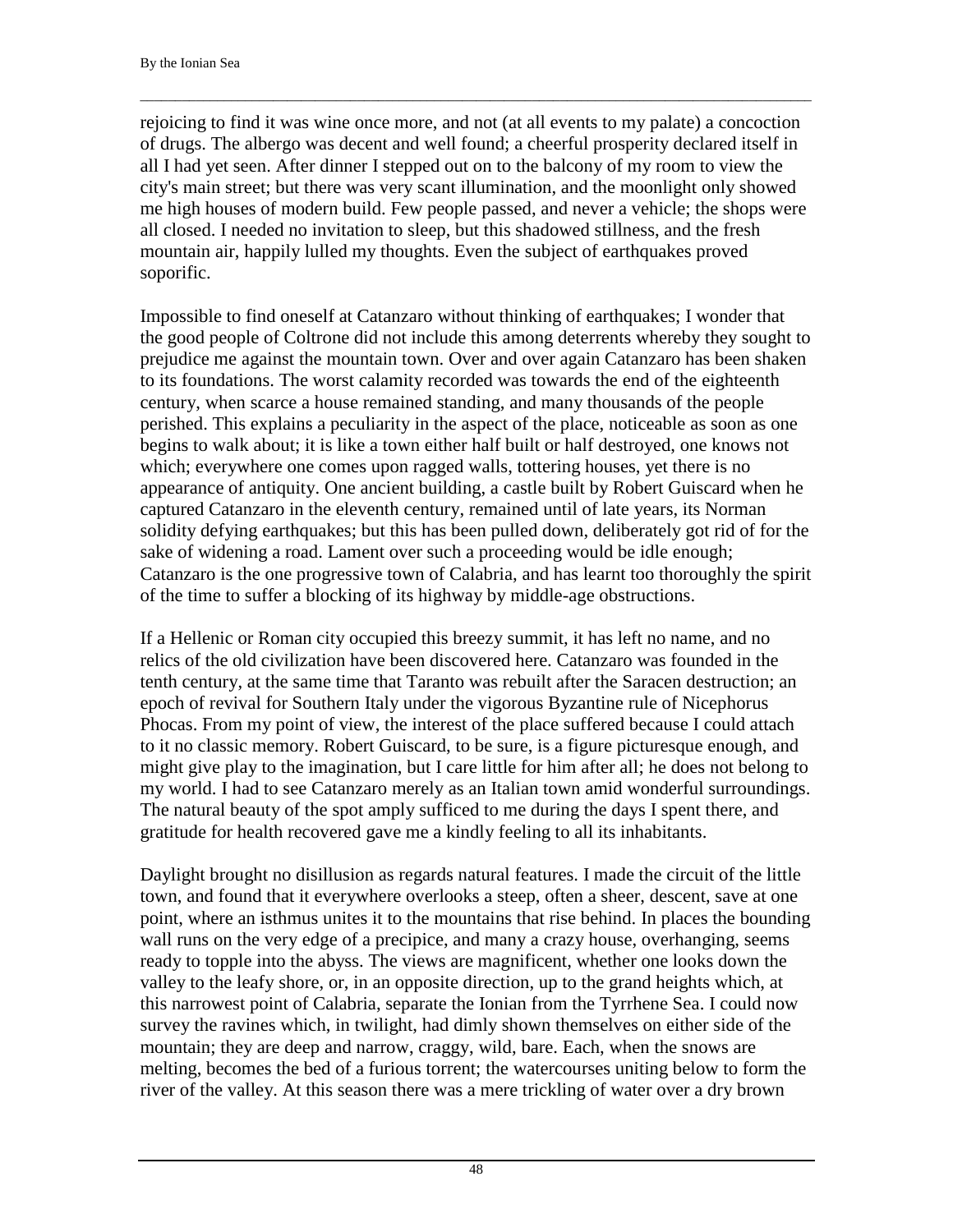waste. Where the abruptness of the descent does not render it impossible, olives have been planted on the mountain sides; the cactus clings everywhere, making picturesque many a wall and hovel, luxuriating on the hard, dry soil; fig trees and vines occupy more favoured spots, and the gardens of the better houses are often graced by a noble palm.

 $\Box$ 

After my morning's walk I sought the residence of Signor Pasquale Cricelli, to whom I carried a note of introduction. This gentleman holds the position of English Vice-Consul at Catanzaro, but it is seldom that he has the opportunity of conversing with English travellers; the courtesy and kindness with which he received me have a great part in my pleasant memory of the mountain town. Signor Cricelli took me to see many interesting things, and brought me into touch with the every-day life of Catanzaro. I knew from Lenormant's book that the town had a singular reputation for hospitality. The French archaeologist tells amusing stories in illustration of this characteristic. Once, when he had taken casual refreshment at a restaurant, a gentleman sitting at another table came forward and, with grave politeness, begged permission to pay for what Lenormant had consumed. This was a trifle in comparison with what happened when the traveller, desirous of making some return for much kindness, entertained certain of his acquaintances at dinner, the meal, naturally, as good a one as his hotel could provide. The festival went off joyously, but, to Lenormant's surprise, nothing was charged for it in his bill. On making inquiry he learnt that the cost of the entertainment had already been discharged by one of his guests! Well, that took place years ago, long before a railway had been thought of in the valley of the Corace; such heroic virtues ill consist with the life of to-day. Nevertheless, Don Pasquale (Signor Cricelli's name when greeted by his fellow-citizens) several times reminded me, without knowing it, of what I had read. For instance, we entered a shop which he thought might interest me; the salesman during our talk unobtrusively made up a little parcel of goods, and asked, at length, whether I would take this with me or have it sent to the hotel. That point I easily decided, but by no persistence could I succeed in paying for the things. Smiling behind his counter, the shopkeeper declined to name a price; Don Pasquale declared that a payment under such circumstances was a thing unknown in Catanzaro, and I saw that to say anything more would be to run the risk of offending him. The same day he invited me to dinner, and explained that we must needs dine at the hotel where I was staying, this being the best place of entertainment in the town. I found that my friend had a second reason for the choice; he wished to ascertain whether I was comfortably lodged, and as a result of his friendly offices, various little changes came about. Once more I make my grateful acknowledgements to the excellent Don Pasquale.

Speaking of shops, I must describe in detail the wonderful pharmacy. Signor Cricelli held it among the sights of Catanzaro; this chemist's in the main street was one of the first places to which he guided me. And, indeed, the interior came as a surprise. Imagine a spacious shop, well proportioned, perfectly contrived, and throughout fitted with woodwork copies from the best examples of old Italian carving. Seeking pill or potion, one finds oneself in a museum of art, where it would be easy to spend an hour in studying the counter, the shelves, the ceiling. The chemists (two brothers, if I remember rightly) pointed out to me with legitimate pride all that they had done for the beautifying of their place of business; I shall not easily forget the glowing countenance, the moved voice,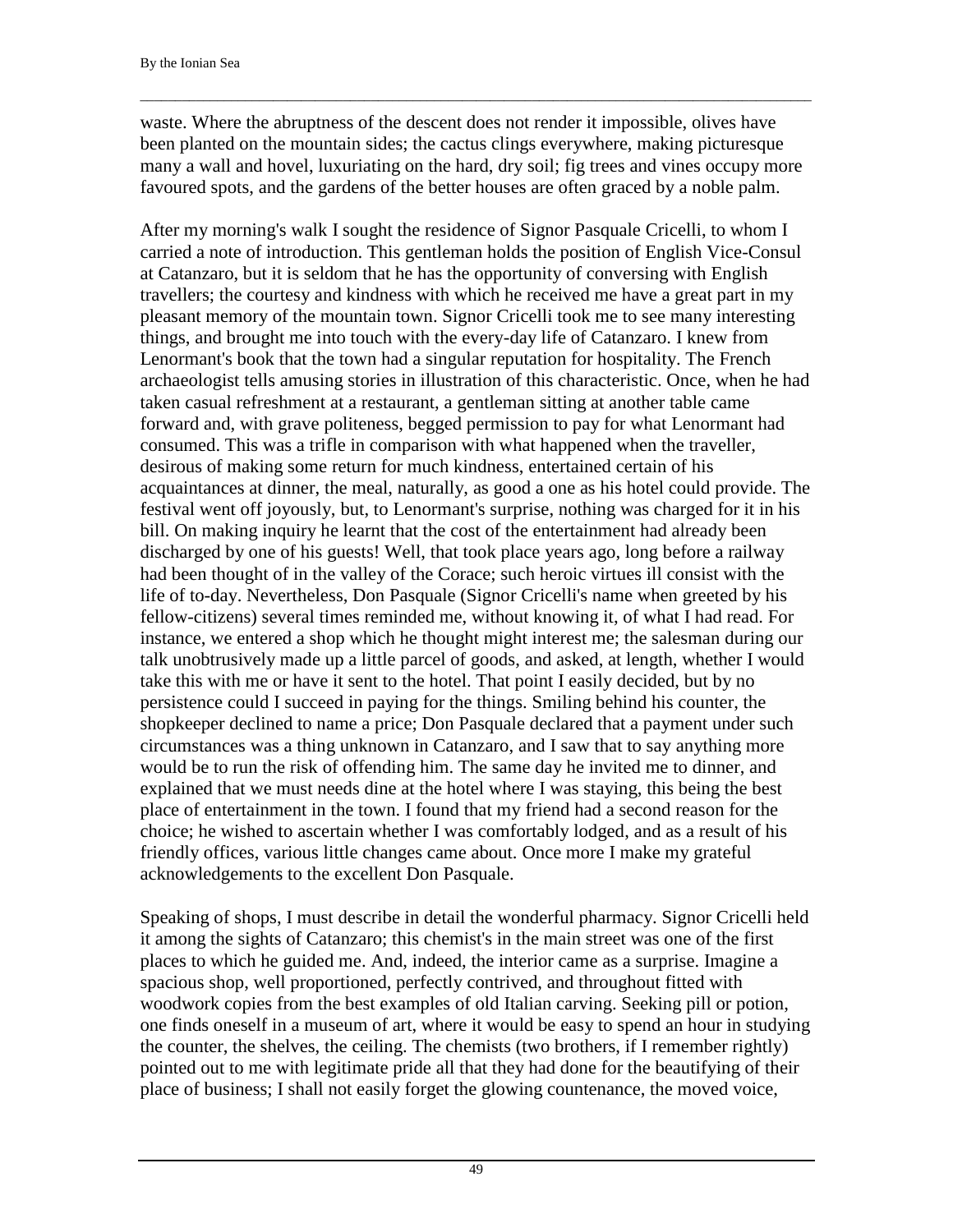which betrayed their feelings as they led me hither and thither; for them and their enterprise I felt a hearty respect. When we had surveyed everything within doors I was asked to look at the *mostra* -- the sign that hung over the entrance; a sort of griffin in wrought iron, this, too, copied from an old masterpiece, and reminding one of the fine ironwork which adorns the streets of Siena. Don Pasquale could not be satisfied until I had privately assured him of my genuine admiration. Was it, he asked, at all like a chemist's shop in London? My reply certainly gratified him, but I am afraid it did not increase his desire to visit England.

 $\Box$ 

Whilst I was at the chemist's, there entered a number of peasants, whose appearance was so striking that I sought information about them. Don Pasquale called them "*Greci*"; they came from a mountain village where the dialect of the people is still a corrupt Greek. One would like to imagine that their origin dates back to the early Hellenic days, but it is assuredly much later. These villages may be a relic of the Byzantine conquest in the sixth century, when Southern Italy was, to a great extent, re peopled from the Eastern Empire, though another theory suggests that they were formed by immigrants from Greece at the time of the Turkish invasion. Each of the women had a baby hanging at her back, together with miscellaneous goods which she had purchased in the town: though so heavily burdened, they walked erect, and with the free step of mountaineers.

I could not have had a better opportunity than was afforded me on this day of observing the peasantry of the Catanzaro district. It was the feast of the Immaculate Conception, and from all around the country-folk thronged in pilgrimage to the church of the Immaculate; since earliest morning I had heard the note of bagpipes, which continued to sound before the street shrines all day long. Don Pasquale assured me that the festival had an importance in this region scarcely less than that of Christmas. At the hour of high mass I entered the sanctuary whither all were turning their steps; it was not easy to make a way beyond the portico, but when I had slowly pressed forward through the dense crowd, I found that the musical part of the service was being performed by a lively stringband, up in a gallery. For seats there was no room; a standing multitude filled the whole church before the altar, and the sound of gossiping voices at moments all but overcame that of the music. I know not at what point of the worship I chanced to be present; heat and intolerable odours soon drove me forth again, but I retained an impression of jollity, rather than of reverence. Those screaming and twanging instruments sounded much like an invitation to the dance, and all the faces about me were radiant with cheerfulness. Just such a throng, of course, attended upon the festival of god or goddess ere the old religion was transformed. Most of the Christian anniversaries have their origin in heathendom; the names have changed, but amid the unlettered worshippers there is little change of spirit; a tradition older than they can conceive rules their piety, and gives it whatever significance it may have in their simple lives.

Many came from a great distance; at the entrance to the town were tethered innumerable mules and asses, awaiting the hour of return. Modern Catanzaro, which long ago lost its proper costume, was enlivened with brilliant colours; the country women, of course, adorned themselves, and their garb was that which had so much interested me when I first saw it in the public garden at Cosenza. Brilliant blue and scarlet were the prevailing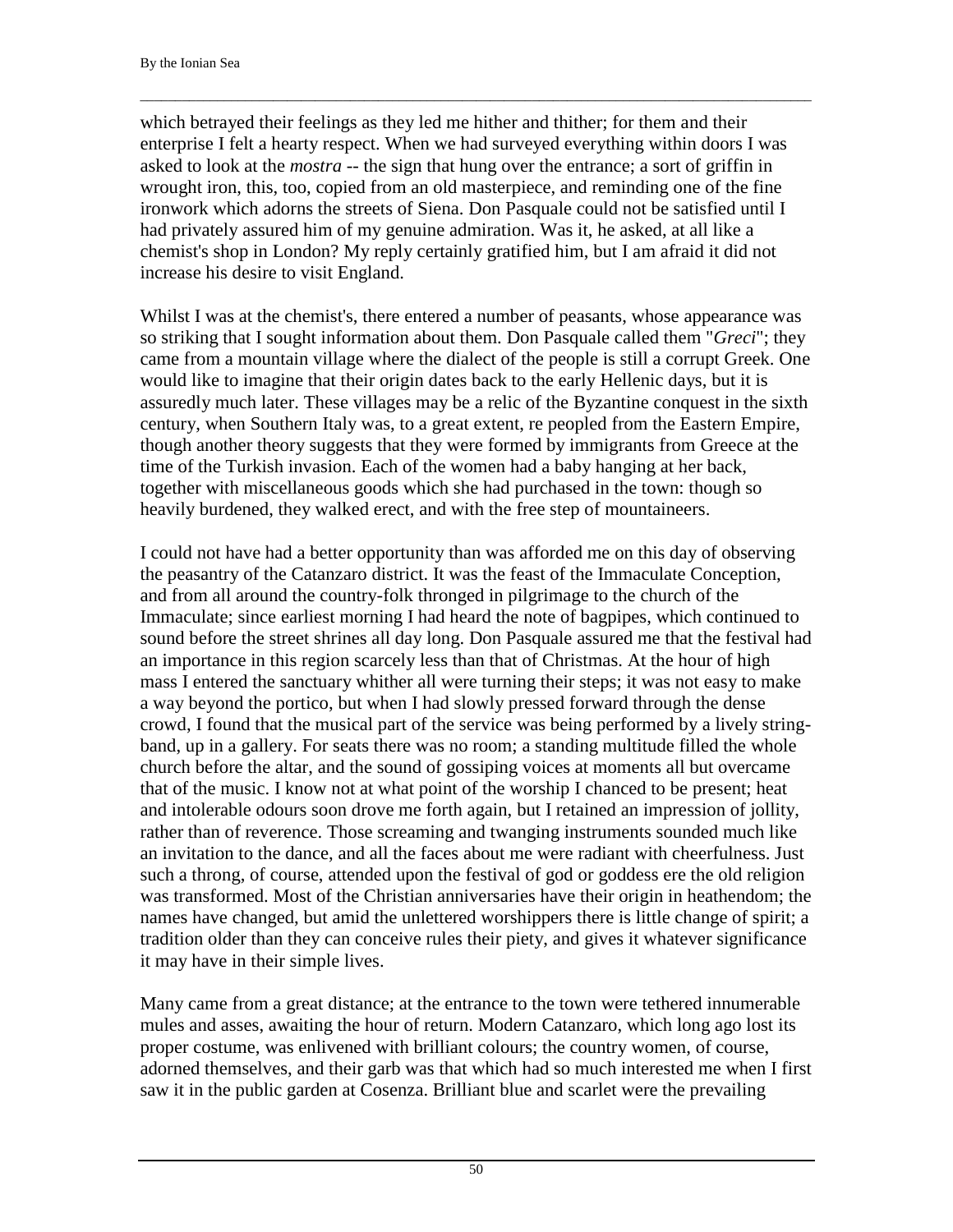tones; a good deal of fine embroidery caught the eye. In a few instances I noticed men wearing the true Calabrian hat -- peaked, brigandesque -- which is rapidly falling out of use. These people were, in general, good-looking; frequently I observed a very handsome face, and occasionally a countenance, male or female, of really heroic beauty. Though crowds wandered through the streets, there sounded no tumult; voices never rose above an ordinary pitch of conversation; the general bearing was dignified, and tended to gravity. One woman in particular held my attention, not because of any exceptional beauty, for, indeed, she had a hard, stern face, but owing to her demeanour. Unlike most of the peasant folk, she was bent on business; carrying upon her head a heavy pile of some ornamented fabric -- shawls or something of the kind -- she entered shops, and paused at house doors, in the endeavour to find purchasers. I watched her for a long time, hoping she might make a sale, but ever she was unsuccessful; for all that she bore herself with a dignity not easily surpassed. Each offer of her wares was made as if she conferred a graceful favour, and after each rejection she withdrew unabashed, outwardly unperturbed, seeming to take stately leave. Only her persistence showed how anxious she was to earn money; neither on her features nor in her voice appeared the least sign of peddling solicitude. I shall always remember that tall, hard-visaged woman, as she passed with firm step and nobly balanced figure about the streets of Catanzaro. To pity her would have been an insult. The glimpse I caught of her laborious life revealed to me something worthy of admiration; never had I seen a harassing form of discouragement so silently and strongly borne.

 $\Box$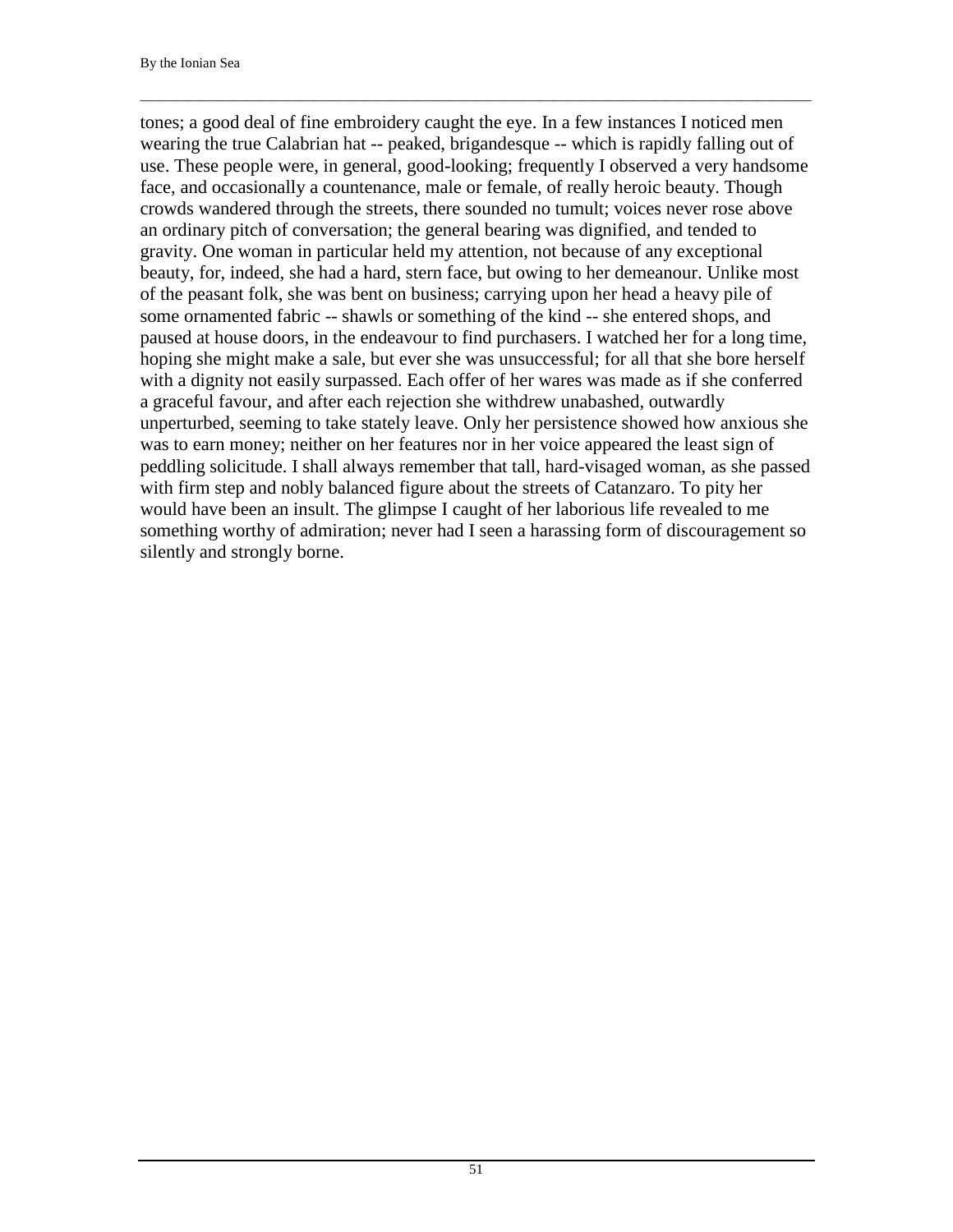# **XIII THE BREEZY HEIGHT**

 $\Box$ 

Catanzaro must be one of the healthiest spots in Southern Italy; perhaps it has no rival in this respect among the towns south of Rome. The furious winds, with which my acquaintances threatened me, did not blow during my stay, but there was always more or less breeze, and the kind of breeze that refreshes. I should like to visit Catanzaro in the summer; probably one would have all the joy of glorious sunshine without oppressive heat, and in the landscape in those glowing days would be indescribably beautiful.

I remember with delight the public garden at Cosenza, its noble view over the valley of the Crati to the heights of Sila; that of Catanzaro is in itself more striking, and the prospect it affords has a sterner, grander note. Here you wander amid groups of magnificent trees, an astonishingly rich and varied vegetation; and from a skirting terrace you look down upon the precipitous gorge, burnt into barenness save where a cactus clings to some jutting rock. Here in summer-time would be freshness amid noontide heat, with wondrous avenues of golden light breaking the dusk beneath the boughs. I shall never see it; but the desire often comes to me under northern skies, when I am weary of labour and seek in fancy a paradise of idleness.

In the public gardens is a little museum, noticeable mostly for a fine collection of ancient coins. There are Greek pots, too, and weapons, found at Tiriolo, a village high up on the mountain above Catanzaro. As at Taranto, a stranger who cares for this kind of thing can be sure of having the museum all to himself. On my first visit Don Pasquale accompanied me, and through him I made the acquaintance of the custodian. But I was not in the museum mood; reviving health inclined me to the open air, and the life of to-day; I saw these musty relics with only a vague eye.

After living amid a malaria-stricken population, I rejoiced in the healthy aspect of the mountain folk. Even a deformed beggar, who dragged himself painfully along the pavement, had so ruddy a face that it was hard to feel compassion for him. And the wayside children -- it was a pleasure to watch them at their games. Such children in Italy do not, as a rule, seem happy; too often they look ill, cheerless, burdened before their time; at Catanzaro they are as robust and lively as heart could wish, and their voices ring delightfully upon the ear. It is not only, I imagine, a result of the fine air they breathe; no doubt they are exceptional among the poor children of the south in getting enough to eat. The town has certain industries, especially the manufacture of silk; one feels an atmosphere of well-being; mendicancy is a rare thing.

Fruits abounded, and were very cheap; if one purchased from a stall the difficulty was to carry away the abundance offered for one's smallest coin. Excellent oranges cost about a penny the half-dozen. Any one who is fond of the prickly fig should go to Catanzaro. I asked a man sitting with a basket of them at a street corner to give me the worth of a soldo (a half-penny); he began to fill my pocket, and when I cried that it was enough, that I could carry no more, he held up one particularly fine fruit, smiled as only an Italian can,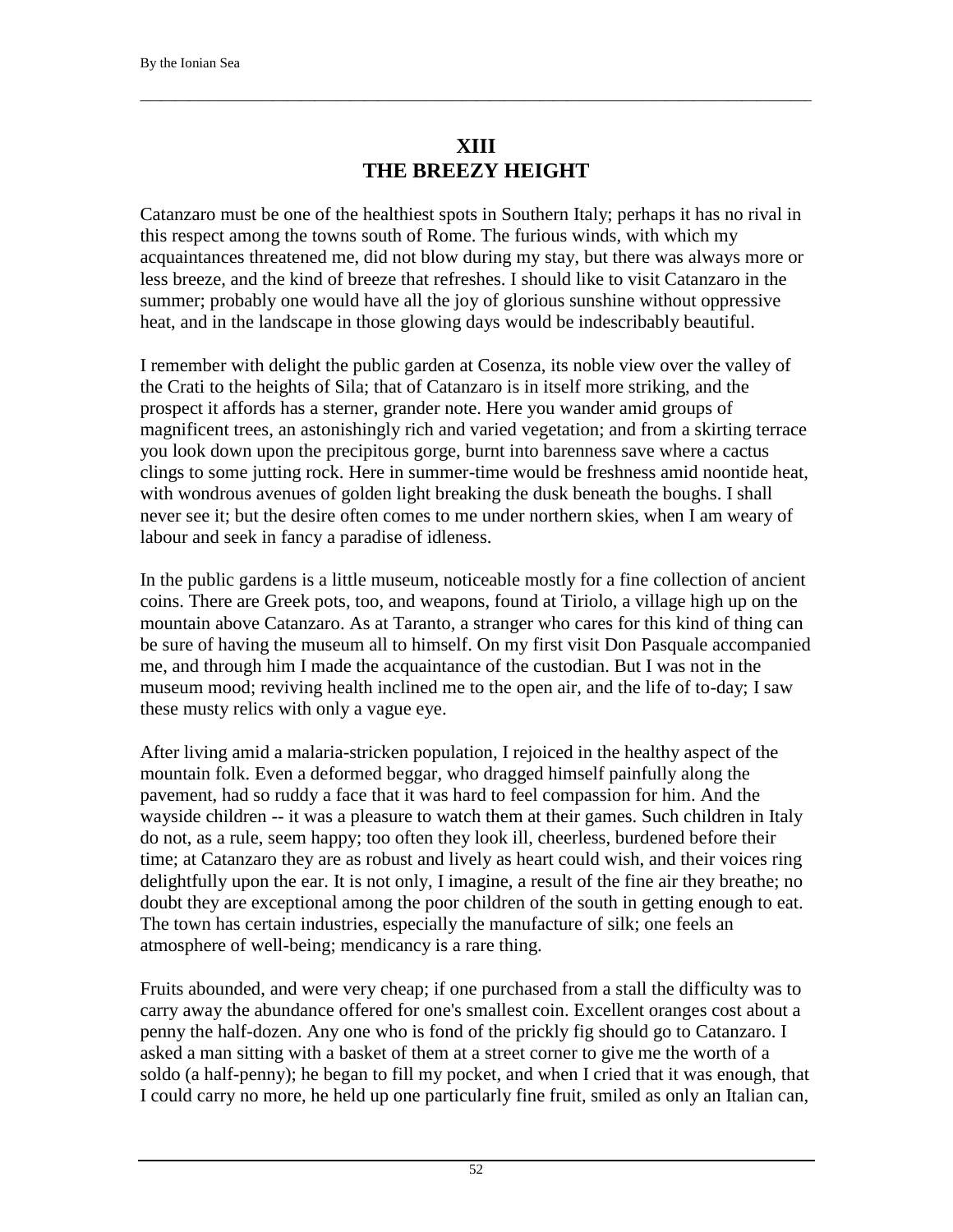and said, with admirable politeness, "*Questo per complimento*!" I ought to have shaken hands with him.

 $\Box$ 

Even when I had grown accustomed to the place, its singular appearance of incompleteness kept exciting my attention. I had never seen a town so ragged at the edges. If there had recently been a great conflagration and almost all the whole city were being rebuilt, it would have looked much as it did at the time of my visit. To enter the post-office one had to clamber over heaps of stone and plaster, to stride over tumbled beams and jump across great puddles, entering at last by shaky stairs a place which looked like the waiting-room of an unfinished railway station. The style of building is peculiar, and looks so temporary as to keep one constantly in mind of the threatening earthquake. Most of the edifices, large and small, public and private, are constructed of rubble set in cement, with an occasional big, rough-squared stone to give an appearance of solidity, and perhaps a few courses of bricks in the old Roman style. If the building is of importance, this work is hidden beneath stucco; otherwise it remains like the mere shell of a house, and is disfigured over all its surface with great holes left by the scaffolding. Religion supplies something of adornment; above many portals is a rudely painted Virgin and Child, often, plainly enough, the effort of a hand accustomed to any tool rather than that of the artist. On the dwellings of the very poor a great Cross is scrawled in whitewash. These rickety houses often exhibit another feature more picturesque and, to the earthly imagination, more consoling; on the balcony one sees a great gourd, some three feet long, so placed that its yellow plumpness may ripen in sun and air. It is a sign of plenty: the warm spot of colour against the rough masonry does good to eye and heart.

My hotel afforded me little amusement after the *Concordia* at Cotrone, yet it did not lack its characteristic features. I found, for instance, in my bedroom a printed notice, making appeal in remarkable terms to all who occupied the chamber. The proprietor -- thus it ran -- had learnt with extreme regret that certain travellers who slept under his roof were in the habit of taking their meals at other places of entertainment. This practice, he desired it to be known, not only hurt his personal feelings -- *tocca il suo morale* -- but did harm to the reputation of his establishment. Assuring all and sundry that he would do his utmost to maintain a high standard of culinary excellence, the proprietor ended by begging his honourable clients that they would bestow their kind favours on the restaurant of the house -- *signora pregare i suoi respettabili clienti perchè vogliano benignarsi il ristorante*; and therewith signed himself -- Coriolano Paparazzo.

For my own part I was not tempted to such a breach of decorum; the fare provided by Signor Paparazzo suited me well enough, and the wine of the country was so good that it would have covered many defects of cookery. Of my fellow-guests in the spacious dining-room I can recall only two. They were military men of a certain age, grizzled officers, who walked rather stiffly and seated themselves with circumspection. Evidently old friends, they always dined at the same time, entering one a few minutes after the other; but by some freak of habit they took places at different tables, so that the conversation which they kept up all through the meal had to be carried on by an exchange of shouts. Nothing whatever prevented them from being near each other; the room never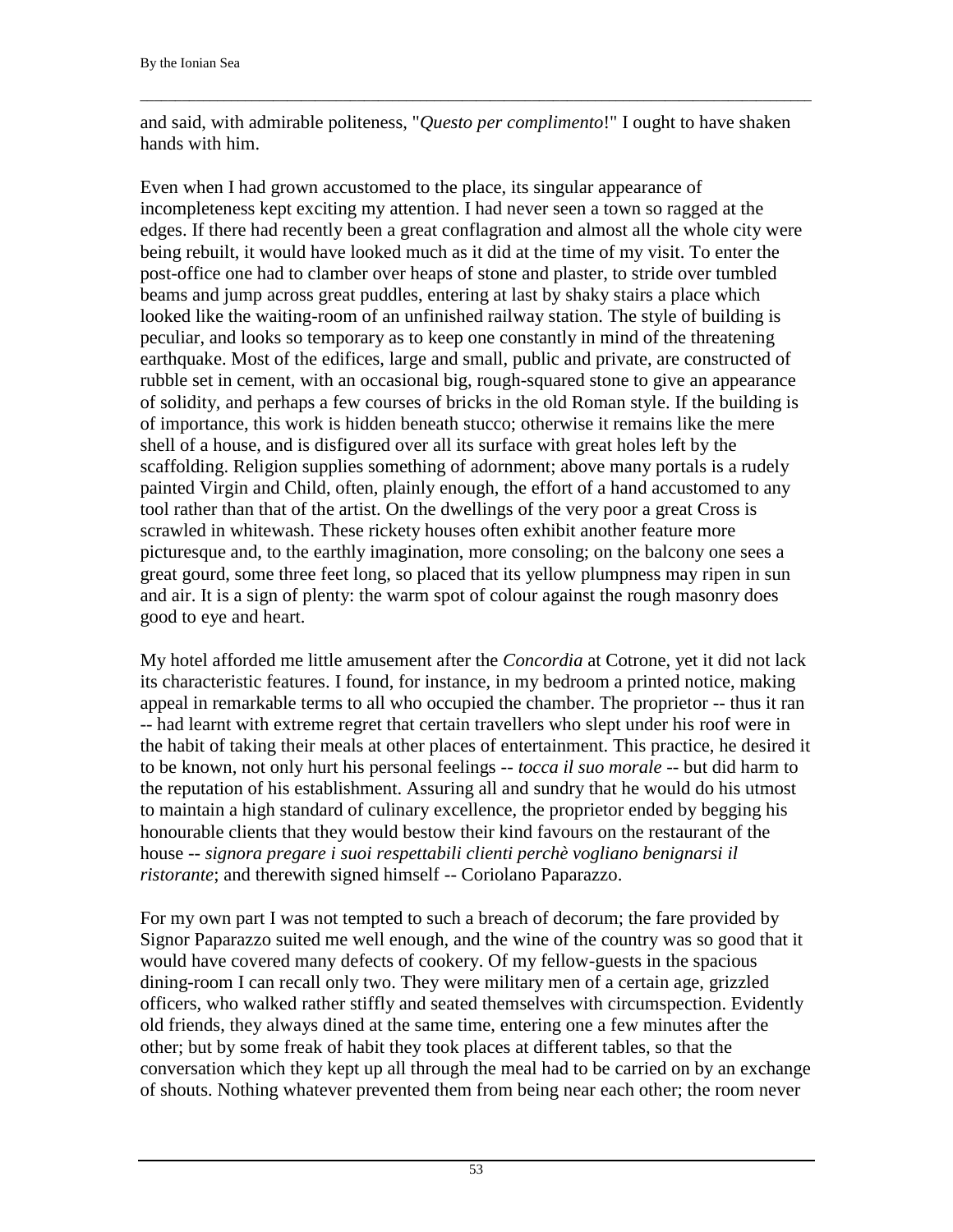contained more than half a dozen persons; yet thus they sat, evening after evening, many yards apart, straining their voices to be mutually audible. Me they delighted; to the other guests, more familiar with them and their talk, they must have been a serious nuisance. But I should have liked to see the civilian who dared to manifest his disapproval of these fine old warriors.

 $\Box$ 

They sat interminably, evidently having no idea how otherwise to pass the evening. In the matter of public amusements Catanzaro is not progressive; I only once saw an announcement of a theatrical performance, and it did not smack of modern enterprise. On the dining-room table one evening lay a little printed bill, which made known that a dramatic company was then in the town. Their entertainment consisted of two parts, the first entitled: "The Death of Agolante and the Madness of Count Orlando"; the second: "A Delightful Comedy, the Devil's Castle with Pulcinella as the Timorous Soldier." In addition were promised "new duets and Neapolitan songs." The theatre would comfortably seat three hundred persons, and the performance would be given twice, at half-past eighteen and half-past twenty-one o'clock. It was unpardonable in me that I did not seek out the Teatro delle Varietà; I might easily have been in my seat (with thirty, more likely than three hundred, other spectators) by half-past twenty-one. But the night was forbidding; a cold rain fell heavily. Moreover, just as I had thought that it was perhaps worth while to run the risk of another illness -- one cannot see the Madness of Count Orlando every day -- there came into the room a peddler laden with some fifty volumes of fiction and a fine assortment of combs and shirt-studs. The books tempted me; I looked them through. Most, of course, were translations from the vulgarest French *feuilletonistes*; the Italian reader of novels, whether in newspaper or volume, knows, as a rule, nothing but this imported rubbish. However, a real Italian work was discoverable, and, together with the unfriendly sky, it kept me at home. I am sorry now, as for many another omission on my wanderings, when lack of energy or a passing mood of dullness has caused me to miss what would be so pleasant in the retrospect.

I spent an hour one evening at the principal café, where a pianist of great pretensions and small achievement made rather painful music. Watching and listening to the company (all men, of course, though the Oriental system regarding women is not so strict at Catanzaro as elsewhere in the south), I could not but fall into a comparison of this scene with any similar gathering of middle-class English folk. The contrast was very greatly in favour of the Italians. One has had the same thought a hundred times in the same circumstances, but it is worth dwelling upon. Among these representative men, young and old, of Catanzaro, the tone of conversation was incomparably better than that which would rule in a cluster of English provincials met to enjoy their evening leisure. They did, in fact, converse -- a word rarely applicable to English talk under such conditions; mere personal gossip was the exception; they exchanged genuine thoughts, reasoned lucidly on the surface of abstract subjects. I say on the surface; no remark that I heard could be called original or striking; but the choice of topics and the mode of viewing them was distinctly intellectual. Phrases often occurred such as have no equivalent on the lips of everyday people in our own country. For instance, a young fellow in no way distinguished from his companions, fell to talking about a leading townsman, and praised him for his *ingenio simpatico, his bella intelligenza*, with exclamations of approval from those who listened.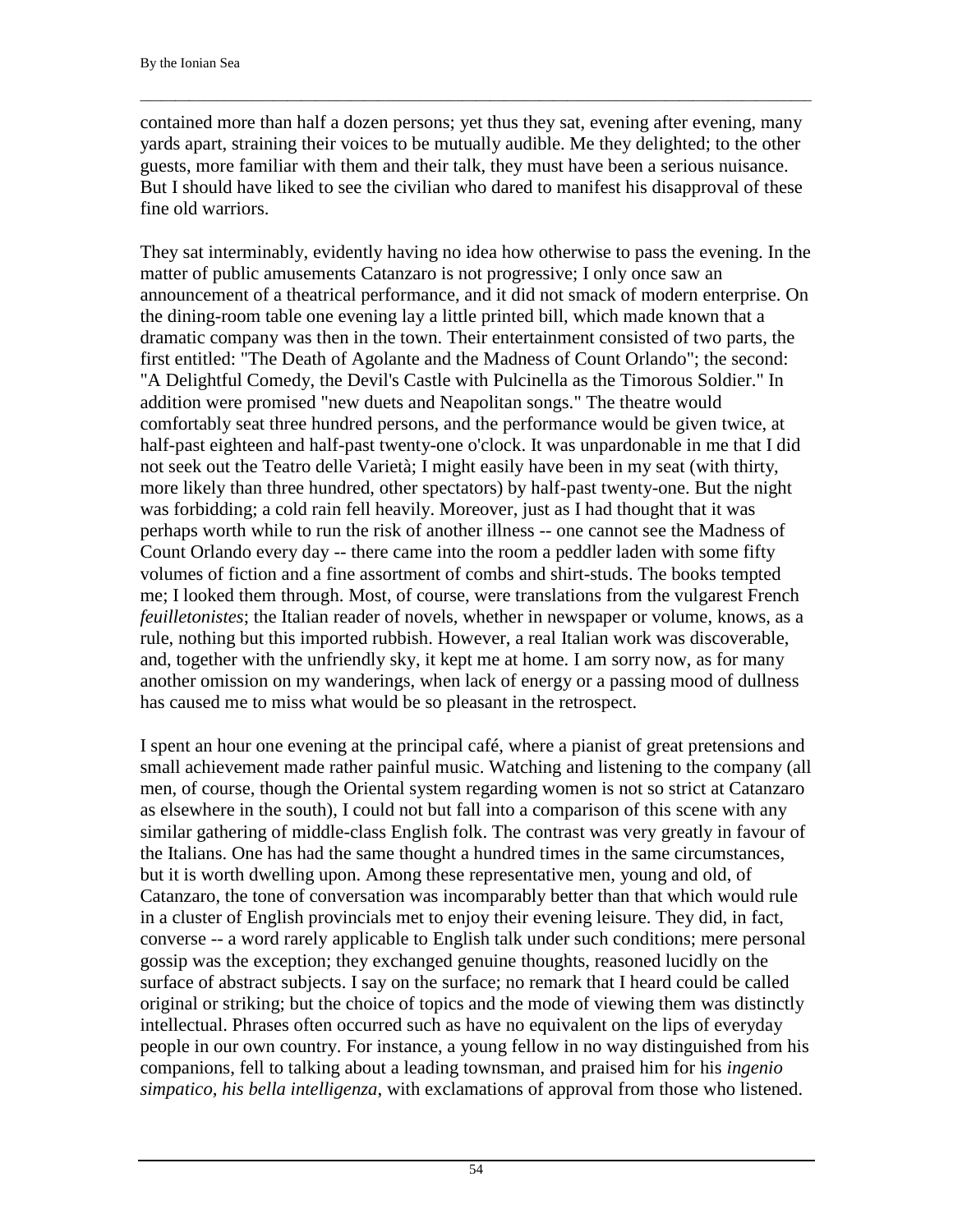No, it is not merely the difference between homely Anglo-Saxon and a language of classic origin; there is a radical distinction of thought. These people have an innate respect for things of the mind, which is wholly lacking to a typical Englishman. One need not dwell upon the point that their animation was supported by a tiny cup of coffee or a glass of lemonade; this is a matter of climate and racial constitution; but I noticed the entire absence of a certain kind of jocoseness which is so naturally associated with spirituous liquors; no talk could have been less offensive. From many a bar-parlour in English country towns I have gone away heavy with tedium and disgust; the cafe at Catanzaro seemed, in comparison, a place of assembly for wits and philosophers.

 $\Box$ 

Meanwhile a season of rain had begun; heavy skies warned me that I must not hope for a renewal of sunny idleness on this mountain top; it would be well if intervals of cheerful weather lighted my further course by the Ionian Sea. Reluctantly, I made ready to depart.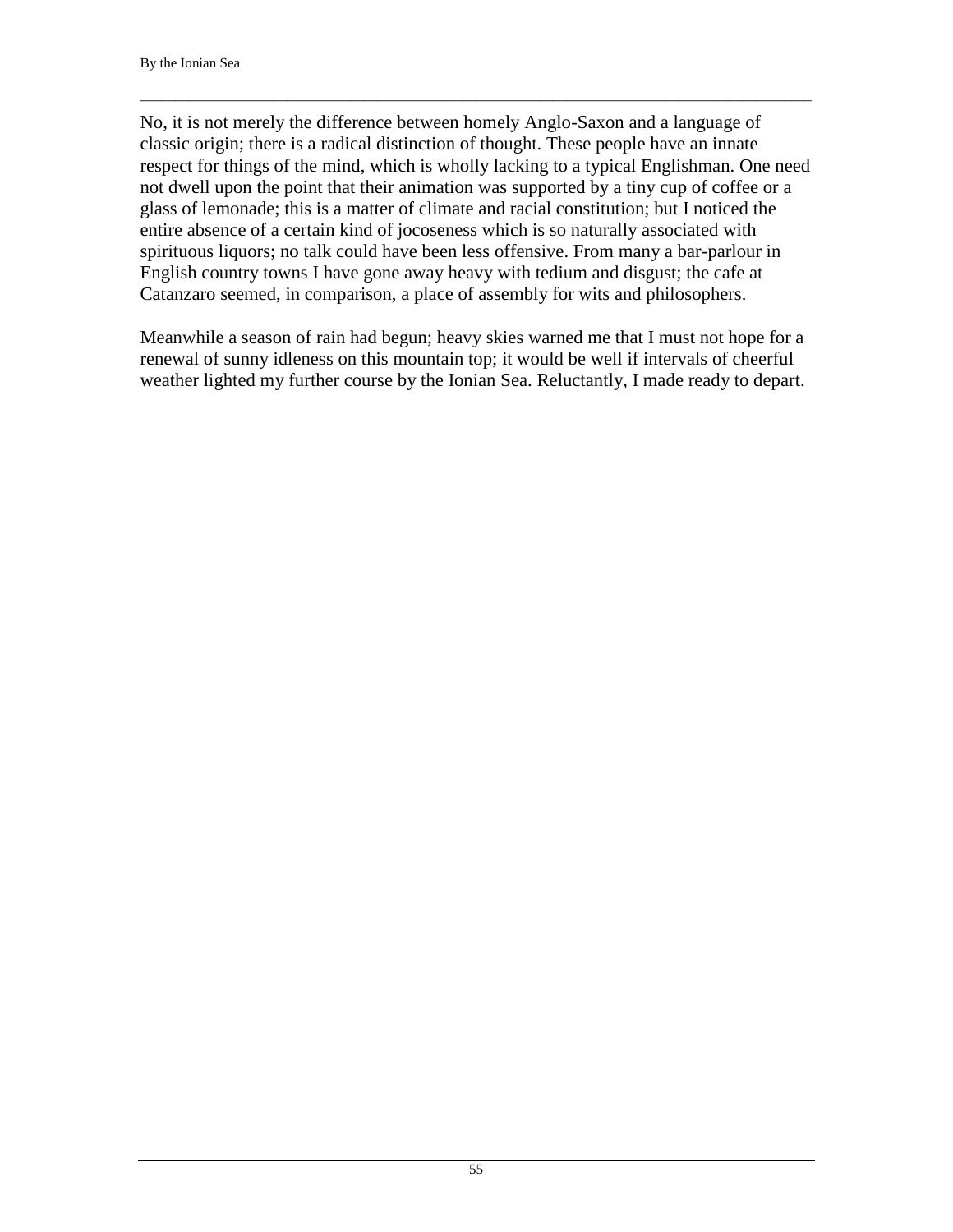### **XIV SQUILLACE**

 $\Box$ 

In meditating my southern ramble I had lingered on the thought that I should see Squillace. For Squillace (Virgil's "ship-wrecking Scylaceum") was the ancestral home of Cassiodorus, and his retreat when he became a monk; Cassiodorus, the delightful pedant, the liberal statesman and patriot, who stands upon the far limit of his old Roman world and bids a sad farewell to its glories. He had niched himself in my imagination. Once when I was spending a silent winter upon the shore of Devon, I had with me the two folio volumes of his works, and patiently read the better part of them; it was more fruitful than a study of all the modern historians who have written about his time. I saw the man; caught many a glimpse of his mind and heart, and names which had been to me but symbols in a period of obscure history became things living and recognizable.

I could have travelled from Catanzaro by railway to the sea-coast station called Squillace, but the town itself is perched upon a mountain some miles inland, and it was simpler to perform the whole journey by road, a drive of four hours, which, if the weather favoured me, would be thoroughly enjoyable. On my last evening Don Pasquale gave a good account of the sky; he thought I might hopefully set forth on the morrow, and, though I was to leave at eight o'clock, promised to come and see me off. Very early I looked forth, and the prospect seemed doubtful; I had half a mind to postpone departure. But about seven came Don Pasquale's servant, sent by his master to inquire whether I should start or not, and, after asking the man's opinion, I decided to take courage. The sun rose; I saw the streets of Catanzaro brighten in its pale gleams, and the rack above interspaced with blue.

Luckily my carriage-owner was a man of prudence; at the appointed hour he sent a covered vehicle -- not the open *carozzella* in which I should have cheerfully set forth had it depended upon myself. Don Pasquale, too, though unwilling to perturb me, could not altogether disguise his misgivings. At my last sight of him, he stood on the pavement before the hotel gazing anxiously upwards. But the sun still shone, and as we began the descent of the mountain-side I felt annoyed at having to view the landscape through loopholes.

Of a sudden -- we were near the little station down in the valley -- there arose a mighty roaring, and all the trees of the wayside bent as if they would break. The sky blackened, the wind howled, and presently, as I peered through the window for some hope that this would only be a passing storm, rain beat violently upon my face. Then the carriage stopped, and my driver, a lad of about seventeen, jumped down to put something right in the horses' harness.

"Is this going to last?" I shouted to him.

"No, no, signore" he answered gaily. "It will be over in a minute or two. *Ecco il sole*!"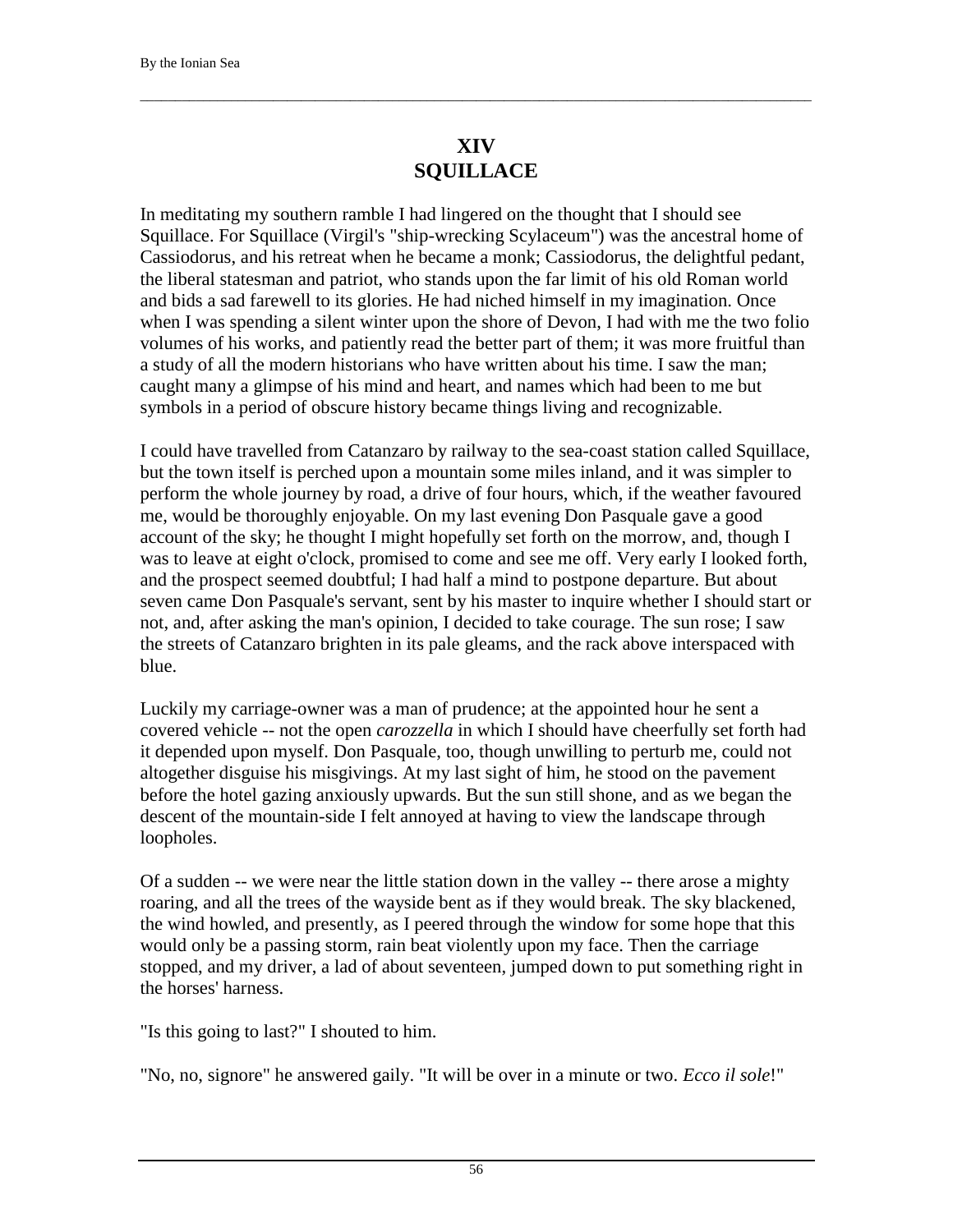I beheld no sun, either then or at any moment during the rest of the day, but the voice was so reassuring that I gladly gave ear to it. On we drove, down the lovely vale of the Corace, through orange-groves and pine-woods, laurels and myrtles, carobs and olive trees, with the rain beating fiercely upon us, the wind swaying all the leafage like billows on a stormy sea. At the Marina of Catanzaro we turned southward on the coast road, pursued it for two or three miles, then branched upon our inland way. The storm showed no sign of coming to an end. Several times the carriage stopped, and the lad got down to examine his horses -- perhaps to sympathize with them; he was such a drenched, battered, pitiable object that I reproached myself for allowing him to pursue the journey.

 $\Box$ 

"*Brutto tempo*!" he screamed above the uproar, when I again spoke to him; but in such a cheery tone that I did not think it worth while to make any further remark.

Through the driving rain, I studied as well as I could the features of the country. On my left hand stretched a long fiat-topped mountain, forming the southern slope of the valley we ascended; steep, dark, and furrowed with innumerable torrent-beds, it frowned upon a river that rushed along the ravine at its foot to pour into the sea where the mountain broke as a rugged cliff. This was the Mons Moscius of old time, which sheltered the monastery built by Cassiodorus. The headlong, swollen flood, coloured like yellow clay, held little resemblance to the picture I had made of that river Pellena which murmurs so musically in the old writer's pages. Its valley was heaped with great blocks of granite -- a feature which has interest for the geologist; it marks an abrupt change of system, from the soft stone of Catanzaro (which ends the Apennine) to the granitic mass of Aspromonte (the toe of Italy) which must have risen above the waters long before the Apennines came into existence. The wild weather emphasized a natural difference between this valley of Squillace and that which rises towards Catanzaro; here is but scanty vegetation, little more than thin orchards of olive, and the landscape has a bare, harsh character. Is it changed so greatly since the sixth century of our era? Or did its beauty lie in the eyes of Cassiodorus, who throughout his long life of statesmanship in the north never forgot this Bruttian home, and who sought peace at last amid the scenes of his childhood?

At windings of the way I frequently caught sight of Squillace itself, high and far, its white houses dull-gleaming against the lurid sky. The crag on which it stands is higher than that of Catanzaro, but of softer ascent. As we approached I sought for signs of a road that would lead us upward, but nothing of the sort could be discerned; presently I became aware that we were turning into a side valley, and, to all appearances, going quite away from the town. The explanation was that the ascent lay on the further slope; we began at length to climb the back of the mountain, and here I noticed with a revival of hope that there was a lull in the tempest; rain no longer fell so heavily; the clouds seemed to be breaking apart. A beam of sunshine would have set me singing with joy. When half-way up, my driver rested his horses and came to speak a word; we conversed merrily. He was to make straight for the hotel, where shelter and food awaited us -- a bottle of wine, ha! ha! He knew the hotel, of course? Oh yes, he knew the hotel; it stood just at the entrance to the town; we should arrive in half an hour.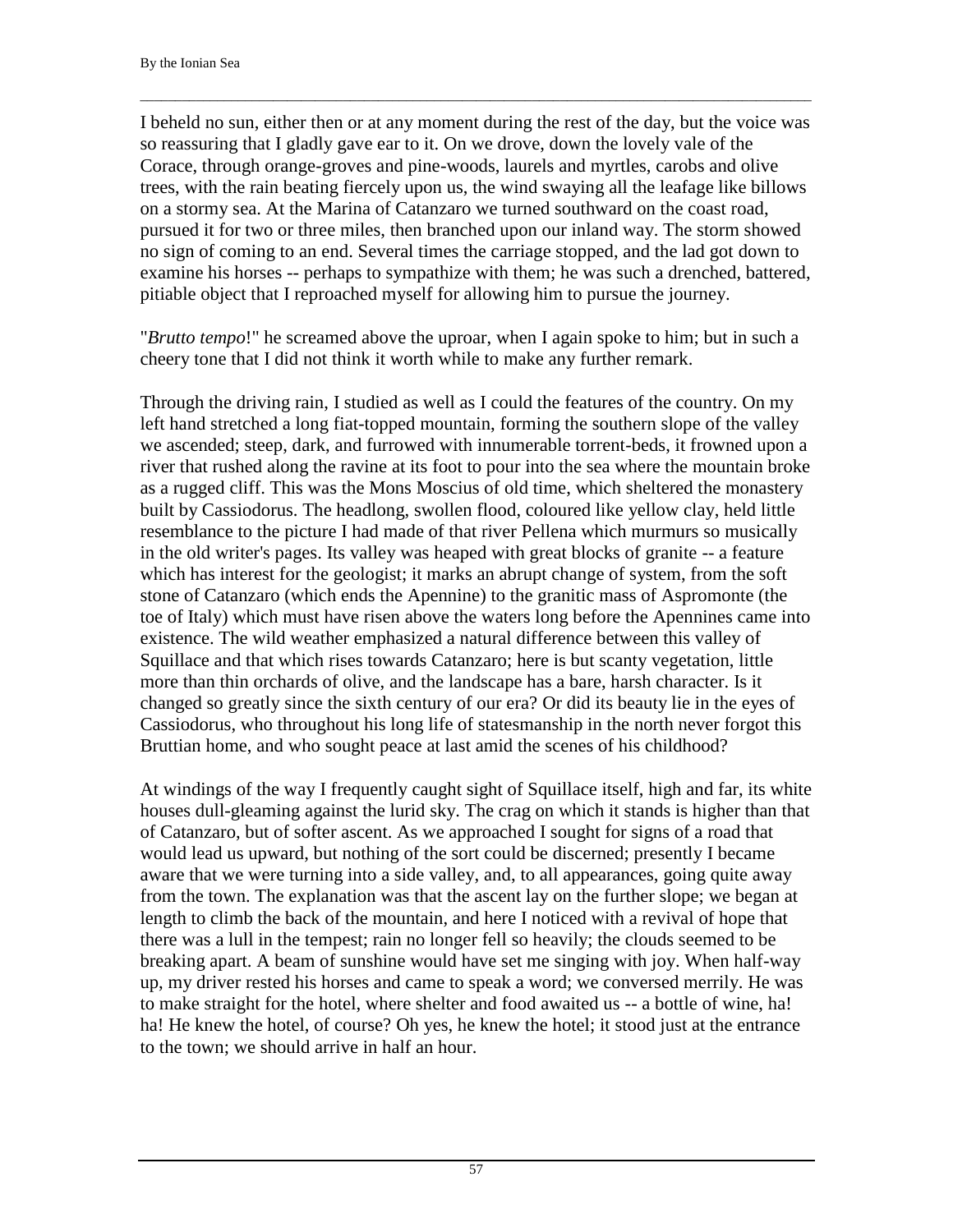Looking upwards I saw nothing but a mass of ancient ruins, high fragments of shattered wall, a crumbling tower, and great windows through which the clouds were visible. Inhabited Squillace lay, no doubt, behind. I knew that it was a very small place, without any present importance; but at all events there was an albergo, and the mere name of albergo had a delightful sound of welcome after such a journey. Here I would stay for the night, at all events; if the weather cleared, I might be glad to remain for two or three days. Certainly the rain was stopping; the wind no longer howled. Up we went towards those ragged walls and great, vacant windows. We reached the summit; for two minutes the horses trotted; then a sudden halt, and my lad's face at the carriage door.

 $\Box$ 

#### "*Ecco l'albergo, Signore*!"

I jumped out. We were at the entrance to an unpaved street of squalid hovels, a street which the rain had converted into a muddy river, so that, on quitting the vehicle, I stepped into running water up to my ankles. Before me was a long low cabin, with a row of four or five windows and no upper storey; a miserable hut of rubble and plaster, stained with ancient dirt and, at this moment, looking soaked with moisture. Above the doorway I read "Osteria Centrale"; on the bare end of the house was the prouder inscription, "Albergo Nazionale" -- the National Hotel. I am sorry to say that at the time this touch of humour made no appeal to me; my position was no laughing matter. Faint with hunger, I saw at once that I should have to browse on fearsome food. I saw, too, that there was scarce a possibility of passing the night in this place; I must drive down to the sea-shore, and take my chance of a train which would bring me at some time to Reggio. While I thus reflected -- the water rushing over my boots -- a very ill-looking man came forth and began to stare curiously at me. I met his eye, but he offered no greeting. A woman joined him, and the two, quite passive, waited to discover my intentions.

Eat I must, so I stepped forward and asked if I could have a meal. Without stirring, the man gave a sullen assent. Could I have food at once? Yes, in a few minutes. Would they show me -- the dining room? Man and woman turned upon their heels, and I followed. The entrance led into a filthy kitchen; out of this I turned to the right, went along a passage upon which opened certain chamber doors, and was conducted into a room at the end -- for the nonce, a dining-room, but at ordinary times a bedroom. Evidently the kitchen served for native guests; as a foreigner I was treated with more ceremony. Left alone till my meal should be ready, I examined the surroundings. The floor was of worn stone, which looked to me like the natural foundation of the house; the walls were rudely plastered, cracked, grimed, and with many a deep chink; as for the window, it admitted light, but, owing to the aged dirt which had gathered upon it, refused any view of things without save in two or three places where the glass was broken; by these apertures, and at every point of the framework, entered a sharp wind. In one corner stood an iron bedstead, with mattress and bedding in a great roll upon it; a shaky deal table and primitive chair completed the furniture. Ornament did not wholly lack; round the walls hung a number of those coloured political caricatures (several indecent) which are published by some Italian newspapers, and a large advertisement of a line of emigrant ships between Naples and New York. Moreover, there was suspended in a corner a large wooden crucifix, very quaint, very hideous, and black with grime.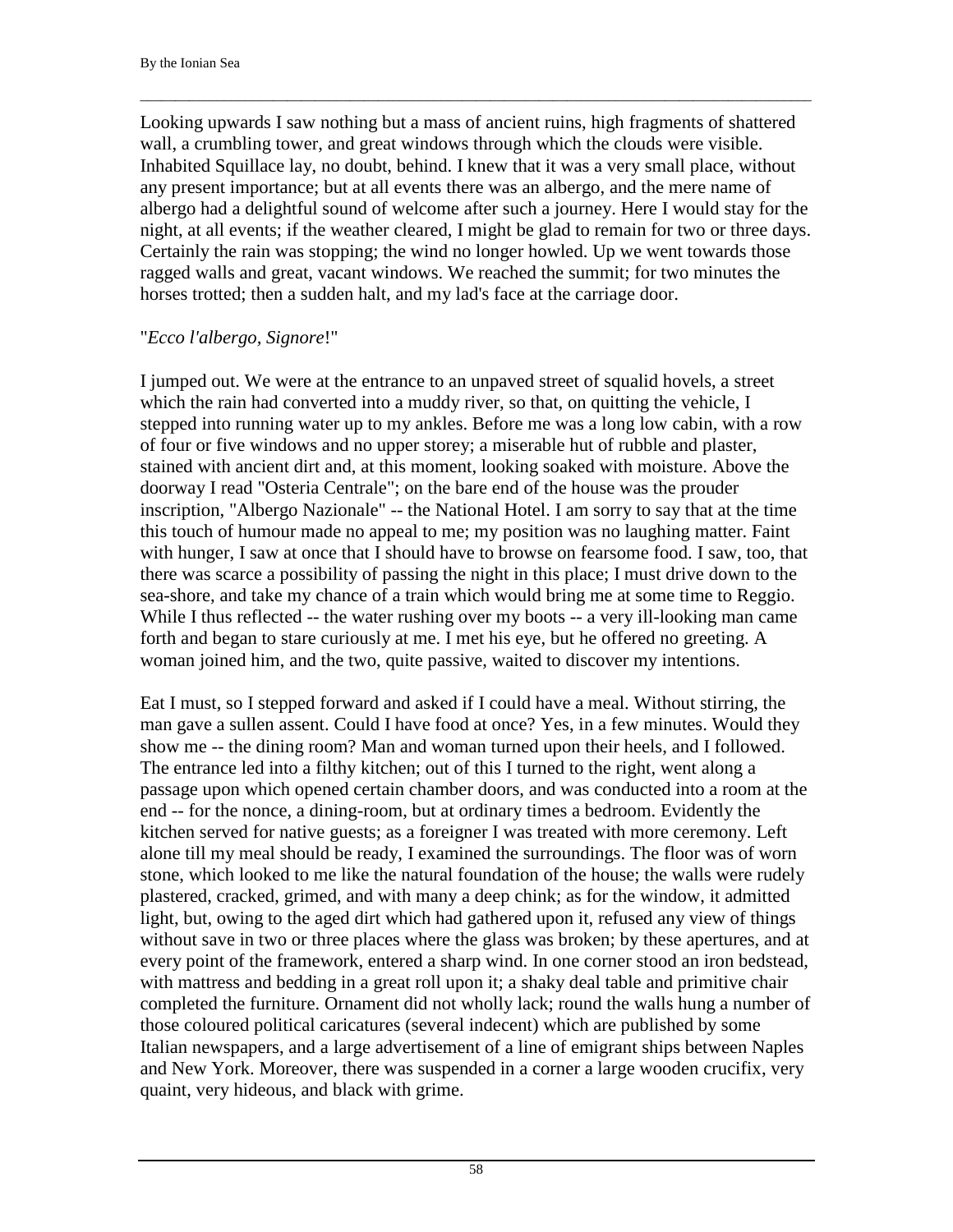Spite of all this, I still debated with myself whether to engage the room for the night. I should have liked to stay; the thought of a sunny morning here on the height strongly allured me, and it seemed a shame to confess myself beaten by an Italian inn. On the other hand, the look of the people did not please me; they had surly, forbidding faces. I glanced at the door -- no lock. Fears, no doubt, were ridiculous; yet I felt ill at ease. I would decide after seeing the sort of fare that was set before me.

 $\Box$ 

The meal came with no delay. First, a dish of great *peperoni* cut up in oil. This gorgeous fruit is never much to my taste, but I had as yet eaten no such *peperoni* as those of Squillace; an hour or two afterwards my mouth was still burning from the heat of a few morsels to which I was constrained by hunger. Next appeared a dish for which I had covenanted -- the only food, indeed, which the people had been able to offer at short notice -- a stew of pork and potatoes. Pork (*maiale*) is the staple meat of all this region; viewing it as Homeric diet, I had often battened upon such flesh with moderate satisfaction. But the pork of Squillace defeated me; it smelt abominably, and it was tough as leather. No eggs were to be had no macaroni; cheese, yes -- the familiar *cacci cavallo* Bread appeared in the form of a fiat circular cake, a foot in diameter, with a hole through the middle; its consistency resembled that of cold pancake. And the drink! At least I might hope to solace myself with an honest draught of red wine. I poured from the thick decanter (dirtier vessel was never seen on table) and tasted. The stuff was poison. Assuredly I am far from fastidious; this, I believe, was the only occasion when wine has been offered me in Italy which I could not drink. After desperately trying to persuade myself that the liquor was merely "rough," that its nauseating flavour meant only a certain coarse quality of the local grape, I began to suspect that it was largely mixed with water -- the water of Squillace! Notwithstanding a severe thirst, I could not and durst not drink.

Very soon I made my way to the kitchen, where my driver, who had stabled his horses, sat feeding heartily; he looked up with his merry smile, surprised at the rapidity with which I had finished. How I envied his sturdy stomach! With the remark that I was going to have a stroll round the town and should be back to settle things in half an hour, I hastened into the open.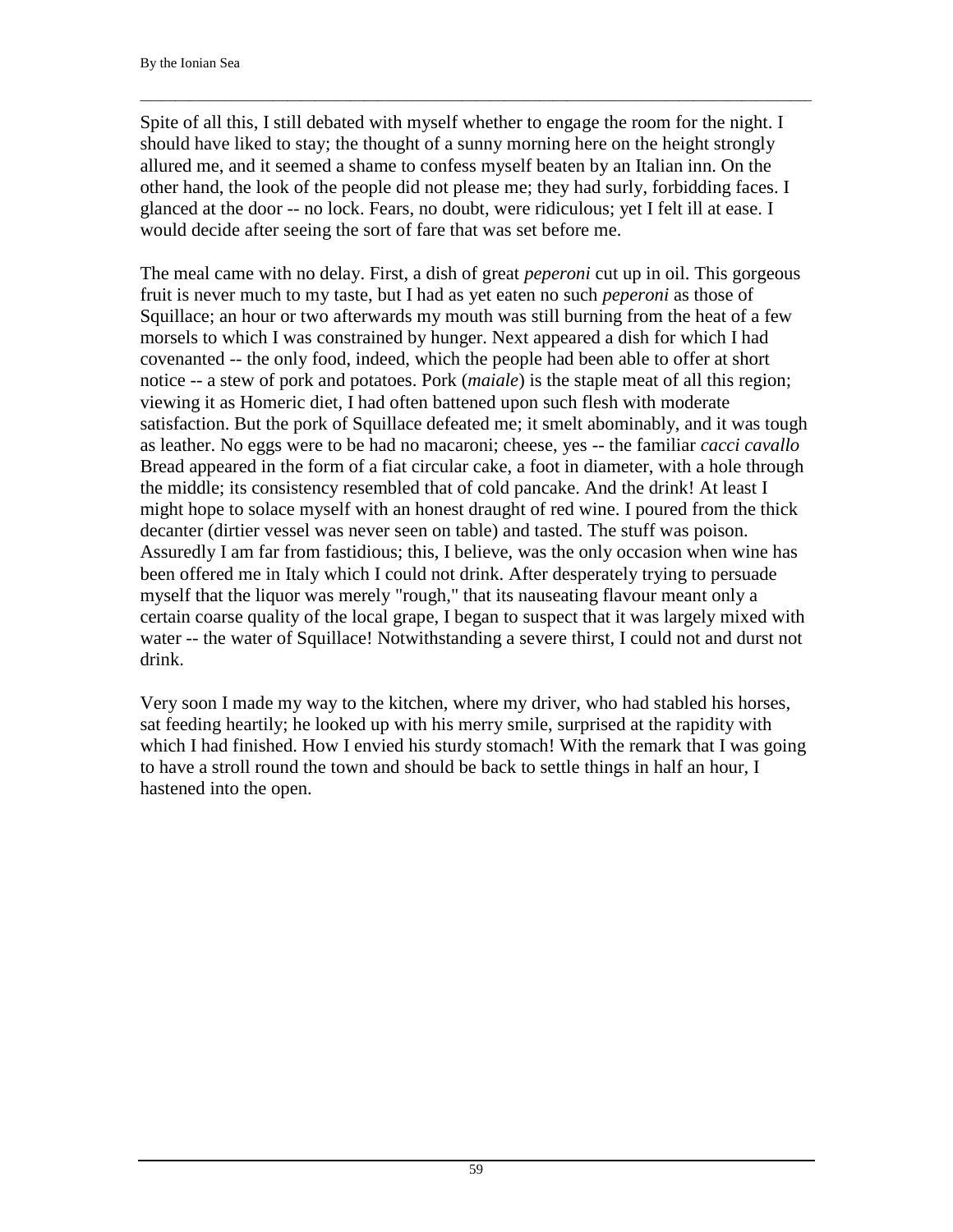## **XV MISERIA**

 $\Box$ 

"What do people do here?" I once asked at a little town between Rome and Naples; and the man with whom I talked, shrugging his shoulders, answered curtly, "*C'è miseria*" - there's nothing but poverty. The same reply would be given in towns and villages without number throughout the length of Italy. I had seen poverty enough, and squalid conditions of life, but the most ugly and repulsive collection of houses I ever came upon was the town of Squillace. I admit the depressing effect of rain and cloud, and of hunger worse than unsatisfied; these things count emphatically in my case; but under no conditions could inhabited Squillace be other than an offence to eye and nostril. The houses are, with one or two exceptions, ground-floor hovels; scarce a weather-tight dwelling is discoverable; the general impression is that of dilapidated squalor. Streets, in the ordinary sense of the word, do not exist; irregular alleys climb above the rugged heights, often so steep as to be difficult of ascent; here and there a few boulders have been thrown together to afford a footing, and in some places the native rock lies bare; but for the most part one walks on the accumulated filth of ages. At the moment of my visit there was in progress the only kind of cleaning which Squillace knows; down every trodden way and every intermural gully poured a flush of rain-water, with occasionally a leaping torrent or small cascade, which all but barred progress. Open doors everywhere allowed me a glimpse of the domestic arrangements, and I saw that my albergo had some reason to pride itself on superiority; life in a country called civilized cannot easily be more primitive than under these crazy roofs. As for the people, they had a dull, heavy aspect; rare as must be the apparition of a foreigner among them, no one showed the slightest curiosity as I passed, and (an honourable feature of their district) no one begged. Women went about in the rain protected by a shawl-like garment of very picturesque colouring; it had broad yellow stripes on a red ground, the tones subdued to a warm richness.

The animal population was not without its importance. Turn where I would I encountered lean, black pigs, snorting, frisking, scampering, and squealing as if the bad weather were a delight to them. Gaunt, low-spirited dogs prowled about in search of food, and always ran away at my approach. In one precipitous by-way, where the air was insupportably foul, I came upon an odd little scene: a pig and a cat, quite alone, were playing together, and enjoying themselves with remarkable spirit. The pig lay down in the running mud, and pussy, having leapt on to him, began to scratch his back, bite his ears, stroke his sides. Suddenly, porker was uppermost and the cat, pretending to struggle for life, under his forefeet. It was the only amusing incident I met with at Squillace, and the sole instance of anything like cheerful vitality.

Above the habitations stand those prominent ruins which had held my eye during our long ascent. These are the rugged walls and windows of a monastery, not old enough to possess much interest, and, on the crowning height, the heavy remnants of a Norman castle, with one fine doorway still intact. Bitterly I deplored the gloomy sky which spoiled what would else have been a magnificent view from this point of vantage -- a view wide-spreading in all directions, with Sila northwards, Aspromonte to the south, and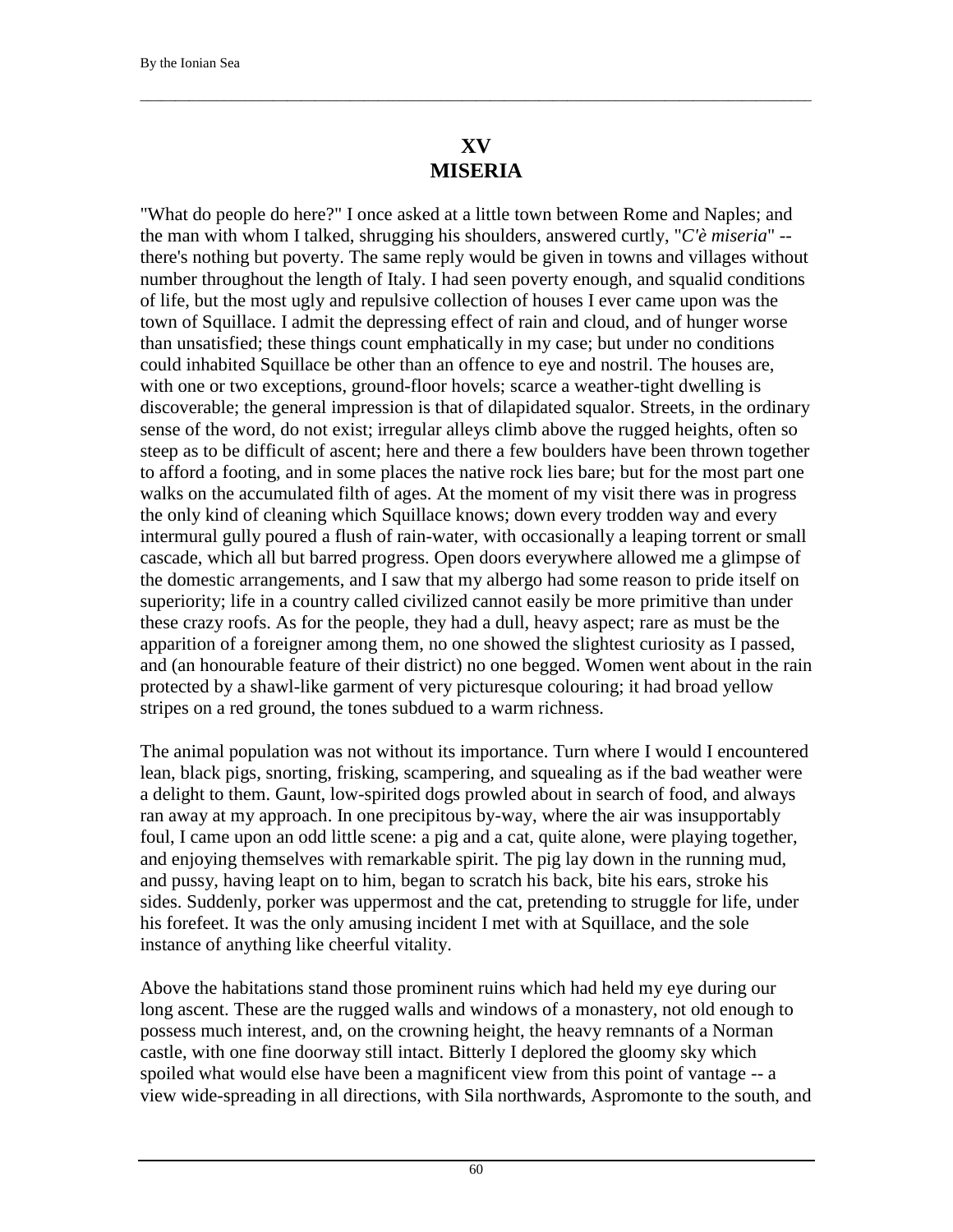between them a long horizon of the sea. Looking down upon Squillace, one sees its houses niched among huge masses of granite, which protrude from the scanty soil, or clinging to the rocky surface like limpet shells. Was this the site of Scylaceum, or is it, as some hold, merely a mediaeval refuge which took the name of the old city nearer to the coast? The Scylaceum of the sixth century is described by Cassiodorus -- a picture glowing with admiration and tenderness. It lay, he says, upon the side of a hill; nay, it hung there "like a cluster of grapes," in such glorious light and warmth that, to his mind, it deserved to be called the native region of the sun. The fertility of the Country around was unexampled; nowhere did earth yield to mortals a more luxurious life. Quoting this description, Lenormant holds that, with due regard to time's changes, it exactly fits the site of Squillace. Yet Cassiodorus says that the hill by which you approached the town was not high enough to weary a traveller, a consideration making for the later view that Scylaceum stood very near to the Marina of Catanzaro, at a spot called Roccella, where not only is the nature of the ground suitable, but there exist considerable traces of ancient building, such as are not discoverable here on the mountain top. Lenormant thought that Roccella was merely the sea-port of the inland town. I wish he were right. No archæologist, whose work I have studied, affects me with such a personal charm, with such a sense of intellectual sympathy, as François Lenormant -- dead, alas, before he could complete his delightful book. But one fears that, in this instance, he judged too hastily.

 $\Box$ 

There is no doubt, fortunately, as to the position of the religious house founded by Cassiodorus; it was in the shadow of Mons Moscius, and quite near to the sea. I had marked the spot during my drive up the valley, and now saw it again from this far height, but I could not be satisfied with distant views. Weather and evil quarters making it impossible to remain at Squillace, I decided to drive forthwith to the railway station, see how much time remained to me before the arrival of the train for Reggio, and, if it could be managed, visit in that interval the place that attracted me.

It is my desire to be at peace with all men, and in Italy I have rarely failed to part with casual acquaintances -- even innkeepers and cocchieri -- on friendly terms; but my host of the *Albergo Nazionale* made it difficult to preserve good humour. Not only did he charge thrice the reasonable sum for the meal I could not eat, but his bill for my driver's *colazione* contained such astonishing items that I had to question the lad as to what he had really consumed. It proved to be a very ugly case of extortion, and the tone of sullen menace with which my arguments were met did not help to smooth things. Presently the man hit upon a pleasant sort of compromise. Why, he asked, did I not pay the bill as it stood, and then, on dismissing my carriage -- he had learnt that I was not returning to Catanzaro -- deduct as much as I chose from the payment of the driver? A pretty piece of rascality, this, which he would certainly not have suggested but that the driver was a mere boy, helpless himself and bound to render an account to his master. I had to be content with resolutely striking off half the sum charged for the lad's wine (he was supposed to have drunk four litres), and sending the receipted bill to Don Pasquale at Catanzaro, that he might be ready with information if any future traveller consulted him about the accommodation to be had at Squillace. No one is likely to do so for a long time to come, but I have no doubt Don Pasquale had a chuckle of amused indignation over the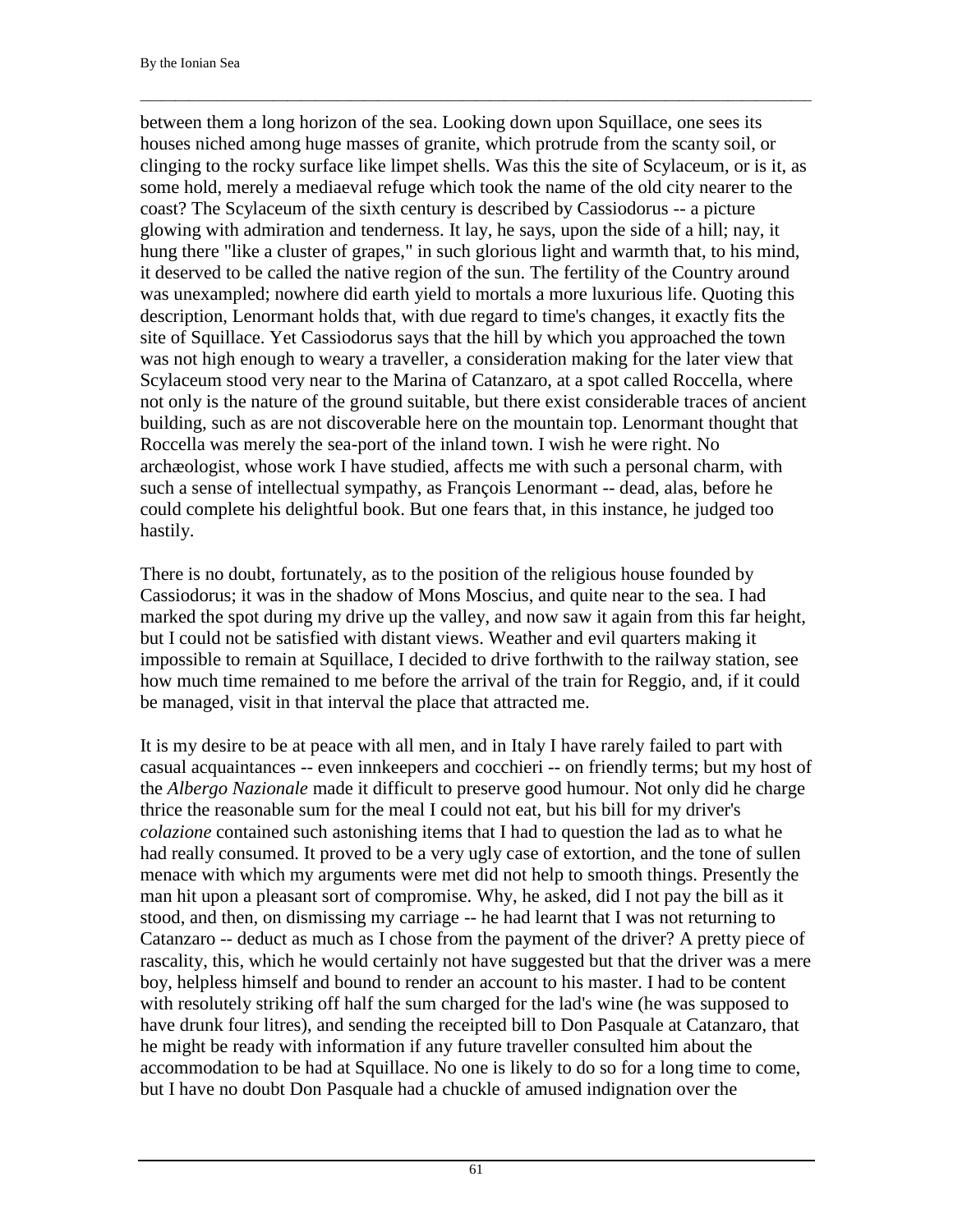interesting and very dirty bit of paper. We drove quickly down the winding road, and from below I again admired the picturesqueness of Squillace. Both my guide-books, by the way, the orthodox English and German authorities, assert that from the railway station by the sea-shore Squillace is invisible. Which of the two borrowed this information from the other? As a matter of fact, the view of mountain and town from the station platform is admirable, though, of course, at so great a distance, only a whitish patch represents the hovels and ruins upon their royal height.

 $\Box$ 

I found that I had a good couple of hours at my disposal, and that to the foot of Mons Moscius (now called Coscia di Stalletti) was only a short walk. It rained drearily, but by this time I had ceased to think of the weather. After watching the carriage for a moment, as it rolled away on the long road back to Catanzaro (sorry not to be going with it), I followed the advice of the stationmaster, and set out to walk along the line of rails towards the black, furrowed mountain side.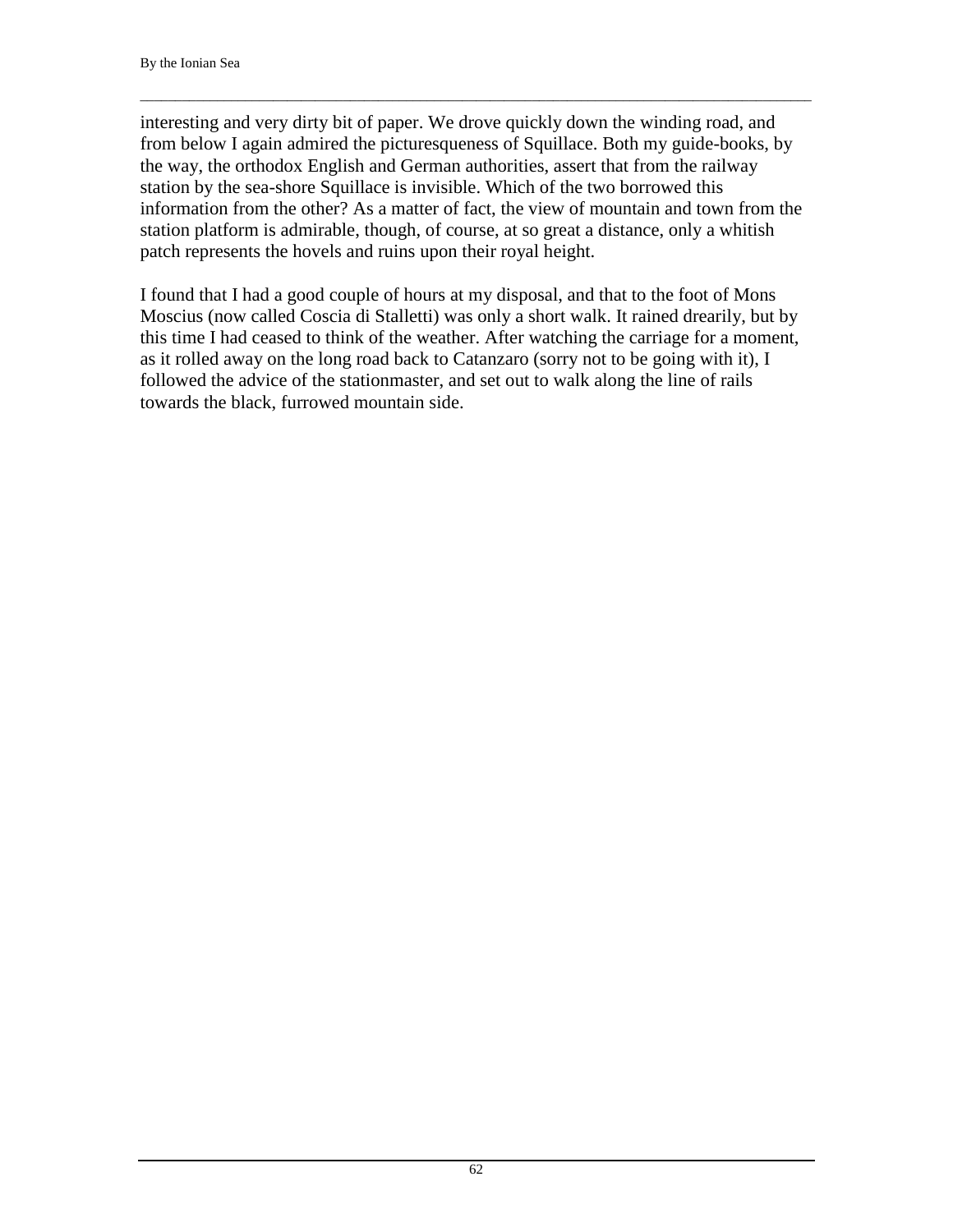## **XVI CASSIODORUS**

 $\Box$ 

The iron way crosses the mouth of the valley river. As I had already noticed, it was a turbid torrent, of dull yellow; where it poured into the sea, it made a vast, clean-edged patch of its own hue upon the darker surface of the waves. This peculiarity resulted, no doubt, from much rain upon the hills; it may be that in calmer seasons the Fiume di Squillace bears more resemblance to the Pellena as one pictures it, a delightful stream flowing through the gardens of the old monastery. Cassiodorus tells us that it abounded in fish. One of his happy labours was to make fish-ponds, filled and peopled from the river itself. In the cliff-side where Mons Moscius breaks above the shore are certain rocky caves, and by some it is thought that, in speaking of his fish-preserves, Cassiodorus refers to these. Whatever the local details, it was from this feature that the house took its name, Monasterium Vivariense.

Here, then, I stood in full view of the spot which I had so often visioned in my mind's eye. Much of the land hereabout -- probably an immense tract of hill and valley -- was the old monk's patrimonial estate. We can trace his family back through three generations, to a Cassiodorus, an Illustris of the falling Western Empire, who about the middle of them fifth century defended his native Bruttii against an invasion of the Vandals. The grandson of this noble was a distinguished man all through the troubled time which saw Italy pass under the dominion of Odovacar, and under the conquest of Theodoric; the Gothic king raised him to the supreme office of Prætorian Prefect. We learn that he had great herds of horses, bred in the Bruttian forests, and that Theodoric was indebted to him for the mounting of troops of cavalry. He and his ancestry would signify little now-a-days but for the life-work of his greater son -- Magnus Aurelius Cassiodorus Senator, statesman, historian, monk. *Senator* was not a title, but a personal name; the name our Cassiodorus always used when speaking of himself. But history calls him otherwise, and for us he must be Cassiodorus still.

The year of his birth was 480. In the same year were born two other men, glories of their age, whose fame is more generally remembered: Boethius the poet and philosopher, and Benedict called Saint.

From Quæstorship (old name with no longer the old significance) to Prætorian Prefecture, Cassiodorus held all offices of state, and seems under every proof to have shown the nobler qualities of statesmanship. During his ripe years he stood by the side of Theodoric, minister in prime trust, doubtless helping to shape that wise and benevolent policy which made the reign of the Ostrogoth a time of rest and hope for the Italian people -- Roman no longer; the word had lost its meaning, though not its magic. The Empire of the West had perished; Theodoric and his minister, clearly understanding this, and resolute against the Byzantine claim which was but in half abeyance, aimed at the creation of an independent Italy, where Goth and Latin should blend into a new race. The hope proved vain. Theodoric's successors, no longer kings, but mere Gothic chieftains, strove obscurely against inevitable doom, until the generals of Juistinian trod Italy into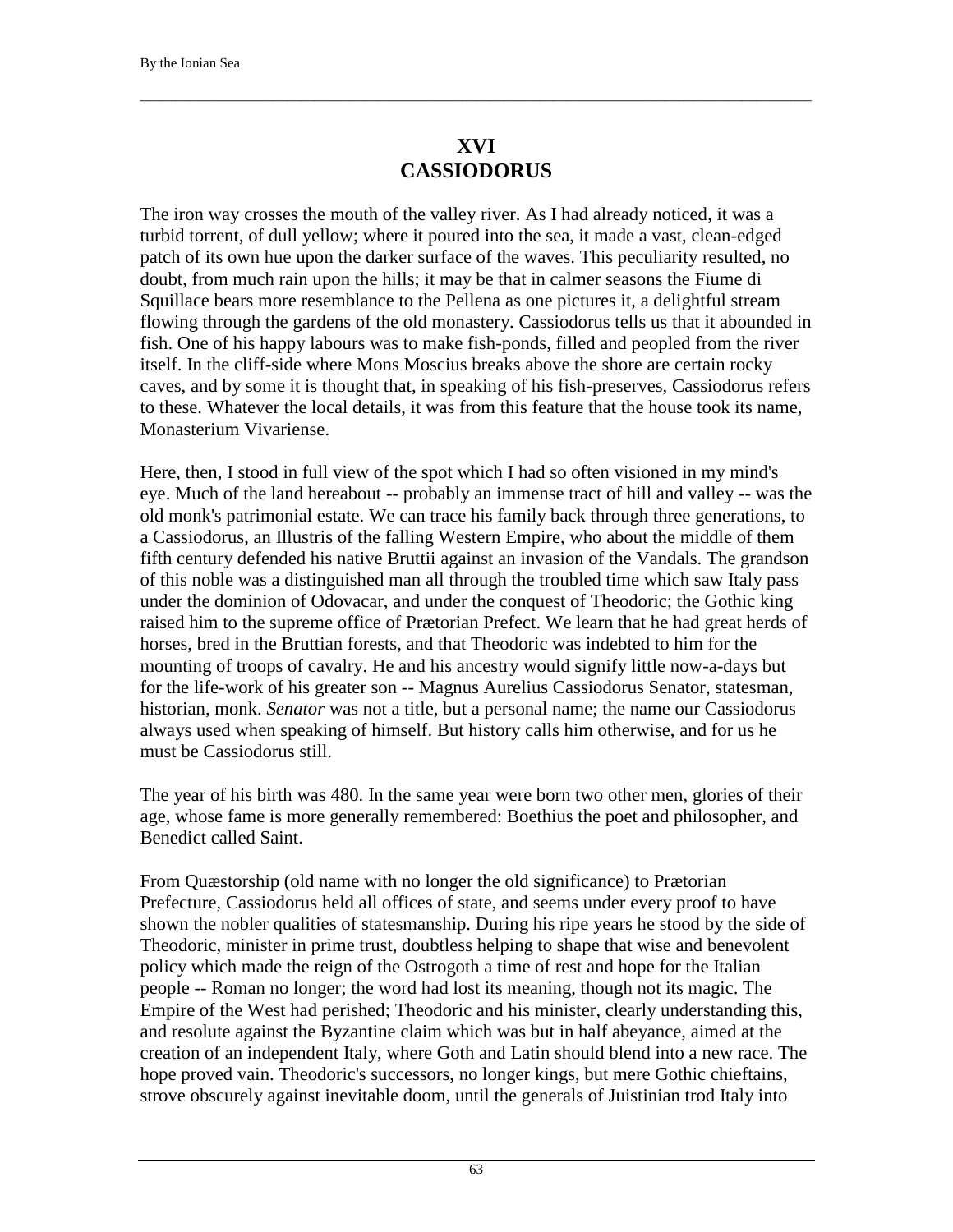barren servitude. Only when the purpose of his life was shattered, when -- Theodoric long dead -- his still faithful service to the Gothic rule became an idle form, when Belisarius was compassing the royal city of Ravenna, and voice of council could no longer make itself heard amid tumult and ruin, did Cassiodorus retire from useless office, and turn his back upon the world.

 $\Box$ 

He was aged about sixty. Long before, he had written a history of the Goths (known to us only in a compendium by another hand), of which the purpose seems to have been to reconcile the Romans to the Gothic monarchy; it began by endeavouring to prove that Goths had fought against the Greeks at Troy. Now that his public life was over, he published a collection of the state papers composed by him under the Gothic rulers from Theodoric to Vitigis: for the most part royal rescripts addressed to foreign powers and to officials of the kingdom. Invaluable for their light upon men and things fourteen hundred years ago, these *Variæ* of Cassiodorus; and for their own sake, as literary productions, most characteristic, most entertaining. Not quite easy to read, for the Latin is by no means Augustan, but after labour well spent, a delightful revelation of the man and the age. Great is the variety of subjects dealt with or touched upon; from the diplomatic relations between Ravenna and Constantinople, or the alliances of the Amal line with barbaric royalties in Gaul and Africa, to the pensioning of an aged charioteer and the domestic troubles of a small landowner. We form a good general idea of the condition of Italy at that time, and, on many points political and social, gather a fund of most curious detail. The world shown to us is in some respects highly civilized, its civilization still that of Rome, whose laws, whose manners, have in great part survived the Teutonic conquest; from another point of view it is a mere world of ruin, possessed by triumphant barbarism, and sinking to intellectual darkness. We note the decay of central power, and the growth of political anarchy; we observe the process by which Roman nobles, the Senatorial Order when a Senate lingers only in name, are becoming the turbulent lords of the Middle Ages, each a power in his own territory, levying private war, scornful of public interests. The city of Rome has little part in this turbid history, yet her name is never mentioned without reverence, and in theory she is still the centre of the world. Glimpses are granted us of her fallen majesty; we learn that Theodoric exerted himself to preserve her noble buildings, to restore her monuments; at the same time we hear of marble stolen from palaces in decay, and of temples which, as private property, are converted to ignoble use. Moreover, at Rome sits an ecclesiastical dignitary, known as *Papa*, to whose doings already attaches considerable importance. One of the last acts of the Senate which had any real meaning was to make a decree with regard to the election of this Bishop, forbidding his advance by the way of Simony. Theodoric, an Arian, interferes only with the Church of Rome in so far as public peace demands it. In one of his letters occurs a most remarkable dictum on the subject of toleration. "*Religionem imperare non possumus, quia nemo cogitur ut credat invitus* -- we cannot impose a religious faith, for no one can be compelled to believe against his conscience." This must, of course, have been the king's own sentiment, but Cassiodorus worded it, and doubtless with approval.

Indeed, we are at no loss to discern the mind of the secretary in these official papers. Cassiodorus speaks as often for himself as for the king; he delights to expatiate, from an obviously personal point of view, on any subject that interests him. One of these is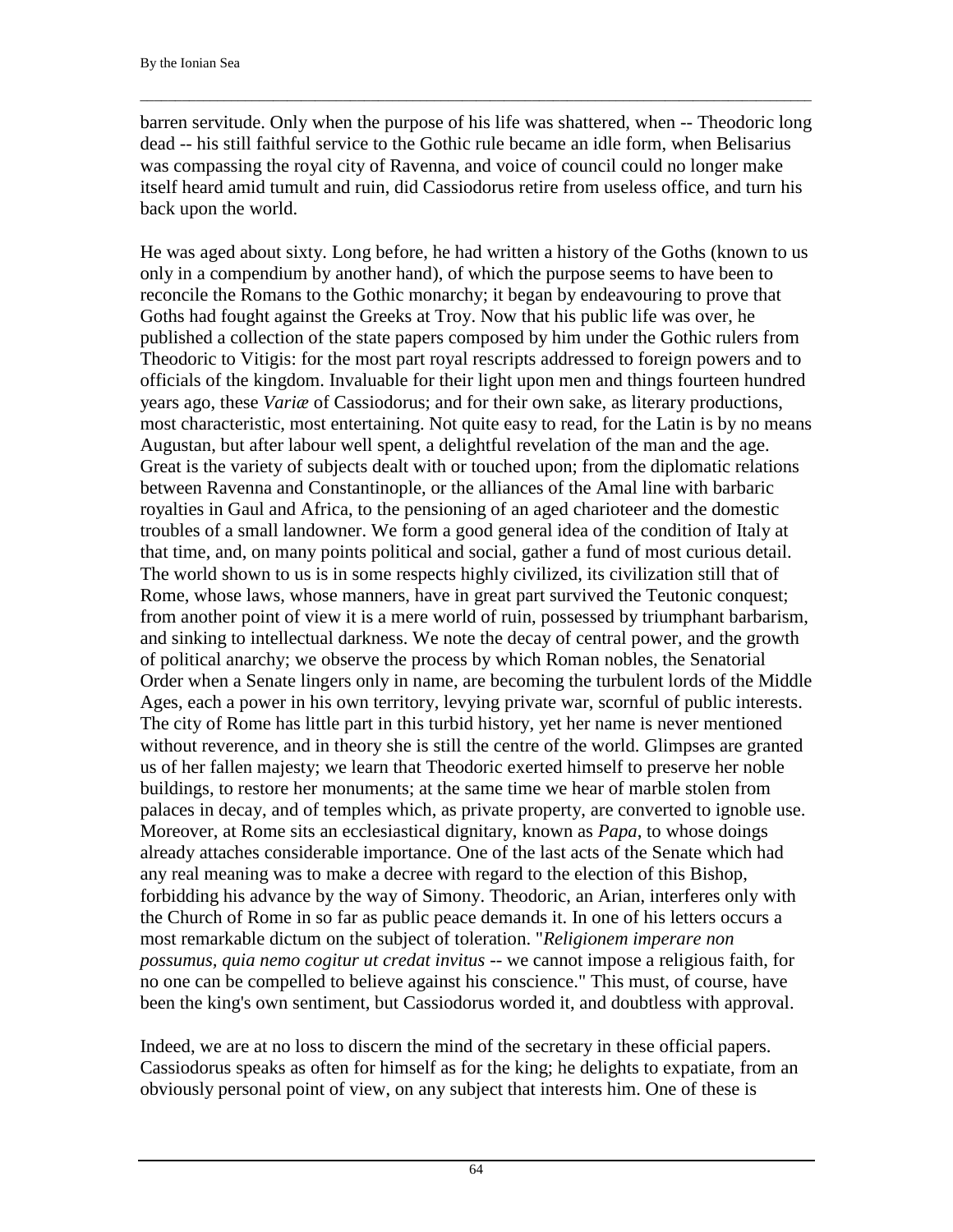natural history; give him but the occasion, and he gossips of beasts, birds, and fishes, in a flow of the most genial impertinence. Certain bronze elephants on the Via Sacra are falling to pieces and must be repaired: in giving the order, Theodoric's minister pens a little treatise on the habits and characteristics of the elephant. His erudition is often displayed: having to convey some direction about the Circus at Rome, he begins with a pleasant sketch of the history of chariot racing. One marvels at the man who, in such a period, preserved this mood of liberal leisure. His style is perfectly suited to the matter; diffuse, ornate, amusingly affected; altogether a *precious* mode of writing, characteristic of literary decadence. When the moment demands it, he is pompously grandiloquent; in dealing with a delicate situation, he becomes involved and obscure. We perceive in him a born courtier, a proud noble, a statesman of high purpose and no little sagacity; therewith, many gracious and attractive qualities, coloured by weaknesses, such as agreeable pedantry and amiable self-esteem, which are in part personal, partly the note of his time.

 $\Box$ 

One's picture of the man is, of course, completed from a knowledge of the latter years of his life, of the works produced during his monastic retirement. Christianity rarely finds expression in the *Variæ*, a point sufficiently explained by the Gothic heresy, which imposed discretion in public utterances; on the other hand, pagan mythology abounds; we observe the hold it still had upon educated minds -- education, indeed, meaning much the same thing in the sixth century after Christ as in the early times of the Empire. Cassiodorus can never have been a fanatical devotee of any creed. Of his sincere piety there is no doubt; it appears in a vast commentary on the Psalms, and more clearly in the book he wrote for the guidance and edification of his brother monks -- brothers (*carissimi fratres*), for in his humility he declined to become the Abbot of Vivariense; enough that his worldly dignity, his spiritual and mental graces, assured to him the influence he desired. The notable characteristic of his rule was a sanctifying of intellectual labour. In abandoning the world, he by no means renounced his interest in its civilization. Statesmanship having failed to stem the tide of Oriental tyranny and northern barbarism, he set himself to save as much as possible of the nobler part, to secure for happier ages the record of human attainment. Great was the importance he attached to the work of his Antiquarii -- copyists who laboured to preserve the manuscript literature which was in danger of utterly perishing. With special reference to their work upon the Scriptures, he tells them that they "fight against the wiles of Satan with pen and ink." And again: "Writing with three fingers, they thus symbolize the virtues of the Holy Trinity; using a reed, they thus attack the craft of the Devil with that very instrument which smote the Lord's head in his Passion." But all literature was his care. That the copyists might write correctly, he digested the works of half a dozen grammarians into a treatise on orthography. Further, that the books of the monastery might wear "a wedding garment" (his own phrase), he designed a great variety of bindings, which were kept as patterns.

There, at the foot of Moscius, did these brethren and their founder live and work. But on the top of the mountain was another retreat, known as Castellense, for those monks who - - *divina gratia suffragante* -- desired a severer discipline, and left the coenobitic house to become anchorites. Did these virtuous brothers continue their literary labours? One hopes so, and one is glad that Cassiodorus himself seems to have ended his life down in the valley by the Pellena.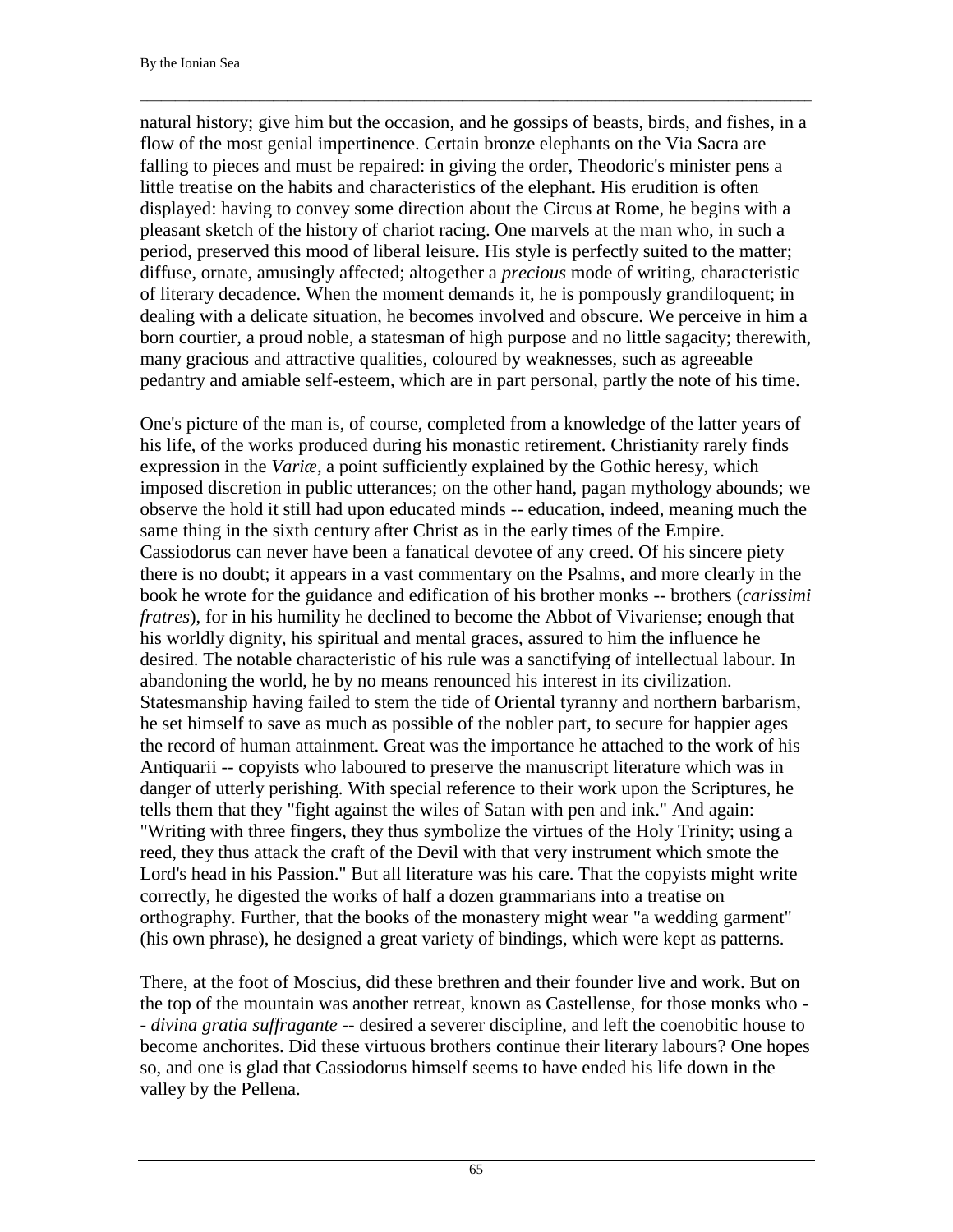A third class of monks finds mention, those in whom "*Frigidus obstiterit circum præcordia sanguis*," quotes the founder. In other words, the hopelessly stupid. For these there was labour in the garden, and to console them Cassiodorus recites from a Psalm: "Thou shalt eat the labour of thy hands; happy shalt thou be, and it shall be well with thee." A smile is on the countenance of the humane brother. He did his utmost, indeed, for the comfort, as well as the spiritual welfare, of his community. Baths were built "for the sick" (heathendom had been cleaner, but we must not repine); for the suffering, too, and for pilgrims, exceptional food was provided -- young pigeons, delicate fish, fruit, honey; a new kind of lamp was invented, to burn for long hours without attention; dials and clepsydras marked the progress of day and night.

 $\Box$ 

Among the monastic duties is that of giving instruction to the peasantry round about. They are not to be oppressed, these humble tillers of the soil, for is it not written that "My yoke is easy, and my burden light"? But one must insist that they come frequently to religious service, and that they do not *lucos colere* -- worship in groves -- which shows that a heathen mind still lingered among the people, and that they reverenced the old deities. Benedict, the contemporary of Cassiodorus (we have no authority for supposing that they knew each other), when he first ascended the mount above Casinum, found a temple of Apollo, with the statue of the god receiving daily homage. Archæologists have tried to determine at what date the old religion became extinct in Italy. Their research leads them well into the Middle Ages, but, undoubtedly, even then they pause too soon.

Legend says that Cassiodorus attained the age of nearly a hundred years. We may be sure that to the end he lived busily, for of idleness he speaks with abhorrence as the root of evil. Doubtless he was always a copious talker, and to many a pilgrim he must have gossiped delightfully, alternating mundane memories with counsel good for the soul. Only one of his monastic brethren is known to us as a man of any distinction: this was Dionysius Exiguus, or the Little, by birth a Scythian, a man of much learning. He compiled the first history of the Councils, and, a matter more important, originated the computation of the Christian Era; for up to this time men had dated in the old way, by shadowy consulships and confusing Indictions. There is happy probability that Cassiodorus lived out his life in peace; but the monastery did not long exist; like that of Benedict on Monte Cassino, it seems to have been destroyed by the Lombards, savages and Arians. No trace of it remains. But high up on the mountain is a church known as S. Maria de Vetere, a name indicating an ancient foundation, which perhaps was no other than the anchorite house of Castellense.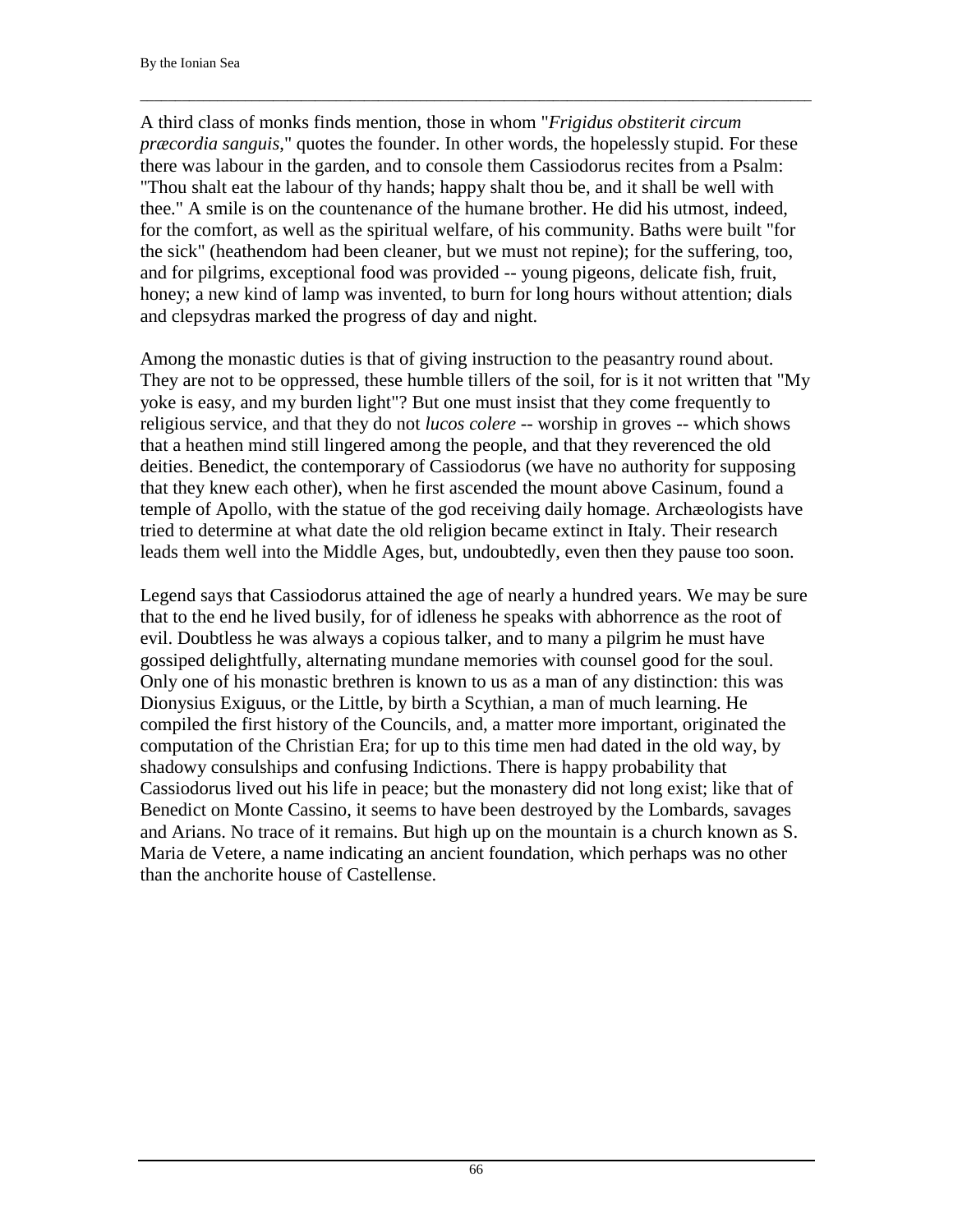## **XVII THE GROTTA**

 $\Box$ 

About a mile beyond Squillace the line passes by a tunnel through the promontory of Mons Moscius. At this point on the face of the sea-cliff I was told that I should discover a *grotta*, one of the caverns which some think are indicated by Cassiodorus when he speaks of his fish-preserves. Arrived near the mouth of the tunnel I found a signal-box, where several railway men were grouped in talk; to them I addressed myself, and all immediately turned to offer me guidance. We had to clamber down a rocky descent, and skirt the waves for a few yards; when my cluster of companions had sufficiently shown their good-will, all turned back but one, who made a point of giving me safe conduct into the cave itself. He was a bronzed, bright-eyed, happy-looking fellow of middle age, his humorous intelligence appearing in a flow of gossip about things local. We entered a narrow opening, some twelve feet high, which ran perhaps twenty yards into the cliff. Lenormant supposes that this was a quarry made by the original Greek colonists. If Cassiodorus used it for the purpose mentioned, the cave must have been in direct communication either with the sea or the river; at present, many yards of sloping shingle divide it from the line of surf, and the river flows far away. Movement of the shore there has of course been, and the Pellena may have considerably changed the direction of its outflow; our author's description being but vague, one can only muse on probabilities and likelihoods.

Whilst we talked, the entrance to the cave was shadowed, and there entered one of the men who had turned back half-way; his face betrayed the curiosity which had after all prevailed to bring him hither. Shouting merrily, my companion hailed him as "Brigadiere." The two friends contrasted very amusingly; for the brigadiere was a mild, timid, simple creature, who spoke with diffidence; he kept his foolishly good-natured eyes fixed upon me, a gaze of wonder. After listening to all that my guide had to say -- it was nothing to the point, dealing chiefly with questions of railway engineering -- I had just begun to explain my interest in the locality, and I mentioned the name of Cassiodorus. As it passed my lips the jovial fellow burst into a roar of laughter. "Cassiodorio! Ha, ha! Cassiodorio! Ha, ha, ha!" I asked him what he meant, and found that he was merely delighted to hear a stranger unexpectedly utter a name in familiar local use. He ran out from the cave, and pointed up the valley; yonder was a fountain which bore the name "Fontana di Cassiodorio." (From my authors I knew of this; it may or may not have genuine historic interest.) Thereupon, I tried to discover whether any traditions hung to the name, but these informants had only a vague idea that Cassiodorus was a man of times long gone by. How, they questioned in turn, did *I* know anything about him? Why, from books, I replied; among them books which the ancient himself had written more than a thousand years ago. This was too much for the brigadiere; it moved him to stammered astonishment. Did I mean to say that books written more than a thousand years ago still existed? The jovial friend, good-naturedly scornful, cried out that of course they did, and added with triumphant air that they were not in the language of today but in *latino, latino*! All this came as a revelation to the other, who stared and marvelled, never taking his eyes from my face. At length he burst out with an emphatic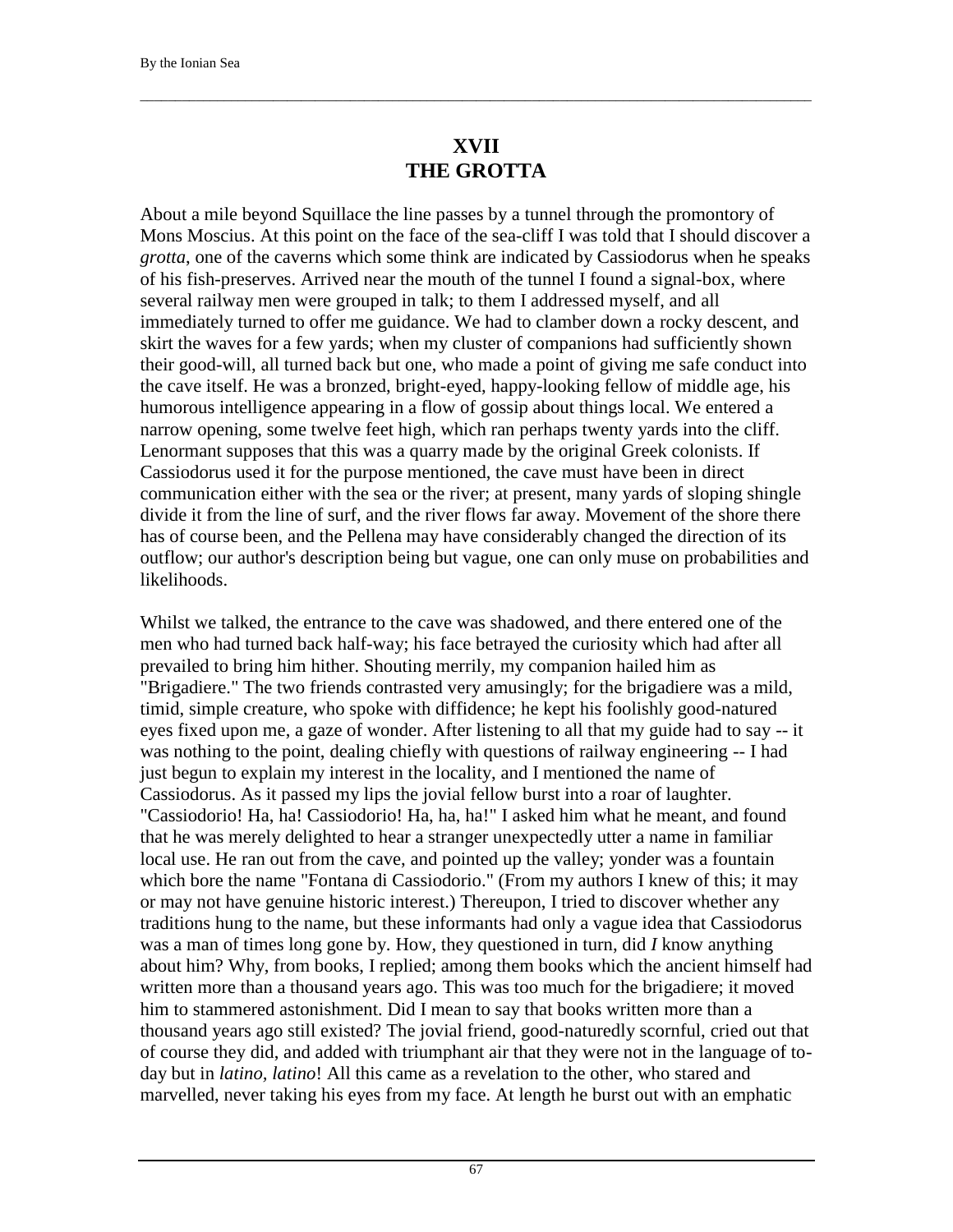question; these same books, were they large? Why yes, I answered, some of them. Were they -- were they *as large as a missal*? A shout of jolly laughter interrupted us. It seemed to me that my erudite companion was in the habit of getting fun of out his friend the brigadiere, but so kindly did he look and speak, that it must have been difficult for the simpleton ever to take offence.

 $\Box$ 

Meanwhile the sullen sky had grown blacker, and rain was descending heavily. In any case, I should barely have had time to go further, and had to be content with a description from my companions of a larger cave some distance beyond this, which is known as the Grotta of San Gregorio -- with reference, no doubt, to S. Gregory the Thaumaturgist; to him was dedicated a Greek monastery, built on the ruined site of Vivariense. After the Byzantine conquest of the sixth century, Magna Græcia once more justified its ancient name; the civilization of this region became purely Greek; but for the Lombards and ecclesiastical Rome, perhaps no Latin Italy would have survived. Greek monks, who through the darkest age were skilful copyists, continued in Calabria the memorable work of Cassiodorus. The ninth century saw Saracen invasion, and then it was, no doubt, that the second religious house under Mons Moscius perished from its place.

Thinking over this, I walked away from the cave and climbed again to the railway; my friends also were silent and ruminative. Not unnaturally, I suspected that a desire for substantial thanks had some part in their Silence, and at a convenient spot I made suitable offering. It was done, I trust, with all decency, for I knew that I had the better kind of Calabrian to deal with; but neither the jovially intelligent man nor the pleasant simpleton would for a moment entertain this suggestion. They refused with entire dignity -- grave, courteous, firm-and as soon as I had apologized, which I did not without emphasis, we were on the same terms as before; with handshaking, we took kindly leave of each other. Such self-respect is the rarest thing in Italy south of Rome, but in Calabria I found it more than once.

By when I had walked back to the station, hunger exhausted me. There was no buffet, and seemingly no place in the neighbourhood where food could be purchased, but on my appealing to the porter I learnt that he was accustomed to entertain stray travellers in his house hard by, whither he at once led me. To describe the room where my meal was provided would be sheer ingratitude: in my recollection it compares favourably with the *Albergo Nazionale* of Squillace. I had bread, salame, cheese, and, heaven be thanked, wine that I could swallow -- nay, for here sounds the note of thanklessness, it was honest wine, of which I drank freely. Honest, too, the charge that was made; I should have felt cheap at ten times the price that sudden accession of bodily and mental vigour. Luck be with him, serviceable *facchino* of Squillace! I remember his human face, and his smile of pleasure when I declared all he modestly set before me good and good again. His hospitality sent me on my way rejoicing -- glad that I had seen the unspeakable little mountain town, thrice glad that I had looked upon Mons Moscius and trodden by the river Pellena. Rain fell in torrents, but I no longer cared. When presently the train arrived, I found a comfortable corner, and looked forward with a restful sigh to the seven hours' travel which would bring me into view of Sicily.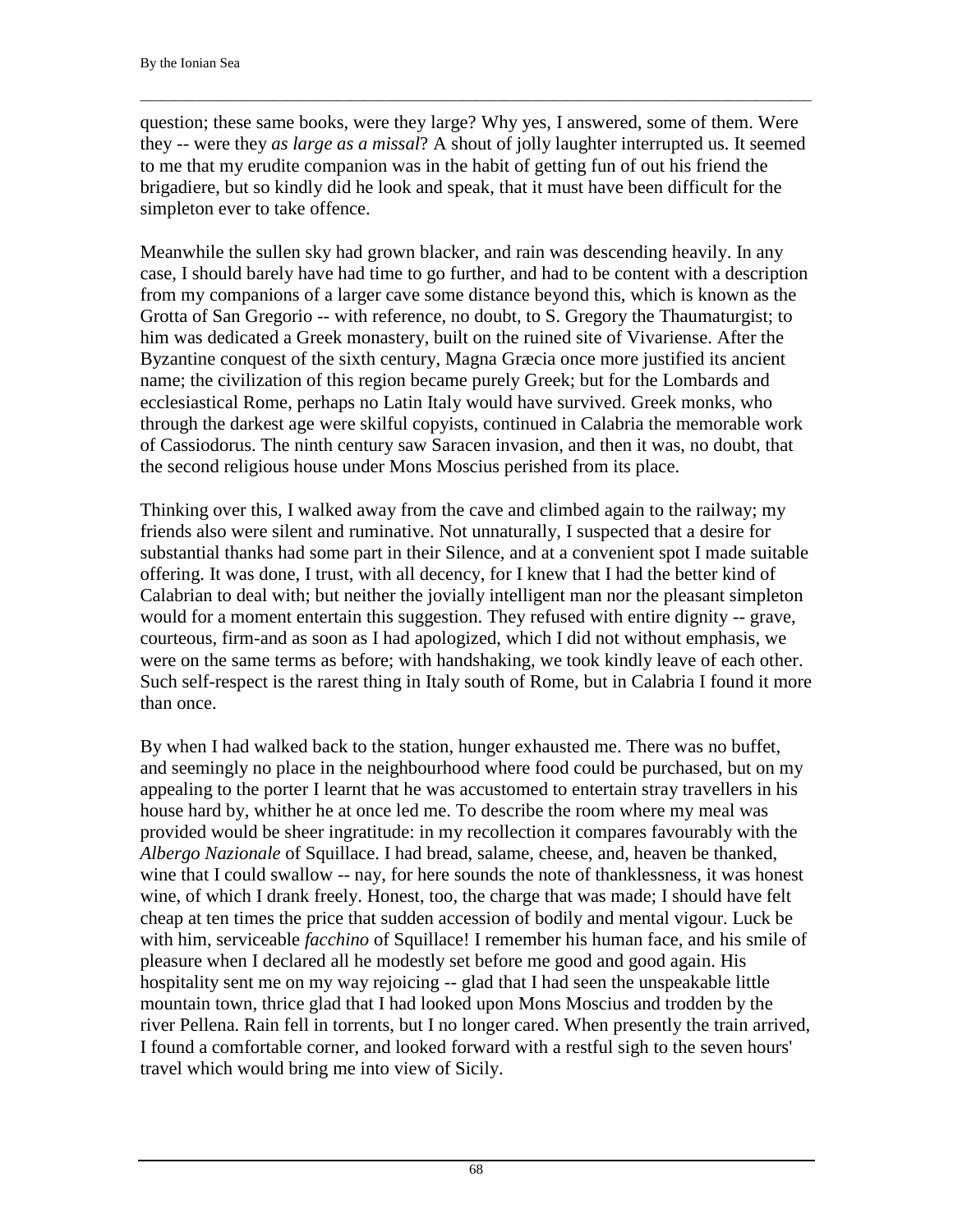In the carriage sat a school-boy, a book open upon his knee. When our eyes had met twice or thrice, and an ingenuous smile rose to his handsome face, I opened conversation, and he told me that he came every day to school from a little place called San Sostene to Catanzaro, there being no nearer instruction above the elementary; a journey of some sixteen miles each way, and not to be reckoned by English standards, for it meant changing at the Marina for the valley train, and finally going up the mountain side by *diligenza*. The lad flushed with delight in his adventure -- a real adventure for him to meet with some one from far-off England. Just before we stopped at San Sostene, he presented me with his card -- why had he a card? -- which bore the name, De Luca Fedele. A bright and spirited lad, who seemed to have the best qualities of his nation; I wish I might live to hear him spoken of as a man doing honour to Italy.

 $\Box$ 

At this station another travelling companion took the school-boy's place; a priest, who soon addressed me in courteous talk. He journeyed only for a short way, and, when alighting, pointed skyward through the dark (night had fallen) to indicate his mountain parish miles inland. He, too, offered me his card, adding a genial invitation; I found he was Parroco (parish priest) of San Nicolà at Badolato. I would ask nothing better than to visit him, some autumn-tide, when grapes are ripening above the Ionian Sea.

It was a wild night. When the rain at length ceased, lightning flashed ceaselessly about the dark heights of Aspromonte; later, the moon rose, and, sailing amid grandly illumined clouds, showed white waves rolling in upon the beach. Wherever the train stopped, that sea-music was in my ears -- now seeming to echo a verse of Homer, now the softer rhythm of Theocritus. Think of what one may in day-time on this far southern shore, its nights are sacred to the poets of Hellas. In rounding Cape Spartivento, I strained my eyes through the moonlight -- unhappily a waning moon, which had shone with full orb the evening I ascended to Catanzaro -- to see the Sicilian mountains; at length they stood up darkly against the paler night. There came back to my memory a voyage at glorious sunrise, years ago, when I passed through the Straits of Messina, and all day long gazed at Etna, until its cone, solitary upon the horizon, shone faint and far in the glow of evening -- the morrow to bring me a first sight of Greece.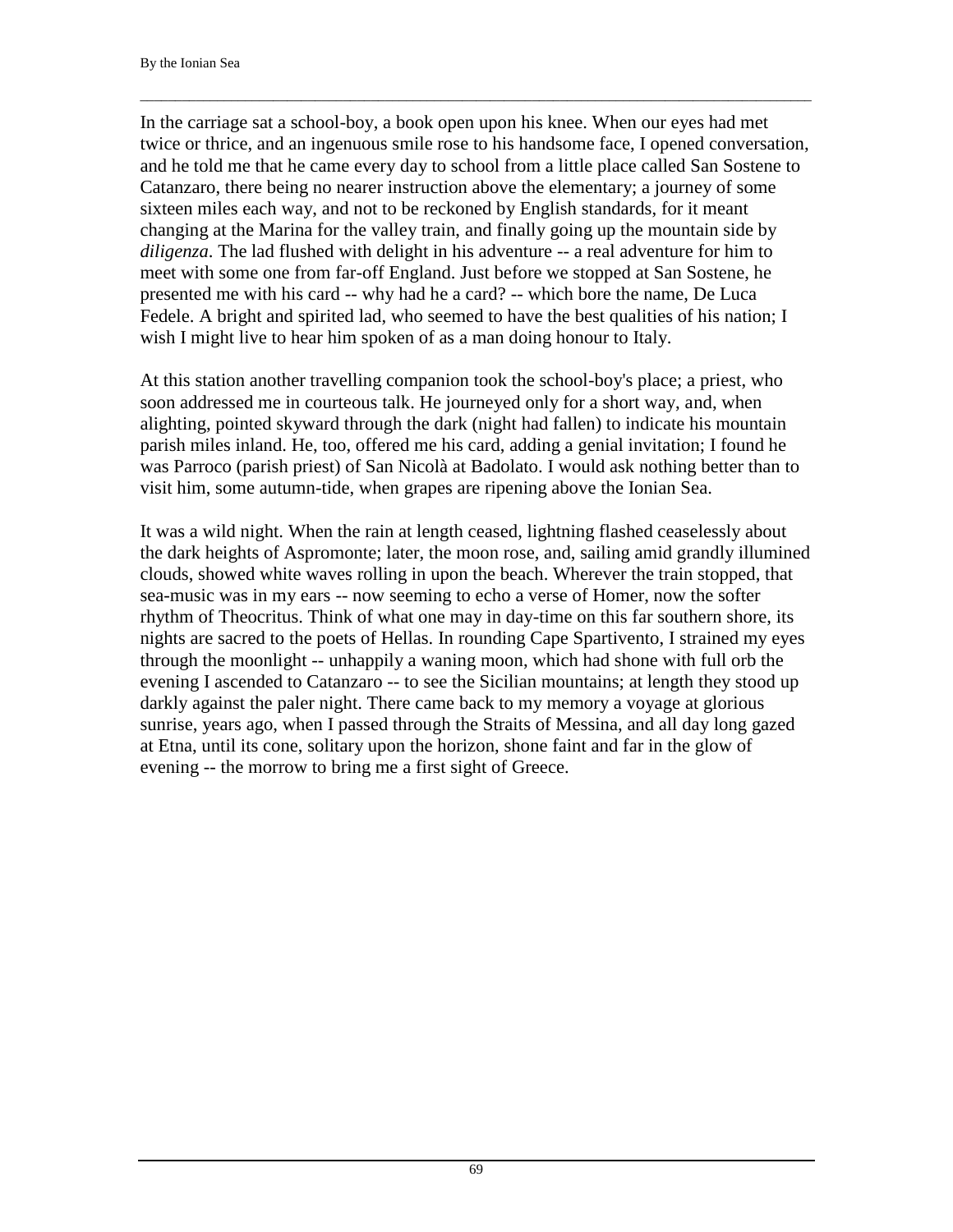## **XVIII REGGIO**

 $\Box$ 

By its natural situation Reggio is marked for an unquiet history. It was a gateway of Magna Græcia; it lay straight in the track of conquering Rome when she moved towards Sicily; it offered points of strategic importance to every invader or defender of the peninsula throughout the mediæval wars. Goth and Saracen, Norman, Teuton and Turk, seized, pillaged, and abandoned, each in turn, this stronghold overlooking the narrow sea. Then the earthquakes, ever menacing between Vesuvius and Etna; that of 1783, which wrought destruction throughout Calabria, laid Reggio in ruins, so that to-day it has the aspect of a newly-built city, curving its regular streets, amphitheatre-wise, upon the slope that rises between shore and mountain. Of Rhegium little is discernible above ground; of the ages that followed scarce anything remains but the Norman fortress, so shaken by that century-old disaster that huge gaps show where its rent wall sank to a lower level upon the hillside.

At first, one has eyes and thoughts for nothing but the landscape. From the terrace road along the shore, Via Plutino, beauties and glories indescribable lie before one at every turn of the head. Aspromonte, with its forests and crags; the shining straits, sail-dotted, opening to a sea-horizon north and south; and, on the other side, the mountain-island, crowned with snow. Hours long I stood and walked here, marvelling delightedly at all I saw, but in the end ever fixing my gaze on Sicily. Clouds passed across the blue sky, and their shadows upon the Sicilian panorama made ceaseless change of hue and outline. At early morning I saw the crest of Etna glistening as the first sun-ray smote upon its white ridges; at fall of day, the summit hidden by heavy clouds, and western beams darting from behind the mountain, those far, cold heights glimmered with a hue of palest emerald, seeming but a vision of the sunset heaven, translucent, ever about to vanish. Night transformed but did not all conceal. Yonder, a few miles away, shone the harbour and the streets of Messina, and many a gleaming point along the island coast, strandtouching or high above, signalled the homes of men. Calm, warm, and clear, this first night at Reggio; I could not turn away from the siren-voice of the waves; hearing scarce a footstep but my own, I paced hither and thither by the sea-wall, alone with memories.

The rebuilding of Reggio has made it clean and sweet; its air is blended from that of mountain and sea, ever renewed, delicate and inspiriting. But, apart from the harbour, one notes few signs of activity; the one long street, Corso Garibaldi, has little traffic; most of the shops close shortly after nightfall, and then there is no sound of wheels; all would be perfectly still but for the occasional cry of lads who sell newspapers. Indeed, the town is strangely quiet, considering its size and aspect of importance; one has to search for a restaurant, and I doubt if more than one café exists. At my hotel the dining-room was a public *trattoria*, opening upon the street, but only two or three military men -- the eternal officers -- made use of it, and I felt a less cheery social atmosphere than at Taranto or at Catanzaro. One recurring incident did not tend to exhilarate. Sitting in view of a closed door, I saw children's faces pressed against the glass, peering little faces, which sought a favourable moment; suddenly the door would open, and there sounded a thin voice,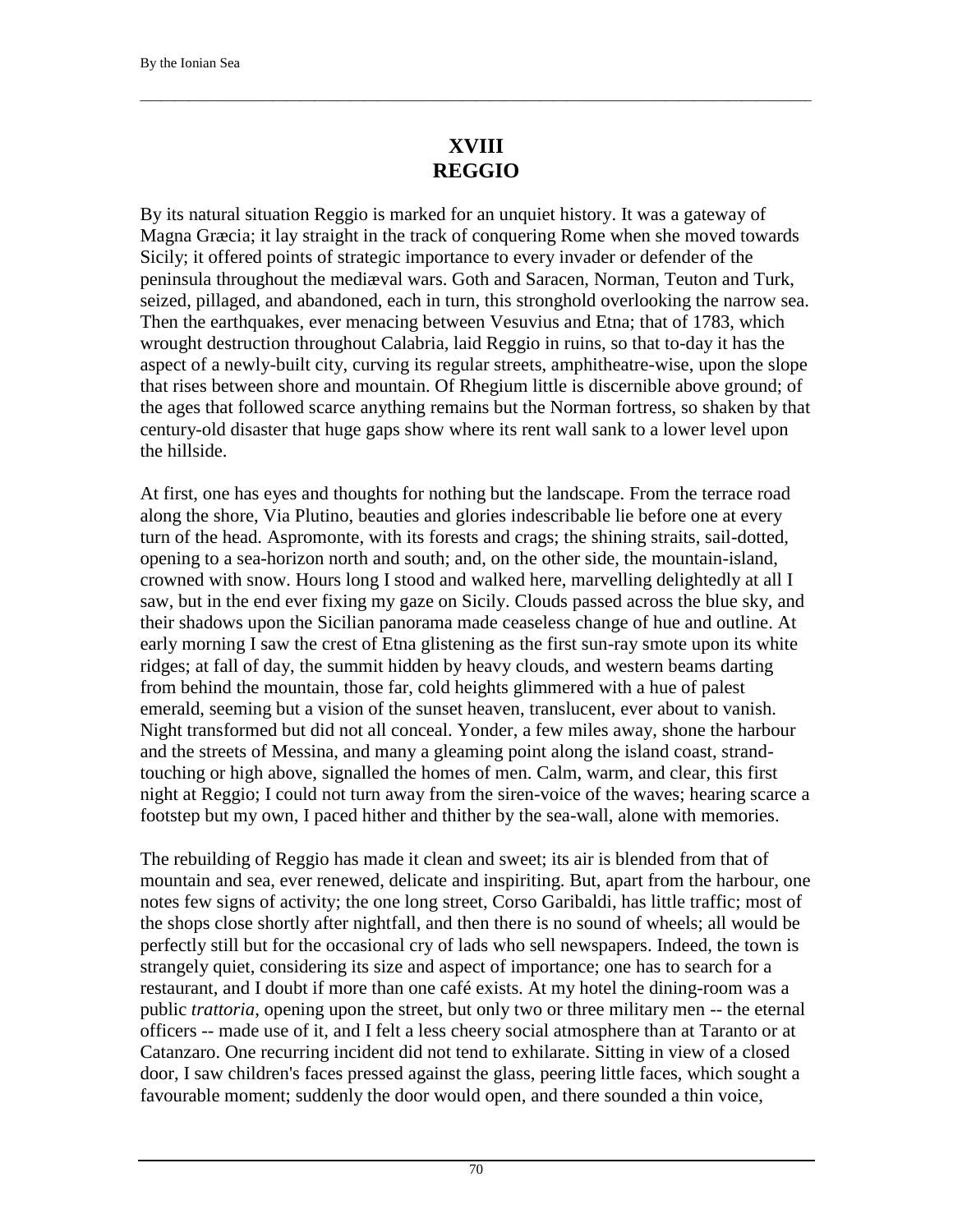begging for *un pezzo di pane* -- a bit of bread. Whenever the waiter caught sight of these little mendicants, he rushed out with simulated fury, and pursued them along the pavement. I have no happy recollection of my Reggian meals.

 $\Box$ 

An interesting feature of the streets is the frequency of carved inscriptions, commemorating citizens who died in their struggle for liberty. Amid quiet by-ways, for instance, I discovered a tablet with the name of a young soldier who fell at that spot, fighting against the Bourbon, in 1860: "*offerse per l'unità della patria sua vita quadrilustre*." The very insignificance of this young life makes the fact more touching; one thinks of the unnumbered lives sacrificed upon this soil, age after age, to the wildbeast instinct of mankind, and how pathetic the attempt to preserve the memory of one boy, so soon to become a meaningless name! His own voice seems to plead with us for a regretful thought, to speak from the stone in sad arraignment of tyranny and bloodshed. A voice which has no accent of hope. In the days to come, as through all time that is past, man will lord it over his fellow, and earth will be stained red from veins of young and old. That sweet and sounding name of *patria* becomes an illusion and a curse; linked with the pretentious modernism, *civilization*, it serves as plea to the latter-day barbarian, ravening and reckless under his civil garb. How can one greatly wish for the consolidation and prosperity of Italy, knowing that national vigour tends more and more to international fear and hatred? They who perished that Italy might be born again, dreamt of other things than old savagery clanging in new weapons. In our day there is but one Italian patriot; he who tills the soil, and sows, and reaps, ignorant or careless of all beyond his furrowed field.

Whilst I was still thinking of that memorial tablet, I found myself in front of the Cathedral. As a structure it makes small appeal, dating only from the seventeenth century, and heavily restored in times more recent; but the first sight of the façade is strangely stirring. For across the whole front, in great letters which one who runs may read, is carved a line from the Acts of the Apostles: --

"Circumlegentes devenimus Rhegium."

Save only those sonorous words which circle the dome of S. Peter's, I have seen no inscription on Christian temple which seemed to me so impressive. "We fetched a compass, and came to Rhegium." Paul was on his voyage from Cæsarea to Rome, and here his ship touched, here at the haven beneath Aspromonte. The fact is familiar enough, but, occupied as I was with other thoughts, it had not yet occurred to me; the most pious pilgrim of an earlier day could not have felt himself more strongly arrested than I when I caught sight of these words. Were I to inhabit Reggio, I should never pass the Cathedral without stopping to read and think; the carving would never lose its power over my imagination. It unites for me two elements of moving interest: a vivid fact from the ancient world, recorded in the music of the ancient tongue. All day the words rang in my head, even as at Rome I have gone about murmuring to myself: "*Aedificabo ecclesiam meam*." What a noble solemnity in this Latin speech! And how vast the historic significance of such monumental words! Moralize who will; enough for me to hear with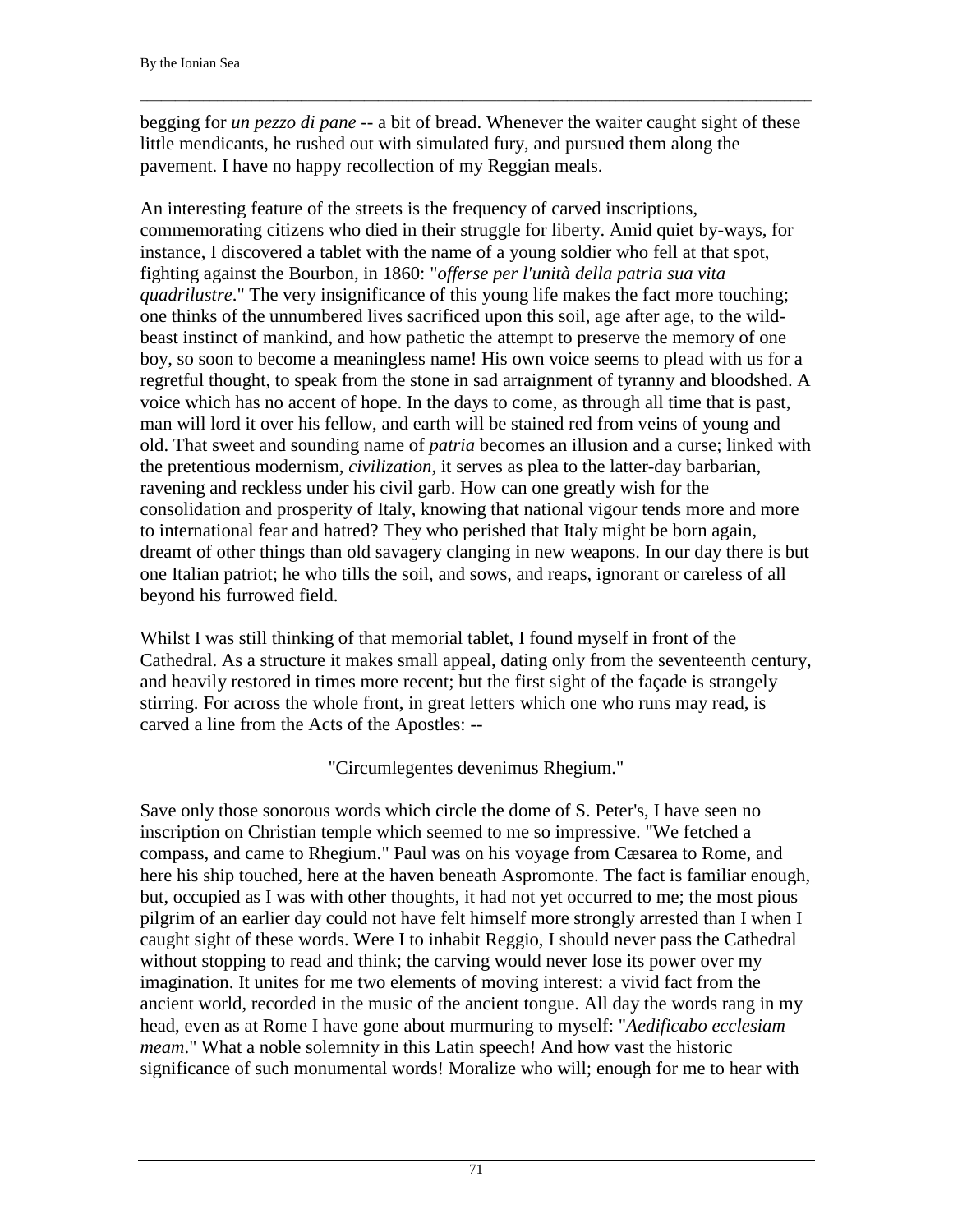delight that deep-toned harmony, and to thrill with the strangeness of old things made new.

 $\Box$ 

It was Sunday, which at Reggio is a day or market. Crowds of country-folk had come into the town with the produce of field and garden; all the open spaces were occupied with temporary stalls; at hand stood innumerable donkeys, tethered till business should be over. The produce exhibited was of very fine quality, especially the vegetables; I noticed cauliflowers measuring more than a foot across the white. Of costume there was little to be observed -- though the long soft cap worn by most of the men, hanging bag-like over one ear almost to the shoulder, is picturesque. The female water-carriers, a long slim cask resting lengthwise upon their padded heads, hold attention as they go to and from the fountains. Good-looking people, grave of manner, and doing their business without noise. It was my last sight of the Calabrian hillsmen; to the end they held my interest and my respect. When towns have sucked dry their population of strength and virtue, it is such folk as these, hardy from the free breath of heaven and the scent of earth, who will renew a flaccid race.

Walking beyond the town in the southern direction, where the shape of Etna shows more clearly amid the lower mountains, I found myself approaching what looked like a handsome public edifice, a museum or gallery of art. It was a long building, graced with a portico, and coloured effectively in dull red; all about it stood lemon trees, and behind, overtopping the roof, several fine palms. Moved by curiosity I quickened my steps, and as I drew nearer I felt sure that this must be some interesting institution of which I had not heard. Presently I observed along the façade a row of heads of oxen carved in stone - an ornament decidedly puzzling. Last of all my eyes perceived, over the stately entrance, the word "Macello," and with astonishment I became aware that this fine structure, so agreeably situated, was nothing else than the town slaughter-house. Does the like exist elsewhere? It was a singular bit of advanced civilization, curiously out of keeping with the thoughts which had occupied me on my walk. Why, I wonder, has Reggio paid such exceptional attention to this department of its daily life? One did not quite know whether to approve this frank exhibition of carnivorous zeal; obviously something can be said in its favour, yet, on the other hand, a man who troubles himself with finer scruples would perhaps choose not to be reminded of pole-axe and butcher's knife, preferring that such things should shun the light of day. It gave me, for the moment, an odd sense of having strayed into the world of those romancers who forecast the future; a slaughter-house of tasteful architecture, set in a grove of lemon trees and date palms, suggested the dreamy ideal of some reformer whose palate shrinks from vegetarianism. To my mind this had no place amid the landscape which spread about me. It checked my progress; I turned abruptly, to lose the impression as soon as possible.

No such trouble has been taken to provide comely housing for the collection of antiquities which the town possesses. The curator who led me through the museum (of course I was the sole visitor) lamented that it was only communal, the Italian Government not having yet cared to take it under control; he was an enthusiast, and spoke with feeling of the time and care he had spent upon these precious relics -- *sedici anni di vita* -- sixteen years of life, and, after all, who cared for them? There was a little library of